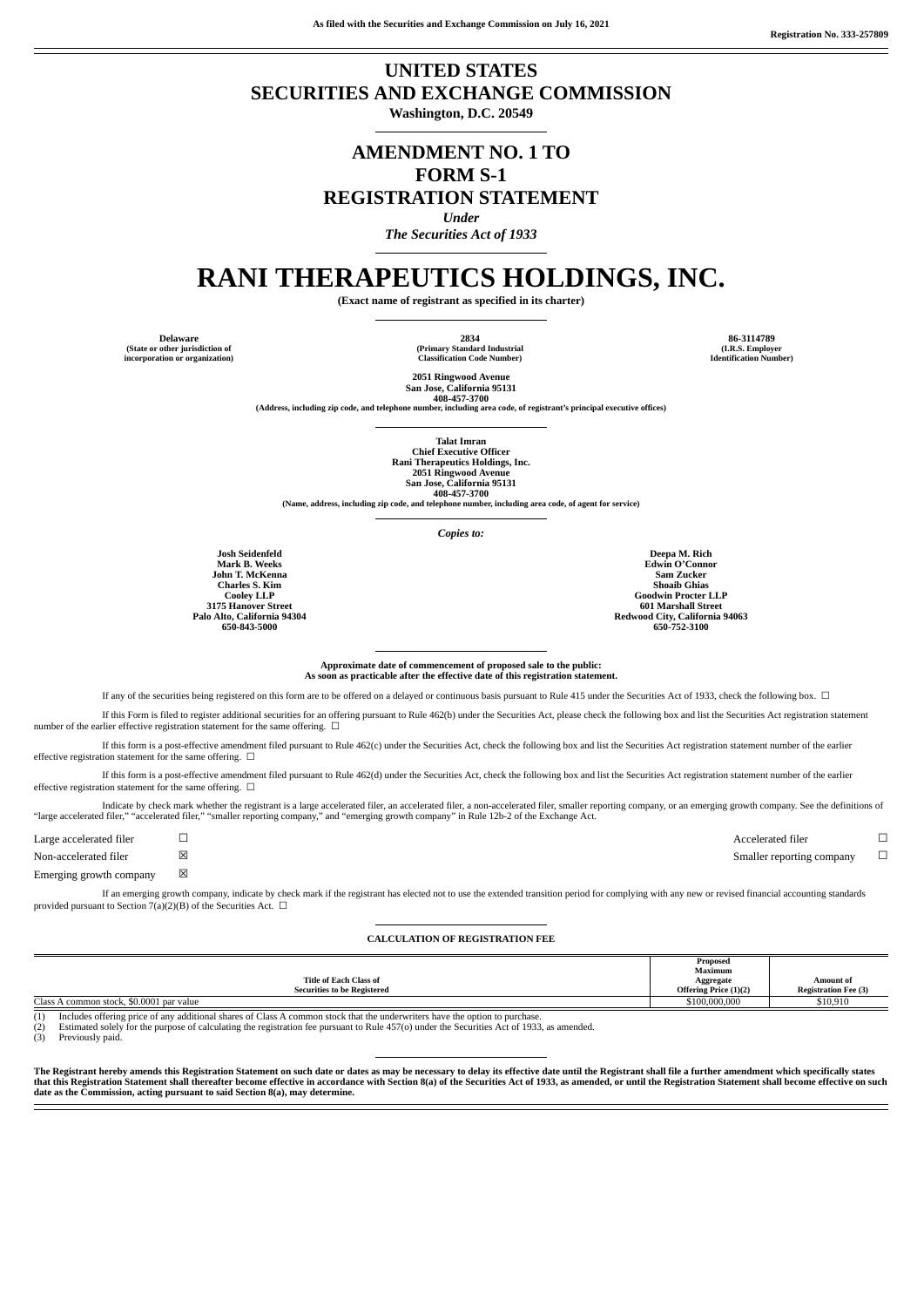## **Explanatory Note**

This Amendment No. 1 (this "Amendment No. 1") to the Registration Statement on Form S-1 ("Registration Statement") is being filed solely for the purpose of filing Exhibits 10.1, 10.2, 10.3, 10.4 and 10.11 to the Registration Statement. This Amendment No. 1 does not modify any provision of the prospectus that forms a part of the Registration Statement and accordingly, such prospectus has been omitted.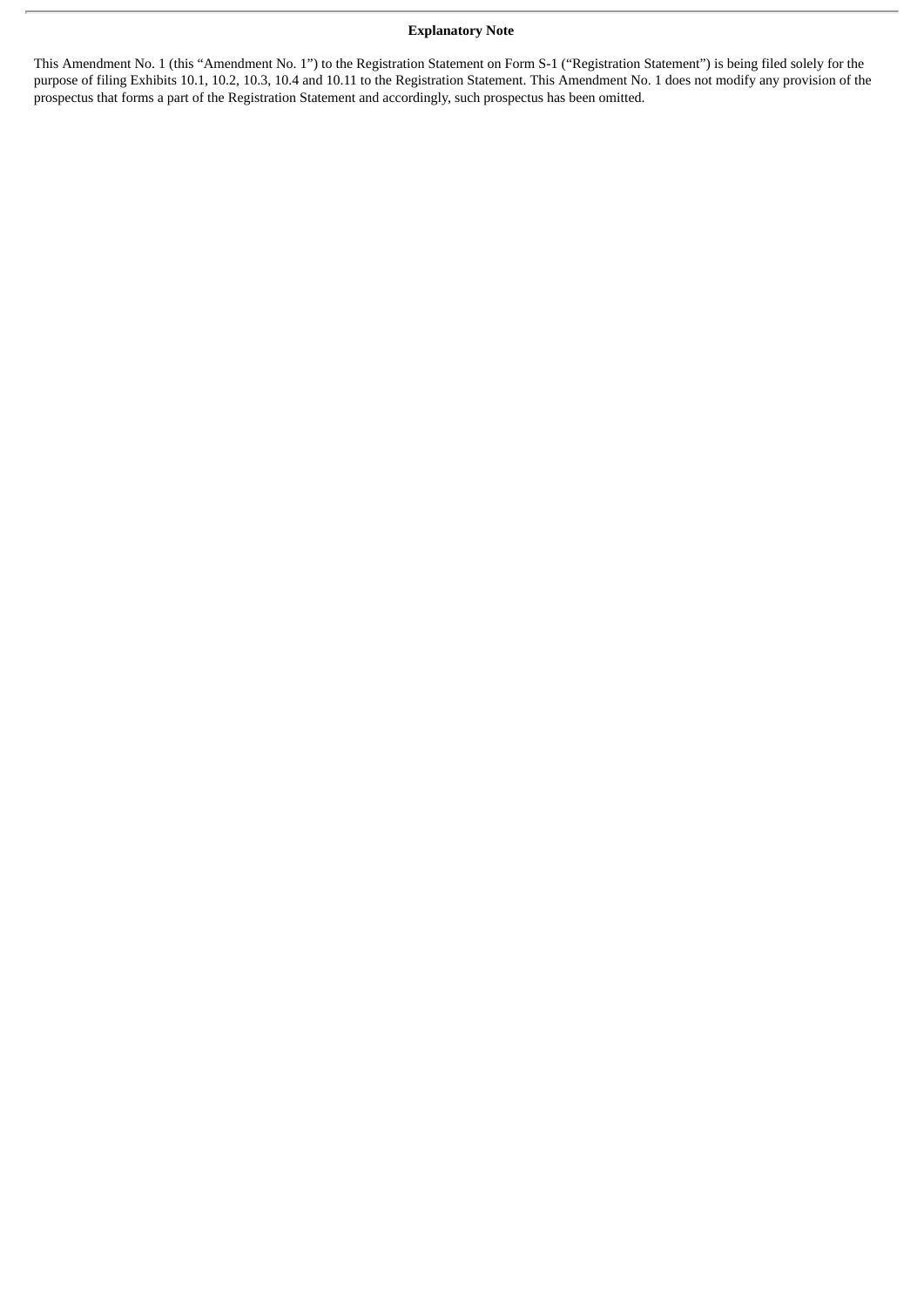#### **PART II**

### **INFORMATION NOT REQUIRED IN THE PROSPECTUS**

#### **Item 13. Other Expenses of Issuance and Distribution**

The following table sets forth the expenses to be incurred in connection with the offering described in this Registration Statement, other than underwriting discounts and commissions, all of which will be paid by us. All amounts are estimates except the Securities and Exchange Commission's registration fee, the Financial Industry Regulatory Authority, Inc.'s, or FINRA, filing fee and the Nasdaq Stock Market, or Nasdaq listing fee.



#### **Item 14. Indemnification of Directors and Officers**

Section 145 of the Delaware General Corporation Law, or DGCL, empowers a corporation to indemnify its directors and officers and to purchase insurance with respect to liability arising out of their capacity or status as directors and officers, provided that the person acted in good faith and in a manner the person reasonably believed to be in our best interests, and, with respect to any criminal action, had no reasonable cause to believe the person's actions were unlawful. The DGCL further provides that the indemnification permitted thereunder shall not be deemed exclusive of any other rights to which the directors and officers may be entitled under the corporation's bylaws, any agreement, a vote of stockholders or otherwise. The certificate of incorporation of the registrant to be in effect immediately prior to the closing of this offering provides for the indemnification of the registrant's directors and officers to the fullest extent permitted under the DGCL. In addition, the amended and restated bylaws of the registrant to be in effect immediately prior to the closing of this offering require the registrant to fully indemnify any person who was or is a party or is threatened to be made a party to any threatened, pending or completed action, suit or proceeding (whether civil, criminal, administrative or investigative) by reason of the fact that such person is or was a director or officer of the registrant, or is or was a director or officer of the registrant serving at the registrant's request as a director, officer, employee, or agent of another corporation, partnership, joint venture, trust, or other enterprise, against expenses (including attorney's fees), judgments, fines, and amounts paid in settlement actually and reasonably incurred by such person in connection with such action, suit, or proceeding, to the fullest extent permitted by applicable law.

Section 102(b)(7) of the DGCL permits a corporation to provide in its certificate of incorporation that a director of the corporation shall not be personally liable to the corporation or its stockholders for monetary damages for breach of fiduciary duty as a director, except (1) for any breach of the director's duty of loyalty to the corporation or its stockholders, (2) for acts or omissions not in good faith or which involve intentional misconduct or a knowing violation of law, (3) for payments of unlawful dividends or unlawful stock repurchases or redemptions or (4) for any transaction from which the director derived an improper personal benefit. The registrant's certificate of incorporation to be in effect immediately prior to the closing of this offering provides that the registrant's directors shall not be personally liable to it or its stockholders for monetary damages for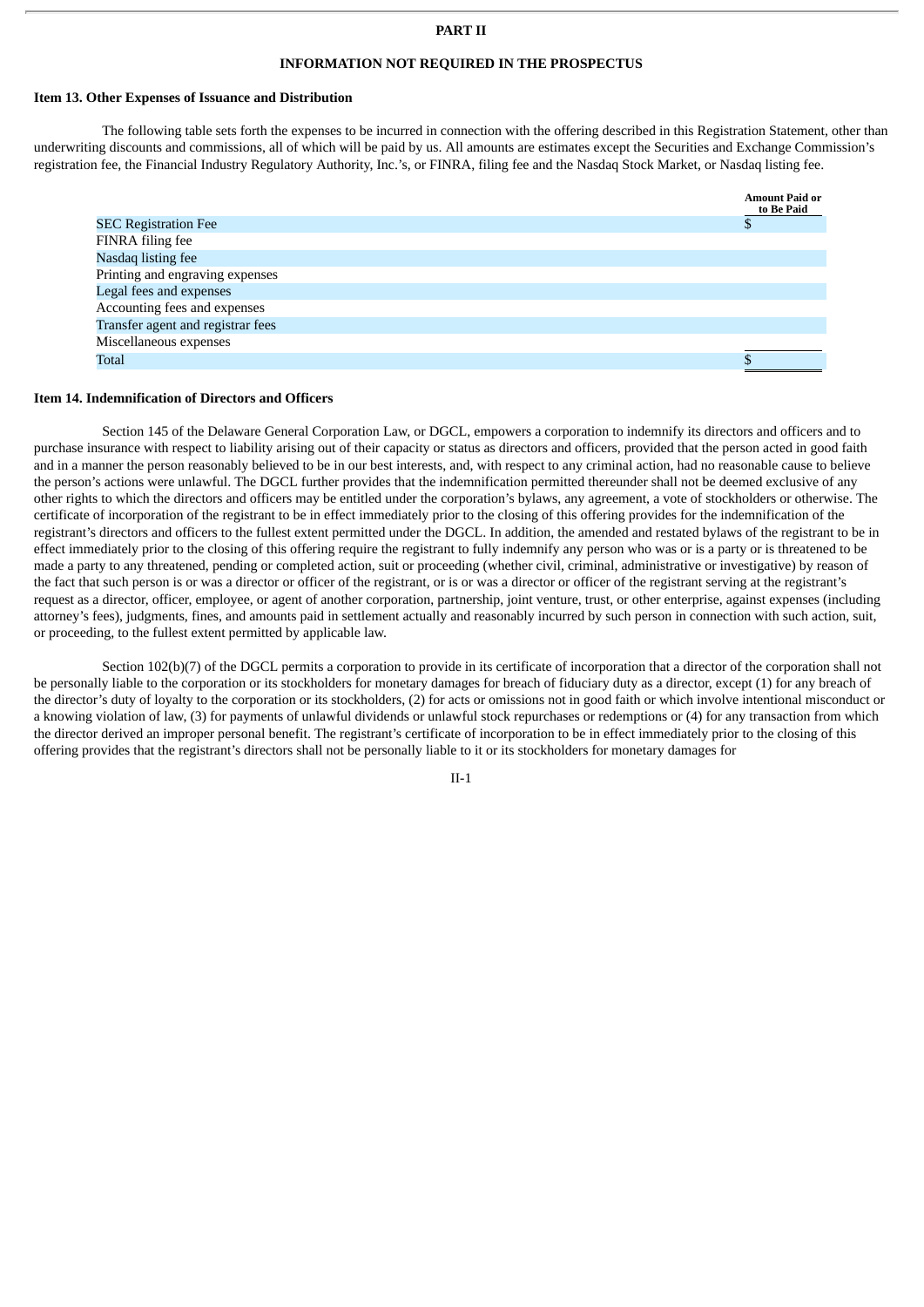breach of fiduciary duty as a director and that if the DGCL is amended to authorize corporate action further eliminating or limiting the personal liability of directors, then the liability of the registrant's directors shall be eliminated or limited to the fullest extent permitted by the DGCL, as so amended.

Section 174 of the DGCL provides, among other things, that a director who willfully or negligently approves of an unlawful payment of dividends or an unlawful stock purchase or redemption may be held liable for such actions. A director who was either absent when the unlawful actions were approved, or dissented at the time, may avoid liability by causing his or her dissent to such actions to be entered in the books containing minutes of the meetings of the board of directors at the time such action occurred or immediately after such absent director receives notice of the unlawful acts.

As permitted by the DGCL, the registrant intends to enter into separate indemnification agreements with each of the registrant's directors and certain of the registrant's officers which would require the registrant, among other things, to indemnify them against certain liabilities which may arise by reason of their status as directors, officers, or certain other employees.

The registrant expects to obtain and maintain insurance policies under which its directors and officers are insured, within the limits and subject to the limitations of those policies, against certain expenses in connection with the defense of, and certain liabilities which might be imposed as a result of, actions, suits, or proceedings to which they are parties by reason of being or having been directors or officers. The coverage provided by these policies may apply whether or not the registrant would have the power to indemnify such person against such liability under the provisions of the DGCL.

These indemnification provisions and the indemnification agreements intended to be entered into between the registrant and the registrant's officers and directors may be sufficiently broad to permit indemnification of the registrant's officers and directors for liabilities (including reimbursement of expenses incurred) arising under the Securities Act.

The underwriting agreement between the registrant and the underwriters to be filed as Exhibit 1.1 to this registration statement provides for the indemnification by the underwriters of the registrant's directors and officers and certain controlling persons against specified liabilities, including liabilities under the Securities Act with respect to information provided by the underwriters specifically for inclusion in the registration statement.

## **Item 15. Recent Sales of Unregistered Securities**

The following list sets forth information regarding all unregistered securities sold by us since January 1, 2018. No underwriters were involved in the sales and the certificates representing the securities sold and issued contain legends restricting transfer of the securities without registration under the Securities Act or an applicable exemption from registration.

- (1) Between October 2020 and January 2021, we issued to accredited investors an aggregate of 10,493,767 units of our Series E convertible preferred units at \$7.1471 per share, for aggregate gross proceeds of \$75.0 million.
- (2) Between January 2018 and March 2021, we have granted certain of our employees, directors and executive officers Profits Interests covering an aggregate of 3,470,617 common units with participation thresholds ranging from \$1.87 to \$2.29 under our 2016 Equity Incentive Plan, or the 2016 Plan.
- (3) On April 19, 2021, we issued 1,000 shares of common stock at a purchase price of \$0.01 per share for aggregate gross proceeds of \$10.00 to Rani LLC.
- (4) On June 17, 2021, Rani LLC granted certain of its employees, consultants, directors and executive officers options to purchase 2,292,309 common units with a per unit exercise price of \$4.99 per unit under the 2016 Plan.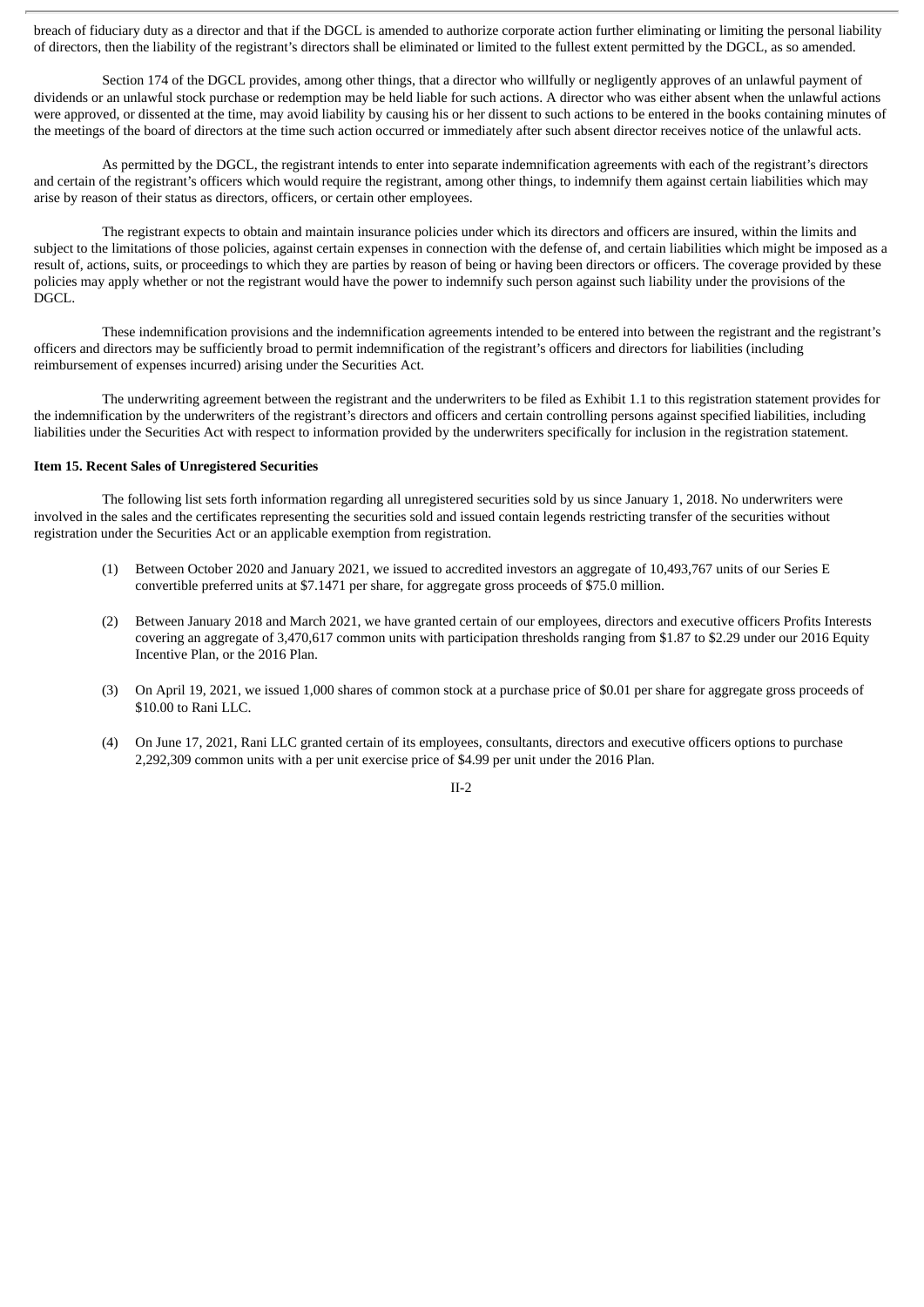None of the foregoing transactions involved any underwriters, underwriting discounts or commissions, or any public offering. Unless otherwise specified above, we believe these transactions were exempt from registration under the Securities Act in reliance on Section 4(a)(2) of the Securities Act (and Regulation D promulgated thereunder), or Rule 701 promulgated under Section 3(b) of the Securities Act as transactions by an issuer not involving any public offering or under benefit plans and contracts relating to compensation as provided under Rule 701. The recipients of the securities in each of these transactions represented their intentions to acquire the securities for investment only and not with a view to or for sale in connection with any distribution thereof, and appropriate legends were placed on the share certificates issued in these transactions. All recipients had adequate access, through their relationships with us, to information about us. The sales of these securities were made without any general solicitation or advertising.

#### **Item 16. Exhibit and Financial Statement Schedules**

#### **(a) Exhibits.**

See the Exhibit Index immediately preceding the signature page hereto for a list of exhibits filed as part of this registration statement on Form S-1, which Exhibit Index is incorporated herein by reference.

#### **(b) Financial Statement Schedules.**

Schedules have been omitted because the information required to be set forth therein is not applicable or is shown in the financial statements or notes thereto.

#### **Item 17. Undertakings**

The undersigned registrant hereby undertakes to provide to the underwriters at the closing specified in the underwriting agreements, certificates in such denominations and registered in such names as required by the underwriters to permit prompt delivery to each purchaser.

Insofar as indemnification for liabilities arising under the Securities Act of 1933 may be permitted to directors, officers, and controlling persons of the registrant pursuant to the foregoing provisions, or otherwise, the registrant has been advised that in the opinion of the Securities and Exchange Commission such indemnification is against public policy as expressed in the Securities Act and is, therefore, unenforceable. In the event that a claim for indemnification against such liabilities (other than the payment by the registrant of expenses incurred or paid by a director, officer, or controlling person of the registrant in the successful defense of any action, suit, or proceeding) is asserted by such director, officer, or controlling person in connection with the securities being registered, the registrant will, unless in the opinion of its counsel the matter has been settled by controlling precedent, submit to a court of appropriate jurisdiction the question whether such indemnification by it is against public policy as expressed in the Securities Act and will be governed by the final adjudication of such issue.

The undersigned hereby undertakes that:

- (1) For purposes of determining any liability under the Securities Act, the information omitted from the form of prospectus filed as part of this registration statement in reliance upon Rule 430A and contained in a form of prospectus filed by the registrant pursuant to Rule 424(b)(1) or (4) or 497(h) under the Securities Act of 1933 shall be deemed to be part of this registration statement as of the time it was declared effective.
- (2) For the purpose of determining any liability under the Securities Act, each post-effective amendment that contains a form of prospectus shall be deemed to be a new registration statement relating to the securities offered therein, and the offering of such securities at that time shall be deemed to be the initial bona fide offering thereof.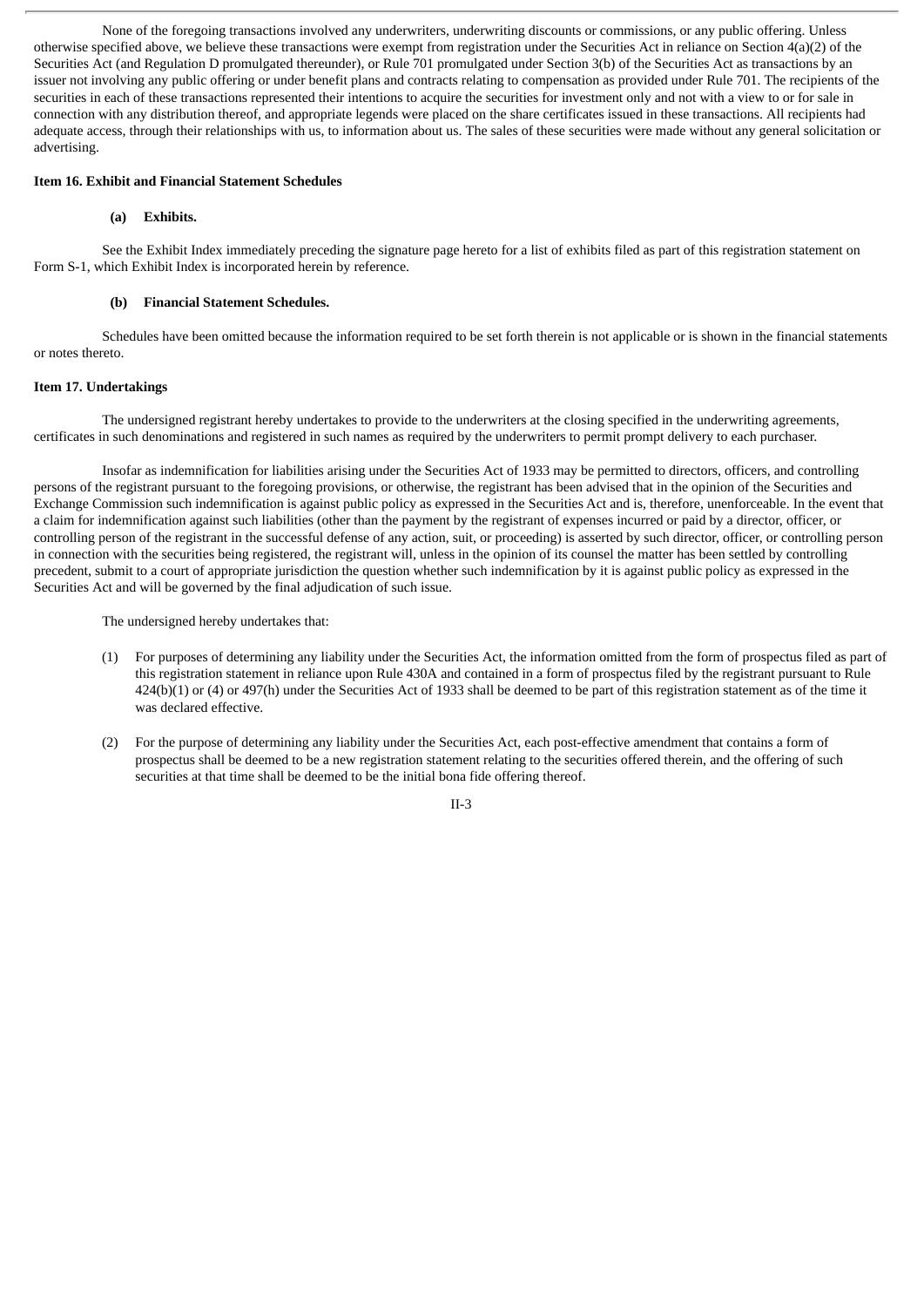## **EXHIBIT INDEX**

| Exhibit<br>Number | <b>Description</b>                                                                                                                                                   |
|-------------------|----------------------------------------------------------------------------------------------------------------------------------------------------------------------|
| $1.1*$            | Form of Underwriting Agreement.                                                                                                                                      |
| 3.1 <sup>‡</sup>  | Certificate of Incorporation of Rani Therapeutics Holdings, Inc., as currently in effect.                                                                            |
| $3.2+$            | Form of Amended and Restated Certificate of Incorporation of Rani Therapeutics Holdings, Inc., to be in effect immediately prior to<br>the closing of this offering. |
| 3.3 <sup>‡</sup>  | Bylaws of Rani Therapeutics Holdings, Inc., as currently in effect.                                                                                                  |
| 3.4 <sup>‡</sup>  | Form of Amended and Restated Bylaws of Rani Therapeutics Holdings, Inc., to be in effect immediately prior to the closing of this<br>offering.                       |
| $4.1*$            | Specimen Class A common stock certificate of Rani Therapeutics Holdings, Inc.                                                                                        |
| $5.1*$            | Opinion of Cooley LLP.                                                                                                                                               |
| 10.1              | Form of Tax Receivable Agreement, to be effective upon the closing of this offering.                                                                                 |
| 10.2              | Form of Class B Unit Exchange Agreement, to be effective upon the closing of this offering.                                                                          |
| 10.3              | Form of Registration Rights Agreement, to be effective upon the closing of this offering.                                                                            |
| 10.4              | Form of Fifth Amended and Restated Limited Liability Company Agreement of Rani Therapeutics, LLC, to be effective upon the<br>effectiveness of this offering.        |
| $10.5 + \ddagger$ | Form of Indemnification Agreement between Rani Therapeutics Holdings, Inc. and each of its directors and executive officers.                                         |
| $10.6 + \pm$      | Rani Therapeutics, LLC 2016 Equity Incentive Plan and forms of agreement thereunder.                                                                                 |
| $10.7 + \pm$      | Rani Therapeutics Holdings, Inc. 2021 Equity Incentive Plan and forms of agreement thereunder.                                                                       |
| $10.8 + 1$        | Rani Therapeutics Holdings, Inc. 2021 Employee Stock Purchase Plan.                                                                                                  |
| $10.9 + \ddagger$ | Rani Therapeutics Holdings, Inc. Severance and Change in Control Plan.                                                                                               |
| $10.10 + 1$       | Form of Participation Agreement under the Rani Therapeutics Holdings, Inc. Severance and Change in Control Plan.                                                     |
| $10.11+$          | Rani Therapeutics Holdings, Inc. Non-Employee Director Compensation Policy.                                                                                          |
| 10.12‡            | Exclusive License Agreement, by and between Rani Therapeutics, LLC and InCube Labs, LLC, dated June 14, 2012.                                                        |
| 10.13‡            | Intellectual Property Agreement, by and between Rani Therapeutics, LLC and InCube Labs, LLC, dated June 14, 2012.                                                    |
| 10.14‡            | Acknowledgement and Amendment, by and between Rani Therapeutics, LLC and InCube Labs, LLC, dated June 13, 2013.                                                      |
| 10.15‡            | Service Agreement, by and between Rani Therapeutics, LLC and InCube Labs, LLC, dated January 1, 2019.                                                                |
| 10.16‡            | Amendment No. 1 to Service Agreement, by and between Rani Therapeutics, LLC and InCube Labs, LLC, dated January 1, 2020.                                             |
| 10.17‡            | Service Agreement, by and between Rani Therapeutics, LLC and InCube Labs, LLC, dated January 1, 2021.                                                                |

10.18‡ Service Agreement, by and between Rani [Management](http://www.sec.gov/Archives/edgar/data/1856725/000119312521211922/d151628dex1016.htm) Services, Inc. and InCube Labs, LLC, dated January 1, 2021.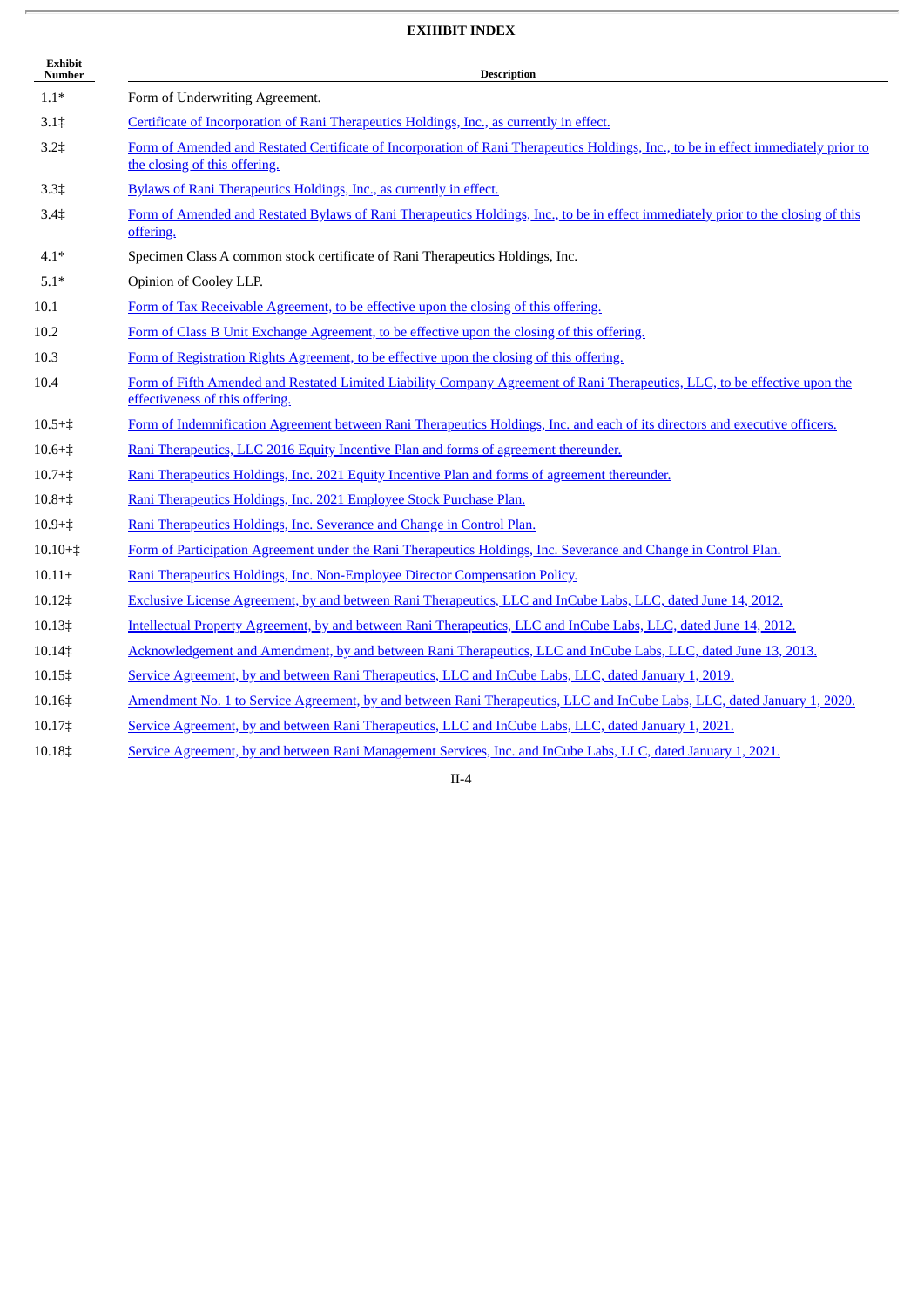| <b>Exhibit</b><br><b>Number</b> | <b>Description</b>                                                                                                                                             |
|---------------------------------|----------------------------------------------------------------------------------------------------------------------------------------------------------------|
| 10.19‡                          | Amended and Restated Exclusive License Agreement, by and between Rani Therapeutics, LLC and InCube Labs, LLC, dated June 22,<br>2021.                          |
| 10.20‡                          | Non-Exclusive License Agreement, by and between Rani Therapeutics, LLC and InCube Labs, LLC, dated June 22, 2021.                                              |
| 10.21‡                          | Intellectual Property Agreement, by and between Rani Therapeutics, LLC and Mir A. Imran, dated June 22, 2021.                                                  |
| 10.22‡                          | Loan and Security Agreement, by and between Rani Therapeutics, LLC and Avenue Venture Opportunities Fund, L.P., dated<br>September 15, 2020.                   |
| 10.23‡                          | Promissory Note, by and between Rani Therapeutics, LLC and Avenue Venture Opportunities Fund, L.P., dated September 15, 2020.                                  |
| 10.24‡                          | Supplement to the Loan and Security Agreement, by and between Rani Therapeutics, LLC and Avenue Venture Opportunities Fund,<br>L.P., dated September 15, 2020. |
| $10.25 + \pm$                   | Amended and Restated Employment Agreement, dated June 17, 2021, by and between Rani Management Services, Inc. and Talat<br>Imran.                              |
| $10.26 + t$                     | Amended and Restated Employment Agreement, dated June 17, 2021, by and between Rani Management Services, Inc. and Mir<br>Hashim.                               |
| $10.27 + t$                     | Amended and Restated Employment Agreement, dated June 17, 2021, by and between Rani Management Services, Inc. and Svai<br>Sanford.                             |
| 21.1                            | <b>Subsidiaries of Rani Therapeutics Holdings, Inc.</b>                                                                                                        |
| 23.1‡                           | Consent of Independent Registered Public Accounting Firm, as to Rani Therapeutics Holdings, Inc.                                                               |
| 23.2‡                           | <b>Consent of Independent Registered Public Accounting Firm, as to Rani Therapeutic, LLC.</b>                                                                  |
| $23.3*$                         | Consent of Cooley LLP (included in Exhibit 5.1).                                                                                                               |
| 24.1 <sup>‡</sup>               | Power of Attorney (reference is made to the signature page thereto).                                                                                           |

\* To be filed by amendment.

‡ Previously filed.

+ Indicated management contract or compensatory plan.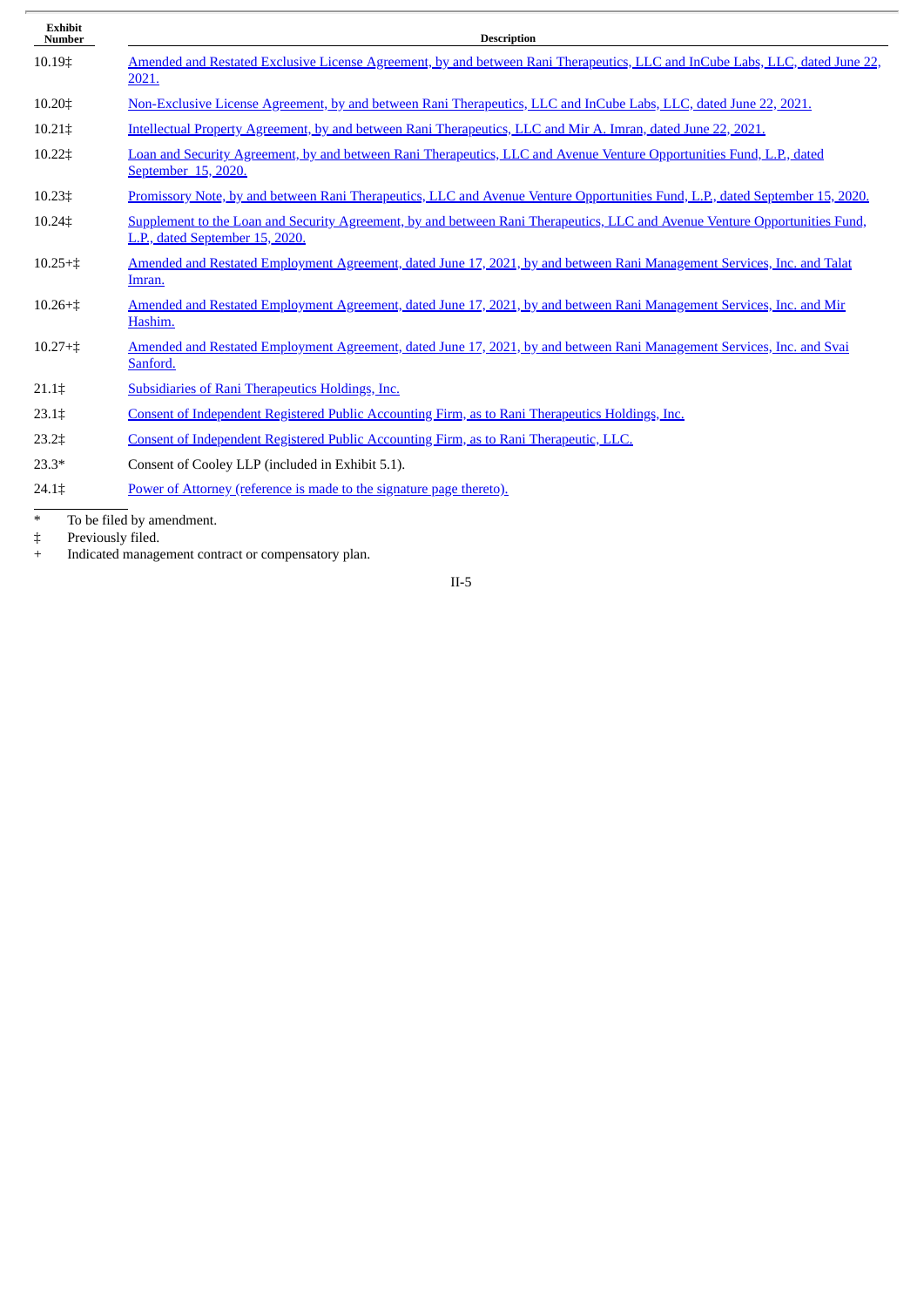**SIGNATURES**

Pursuant to the requirements of the Securities Act of 1933, as amended, the registrant has duly caused this registration statement to be signed on its behalf by the undersigned, thereunto duly authorized, in the City of San Jose, State of California, on July 16, 2021.

## **RANI THERAPEUTICS HOLDINGS, INC.**

By: /s/ Talat Imran

Talat Imran Chief Executive Officer and Director

#### **POWER OF ATTORNEY**

KNOW ALL PERSONS BY THESE PRESENTS, that each person whose signature appears below constitutes and appoints Talat Imran, and Svai Sanford as his or her true and lawful attorneys-in-fact and agents, with full power of substitution and resubstitution, for him or her and in his or her name, place, and stead, in any and all capacities (including his or her capacity as a director and/or officer of Rani Therapeutics Holdings, Inc.) to sign any or all amendments (including post-effective amendments) to this registration statement and any and all additional registration statements pursuant to Rule 462(b) of the Securities Act of 1933, as amended, and to file the same, with all exhibits thereto, and all other documents in connection therewith, with the Securities and Exchange Commission, granting unto said attorneys-in-fact and agents, and each of them, full power and authority to do and perform each and every act and thing requisite and necessary to be done in and about the premises, as fully to all intents and purposes as they, he or she might or could do in person, hereby ratifying and confirming all that said attorney-in-fact and agents or any of them, or their, his, or her substitute or substitutes, may lawfully do or cause to be done by virtue hereof.

Pursuant to the requirements of the Securities Act of 1933, as amended, this registration statement has been signed by the following persons in the capacities and on the dates indicated.

| Signature                        | <b>Title</b>                                                            | <b>Date</b>   |  |
|----------------------------------|-------------------------------------------------------------------------|---------------|--|
| /s/ Talat Imran<br>Talat Imran   | Chief Executive Officer and Director<br>(Principal Executive Officer)   | July 16, 2021 |  |
| /s/ Svai Sanford<br>Svai Sanford | Chief Financial Officer<br>(Principal Financial and Accounting Officer) | July 16, 2021 |  |
| $\ast$<br>Mir Imran              | <b>Executive Chairman</b>                                               | July 16, 2021 |  |
| $\ast$<br>Dennis Ausiello        | Director                                                                | July 16, 2021 |  |
| $\ast$<br>Jean-Luc Butel         | Director                                                                | July 16, 2021 |  |
| $\ast$<br>Laureen DeBuono        | Director                                                                | July 16, 2021 |  |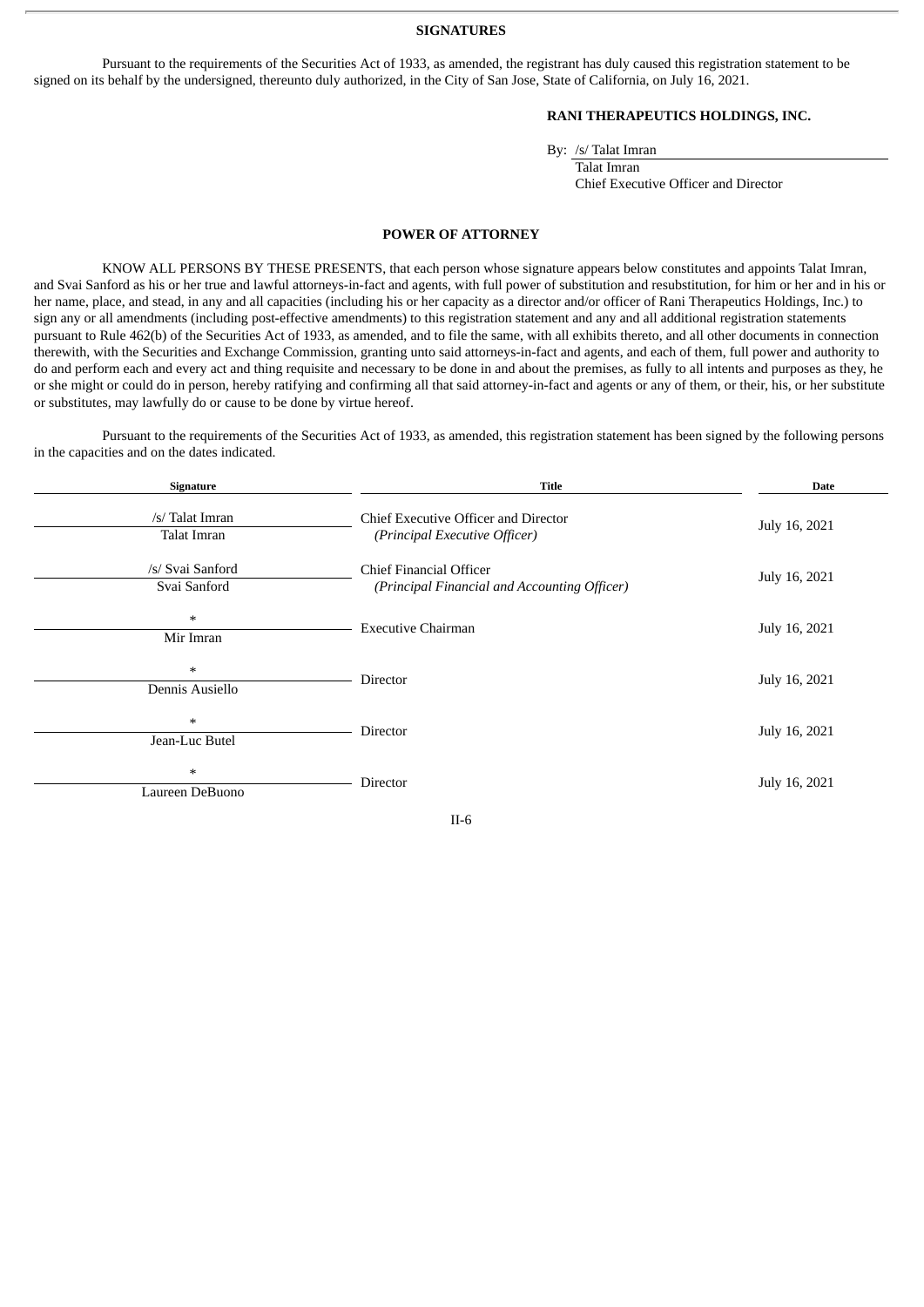| Signature                           | <b>Title</b> | Date          |
|-------------------------------------|--------------|---------------|
| $\ast$<br>Andrew Farquharson        | Director     | July 16, 2021 |
| $\ast$<br><b>Maulik Nanavaty</b>    | Director     | July 16, 2021 |
| *By: /s/ Talat Imran<br>Talat Imran |              |               |

Attorney-in-Fact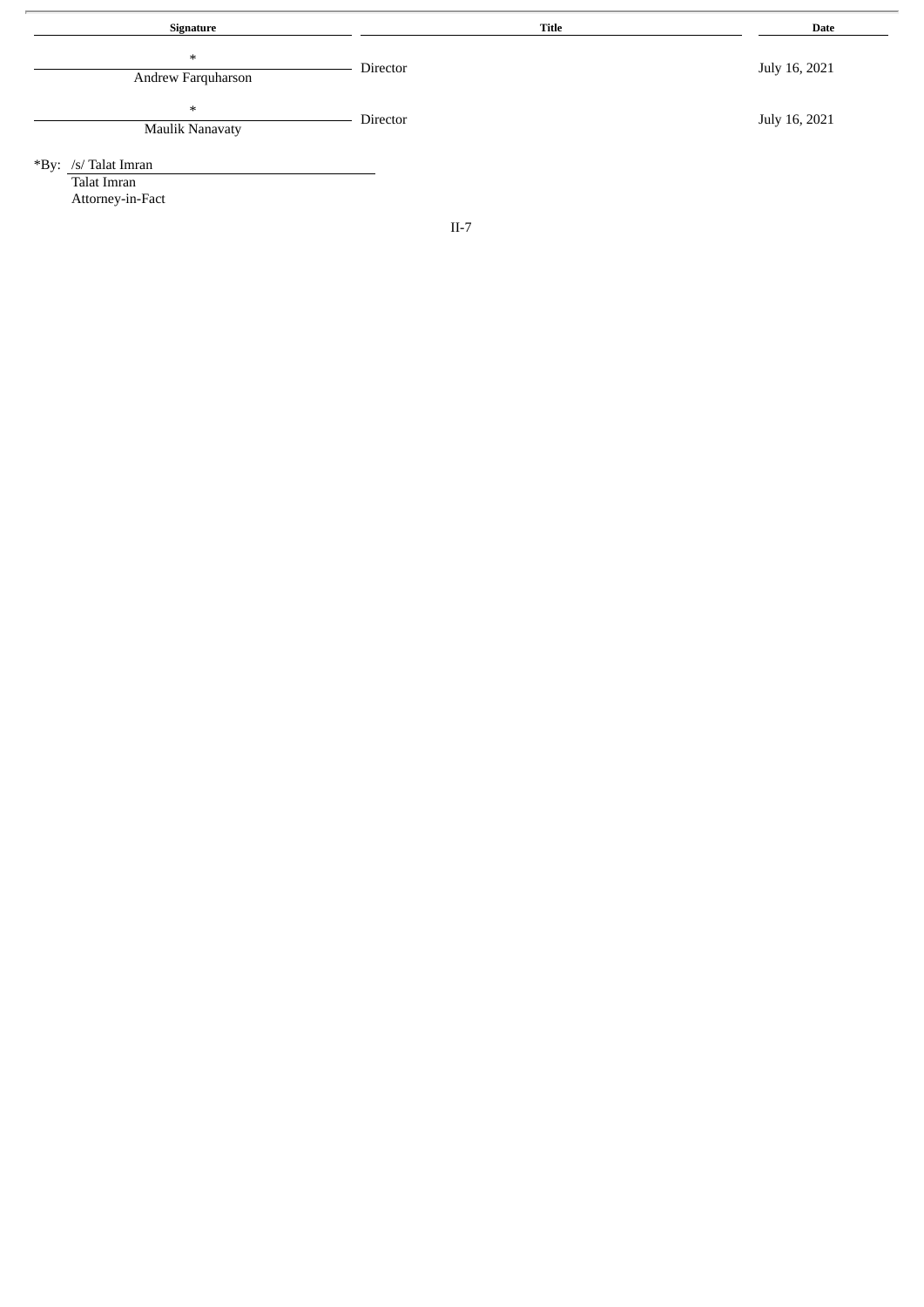## <span id="page-9-0"></span>**FORM OF TAX RECEIVABLE AGREEMENT**

## **between**

## **RANI THERAPEUTICS HOLDINGS, INC.**

**and**

## **THE PERSONS NAMED HEREIN**

Dated as of [ ]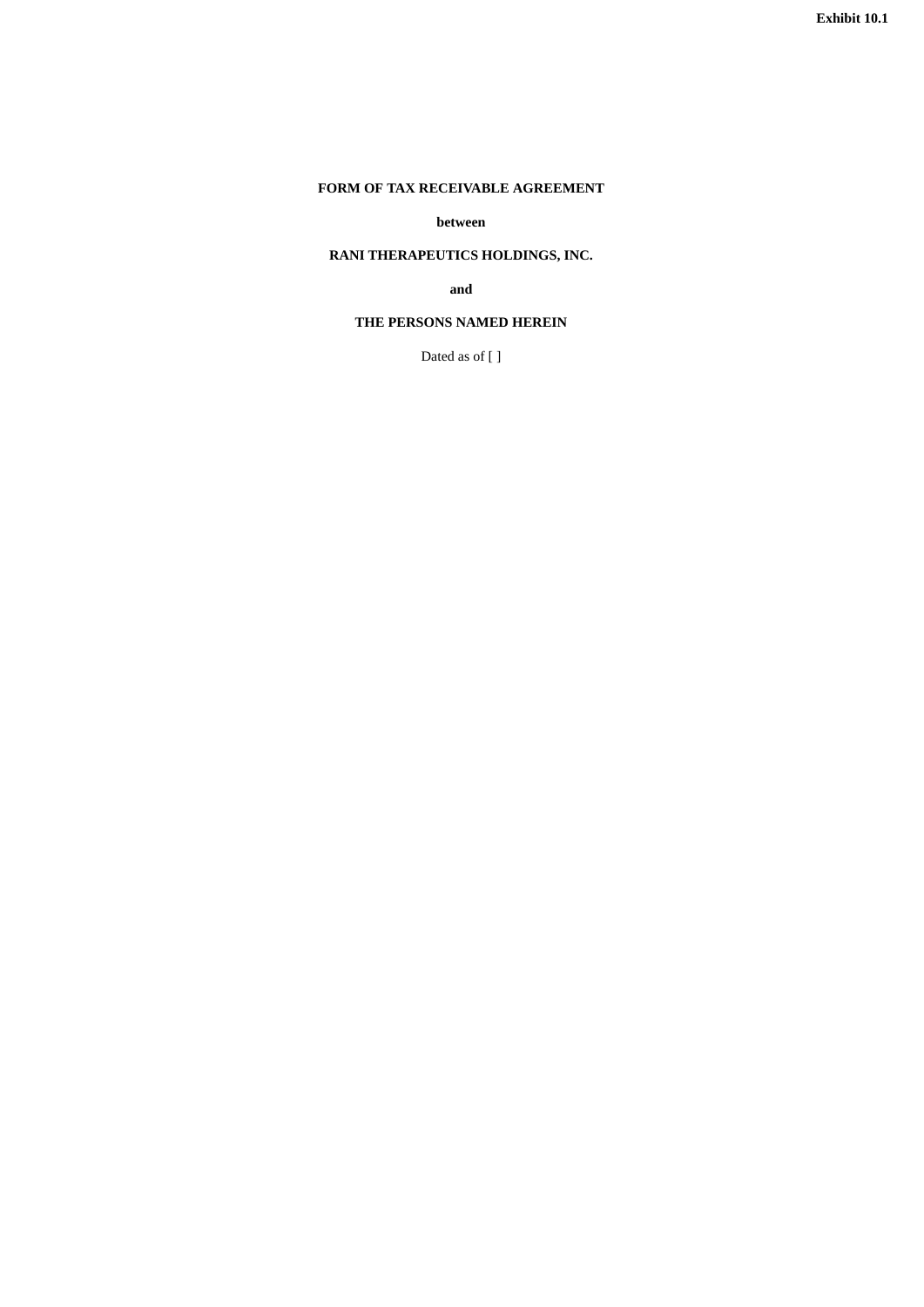## **TABLE OF CONTENTS**

| <b>ARTICLE I</b>                                                        | <b>DEFINITIONS</b>                                                                                                       | $\mathbf 2$                |
|-------------------------------------------------------------------------|--------------------------------------------------------------------------------------------------------------------------|----------------------------|
| Section 1.1                                                             | Definitions                                                                                                              | $\overline{2}$             |
| <b>ARTICLE II</b>                                                       | DETERMINATION OF CERTAIN REALIZED TAX BENEFIT                                                                            | 11                         |
| Section 2.1<br>Section 2.2<br>Section 2.3<br>Section 2.4                | <b>Basis Schedule</b><br><b>Tax Benefit Schedule</b><br>Procedures, Amendments<br><b>Basis Adjustments</b>               | 11<br>11<br>12<br>12       |
| <b>ARTICLE III</b>                                                      | <b>TAX BENEFIT PAYMENTS</b>                                                                                              | 13                         |
| Section 3.1<br>Section 3.2<br>Section 3.3<br>Section 3.4<br>Section 3.5 | Payments<br>No Duplicative Payments<br>Pro Rata Payments<br><b>Payment Ordering</b><br><b>Excess Payments</b>            | 13<br>14<br>14<br>14<br>15 |
| <b>ARTICLE IV</b>                                                       | <b>TERMINATION</b>                                                                                                       | 15                         |
| Section 4.1<br>Section 4.2<br>Section 4.3                               | Early Termination of Agreement; Breach of Agreement<br><b>Early Termination Notice</b><br>Payment upon Early Termination | 15<br>17<br>17             |
| <b>ARTICLE V</b>                                                        | SUBORDINATION AND LATE PAYMENTS                                                                                          | 18                         |
| Section 5.1<br>Section 5.2                                              | Subordination<br>Late Payments by the Corporate Taxpayer                                                                 | 18<br>18                   |
| <b>ARTICLE VI</b>                                                       | NO DISPUTES; CONSISTENCY; COOPERATION                                                                                    | 18                         |
| Section 6.1<br>Section 6.2<br>Section 6.3                               | Participation in the Corporate Taxpayer's and OpCo's Tax Matters<br>Consistency<br>Cooperation                           | 18<br>19<br>19             |
| <b>ARTICLE VII</b>                                                      | <b>MISCELLANEOUS</b>                                                                                                     | 19                         |
| Section 7.1<br>Section 7.2<br>Section 7.3<br>Section 7.4<br>Section 7.5 | <b>Notices</b><br>Counterparts<br>Entire Agreement; No Third Party Beneficiaries<br>Governing Law<br>Severability        | 19<br>20<br>20<br>20<br>20 |
| Section 7.6                                                             | Successors; Assignment; Amendments; Waivers                                                                              | 20                         |

-i-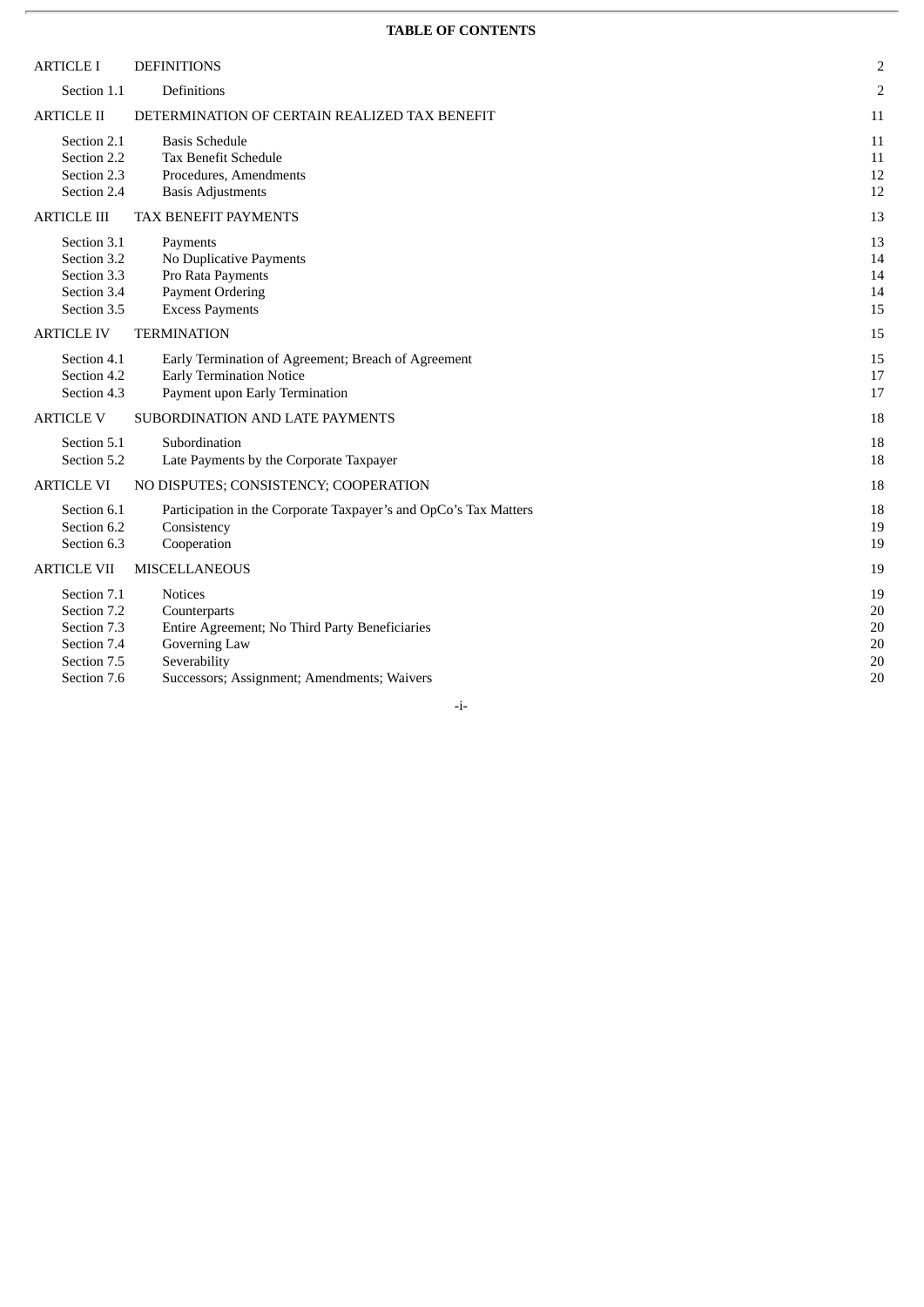| Section 7.7  | Titles and Subtitles                                                                         | 21    |
|--------------|----------------------------------------------------------------------------------------------|-------|
| Section 7.8  | <b>Resolution of Disputes</b>                                                                | 22    |
| Section 7.9  | Reconciliation                                                                               | 23    |
| Section 7.10 | Withholding                                                                                  | 23    |
| Section 7.11 | Admission of the Corporate Taxpayer into a Consolidated Group; Transfers of Corporate Assets | 24    |
| Section 7.12 | Confidentiality                                                                              | 25    |
| Section 7.13 | Partnership Agreement                                                                        | 26    |
| Section 7.14 | Change in Law                                                                                | 26    |
| Section 7.15 | Electronic Signature                                                                         | 26    |
| EXHIBIT A    |                                                                                              | $A-1$ |
| EXHIBIT B    |                                                                                              | $B-1$ |
|              |                                                                                              |       |

-ii-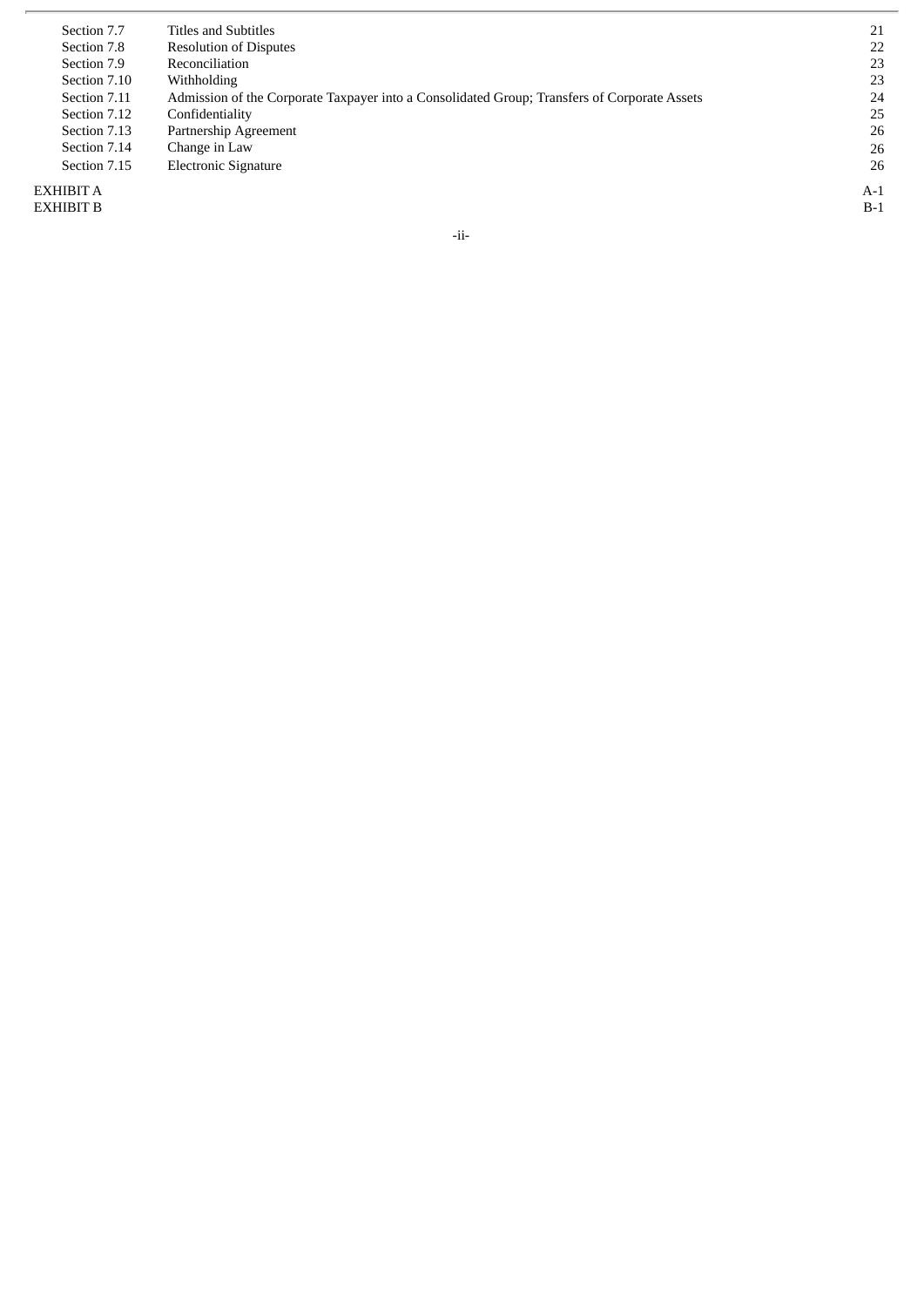#### **FORM OF TAX RECEIVABLE AGREEMENT**

This **TAX RECEIVABLE AGREEMENT** (this "**Agreement**"), is dated as of [ ], 2021, and is between Rani Therapeutics Holdings, Inc., a Delaware corporation, each of the undersigned parties, and each of the other persons from time to time that becomes a party hereto (each, excluding the Corporate Taxpayer and OpCo (each as defined below), a "**TRA Party**" and together the "**TRA Parties**").

#### **RECITALS**

**WHEREAS**, the TRA Parties directly or indirectly hold Class A Common Units (the "**Units**") in Rani Therapeutics, LLC, a Delaware limited liability company ("**OpCo**"), which is classified as a partnership for U.S. federal income Tax purposes;

**WHEREAS**, after the Pre-IPO Exchanges (as defined in the LLC Agreement), the Corporate Taxpayer will be the sole managing member of OpCo, and will hold, directly and/or indirectly, Units;

**WHEREAS**, from time to time following the Lock-Up Period (as defined in the LLC Agreement), each holder of Units (other than the Corporate Taxpayer) has the right to require OpCo to redeem (a "**Redemption**") all or a portion of such holder's Units for, at the Corporate Taxpayer's election, cash or shares of Class A common stock (the "**Class A Shares**") of the Corporate Taxpayer, in either case contributed to OpCo by the Corporate Taxpayer, provided that, at the election of the Corporate Taxpayer in its sole discretion, the Corporate Taxpayer may effect a direct exchange (a "**Direct Exchange**") of such cash or Class A Shares for such Units, all in accordance with and subject to the provisions of the LLC Agreement (as defined below);

**WHEREAS**, OpCo and each of its direct and indirect Subsidiaries (as defined below) treated as a partnership for U.S. federal income Tax purposes currently have and will have in effect an election under Section 754 of the Code, for each Taxable Year (as defined below) that includes the IPO Date and for each Taxable Year in which a taxable acquisition (including a deemed taxable acquisition under Section 707(a) of the Code) of Units by the Corporate Taxpayer or by OpCo from any of the TRA Parties (an "**Exchanging Holder**") for Class A Shares and/or other consideration occurs;

**WHEREAS**, the income, gain, loss, expense and other Tax items of the Corporate Taxpayer may be affected by the (i) Basis Adjustments and (ii) Imputed Interest (each as defined below) (collectively, the "**Tax Attributes**");

**WHEREAS**, the parties to this Agreement desire to provide for certain payments and make certain arrangements with respect to the effect of the Tax Attributes on the liability for Taxes (as defined below) of the Corporate Taxpayer.

**NOW, THEREFORE**, in consideration of the foregoing and the respective covenants and agreements set forth herein, and intending to be legally bound hereby, the parties hereto agree as follows: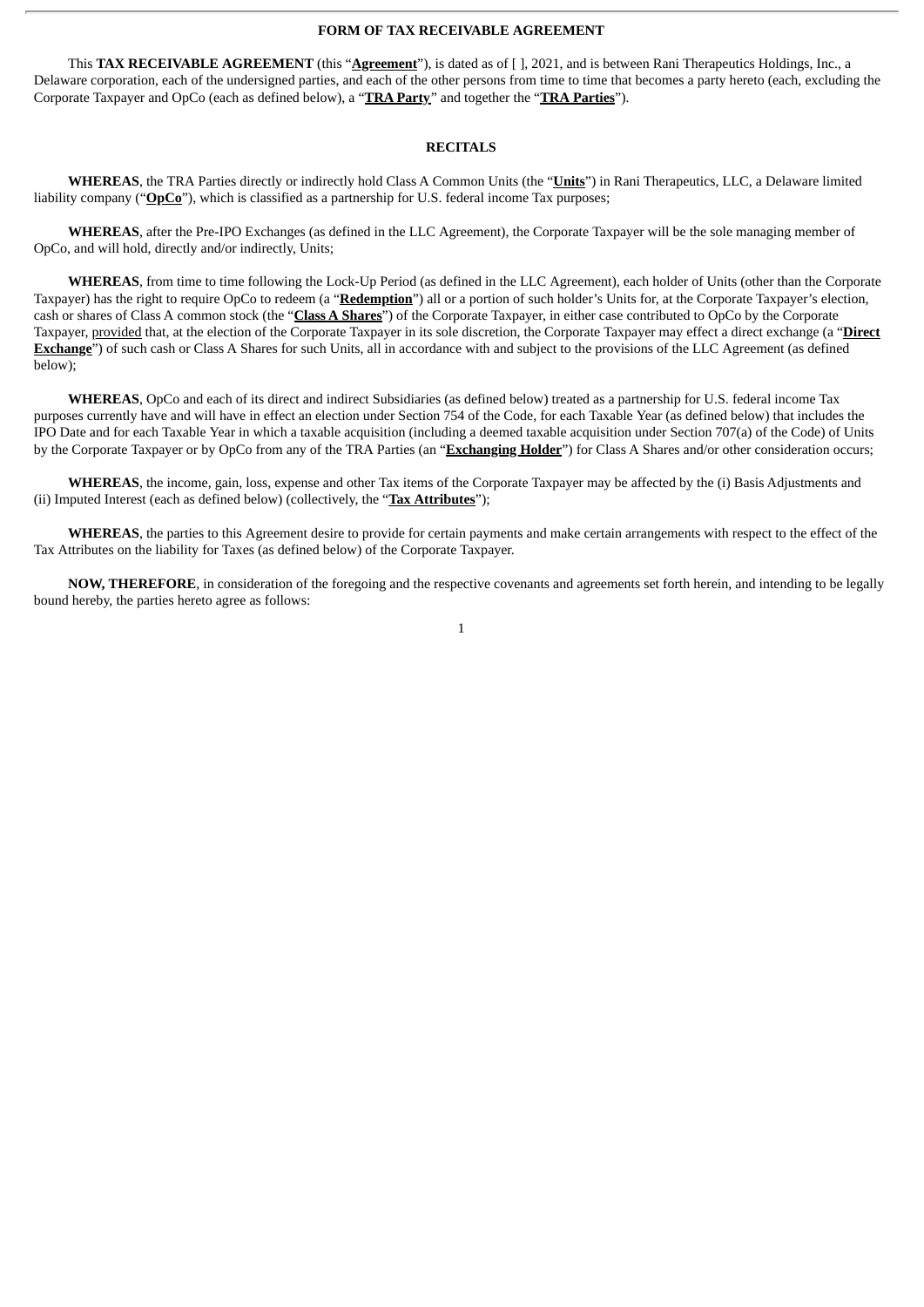## **ARTICLE I**

#### **DEFINITIONS**

**SECTION 1.1 Definitions**. As used in this Agreement, the terms set forth in this Article I shall have the following meanings (such meanings to be equally applicable to both the singular and plural forms of the terms defined).

"**Actual Tax Liability**" means, with respect to any Taxable Year, an amount, not less than zero, equal to the actual liability for Taxes of (i) the Corporate Taxpayer and (ii) without duplication, OpCo (and OpCo's applicable subsidiaries), but in the case of this clause (ii) only with respect to Taxes imposed on OpCo (and OpCo's applicable subsidiaries) and allocable to the Corporate taxpayer; provided, that the actual liability for Taxes described in clauses (i) and (ii) shall be calculated (a) using the Assumed Rate, solely for purposes of calculating the U.S. state and local Actual Tax Liability of the Corporate Taxpayer, and (b) assuming, solely for purposes of calculating the liability for U.S. federal income Taxes, in order to prevent double counting, that U.S. state and local Taxes are not deductible by the Corporate Taxpayer for U.S. federal income Tax purposes.

"**Affiliate**" means, with respect to any Person, any other Person that directly or indirectly, through one or more intermediaries, Controls, is Controlled by, or is under common Control with, such first Person.

"**Agreed Rate**" means a per annum rate of the lesser of (i) 6.5% and (ii) LIBOR plus 100 basis points.

"**Agreement**" has the meaning set forth in the Preamble to this Agreement.

"**Amended Schedule**" has the meaning set forth in Section 2.3(b) of this Agreement.

"**Assumed Rate**" means, with respect to any Taxable Year, the tax rate equal to the sum of the product of (x) OpCo's income and franchise Tax apportionment percentage(s) for each U.S. state and local jurisdiction in which OpCo files income or franchise Tax Returns for the relevant Taxable Year and (y) the highest corporate income and franchise Tax rate(s) for each such U.S. state and local jurisdiction in which OpCo files income or franchise Tax Returns for each relevant Taxable Year; provided, that the Assumed Rate calculated pursuant to the foregoing shall be reduced by the assumed U.S. federal income Tax benefit received by the Corporate Taxpayer with respect to U.S. state and local jurisdiction income and franchise Taxes (with such benefit calculated as the product of (a) the Corporate Taxpayer's marginal U.S. federal income Tax rate for such Taxable Year and (b) the Assumed Rate (without regard to this proviso)).

"**Attributable**" means the portion of any Tax Attribute of the Corporate Taxpayer that is "Attributable" to any present or former holder of Units, other than the Corporate Taxpayer, and shall be determined by reference to the Tax Attributes, under the following principles:

(i) the Basis Adjustments shall be determined separately with respect to each Exchanging Holder, using reasonable methods for tracking such Basis Adjustments, and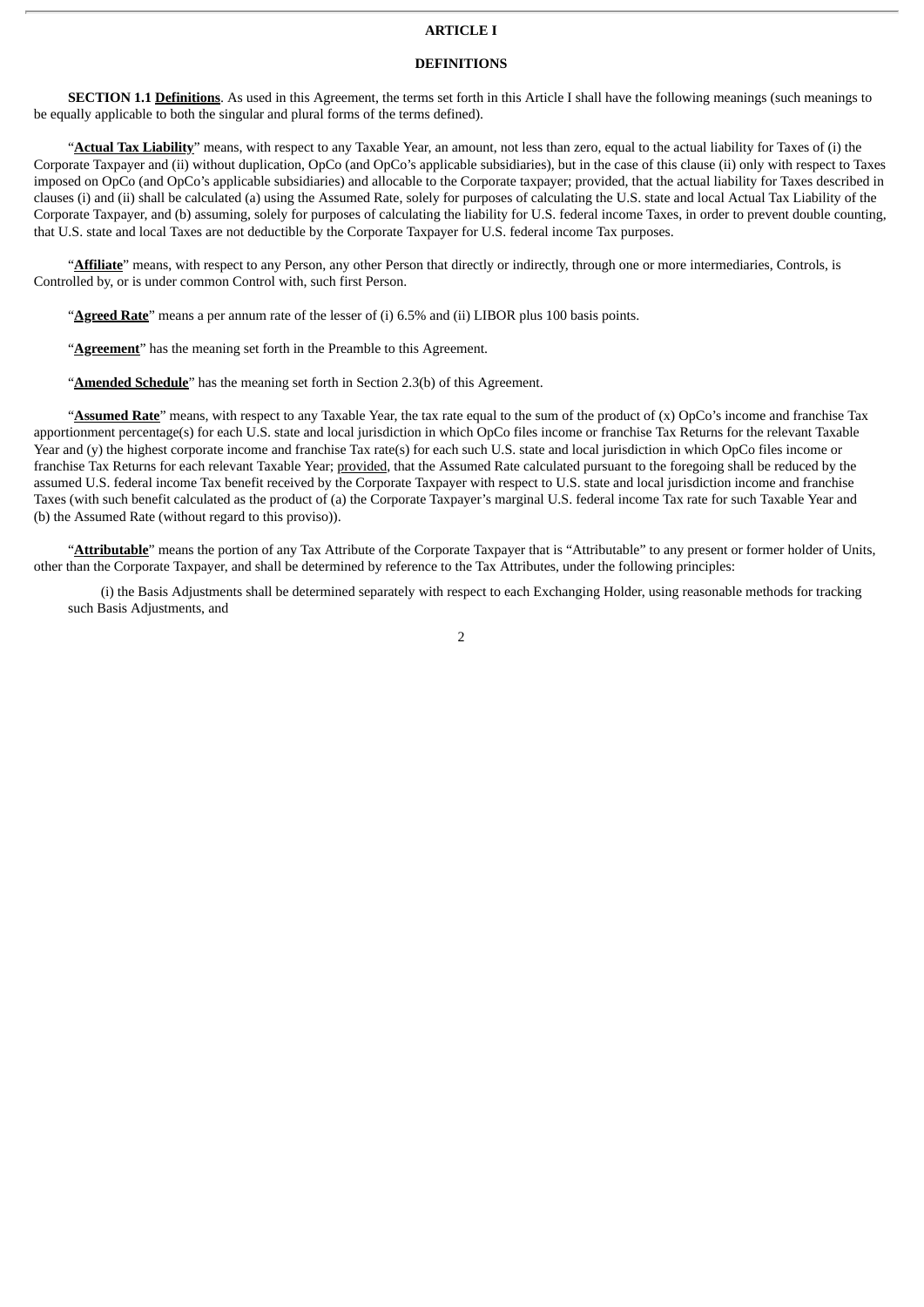are Attributable to each Exchanging Holder in an amount equal to the total Basis Adjustments relating to such Units Exchanged by such Exchanging Holder (determined without regard to any dilutive or antidilutive effect of any contribution to or distribution from OpCo after the date of an applicable Exchange, and taking into account any adjustment under Section 743(b) of the Code); and

(ii) any deduction to the Corporate Taxpayer with respect to a Taxable Year in respect of Imputed Interest is Attributable to the Person that is required to include the Imputed Interest in income (without regard to whether such Person is actually subject to Tax thereon).

"**Basis Adjustment**" means the adjustment to the Tax basis of a Reference Asset under Sections 732, 734(b) and/or 1012 of the Code (in situations where, as a result of one or more Exchanges, OpCo becomes an entity that is disregarded as separate from its owner for U.S. federal income Tax purposes) or under Sections 734(b), 743(b) and/or 754 of the Code (in situations where, following an Exchange, OpCo remains in existence as an entity treated as a partnership for U.S. federal income Tax purposes) and, in each case, analogous sections of state, local and foreign Tax laws, as a result of an Exchange and the payments made pursuant to this Agreement in respect of such Exchange. For the avoidance of doubt, the amount of any Basis Adjustment resulting from an Exchange of one or more Units shall be determined without regard to any Pre-Exchange Transfer of such Units and as if any such Pre-Exchange Transfer had not occurred. The amount of any Basis Adjustment shall be determined using the Market Value at the time of the Exchange.

"**Basis Schedule**" has the meaning set forth in Section 2.1 of this Agreement.

"**Beneficial Owner**" means, with respect to any security, a Person who directly or indirectly, through any contract, arrangement, understanding, relationship or otherwise, has or shares: (i) voting power, which includes the power to vote, or to direct the voting of, such security; and/or (ii) investment power, which includes the power to dispose of, or to direct the disposition of, such security. The term "**Beneficial Ownership**" shall have a correlative meaning.

"**Board**" means the Board of Directors of the Corporate Taxpayer.

"**Business Day**" means each day that is not a Saturday, Sunday or other day on which banking institutions in San Francisco, California are authorized or required by law to close.

"**Change of Control**" means the occurrence of any of the following events:

(i) any Person or any group of Persons acting together that would constitute a "group" for purposes of Section 13(d) of the Securities Exchange Act of 1934, as amended or any successor provisions thereto (excluding (a) a corporation or other entity owned, directly or indirectly, by the stockholders of the Corporate Taxpayer in substantially the same proportions as their ownership of stock of the Corporate Taxpayer or (b) a group of Persons in which one or more Affiliates of the Founder Members, directly or indirectly hold Beneficial Ownership of securities representing more than 50% of the total voting power held by such group) is or becomes the Beneficial Owner, directly or indirectly, of securities of the Corporate Taxpayer representing more than 50% of the combined voting power of the Corporate Taxpayer's then outstanding voting securities; or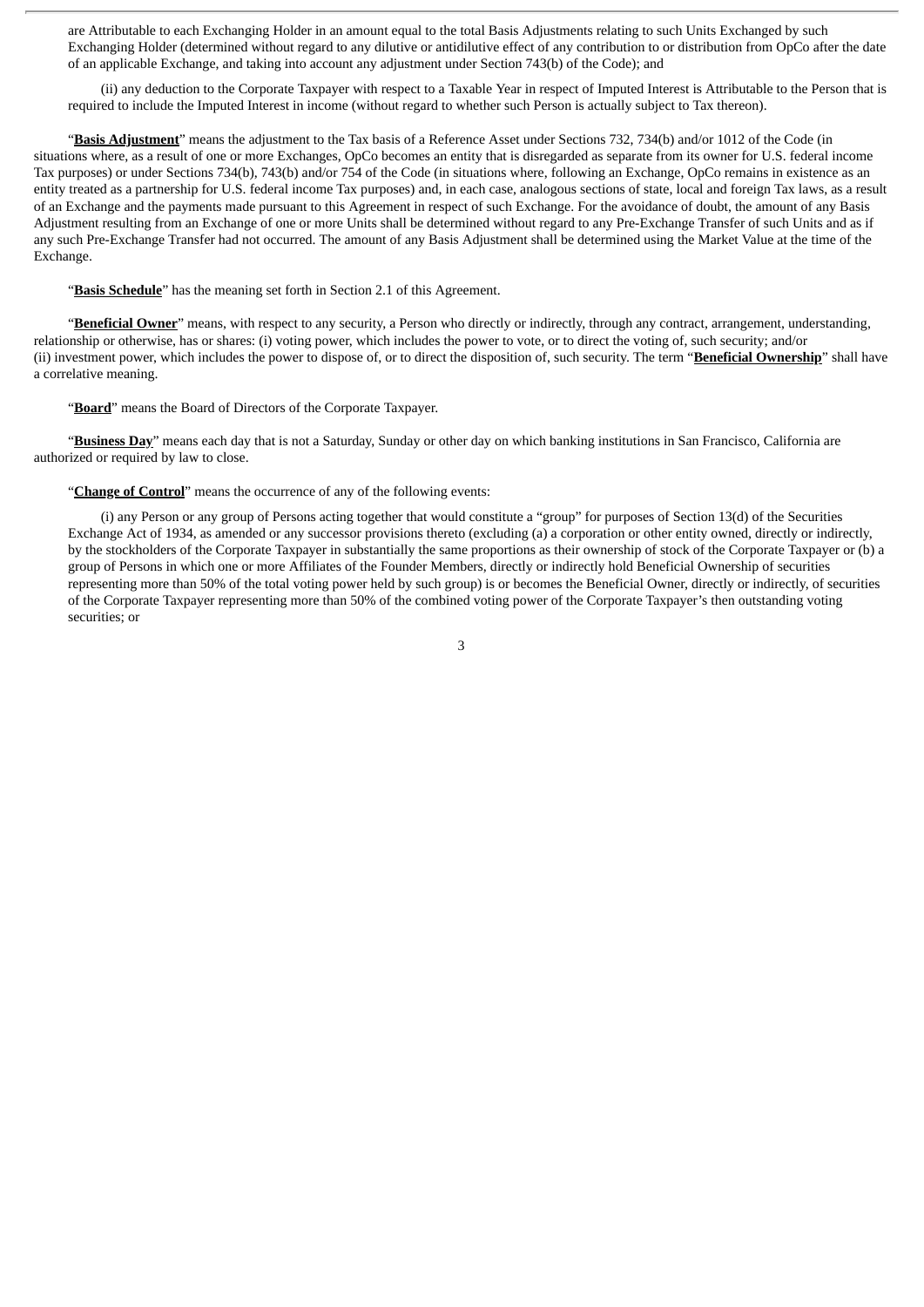(ii) the following individuals cease for any reason to constitute a majority of the number of directors of the Corporate Taxpayer then serving: individuals who, on the IPO Date, constitute the Board and any new director whose appointment or election by the Board or nomination for election by the Corporate Taxpayer's stockholders was approved or recommended by a vote of at least two-thirds (2/3) of the directors then still in office who either were directors on the IPO Date or whose appointment, election or nomination for election was previously so approved or recommended by the directors referred to in this clause (ii); or

(iii) there is consummated a merger or consolidation of the Corporate Taxpayer with any other corporation or other entity, and, immediately after the consummation of such merger or consolidation, either  $(x)$  the Board immediately prior to the merger or consolidation does not constitute at least a majority of the board of directors of the company surviving the merger or, if the surviving company is a Subsidiary, the ultimate parent thereof, or (y) the voting securities of the Corporate Taxpayer immediately prior to such merger or consolidation do not continue to represent or are not converted into more than 50% of the combined voting power of the then outstanding voting securities of the Person resulting from such merger or consolidation or, if the surviving company is a Subsidiary, the ultimate parent thereof; or

(iv) the stockholders of the Corporate Taxpayer approve a plan of complete liquidation or dissolution of the Corporate Taxpayer or there is consummated an agreement or series of related agreements for the sale, lease or other disposition, directly or indirectly, by the Corporate Taxpayer of all or substantially all of the Corporate Taxpayer's assets, other than such sale or other disposition by the Corporate Taxpayer of all or substantially all of the Corporate Taxpayer's assets to an entity at least 50% of the combined voting power of the voting securities of which are owned by stockholders of the Corporate Taxpayer in substantially the same proportions as their ownership of the Corporate Taxpayer immediately prior to such sale.

Notwithstanding the foregoing, except with respect to clause (ii) and clause (iii)(x) above, a "Change of Control" shall not be deemed to have occurred by virtue of the consummation of any transaction or series of integrated transactions immediately following which the record holders of the shares of the Corporate Taxpayer immediately prior to such transaction or series of transactions continue to have substantially the same proportionate ownership in, and voting control over, and own substantially all of the shares of, an entity which owns, directly or indirectly, all or substantially all of the assets of the Corporate Taxpayer immediately following such transaction or series of transactions.

"**Class A Shares**" has the meaning set forth in the Recitals of this Agreement.

"**Code**" means the U.S. Internal Revenue Code of 1986, as amended.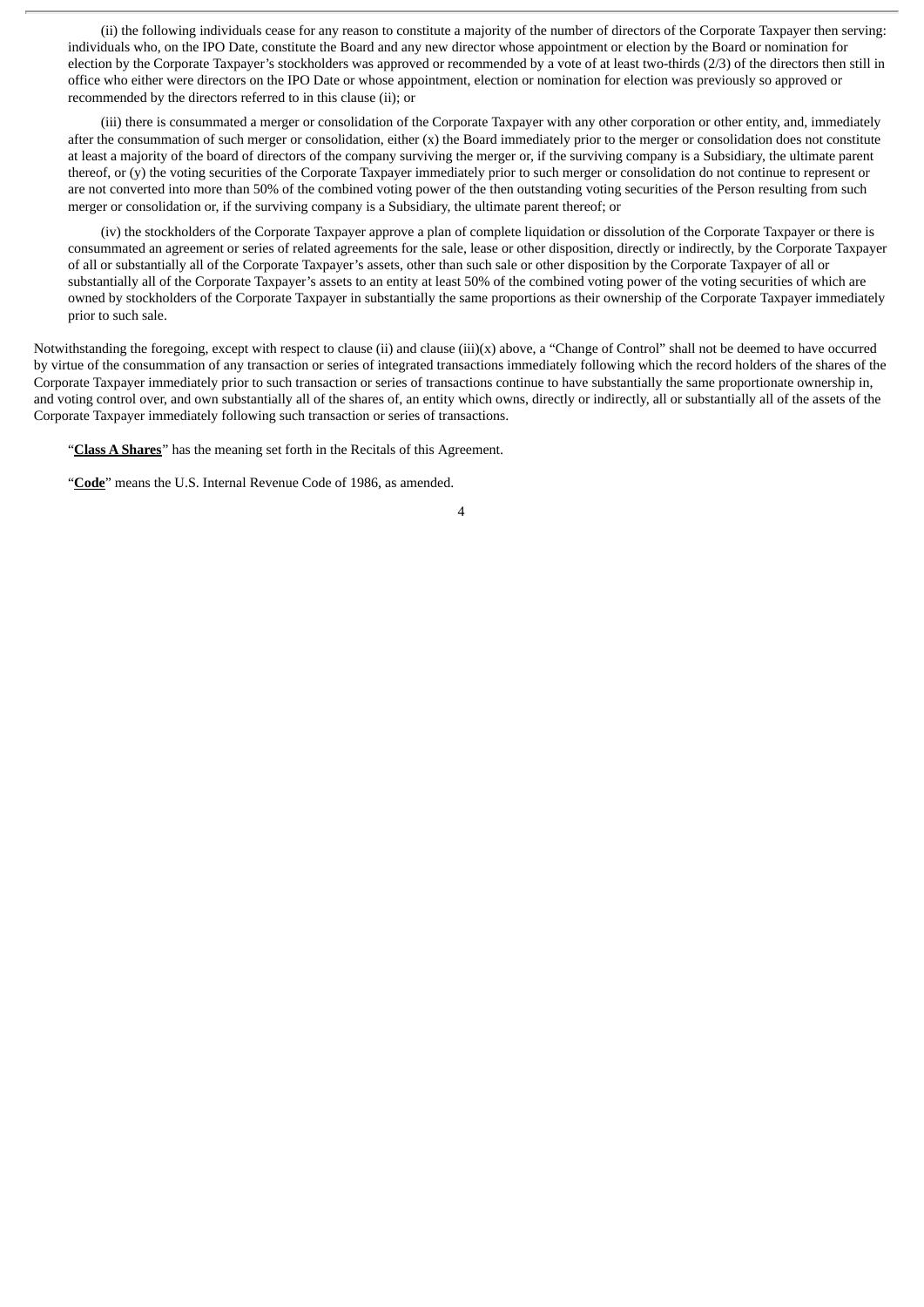"**Control**" means the possession, direct or indirect, of the power to direct or cause the direction of the management and policies of a Person, whether through ownership of voting securities, by contract or otherwise.

"**Corporate Taxpayer**" means Rani Therapeutics Holdings, Inc. and any successor corporation and shall include any Person that is a member of any consolidated Tax Return of which Rani Therapeutics Holdings, Inc. is a member.

"**Corporate Taxpayer Return**" means the U.S. federal income Tax Return of the Corporate Taxpayer filed with respect to Taxes of any Taxable Year, including any consolidated Tax Return.

"**Cumulative Net Realized Tax Benefit**" for a Taxable Year means the cumulative amount of Realized Tax Benefits for all Taxable Years of the Corporate Taxpayer, up to and including such Taxable Year net of the Realized Tax Detriment for the same period. The Realized Tax Benefit and Realized Tax Detriment for each Taxable Year shall be determined based on the most recent Tax Benefit Schedules or Amended Schedules, if any, in existence at the time of such determination; provided, that, for the avoidance of doubt, the computation of the Cumulative Net Realized Tax Benefit shall be adjusted to reflect any applicable Determination with respect to any Realized Tax Benefits and/or Realized Tax Detriments.

"**Default Cap**" has the meaning set forth in Section 3.1(c) of this Agreement.

"**Default Rate**" means a per annum rate of LIBOR plus 500 basis points.

"**Determination**" shall have the meaning ascribed to such term in Section 1313(a) of the Code or any other event (including the execution of IRS Form 870-AD), including a settlement with the applicable Taxing Authority, that establishes the amount of any liability for Tax.

"**Direct Exchange**" has the meaning set forth in the Recitals of this Agreement.

"**Dispute**" has the meaning set forth in Section 7.8(a) of this Agreement.

"**Early Termination Date**" means the date of an Early Termination Notice for purposes of determining the Early Termination Payment.

"**Early Termination Effective Date**" means the date on which an Early Termination Schedule becomes binding pursuant to Section 4.2 of this Agreement.

"**Early Termination Notice**" has the meaning set forth in Section 4.2 of this Agreement.

"**Early Termination Payment**" has the meaning set forth in Section 4.3(b) of this Agreement.

"**Early Termination Rate**" means the lesser of (i) 6.5% and (ii) LIBOR plus 100 basis points.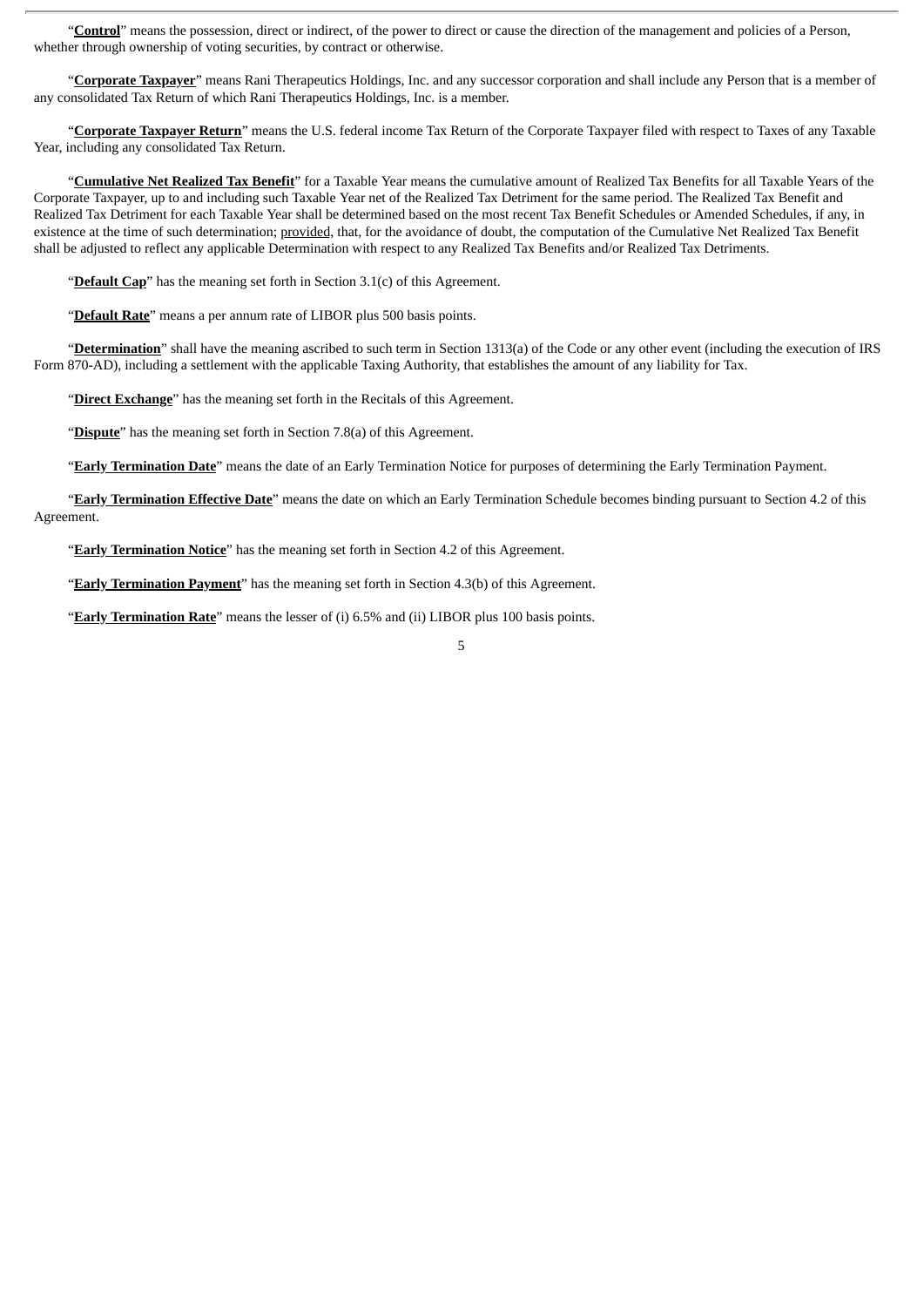"**Early Termination Schedule**" has the meaning set forth in Section 4.2 of this Agreement.

"**Exchange**" means any taxable acquisition (including a deemed taxable acquisition under Section 707(a) of the Code) of Units by the Corporate Taxpayer in exchange for Class A Shares and/or other consideration, and any deemed Exchange of Units pursuant to this Agreement.

"**Exchange Date**" means the date of any Exchange.

"**Exchanging Holder**" has the meaning set forth in the Recitals of this Agreement.

"**Expert**" has the meaning set forth in Section 7.9 of this Agreement.

"**Founder Members**" means ICL, Mir Imran, InCube Ventures II, LP, Rani Investment Corp., Biologix Partners, LP, and VH Rani, LP, and their respective Permitted Transferees.

"**Future TRAs**" has the meaning set forth in Section 5.1 of this Agreement.

"**Hypothetical Tax Liability**" means, with respect to any Taxable Year, an amount, not less than zero, equal to the liability for Taxes of (i) the Corporate Taxpayer and (ii) without duplication, OpCo (and OpCo's applicable subsidiaries), but in the case of this clause (ii) only with respect to Taxes imposed on OpCo (and OpCo's applicable subsidiaries) and allocable to the Corporate Taxpayer, in each case using the same methods, elections, conventions, and practices used on the relevant Tax Return of the Corporate Taxpayer, but (a) using the Non-Stepped Up Tax Basis as reflected on the Basis Schedule including amendments thereto for the Taxable Year, (b) excluding any deduction attributable to Imputed Interest attributable to any payment made under this Agreement for the Taxable Year, (c) using the Assumed Rate, solely for purposes of calculating the U.S. state and local Hypothetical Tax Liability of the Corporate Taxpayer, and (d) assuming, solely for purposes of calculating the liability for U.S. federal income Taxes, in order to prevent double counting, that U.S. state and local Taxes are not deductible by the Corporate Taxpayer for U.S. federal income Tax purposes. For the avoidance of doubt, Hypothetical Tax Liability shall be determined without taking into account the carryover or carryback of any Tax item (or portions thereof) that is attributable to a Tax Attribute as applicable.

"**ICL**" means InCube Labs, LLC, a Delaware limited liability company.

"**Imputed Interest**" in respect of a TRA Party shall mean any interest imputed under Section 1272, 1274, 7872 or 483 or other provision of the Code with respect to the Corporate Taxpayer's payment obligations in respect of such TRA Party under this Agreement.

"**Interest Amount**" has the meaning set forth in Section 3.1(b) of this Agreement.

"**IPO**" means the initial public offering of Class A Shares by the Corporate Taxpayer (including any greenshoe related to such initial public offering).

"**IPO Date**" means the initial closing date of the IPO.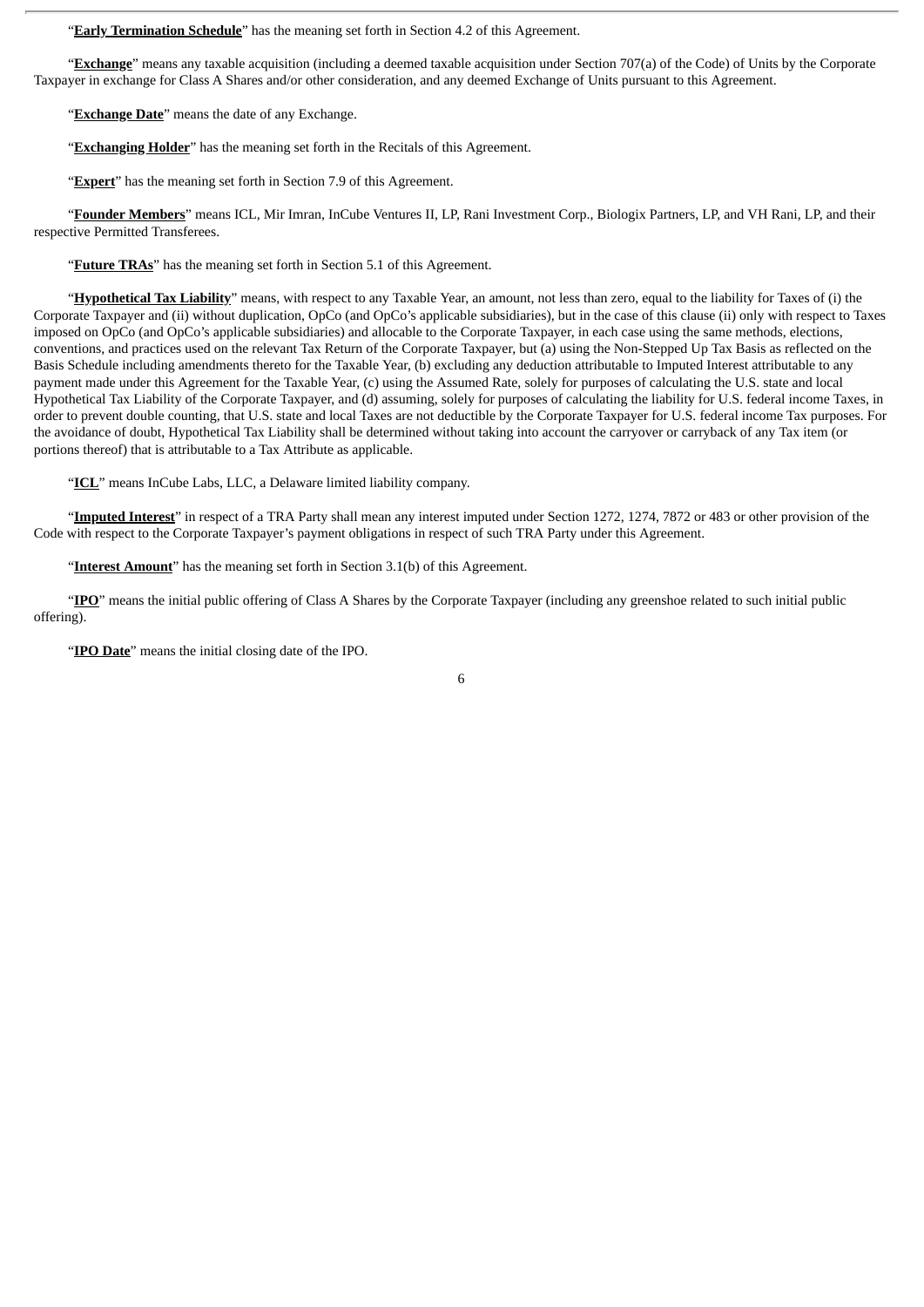"**IRS**" means the U.S. Internal Revenue Service.

"**Joinder**" has the meaning set forth in Section 7.6(a) of this Agreement.

"**LIBOR**" means during any period, the rate which appears on the Bloomberg Page BBAM1 (or on such other substitute Bloomberg page that displays rates at which U.S. dollar deposits are offered by leading banks in the London interbank deposit market), or the rate which is quoted by another source selected by the Corporate Taxpayer as an authorized information vendor for the purpose of displaying rates at which U.S. dollar deposits are offered by leading banks in the London interbank deposit market (an "**Alternate Source**"), at approximately 11:00 a.m., London time, two (2) Business Days prior to the first day of such period as the London interbank offered rate for U.S. dollars having a borrowing date and a maturity comparable to such period or, if such period is longer than one year, the London interbank offered rate for U.S. dollars having a maturity of one year (or if there shall at any time, for any reason, no longer exist a Bloomberg Page BBAM1 (or any substitute page) or any LIBOR Alternate Source, a comparable replacement rate determined by the Corporate Taxpayer at such time, which determination shall be conclusive absent manifest error); provided, that at no time shall LIBOR be less than 0%. If the Corporate Taxpayer has made the determination (such determination to be conclusive absent manifest error) that (i) LIBOR is no longer a widely recognized benchmark rate for newly originated loans in the U.S. loan market in U.S. dollars or (ii) the applicable supervisor or administrator (if any) of LIBOR has made a public statement identifying a specific date after which LIBOR shall no longer be used for determining interest rates for loans in the U.S. loan market in U.S. dollars, then the Corporate Taxpayer shall, subject to the prior written consent of the TRA Party Representative, which consent shall not be unreasonably withheld, conditioned or delayed, establish a replacement interest rate (the "**Replacement Rate**"), after giving due consideration to any evolving or then prevailing conventions for similar loans in the U.S. loan market in U.S. dollars for such alternative benchmark, and including any mathematical or other adjustments to such benchmark giving due consideration to any evolving or then prevailing convention for similar loans in the U.S. loan market in U.S. dollars for such benchmark, which adjustment, method for calculating such adjustment and benchmark shall be published on an information service as selected from time to time by the Corporate Taxpayer. The Replacement Rate shall, subject to the next two sentences, replace LIBOR for all purposes under this Agreement. In connection with the establishment and application of the Replacement Rate, this Agreement shall be amended solely with the consent of the Corporate Taxpayer and OpCo, as may be necessary or appropriate, in the reasonable judgment of the Corporate Taxpayer, to effect the provisions of this definition. The Replacement Rate shall be applied in a manner consistent with market practice; provided that, in each case, to the extent such market practice is not administratively feasible for the Corporate Taxpayer, such Replacement Rate shall be applied as otherwise reasonably determined by the Corporate Taxpayer.

"**LLC Agreement**" means, with respect to OpCo, the Fifth Amended and Restated Limited Liability Company Agreement of OpCo, dated on or about the date hereof, as such agreement may be further amended, restated, supplemented and/or otherwise modified from time to time.

"**Market Value**" shall mean, (i) with respect to an Exchange, the value of the Class A Shares on the applicable Exchange Date determined by the Corporate Taxpayer on a reasonable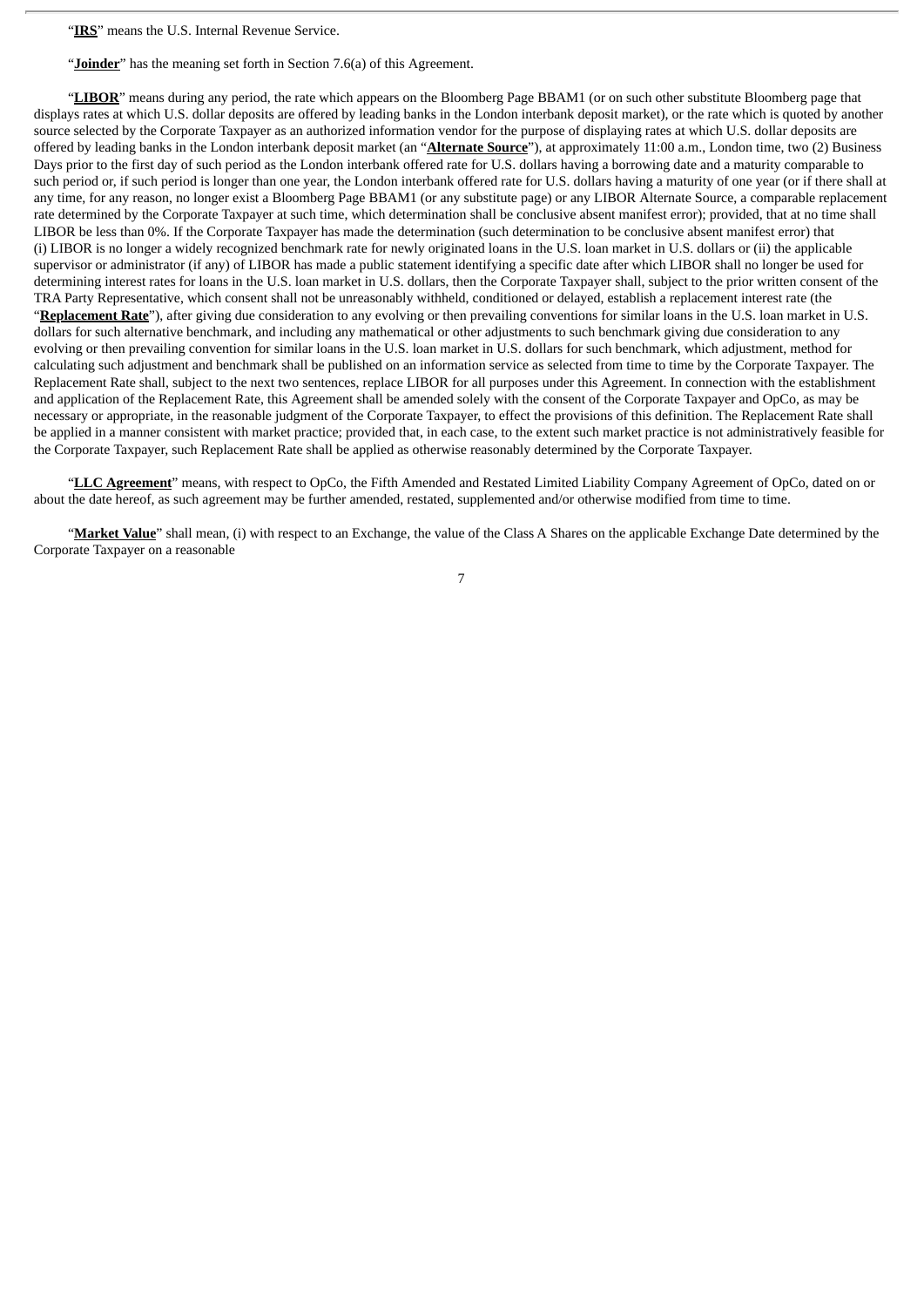and consistent basis and used by the Corporate Taxpayer in its U.S. federal income Tax reporting with respect to such Exchange, and (ii) with respect to a deemed Exchange pursuant to Valuation Assumption (6), (A) if the Class A Common Stock trades on a National Securities Exchange (as defined in the LLC Agreement) or automated or electronic quotation system, the arithmetic average of the high trading price on such date (or if such date is not a Trading Day (as used in this definition, as defined in the LLC Agreement), the immediately preceding Trading Day) and the low trading price on such date (or if such date is not a Trading Day, the immediately preceding Trading Day) or (B) if the Class A Common Stock is not then traded on a National Securities Exchange or automated or electronic quotation system, as applicable, the Appraiser FMV (as defined in the LLC Agreement) of one (1) share of Class A Common Stock on such date.

"**Material Objection Notice**" has the meaning set forth in Section 4.2 of this Agreement.

"**Net Tax Benefit**" has the meaning set forth in Section 3.1(b) of this Agreement.

"**Non-Stepped Up Tax Basis**" means, with respect to any Reference Asset at any time, the Tax basis that such asset would have had at such time if no Basis Adjustments had been made.

"**Objection Notice**" has the meaning set forth in Section 2.3(a) of this Agreement.

"**OpCo**" has the meaning set forth in the Recitals of this Agreement.

"**Opt-Out Notice**" has the meaning set forth in Section 4.1(c) of this Agreement.

"**Permitted Transferee**" has the meaning set forth in the LLC Agreement.

"**Person**" means any individual, corporation, firm, partnership, joint venture, limited liability company, estate, trust, business association, organization, governmental entity or other entity.

"**Pre-Exchange Transfer**" means any transfer (including upon death) or distribution in respect of one or more Units (i) that occurs prior to an Exchange of such Units, and (ii) to which Section 734(b) or 743(b) of the Code applies.

"**Realized Tax Benefit**" means, for a Taxable Year, the excess, if any, of the Hypothetical Tax Liability over the Actual Tax Liability of (i) the Corporate Taxpayer and (ii) without duplication, OpCo (and OpCo's applicable subsidiaries), but only with respect to Taxes imposed on OpCo (and OpCo's applicable subsidiaries) that are allocable to the Corporate Taxpayer under Section 704 of the Code. If all or a portion of the Actual Tax Liability for the Taxable Year arises as a result of an audit by a Taxing Authority of any Taxable Year, such liability shall not be included in determining the Realized Tax Benefit unless and until there has been a Determination.

"**Realized Tax Detriment**" means, for a Taxable Year, the excess, if any, of the Actual Tax Liability over the Hypothetical Tax Liability of (i) the Corporate Taxpayer and (ii) without duplication, OpCo (and OpCo's applicable subsidiaries), but only with respect to Taxes imposed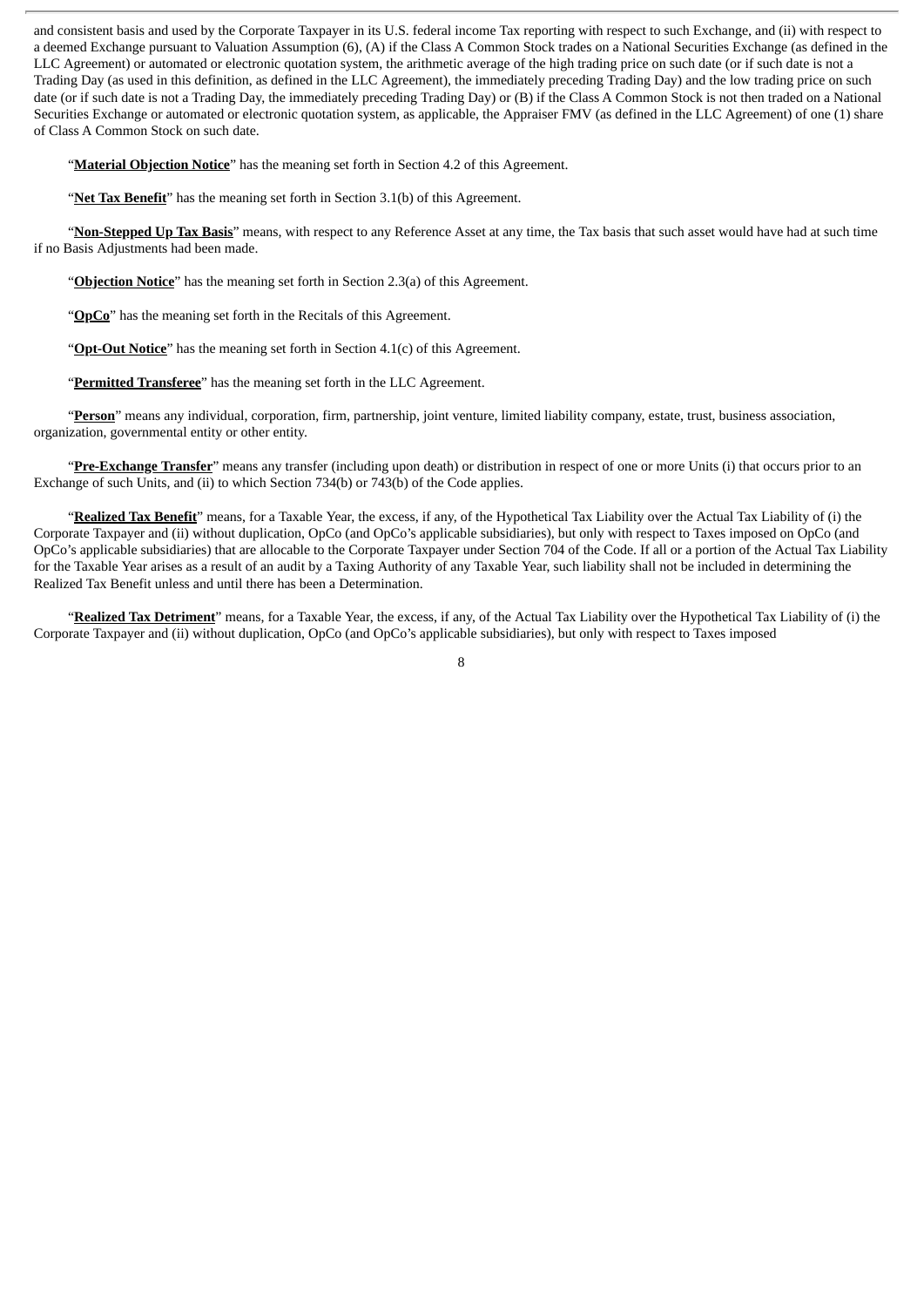on OpCo (and OpCo's applicable subsidiaries) that are allocable to the Corporate Taxpayer under Section 704 of the Code. If all or a portion of the Actual Tax Liability for the Taxable Year arises as a result of an audit by a Taxing Authority of any Taxable Year, such liability shall not be included in determining the Realized Tax Detriment unless and until there has been a Determination.

"**Reconciliation Dispute**" has the meaning set forth in Section 7.9 of this Agreement.

"**Reconciliation Procedures**" has the meaning set forth in Section 2.3(a) of this Agreement.

"**Redemption**" has the meaning set forth in the Recitals of this Agreement.

"**Reference Asset**" means any tangible or intangible asset that is held by OpCo, or by any of its direct or indirect Subsidiaries treated as a partnership or disregarded entity (but only to the extent such indirect Subsidiaries are held through Subsidiaries treated as partnerships or disregarded entities) for purposes of the applicable Tax, at the time of an Exchange. A Reference Asset also includes any asset that is "substituted basis property" under Section 7701(a)(42) of the Code with respect to a Reference Asset. For the avoidance of doubt, a Reference Asset does not include an asset held directly or indirectly by a Subsidiary treated as a corporation for U.S. federal income Tax purposes.

"**Schedule**" means any of the following: (i) a Basis Schedule; (ii) a Tax Benefit Schedule; or (iii) the Early Termination Schedule.

"**Senior Obligations**" has the meaning set forth in Section 5.1 of this Agreement.

"**Subsidiaries**" means, with respect to any Person, as of any date of determination, any other Person as to which such Person, owns, directly or indirectly, or otherwise controls more than 50% of the voting power or other similar interests or the sole general partner interest or managing member or similar interest of such Person.

"**Subsidiary Stock**" means stock or other equity interest in a Subsidiary of OpCo that is treated as a corporation for U.S. federal income Tax purposes.

"**Tax Attributes**" has the meaning set forth in the Recitals of this Agreement.

"**Tax Benefit Payment**" has the meaning set forth in Section 3.1(b) of this Agreement.

"**Tax Benefit Schedule**" has the meaning set forth in Section 2.2 of this Agreement.

"**Tax Return**" means any return, declaration, report or similar statement filed or required to be filed with respect to Taxes (including any attached schedules), including, without limitation, any information return, claim for refund, amended return and declaration of estimated Tax.

"Taxable Year" means a taxable year of the Corporate Taxpayer as defined in Section 441(b) of the Code or comparable section of state or local Tax law, as applicable (and, therefore, for the avoidance of doubt, may include a period of less than twelve (12) months for which a Tax Return is made), ending after the IPO Date.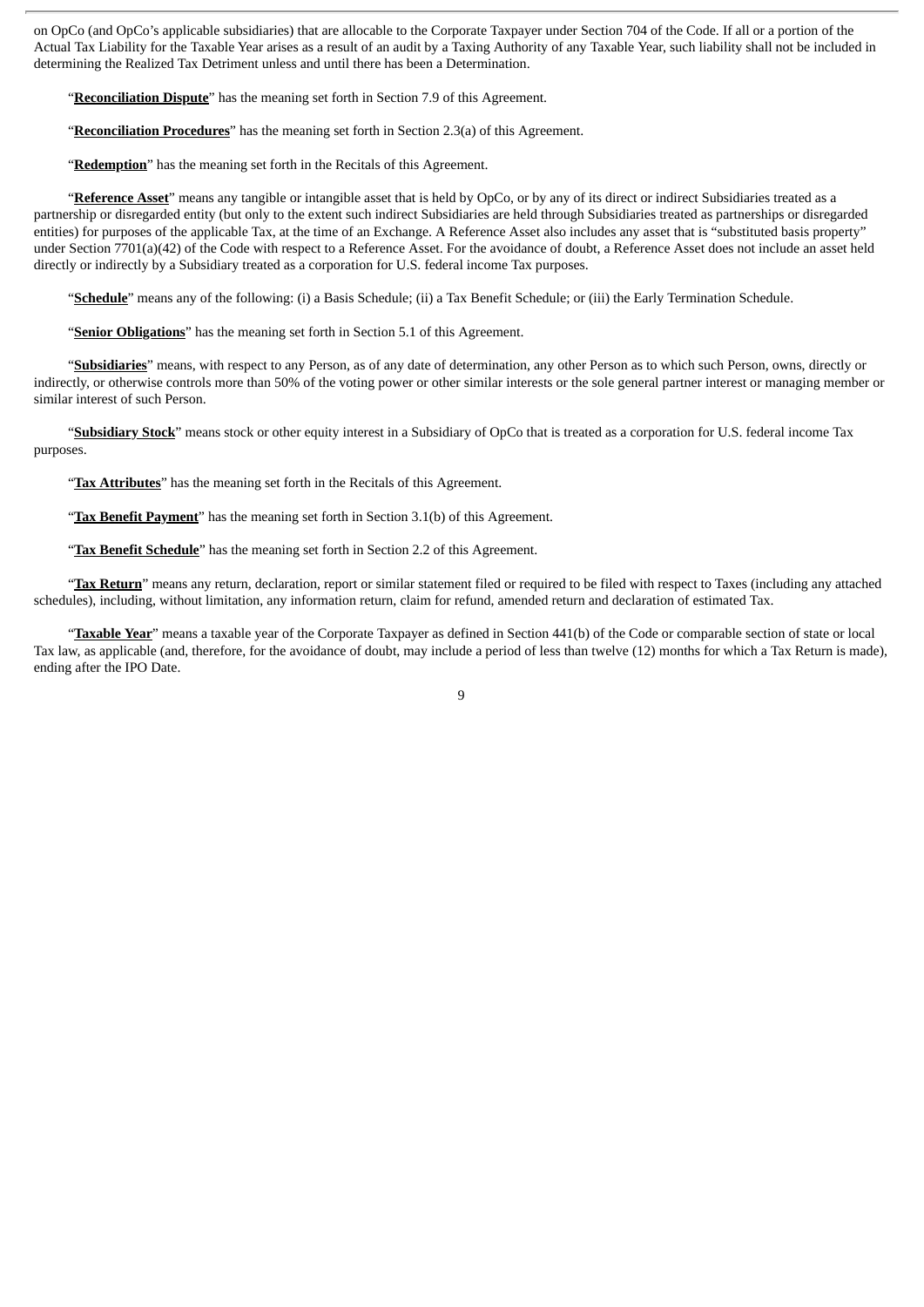"**Taxes**" means any and all U.S. federal, state, local and foreign taxes, assessments or similar charges that are based on or measured with respect to net income or profits (including alternative minimum taxes and any franchise taxes that are based on or measured by net income or profits), and any interest related to such Tax.

"**Taxing Authority**" means any domestic, federal, national, state, county or municipal or other local government, any subdivision, agency, commission or authority thereof, or any quasi-governmental body exercising any taxing authority or any other authority exercising Tax regulatory authority.

"**TRA Party**" has the meaning set forth in the Preamble to this Agreement.

"**TRA Party Representative**" means ICL.

"**Treasury Regulations**" means the final, temporary and proposed regulations under the Code promulgated from time to time (including corresponding provisions and succeeding provisions) as in effect for the relevant taxable period.

"**Units**" has the meaning set forth in the Recitals of this Agreement.

"**Valuation Assumptions**" shall mean, as of an Early Termination Date, the assumptions that in each Taxable Year ending on or after such Early Termination Date, (1) the Corporate Taxpayer will have taxable income sufficient to fully utilize the Tax items arising from the Tax Attributes (other than any items addressed in clause (2) below) during such Taxable Year or future Taxable Years (including, for the avoidance of doubt, Basis Adjustments and Imputed Interest that would result from future payments made under this Agreement that would be paid in accordance with the Valuation Assumptions) in which such deductions would become available, (2) loss carryovers generated by deductions arising from any Tax Attributes or Imputed Interest that are available as of the date of such Early Termination Date will be used by the Corporate Taxpayer on a pro rata basis from the date of such Early Termination Date through the earlier of (x) the scheduled expiration date under applicable Tax law of such loss carryovers or (y) the fifth (5th) anniversary of the Early Termination Date, (3) the U.S. federal income Tax rates that will be in effect for each such Taxable Year will be those specified for each such Taxable Year by the Code and other law as in effect on the Early Termination Date, the Assumed Rate will be calculated based on such rates and the apportionment factors applicable in the most recently ended Taxable Year (except to the extent any change to such Tax rates has already been enacted into law), and LIBOR or the Replacement Rate, as applicable, that will be in effect for each such Taxable Year will be the rate in effect on the Early Termination Date, (4) any non-amortizable, non-depreciable assets (other than any Subsidiary Stock) will be disposed of on the fifteenth (15th) anniversary of the applicable Exchange and any cash equivalents will be disposed of twelve (12) months following the Early Termination Date, unless such date has passed in which case such assets will be deemed disposed of on the fifth (5th) anniversary of the Early Termination Date; provided, that in the event of a Change of Control, such non-amortizable, non-depreciable assets shall be deemed disposed of at the time of sale (if applicable) of the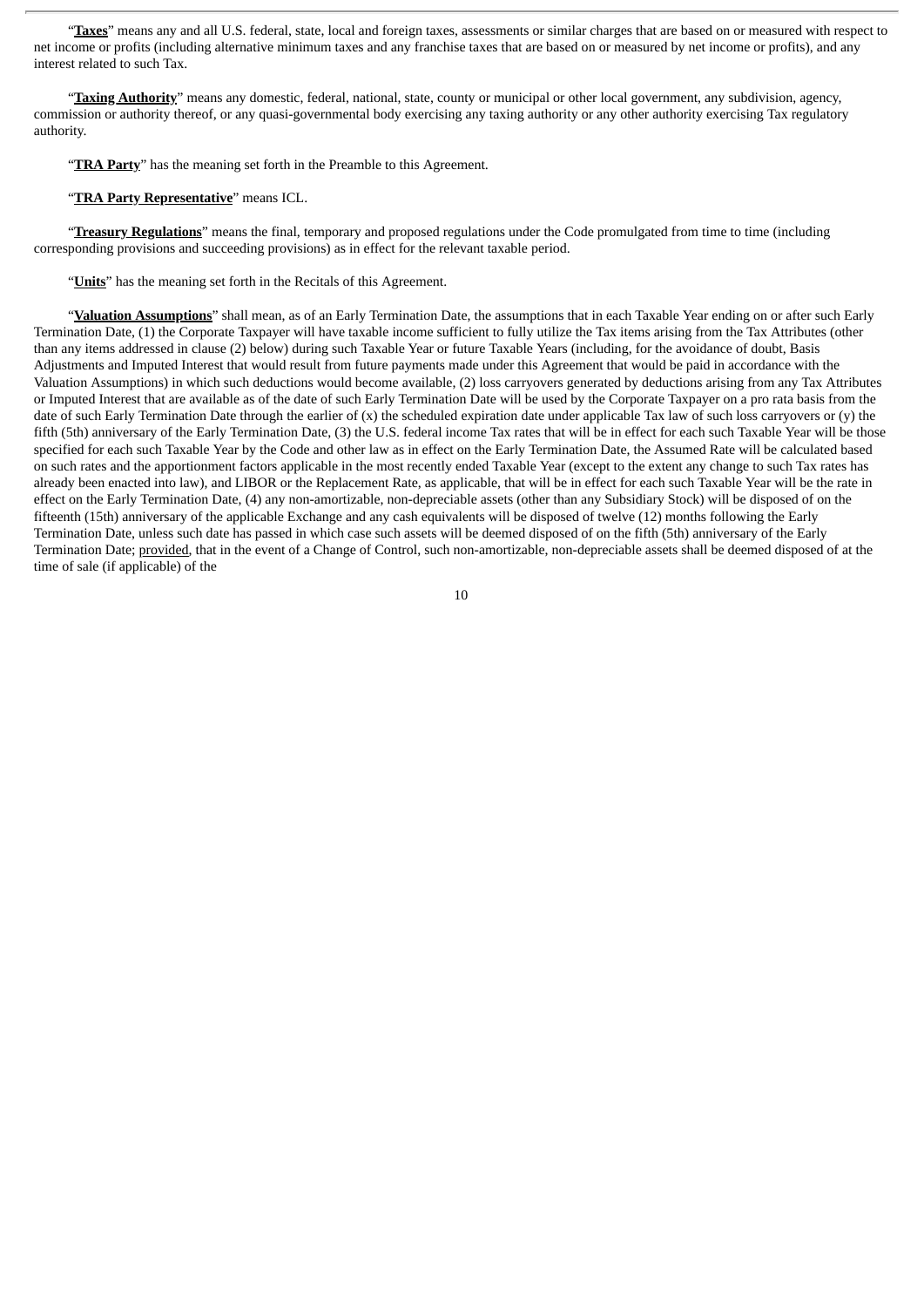relevant asset in the Change of Control (if earlier than such fifteenth (15th) anniversary), (5) any Subsidiary Stock will not be deemed to be disposed unless actually disposed, and (6) if, at the Early Termination Date, there are Units that have not been Exchanged, then each such Unit shall be deemed Exchanged for the Market Value (as determined in accordance with clause (ii) of the definition thereof) of the Class A Shares that would be transferred if the Exchange occurred on the Early Termination Date.

#### **ARTICLE II**

#### **DETERMINATION OF CERTAIN REALIZED TAX BENEFIT**

**SECTION 2.1 Basis Schedule**. Within ninety (90) calendar days after the due date (including extensions) of IRS Form 1120 (or any successor form) of the Corporate Taxpayer for each relevant Taxable Year, the Corporate Taxpayer shall deliver to the TRA Party Representative a schedule (the "**Basis Schedule**") that shows, in reasonable detail necessary to perform the calculations required by this Agreement, (i) the Non-Stepped Up Tax Basis of the Reference Assets as of each applicable Exchange Date, if any, (ii) the Basis Adjustment with respect to the Reference Assets as a result of the Exchanges effected in such Taxable Year or any prior Taxable Year, if any, calculated (1) in the aggregate and (2) with respect to Exchanges by each TRA Party, and (iii) the period (or periods) over which each such Basis Adjustment is amortizable and/or depreciable. All costs and expenses incurred in connection with the provision and preparation of the Basis Schedules and Tax Benefit Schedules under this Agreement shall be borne by OpCo.

## **SECTION 2.2 Tax Benefit Schedule**.

**(a)** Tax Benefit Schedule. Within ninety (90) calendar days after the due date (including extensions) of IRS Form 1120 (or any successor form) of the Corporate Taxpayer for any Taxable Year in which there is a Realized Tax Benefit or a Realized Tax Detriment, the Corporate Taxpayer shall provide to the TRA Party Representative a schedule showing, in reasonable detail, the calculation of the Realized Tax Benefit and Tax Benefit Payment, or the Realized Tax Detriment, as applicable, in respect of each TRA Party for such Taxable Year (a "**Tax Benefit Schedule**"). Each Tax Benefit Schedule will become final as provided in Section 2.3(a) and may be amended as provided in Section 2.3(b) (subject to the procedures set forth in Section 2.3(b)).

**(b)** Applicable Principles. Subject to Section 3.3, the Realized Tax Benefit (or the Realized Tax Detriment) for each Taxable Year is intended to measure the decrease (or increase) in the actual liability for Taxes of the Corporate Taxpayer for such Taxable Year attributable to the Tax Attributes, determined using a "with and without" methodology. Carryovers or carrybacks of any Tax item attributable to any of the Tax Attributes shall be considered to be subject to the rules of the Code and the Treasury Regulations or the appropriate provisions of U.S. state and local Tax law, as applicable, governing the use, limitation and expiration of carryovers or carrybacks of the relevant type. If a carryover or carryback of any Tax item includes a portion that is attributable to any Tax Attribute ("**TRA Portion**") and another portion that is not ("**Non-TRA Portion**"), such portions shall be considered to be used in accordance with the "with and without" methodology so that the amount of any Non-TRA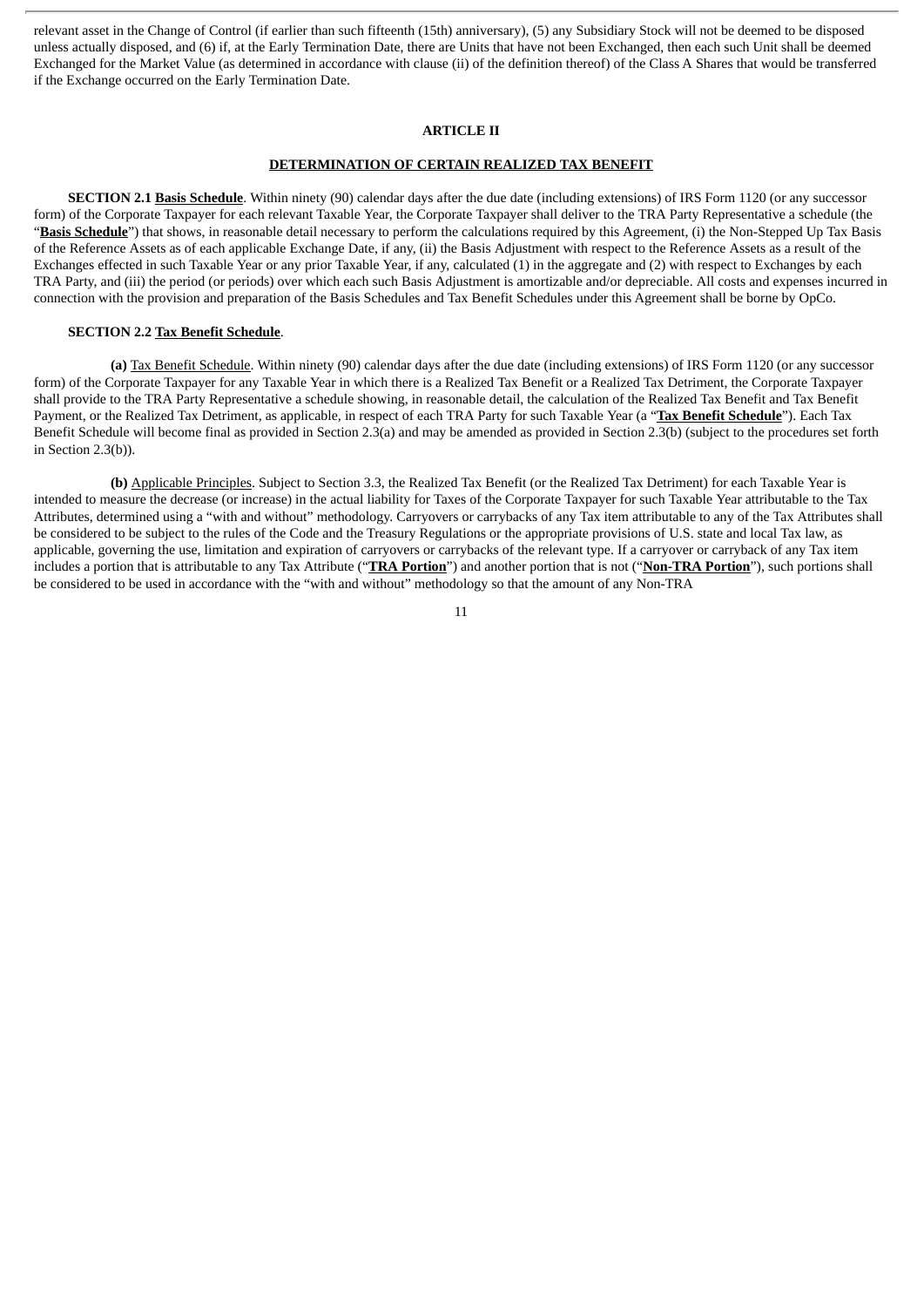Portion is deemed utilized, to the extent available, prior to the amount of any TRA Portion, to the extent available (with the TRA Portion being applied on a proportionate basis consistent with the provisions of Section 3.3). For the avoidance of doubt, the Corporate Taxpayer shall be entitled to make reasonable simplifying assumptions in making determinations contemplated by this Agreement, including reasonable assumptions regarding basis recovery periods based on available balance sheet information and including the assumption that the Assumed Rate is to be applied against the amount of taxable income of the Corporate Taxpayer for U.S. federal income Tax purposes that is used in calculating the Actual Tax Liability and the Hypothetical Tax Liability (and the parties hereby agree that that the Corporate Taxpayer's determination of the Realized Tax Benefit and Realized Tax Detriment with respect to U.S. state and local Taxes will not take into account jurisdiction-specific U.S. state and local adjustments to the U.S. federal taxable income base or to the U.S. federal rules regarding the utilization of Tax attribute carryovers). The parties agree that (A) all Tax Benefit Payments (other than the portion of the Tax Benefit Payments treated as Imputed Interest) attributable to the Basis Adjustments will be treated as subsequent upward purchase price adjustments that have the effect of creating additional Basis Adjustments to Reference Assets for the Corporate Taxpayer in the year of payment, (B) as a result, such additional Basis Adjustments will be incorporated into the current year calculation and into future year calculations, as appropriate, on an iterative basis continuing until any incremental Basis Adjustment is immaterial as reasonably determined by the TRA Party Representative and the Corporate Taxpayer in good faith, (C) the Actual Tax Liability will take into account the deduction of the portion of the Tax Benefit Payment that must be accounted for as Imputed Interest, and (D) the liability for U.S. federal income Taxes of the Corporate Taxpayer and the amount of taxable income of the Corporate Taxpayer for U.S. federal income Tax purposes as determined for purposes of calculating the Actual Tax Liability and the Hypothetical Tax Liability shall include, without duplication, such liability for U.S. federal income Taxes and such U.S. federal taxable income that is economically borne by or allocated to the Corporate Taxpayer as a result of the provisions of Section 4.6(d) of the LLC Agreement; provided, however, that such liability for Taxes and such taxable income shall be included in the Hypothetical Tax Liability and the Actual Tax Liability subject to the adjustments and assumptions set forth in the definitions thereof and, to the extent any such amount is taken into account on an Amended Schedule, such amount shall adjust a Tax Benefit Payment, as applicable, in accordance with Section 2.3(b).

#### **SECTION 2.3 Procedures, Amendments**.

**(a)** Procedure. Every time the Corporate Taxpayer delivers to the TRA Party Representative an applicable Schedule under this Agreement, including any Amended Schedule delivered pursuant to Section 2.3(b), and any Early Termination Schedule or amended Early Termination Schedule, the Corporate Taxpayer shall also (x) deliver to the TRA Party Representative supporting schedules and work papers, as determined by the Corporate Taxpayer or as reasonably requested by the TRA Party Representative, providing reasonable detail regarding data and calculations that were relevant for purposes of preparing the Schedule and (y) allow the TRA Party Representative reasonable access at no cost to the appropriate representatives at the Corporate Taxpayer, as determined by the Corporate Taxpayer or as reasonably requested by the TRA Party Representative, in connection with a review of such Schedule. Without limiting the generality of the preceding sentence, the Corporate Taxpayer shall ensure that any Tax Benefit Schedule that is delivered to the TRA Party Representative,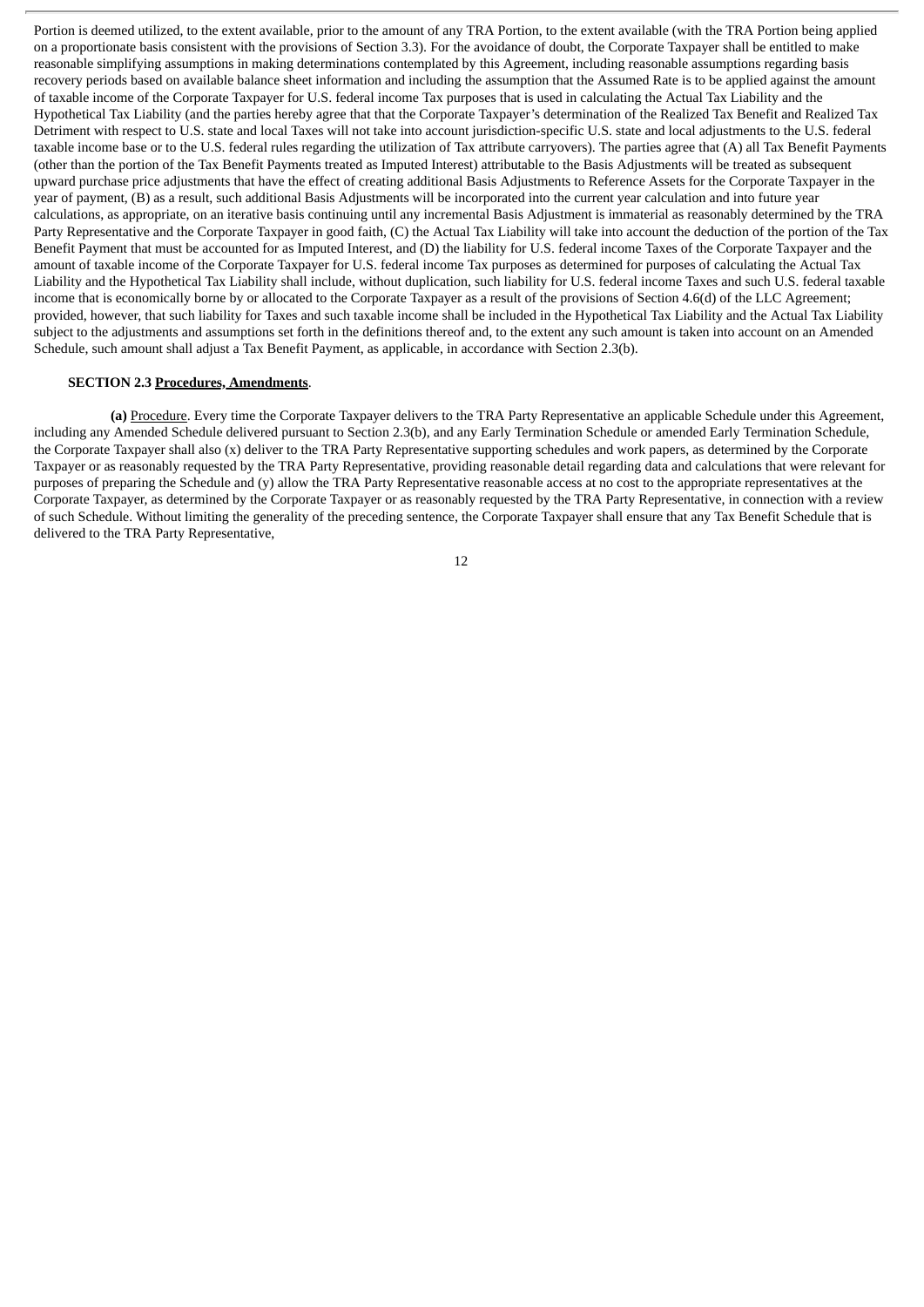along with any supporting schedules and work papers, provides a reasonably detailed presentation of the calculation of the Actual Tax Liability and the Hypothetical Tax Liability and identifies any material assumptions or operating procedures or principles that were used for purposes of such calculations. An applicable Schedule or amendment thereto shall become final and binding on all parties thirty (30) calendar days from the date on which the TRA Party Representative is treated as having received the applicable Schedule or amendment thereto under Section 7.1 unless the TRA Party Representative (i) within thirty (30) calendar days from such date provides the Corporate Taxpayer with written notice of a material objection to such Schedule ("**Objection Notice**") made in good faith or (ii) provides a written waiver of such right of any Objection Notice within the period described in clause (i) above, in which case such Schedule or amendment thereto becomes binding on the date the waiver is received by the Corporate Taxpayer. If the Corporate Taxpayer and the TRA Party Representative, for any reason, are unable to successfully resolve the issues raised in the Objection Notice within thirty (30) calendar days after receipt by the Corporate Taxpayer of an Objection Notice, the Corporate Taxpayer and the TRA Party Representative shall employ the reconciliation procedures as described in Section 7.9 of this Agreement (the "**Reconciliation Procedures**").

**(b)** Amended Schedule. The applicable Schedule for any Taxable Year may be amended from time to time by the Corporate Taxpayer (i) in connection with a Determination affecting such Schedule, (ii) to correct material inaccuracies in the Schedule identified as a result of the receipt of additional factual information relating to a Taxable Year after the date the Schedule was provided to the TRA Party Representative, (iii) to comply with an Expert's determination under the Reconciliation Procedures, (iv) to reflect a change in the Realized Tax Benefit, or the Realized Tax Detriment for such Taxable Year attributable to a carryback or carryforward of a loss or other Tax item to such Taxable Year, (v) to reflect a change in the Realized Tax Benefit or the Realized Tax Detriment for such Taxable Year attributable to an amended Tax Return filed for such Taxable Year or (vi) to adjust an applicable TRA Party's Basis Schedule to take into account payments made pursuant to this Agreement (any such Schedule, an "**Amended Schedule**"). The Corporate Taxpayer shall provide an Amended Schedule to the TRA Party Representative when the Corporate Taxpayer delivers the Basis Schedule for the following taxable year.

#### **SECTION 2.4 Basis Adjustments.**

**(a)** Basis Adjustments. The parties to this Agreement acknowledge and agree to treat (A) to the fullest extent permitted by law each Direct Exchange as giving rise to Basis Adjustments and (B) to the fullest extent permitted by law each Redemption using cash or Class A Common Stock contributed to OpCo by the Corporate Taxpayer as a direct purchase of Units by the Corporate Taxpayer from the applicable TRA Party pursuant to Section 707(a)(2)(B) of the Code as giving rise to Basis Adjustments.

**(b)** Section 754 Election. The Corporate Taxpayer shall ensure that, on and after the date hereof for each taxable year in which an Exchange may occur, OpCo and each direct and indirect Subsidiary of OpCo that is treated as a partnership for U.S. federal income Tax purposes will have in effect an election under Section 754 of the Code (and under any similar provisions of applicable U.S. state or local law).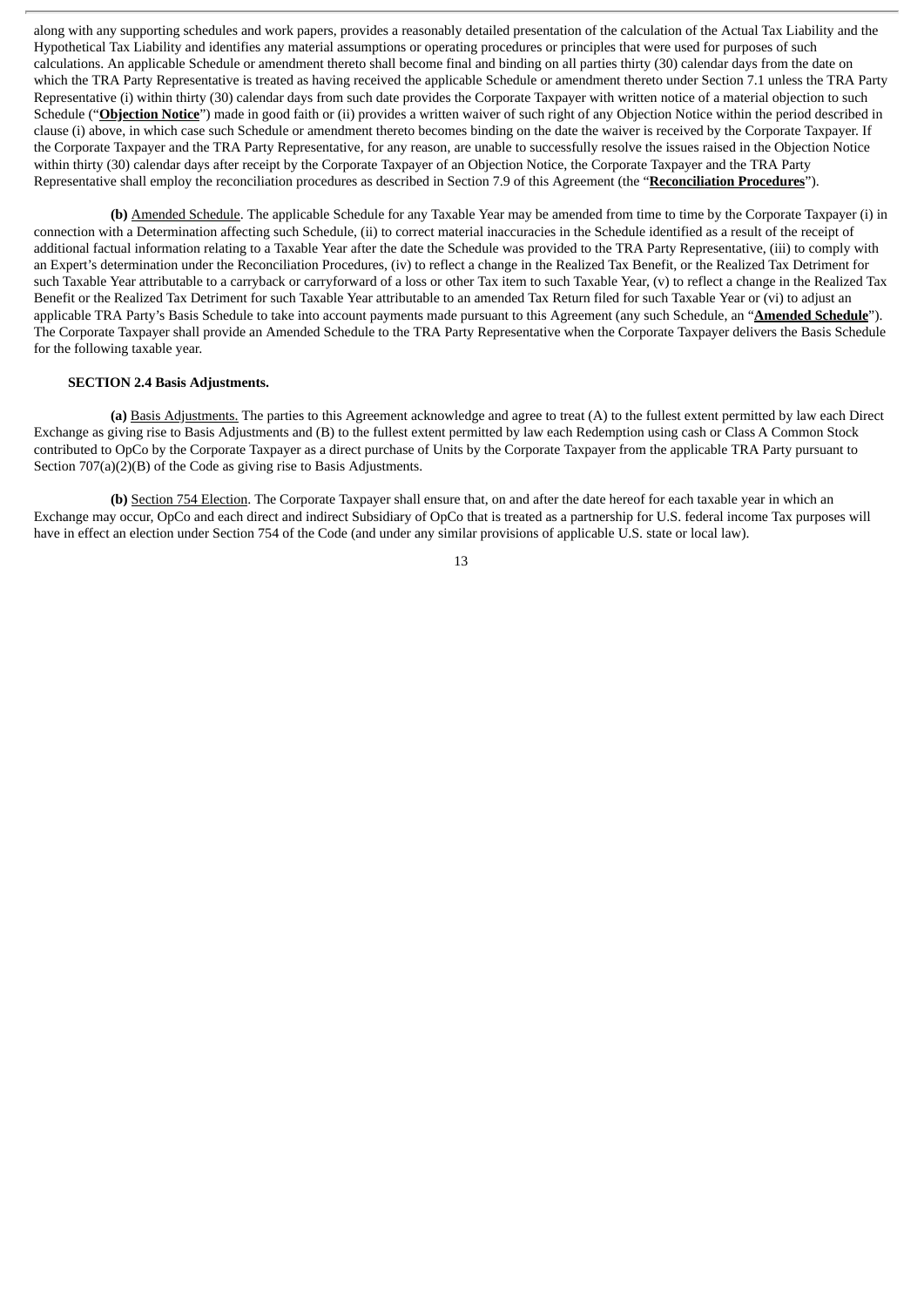#### **ARTICLE III**

### **TAX BENEFIT PAYMENTS**

## **SECTION 3.1 Payments**.

**(a)** Payments. Within five (5) Business Days after a Tax Benefit Schedule delivered to the TRA Party Representative becomes final in accordance with Section 2.3(a) and Section 7.9, if applicable, the Corporate Taxpayer shall pay each TRA Party for the applicable Taxable Year the Tax Benefit Payment determined pursuant to Section 3.1(b) that is Attributable to such TRA Party. Each such Tax Benefit Payment shall be made by wire transfer of immediately available funds to the bank account previously designated by such TRA Party to the Corporate Taxpayer or as otherwise agreed by the Corporate Taxpayer and such TRA Party. For the avoidance of doubt, (x) no Tax Benefit Payment shall be made in respect of estimated Tax payments, including, without limitation, U.S. federal estimated income Tax payments and (y) the payments provided for pursuant to the above sentence shall be computed separately for each TRA Party.

**(b)** A "**Tax Benefit Payment**" in respect of a TRA Party for a Taxable Year means an amount, not less than zero, equal to the Net Tax Benefit that is Attributable to such TRA Party and the Interest Amount with respect thereto. For the avoidance of doubt, for tax purposes, the Interest Amount shall not be treated as interest, but instead, shall be treated as additional consideration in the applicable transaction, unless otherwise required by law. Subject to Section 3.3, the "**Net Tax Benefit**" for a Taxable Year shall be an amount equal to the excess, if any, of 85% of the Cumulative Net Realized Tax Benefit as of the end of such Taxable Year, over the total amount of payments previously made under the first sentence of Section 3.1(a) (excluding payments attributable to Interest Amounts); provided, for the avoidance of doubt, that no such recipient shall be required to return any portion of any previously made Tax Benefit Payment. Notwithstanding anything to the contrary in this Agreement, the parties acknowledge and agree that the determination of the portion of the Tax Benefit Payment to be paid to a TRA Party under this Agreement with respect to U.S. state and local Taxes shall not require separate "with and without" calculations in respect of each applicable U.S. state and local Tax jurisdiction but rather will be based on the U.S. federal taxable income or gain for such taxable year reported on the Corporate Taxpayer's IRS Form 1120 (or any successor form) and the Assumed Rate. The "**Interest Amount**" shall equal the interest on the Net Tax Benefit calculated at the Agreed Rate from the due date (without extensions) for filing IRS Form 1120 (or any successor form) of the Corporate Taxpayer with respect to Taxes for such Taxable Year until the payment date under Section 3.1(a). Notwithstanding the foregoing, for each Taxable Year ending on or after the date of a Change of Control that occurs after the IPO Date, all Tax Benefit Payments shall be calculated by utilizing Valuation Assumptions (1), (2), (4) and (5), substituting in each case the terms "date of a Change of Control" for an "Early Termination Date."

**(c)** Notwithstanding anything herein to the contrary, the aggregate payments to a TRA Party under this Agreement in respect of an Exchange shall not exceed 60% of the fair market value of the initial consideration received by a TRA Party on such Exchange (the "**Default Cap**"), provided that, if a TRA Party delivers written notification before the end of its taxable year that includes the Exchange to the Corporate Taxpayer of a stated maximum selling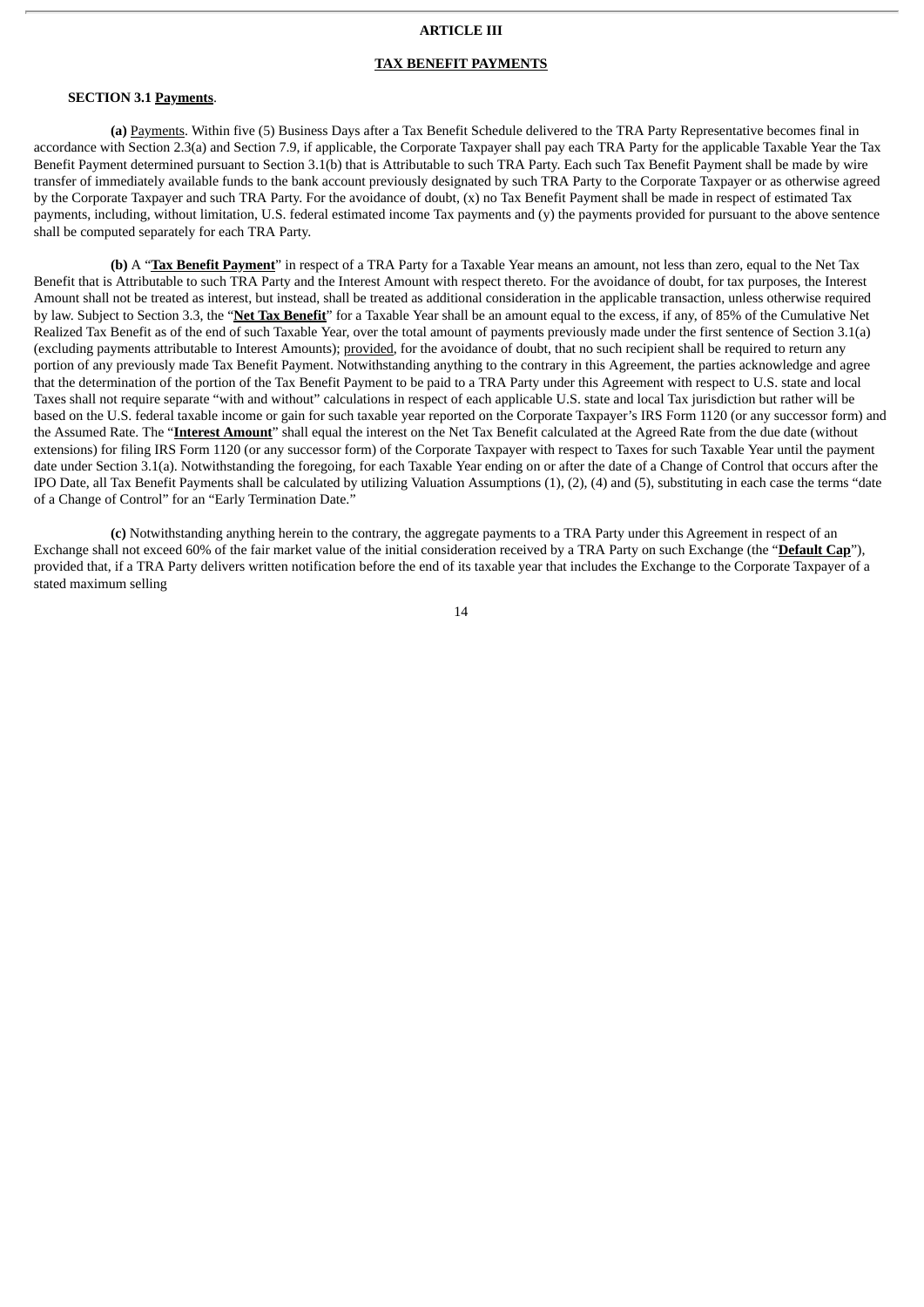price (within the meaning of Treasury Regulation 15A.453-1(c)(2)), the amount of the initial consideration received in connection with the applicable Exchange and the aggregate Tax Benefit Payments to such TRA Party in respect of such Exchange (other than amounts accounted for as interest under the Code) shall not exceed such stated maximum selling price, and the Default Cap shall not apply with respect to such TRA Party.

**SECTION 3.2 No Duplicative Payments**. It is intended that the provisions of this Agreement will not result in duplicative payment of any amount (including interest) required under this Agreement. The provisions of this Agreement shall be construed in the appropriate manner to ensure such intentions are realized.

**SECTION 3.3 Pro Rata Payments**. Notwithstanding anything in Section 3.1 to the contrary, to the extent that the aggregate Realized Tax Benefit of the Corporate Taxpayer with respect to the Tax Attributes is limited in a particular Taxable Year because the Corporate Taxpayer does not have sufficient taxable income, the Net Tax Benefit of the Corporate Taxpayer shall collectively be allocated among all parties eligible for Tax Benefit Payments under this Agreement in proportion to the amount of Net Tax Benefit, as such term is defined in this Agreement, that would have been Attributable to each such party if the Corporate Taxpayer had sufficient taxable income so that there were no such limitation.

**SECTION 3.4 Payment Ordering**. If for any reason the Corporate Taxpayer does not fully satisfy its payment obligations to make all Tax Benefit Payments due under this Agreement in respect of a particular Taxable Year, then the Corporate Taxpayer and the TRA Parties agree that (i) Tax Benefit Payments for such Taxable Year shall be allocated to all parties eligible for Tax Benefit Payments under this Agreement in proportion to the amounts of Net Tax Benefit, respectively, that would have been Attributable to each TRA Party if the Corporate Taxpayer had sufficient cash available to make such Tax Benefit Payments and (ii) no Tax Benefit Payments shall be made in respect of any Taxable Year until all Tax Benefit Payments to all TRA Parties in respect of all prior Taxable Years have been made in full.

**SECTION 3.5 Excess Payments**. To the extent the Corporate Taxpayer makes a payment to a TRA Party in respect of a particular Taxable Year under Section 3.1(a) of this Agreement (taking into account Section 3.3 and Section 3.4) in an amount in excess of the amount of such payment that should have been made to such TRA Party in respect of such Taxable Year, then (i) such TRA Party shall not receive further payments under Section 3.1(a) until such TRA Party has foregone a cumulative amount of payments equal to such excess and (ii) the Corporate Taxpayer will pay the amount of such TRA Party's foregone payments to the other Persons to whom a payment is due under this Agreement and that have not received any such excess payment in a manner such that each such Person to whom a payment is due under this Agreement, to the maximum extent possible, receives aggregate payments under Section 3.1(a) (taking into account Section 3.3 and Section 3.4) in the amount it would have received if there had been no excess payment to such TRA Party.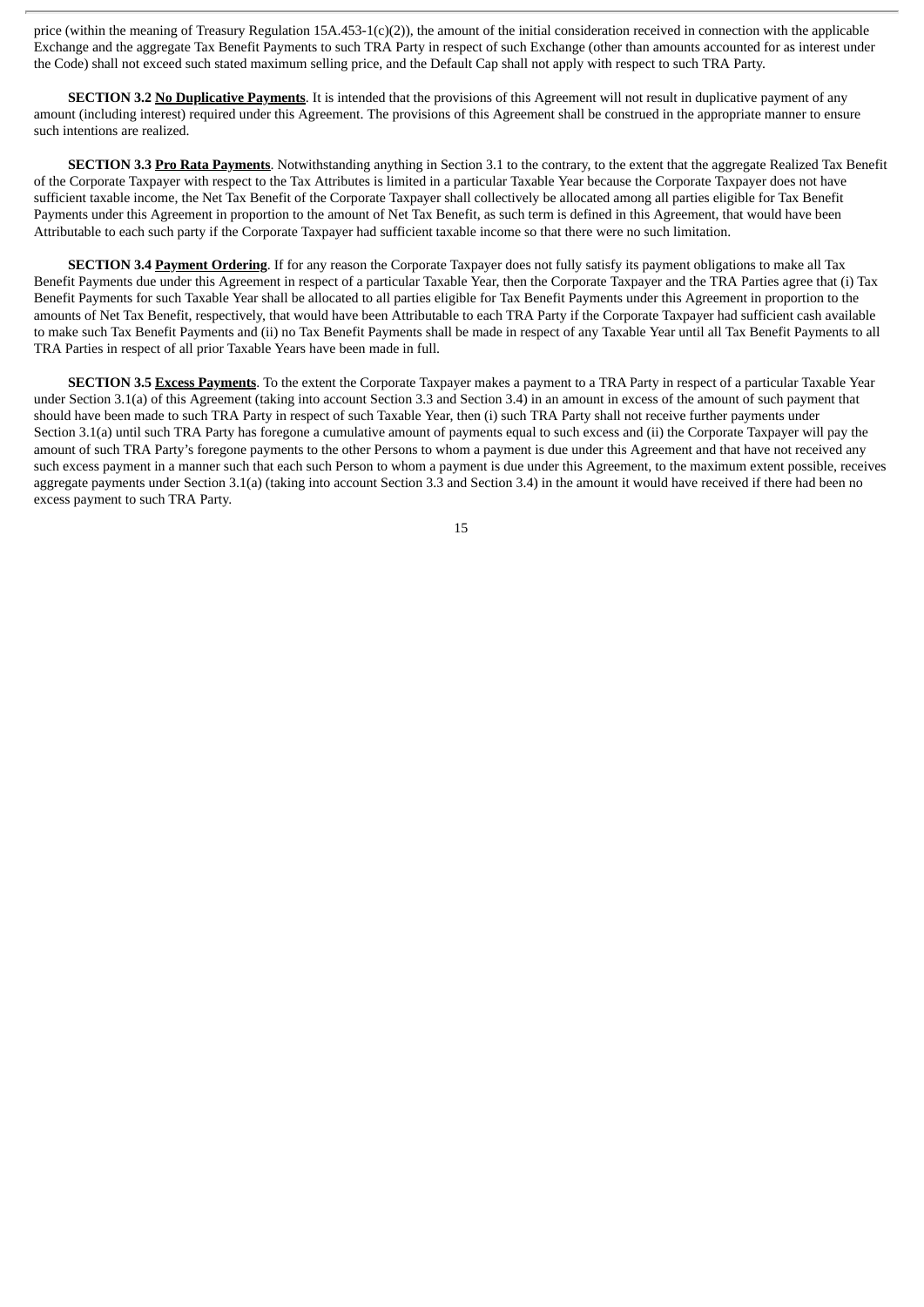## **ARTICLE IV**

#### **TERMINATION**

## **SECTION 4.1 Early Termination of Agreement; Breach of Agreement**.

**(a)** The Corporate Taxpayer may terminate this Agreement with respect to all amounts payable to the TRA Parties and with respect to all of the Units held by the TRA Parties at any time by paying to each TRA Party the Early Termination Payment in respect of such TRA Party; provided, however, that this Agreement shall only terminate upon the receipt of the Early Termination Payment by all TRA Parties, and provided, further, that the Corporate Taxpayer may withdraw any notice to execute its termination rights under this Section 4.1(a) prior to the time at which any Early Termination Payment has been paid. Upon payment of the Early Termination Payment by the Corporate Taxpayer, none of the TRA Parties or the Corporate Taxpayer shall have any further payment obligations under this Agreement, other than for any (a) Tax Benefit Payments due and payable and that remain unpaid as of the Early Termination Notice and (b) Tax Benefit Payment due for the Taxable Year ending with or including the date of the Early Termination Notice (except to the extent that the amount described in clause (b) is included in the Early Termination Payment). If an Exchange occurs after the Corporate Taxpayer makes all of the required Early Termination Payments, the Corporate Taxpayer shall have no obligations under this Agreement with respect to such Exchange.

**(b)** In the event that the Corporate Taxpayer (1) materially breaches any of its material obligations under this Agreement, whether as a result of failure to make any payment when due, failure to honor any other material obligation required hereunder or by operation of law as a result of the rejection of this Agreement in a case commenced under the Bankruptcy Code or otherwise or (2)(A) shall commence any case, proceeding or other action (i) under any existing or future law of any jurisdiction, domestic or foreign, relating to bankruptcy, insolvency, reorganization or relief of debtors, seeking to have an order for relief entered with respect to it, or seeking to adjudicate a bankruptcy or insolvency, or seeking reorganization, arrangement, adjustment, winding-up, liquidation, dissolution, composition or other relief with respect to it or its debts or (ii) seeking an appointment of a receiver, trustee, custodian, conservator or other similar official for it or for all or any substantial part of its assets, or it shall make a general assignment for the benefit of creditors or (B) there shall be commenced against the Corporate Taxpayer any case, proceeding or other action of the nature referred to in clause (A) above that remains undismissed or undischarged for a period of sixty (60) calendar days, all obligations hereunder shall be automatically accelerated and shall be immediately due and payable, and such obligations shall be calculated as if an Early Termination Notice had been delivered on the date of such breach and shall include, but not be limited to, (1) the Early Termination Payments calculated as if an Early Termination Notice had been delivered on the date of a breach, (2) any Tax Benefit Payment due and payable and that remains unpaid as of the date of a breach, and (3) any Tax Benefit Payment in respect of any TRA Party due for the Taxable Year ending with or including the date of a breach; provided that procedures similar to the procedures of Section 4.2 shall apply with respect to the determination of the amount payable by the Corporate Taxpayer pursuant to this sentence. Notwithstanding the foregoing (other than as set forth in subsection (2) above), in the event that the Corporate Taxpayer breaches this Agreement, each TRA Party shall be entitled to elect to receive the amounts set forth in clauses (1), (2) and (3) above or to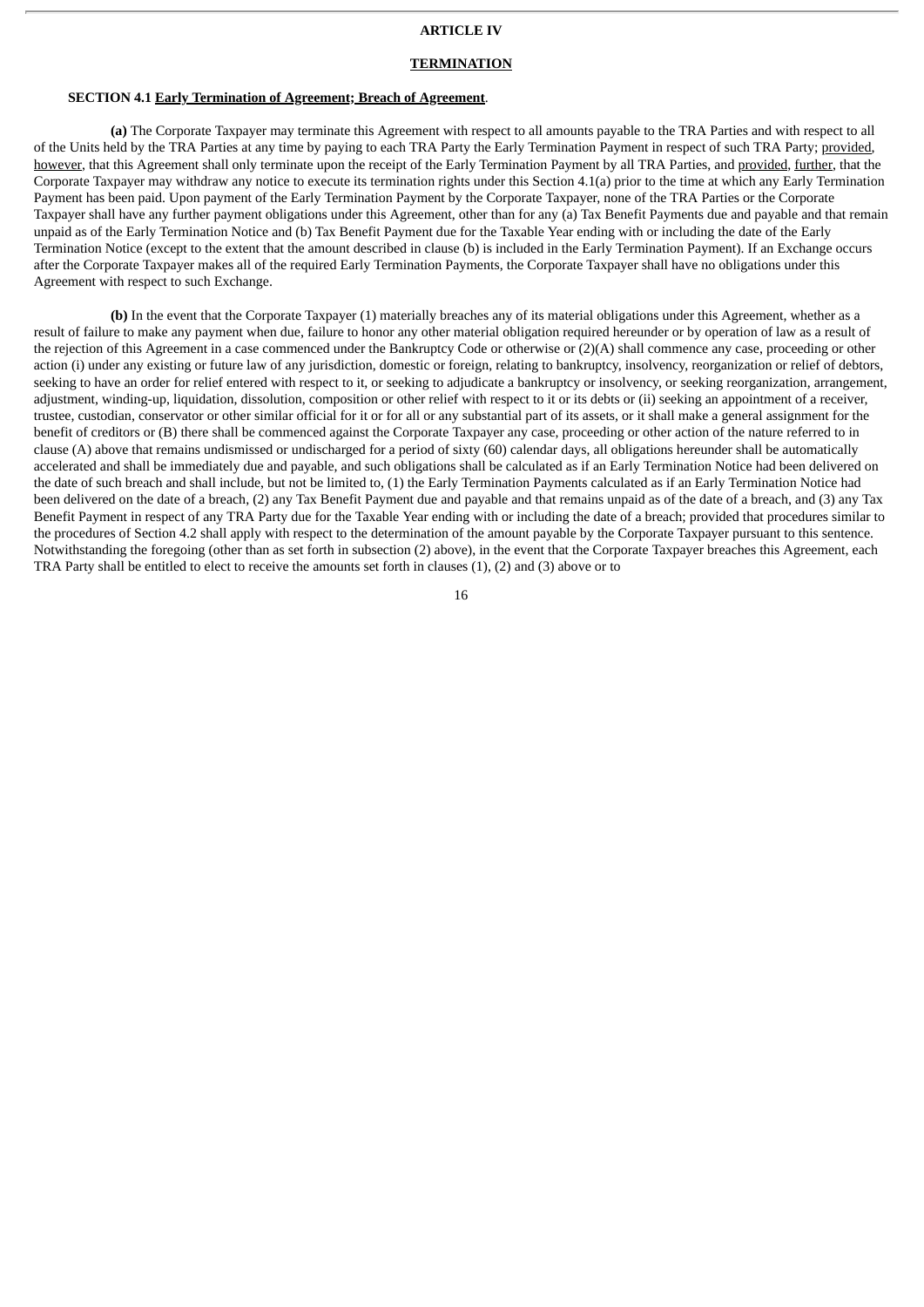seek specific performance of the terms hereof. The parties agree that the failure to make any payment due pursuant to this Agreement within three (3) months of the date such payment is due shall be deemed to be a material breach of a material obligation under this Agreement for all purposes of this Agreement, and that it will not be considered to be a material breach of a material obligation under this Agreement to make a payment due pursuant to this Agreement within three (3) months of the date such payment is due. Notwithstanding anything in this Agreement to the contrary, it shall not be a material breach of a material obligation of this Agreement if the Corporate Taxpayer fails to make any Tax Benefit Payment when due to the extent that the Corporate Taxpayer has insufficient funds to make such payment; provided, (i) the Corporate Taxpayer has used reasonable efforts to obtain such funds and (ii) that the interest provisions of Section 5.2 shall apply to such late payment (unless the Corporate Taxpayer does not have sufficient funds to make such payment as a result of limitations imposed by any Senior Obligations, in which case Section 5.2 shall apply, but the Default Rate shall be replaced by the Agreed Rate); provided further, for the avoidance of doubt, the last sentence of this Section 4.1(b) shall not apply to any payments due pursuant to the acceleration upon a Change of Control contemplated by Section 4.1(c).

**(c)** The Corporate Taxpayer shall provide written notice to the TRA Party Representative thirty (30) days in advance of the closing of any Change of Control, and the TRA Party Representative shall have the option, upon written notice to the Corporate Taxpayer ("**Opt-Out Notice**") within twenty (20) days thereafter, to cause its respective TRA Parties to continue as TRA Parties under this Agreement after such Change of Control, in which case each such TRA Party will not be entitled to receive the amounts set forth in the remainder of this Section 4.1(c), and Valuation Assumptions (1), (2), (4) and (5) shall apply to Tax Benefit Payments to each such TRA Party following the closing of such Change of Control. Notwithstanding anything to the contrary in the foregoing sentence in this Section 4.1(c), if an Opt-Out Notice is not timely provided with respect to a TRA Party, all obligations hereunder will be accelerated and such obligations shall be calculated as if an Early Termination Notice had been delivered on the date of such Change of Control and shall include (1) the Early Termination Payments calculated with respect to such TRA Parties as if the Early Termination Date is the date of such Change of Control, (2) any Tax Benefit Payment due and payable and that remains unpaid as of the date of such Change of Control, and (3) any Tax Benefit Payment in respect of any TRA Party due for the Taxable Year ending with or including the date of such Change of Control. If an Opt-Out Notice is not timely provided with respect to a TRA Party, (i) such TRA Party shall be entitled to receive the amounts set forth in clauses (1), (2) and (3) of the preceding sentence, (ii) any Early Termination Payment described in the preceding sentence shall be calculated utilizing Valuation Assumptions (1), (2), (3), (4), (5) and (6), substituting in each case the terms "date of a Change of Control" for an "Early Termination Date," and (iii) Section 4.2 and Section 4.3 shall apply, *mutatis mutandis,* with respect to payments to such TRA Party upon the Change of Control.

**SECTION 4.2 Early Termination Notice**. If the Corporate Taxpayer chooses to exercise its right of early termination under Section 4.1 above, the Corporate Taxpayer shall deliver to each TRA Party notice of such intention to exercise such right ("**Early Termination Notice**") and shall deliver to the TRA Party Representative a schedule (the "**Early Termination Schedule**") specifying the Corporate Taxpayer's intention to exercise such right and showing in reasonable detail the calculation of the Early Termination Payment(s) due for each TRA Party.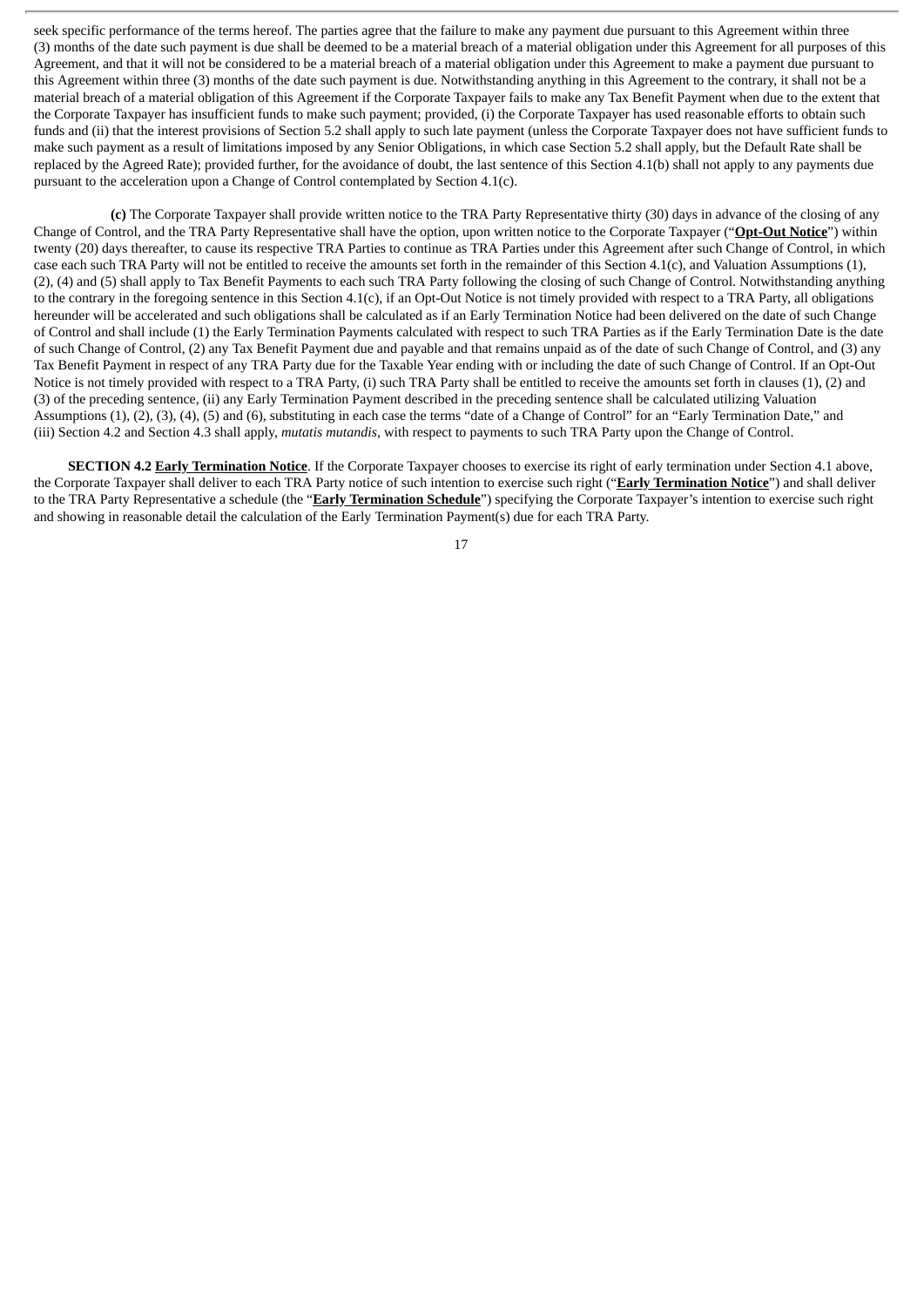Each Early Termination Schedule shall become final and binding on all parties thirty (30) calendar days from the first date on which all applicable TRA Parties are treated as having received such Schedule or amendment thereto under Section 7.1 unless the TRA Party Representative (i) within thirty (30) calendar days after such date provides the Corporate Taxpayer with notice of a material objection to such Schedule made in good faith ("**Material Objection Notice**") or (ii) provides a written waiver of such right of a Material Objection Notice within the period described in clause (i) above, in which case such Schedule becomes binding on the date the waiver is received by the Corporate Taxpayer. If the Corporate Taxpayer and the TRA Party Representative, for any reason, are unable to successfully resolve the issues raised in such notice within thirty (30) calendar days after receipt by the Corporate Taxpayer of the Material Objection Notice, the Corporate Taxpayer and the TRA Party Representative shall employ the Reconciliation Procedures in which case such Schedule becomes binding ten (10) calendar days after the conclusion of the Reconciliation Procedures.

#### **SECTION 4.3 Payment upon Early Termination**.

**(a)** Within three (3) calendar days after an Early Termination Effective Date, the Corporate Taxpayer shall pay to each TRA Party an amount equal to the Early Termination Payment in respect of such TRA Party. Such payment shall be made by wire transfer of immediately available funds to a bank account or accounts designated by such TRA Party or as otherwise agreed by the Corporate Taxpayer and such TRA Party or, in the absence of such designation or agreement, by check mailed to the last mailing address provided by such TRA Party to the Corporate Taxpayer.

**(b)** "**Early Termination Payment**" in respect of a TRA Party shall equal the present value, discounted at the Early Termination Rate as of the applicable Early Termination Effective Date, of all Tax Benefit Payments in respect of such TRA Party that would be required to be paid by the Corporate Taxpayer beginning from the Early Termination Date and assuming that the Valuation Assumptions in respect of such TRA Party are applied and that each Tax Benefit Payment for the relevant Taxable Year would be satisfied on the due date (without extensions) under applicable law as of the Early Termination Effective Date for filing of IRS Form 1120 (or any successor form) of the Corporate Taxpayer.

## **ARTICLE V**

## **SUBORDINATION AND LATE PAYMENTS**

**SECTION 5.1 Subordination**. Notwithstanding any other provision of this Agreement to the contrary, any Tax Benefit Payment or payments made with respect to Section 4.1(c) due to events described in paragraph (ii) of the definition of Change of Control required to be made by the Corporate Taxpayer to the TRA Parties under this Agreement shall rank subordinate and junior in right of payment to any principal, interest or other amounts due and payable in respect of any obligations in respect of indebtedness for borrowed money of the Corporate Taxpayer and its Subsidiaries ("**Senior Obligations**") and shall rank *pari passu* in right of payment with all current or future unsecured obligations of the Corporate Taxpayer that are not Senior Obligations. To the extent that any payment under this Agreement is not permitted to be made at the time payment is due as a result of this Section 5.1 and the terms of agreements governing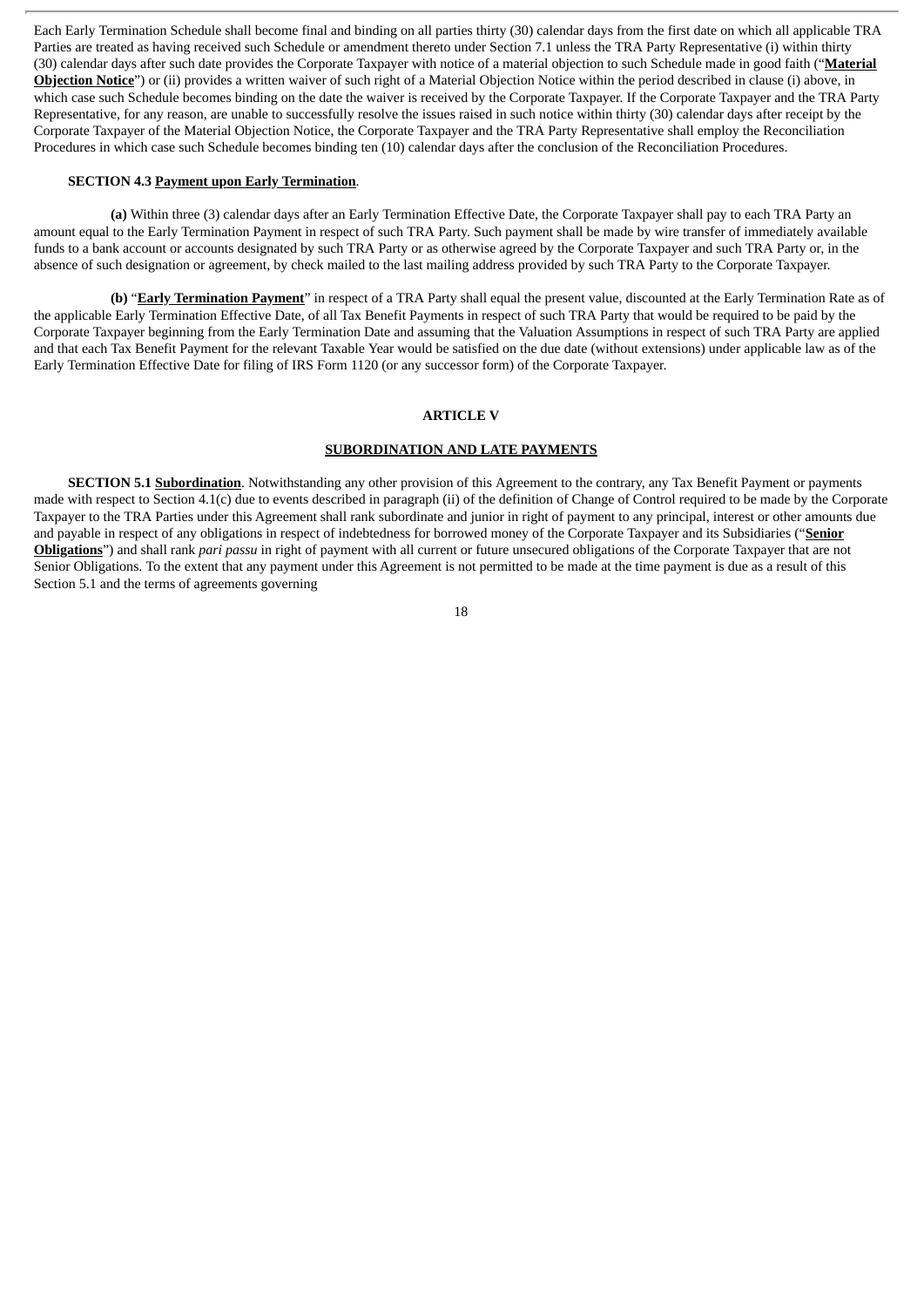Senior Obligations, such payment obligation nevertheless shall accrue for the benefit of TRA Parties and the Corporate Taxpayer shall make such payments at the first opportunity that such payments are permitted to be made in accordance with the terms of the Senior Obligations. Notwithstanding any other provision of this Agreement to the contrary, to the extent that the Corporate Taxpayer or any of its Affiliates enters into future Tax receivable or other similar agreements ("**Future TRAs**"), the Corporate Taxpayer shall ensure that the terms of any such Future TRA shall provide that the Tax Attributes subject to this Agreement are considered senior in priority to any Tax attributes subject to any such Future TRA for purposes of calculating the amount and timing of payments under any such Future TRA.

**SECTION 5.2 Late Payments by the Corporate Taxpayer**. Subject to the proviso in the last sentence of Section 4.1(b), the amount of all or any portion of any Tax Benefit Payment or Early Termination Payment not made to the TRA Parties when due under the terms of this Agreement, whether as a result of Section 5.1 or otherwise, shall be payable together with any interest thereon, computed at the Default Rate and commencing from the date on which such Tax Benefit Payment or Early Termination Payment was first due and payable to the date of actual payment.

### **ARTICLE VI**

#### **NO DISPUTES; CONSISTENCY; COOPERATION**

**SECTION 6.1 Participation in the Corporate Taxpayer's and OpCo's Tax Matters**. Except as otherwise provided herein, the Corporate Taxpayer shall have full responsibility for, and sole discretion over, all Tax matters concerning the Corporate Taxpayer and OpCo, including without limitation the preparation, filing or amending of any Tax Return and defending, contesting or settling any issue pertaining to Taxes. Notwithstanding the foregoing, the Corporate Taxpayer shall notify the TRA Party Representative of, and keep the TRA Party Representative reasonably informed with respect to, the portion of any audit of the Corporate Taxpayer and OpCo by a Taxing Authority the outcome of which is reasonably expected to materially affect the rights and obligations of the TRA Parties under this Agreement, and shall provide the TRA Party Representative reasonable opportunity to provide information and other input to the Corporate Taxpayer, OpCo and their respective advisors concerning the conduct of any such portion of such audit; provided, however, that the Corporate Taxpayer and OpCo shall not be required to take any action that is inconsistent with any provision of the LLC Agreement.

**SECTION 6.2 Consistency**. The Corporate Taxpayer and the TRA Parties agree to report and cause to be reported for all purposes, including U.S. federal, state and local tax purposes and financial reporting purposes, all Tax-related items (including, without limitation, the Tax Attributes and each Tax Benefit Payment) in a manner consistent with that contemplated by this Agreement or specified by the Corporate Taxpayer in any Schedule required to be provided by or on behalf of the Corporate Taxpayer under this Agreement unless otherwise required by law. The Corporate Taxpayer shall (and shall cause OpCo and its other Subsidiaries to) use commercially reasonable efforts (for the avoidance of doubt, taking into account the interests and entitlements of all TRA Parties under this Agreement) to defend the Tax treatment contemplated by this Agreement and any Schedule in any audit, contest or similar proceeding with any Taxing Authority.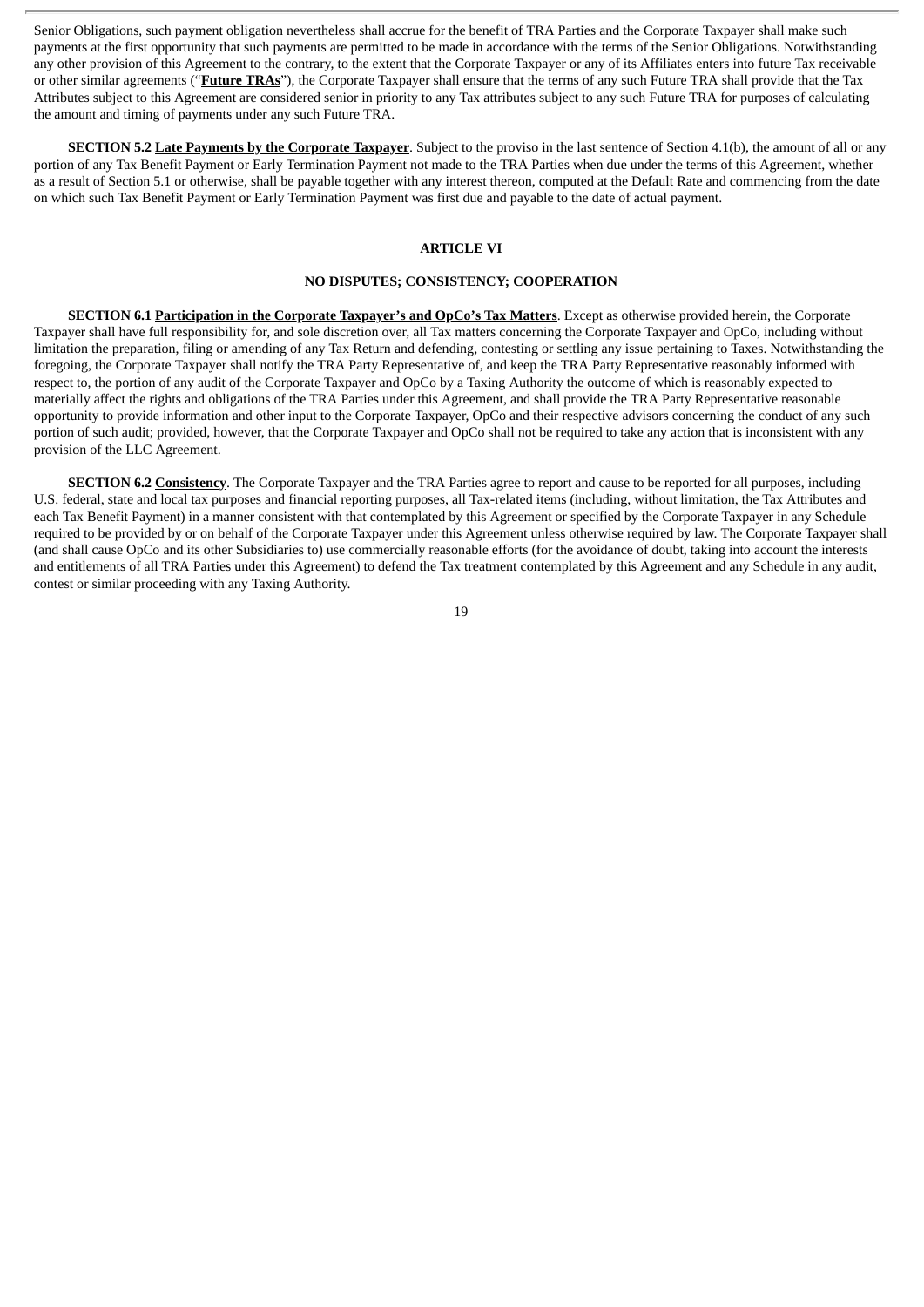**SECTION 6.3 Cooperation**. Each of the TRA Parties shall (a) furnish to the Corporate Taxpayer in a timely manner such information, documents and other materials in its possession as the Corporate Taxpayer may reasonably request for purposes of making any determination or computation necessary or appropriate under this Agreement, preparing any Tax Return or contesting or defending any audit, examination or controversy with any Taxing Authority, (b) make itself available to the Corporate Taxpayer and its representatives to provide explanations of documents and materials and such other information as the Corporate Taxpayer or its representatives may reasonably request in connection with any of the matters described in clause (a) above, and (c) reasonably cooperate in connection with any such matter, and the Corporate Taxpayer shall reimburse each such TRA Party for any reasonable and documented out-of-pocket costs and expenses incurred pursuant to this Section 6.3. Upon the request of any TRA Party, the Corporate Taxpayer shall cooperate in taking any action reasonably requested by such TRA Party in connection with its tax or financial reporting and/or the consummation of any assignment or transfer of any of its rights and/or obligations under this Agreement, including without limitation, providing any information or executing any documentation.

## **ARTICLE VII**

#### **MISCELLANEOUS**

**SECTION 7.1 Notices**. All notices, requests, claims, demands and other communications hereunder shall be in writing and shall be deemed duly given and received (a) on the date of delivery if delivered personally, or by facsimile or email with confirmation of transmission by the transmitting equipment or (b) on the first Business Day following the date of dispatch if delivered by a recognized next-day courier service. All notices hereunder shall be delivered as set forth below, or pursuant to such other instructions as may be designated in writing by the party to receive such notice:

If to the Corporate Taxpayer, to:

Rani Therapeutics Holdings, Inc. 2051 Ringwood Avenue San Jose, California 95131 Attention: Svai Sanford, Chief Financial Officer Email: svai@ranitherapeutics.com

If to the TRA Parties, to the respective addresses, fax numbers and email addresses set forth in the records of OpCo.

Any party may change its address or email by giving the other party written notice of its new address or email in the manner set forth above.

**SECTION 7.2 Counterparts**. This Agreement may be executed in one or more counterparts, all of which shall be considered one and the same agreement and shall become effective when one or more counterparts have been signed by each of the parties and delivered to the other parties, it being understood that all parties need not sign the same counterpart. Delivery of an executed signature page to this Agreement by facsimile transmission shall be as effective as delivery of a manually signed counterpart of this Agreement.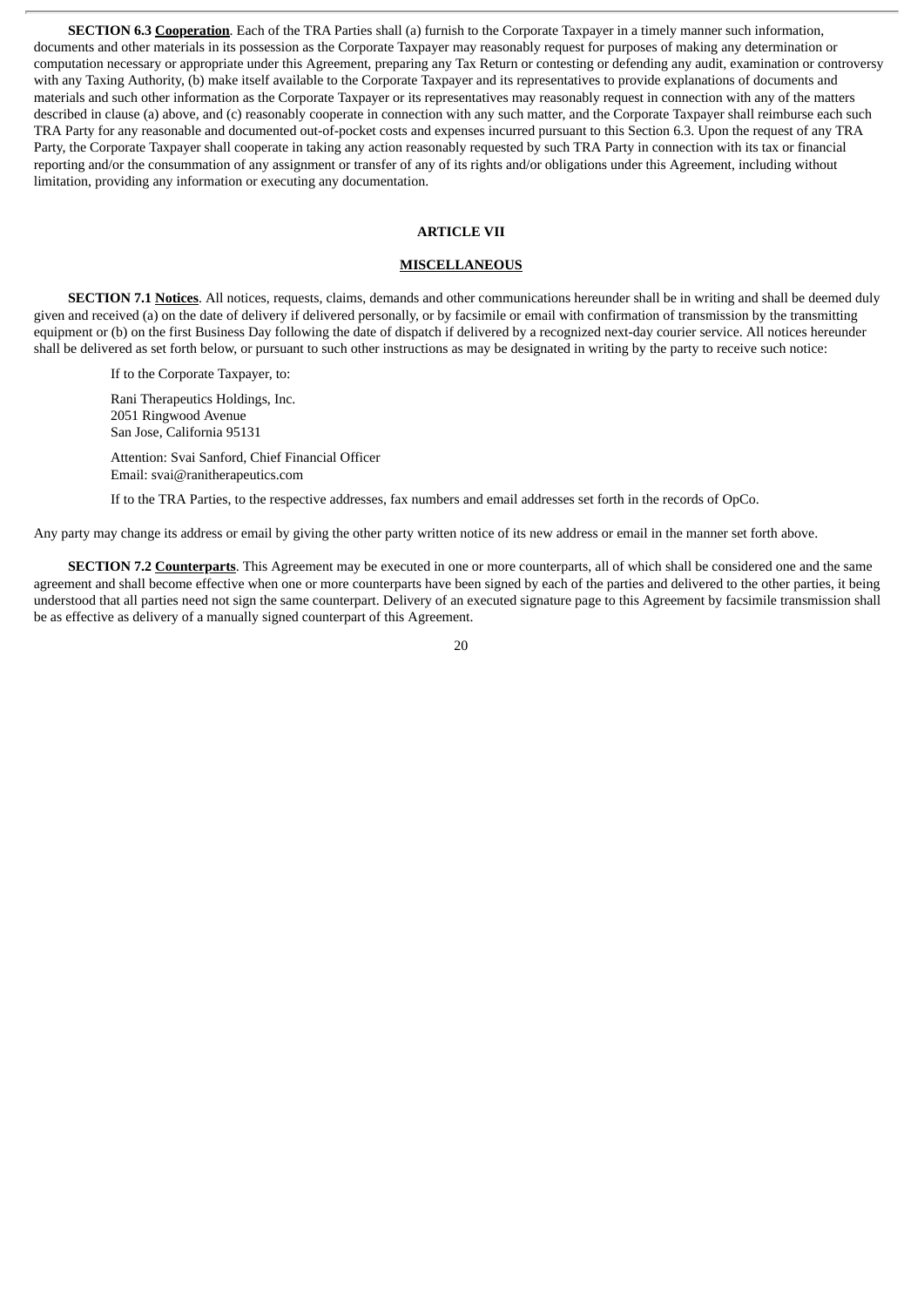**SECTION 7.3 Entire Agreement; No Third Party Beneficiaries**. This Agreement constitutes the entire agreement and supersedes all prior agreements and understandings, both written and oral, among the parties with respect to the subject matter hereof. This Agreement shall be binding upon and inure solely to the benefit of each party hereto and their respective successors and permitted assigns, and nothing in this Agreement, express or implied, is intended to or shall confer upon any other Person any right, benefit or remedy of any nature whatsoever under or by reason of this Agreement.

**SECTION 7.4 Governing Law**. This Agreement shall be governed by, and construed in accordance with, the law of the State of Delaware.

**SECTION 7.5 Severability**. If any term or other provision of this Agreement is invalid, illegal or incapable of being enforced by any law or public policy, all other terms and provisions of this Agreement shall nevertheless remain in full force and effect so long as the economic or legal substance of the transactions contemplated hereby is not affected in any manner materially adverse to any party. Upon such determination that any term or other provision is invalid, illegal or incapable of being enforced, the parties hereto shall negotiate in good faith to modify this Agreement so as to effect the original intent of the parties as closely as possible in an acceptable manner in order that the transactions contemplated hereby are consummated as originally contemplated to the greatest extent possible.

#### **SECTION 7.6 Successors; Assignment; Amendments; Waivers**.

**(a)** No TRA Party may, directly or indirectly, assign or otherwise transfer its rights under this Agreement to any Person (other than a Permitted Transferee) without the express prior written consent of the Corporate Taxpayer, such consent not to be unreasonably withheld, conditioned, or delayed, and without such Person (including a Permitted Transferee) executing and delivering a joinder to this Agreement, substantially in the form of Exhibit A hereto, agreeing to become a TRA Party for all purposes of this Agreement, except as otherwise provided in such joinder (a "**Joinder**"). For avoidance of doubt, this Section 7.6(a) shall apply regardless of whether such TRA Party continues to hold any interest in the Corporate Taxpayer or OpCo; provided, however, that if a TRA Party transfers Units in accordance with the terms of the LLC Agreement but does not assign to the transferee of such Units its rights under this Agreement with respect to such transferred Units, such TRA Party shall continue to be entitled to receive the Tax Benefit Payments arising in respect of a subsequent Exchange of such Units. Any assignment, or attempted assignment in violation of this Agreement, including any failure of a purported assignee to enter into a Joinder or to provide any forms or other information to the extent required hereunder, shall be null and void, and shall not bind or be recognized by the Corporate Taxpayer or the TRA Parties. The Corporate Taxpayer shall be entitled to treat the record owner of any rights under this Agreement as the absolute owner thereof and shall incur no liability for payments made in good faith to such owner until such time as a written assignment of such rights is permitted pursuant to the terms and conditions of this Section 7.6(a) and has been recorded on the books of the Corporate Taxpayer.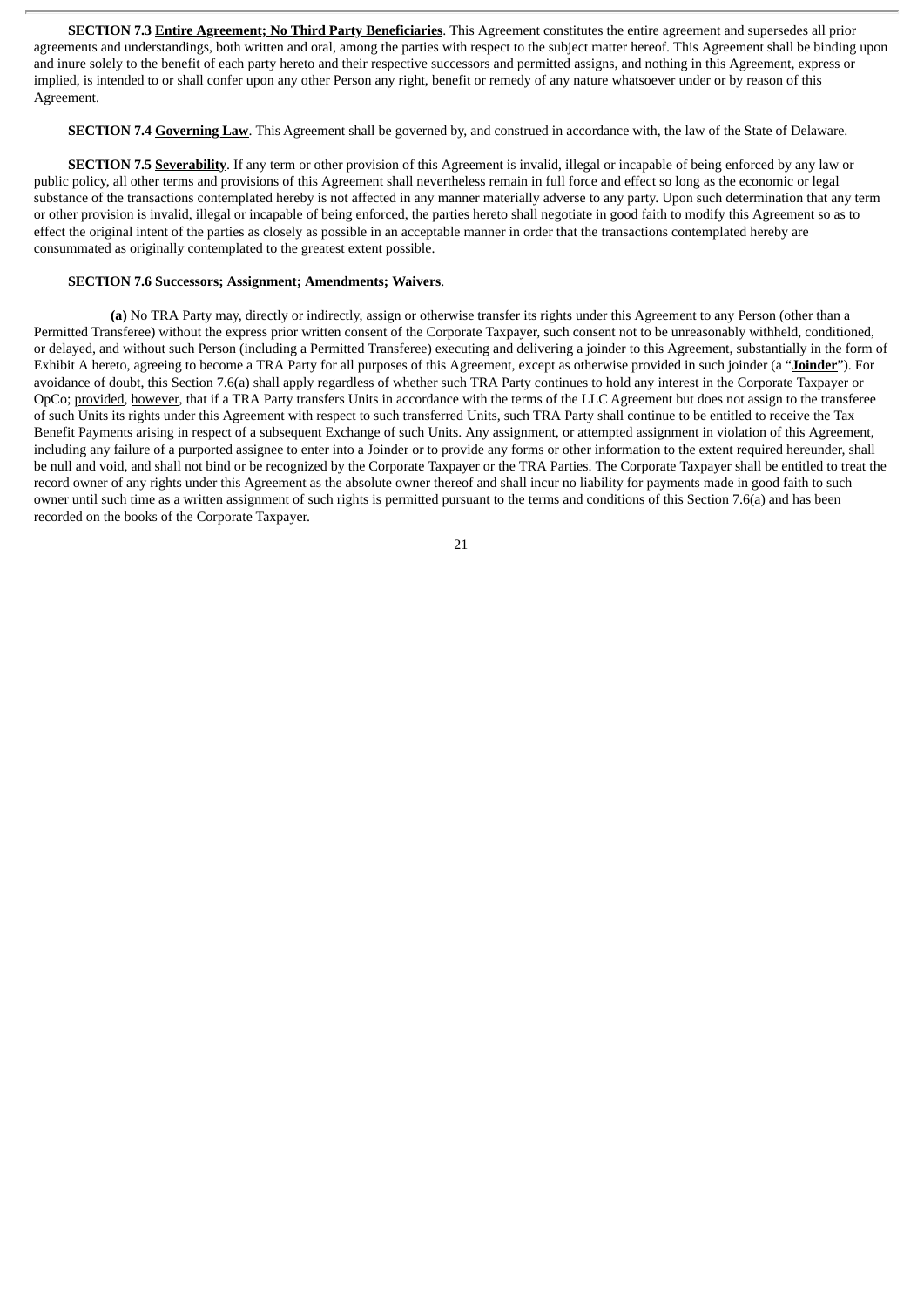**(b)** No provision of this Agreement may be amended unless such amendment is approved in writing by each of the Corporate Taxpayer and by the TRA Party Representative; provided, that no such amendment shall be effective if such amendment will have a disproportionate effect on the payments one or more TRA Parties receive under this Agreement unless such amendment is consented in writing by such TRA Parties disproportionately affected who would be entitled to receive at least two-thirds of the total amount of the Early Termination Payments payable to all TRA Parties disproportionately affected hereunder if the Corporate Taxpayer had exercised its right of early termination on the date of the most recent Exchange prior to such amendment (excluding, for purposes of this sentence, all payments made to any TRA Party pursuant to this Agreement since the date of such most recent Exchange). No provision of this Agreement may be waived unless such waiver is in writing and signed by the party against whom the waiver is to be effective.

**(c)** All of the terms and provisions of this Agreement shall be binding upon, shall inure to the benefit of and shall be enforceable by the parties hereto and their respective successors, assigns, heirs, executors, administrators and legal representatives. The Corporate Taxpayer shall require and cause any direct or indirect successor (whether by purchase, merger, consolidation or otherwise) to all or substantially all of the business or assets of the Corporate Taxpayer, by written agreement, expressly to assume and agree to perform this Agreement in the same manner and to the same extent that the Corporate Taxpayer would be required to perform if no such succession had taken place.

**SECTION 7.7 Titles and Subtitles**. The titles of the sections and subsections of this Agreement are for convenience of reference only and are not to be considered in construing this Agreement.

## **SECTION 7.8 Resolution of Disputes**.

**(a)** Except as provided by Section 7.9, any dispute that is not amicably resolved within thirty (30) days after being notified to the other parties rising out of or relating to this Agreement, including any ancillary claims of any party, arising out of, relating to or in connection with the validity, negotiation, execution, interpretation, performance or non-performance of this Agreement (including the validity, scope and enforceability of this arbitration provision), or the propriety of the commencement of the arbitration (each a "**Dispute**") shall be finally settled by arbitration conducted by a single arbitrator in accordance with the then-existing Rules of Arbitration of the International Chamber of Commerce. The seat or legal place of arbitration shall be New York. If the parties to the Dispute fail to agree on the selection of an arbitrator within thirty (30) calendar days of the receipt of the request for arbitration, the International Chamber of Commerce shall make the appointment. Performance under this Agreement shall continue if reasonably possible during any arbitration proceedings. The arbitration shall be deemed to meet these qualifications unless a party objects with five (5) days of nomination.

**(b)** Notwithstanding the provisions of paragraph (a), the Corporate Taxpayer may bring an action or special proceeding in any court of competent jurisdiction for the purpose of compelling a party to arbitrate, seeking temporary or preliminary relief in aid of an arbitration hereunder, enforcing and/or challenging an arbitration award and, for the purposes of this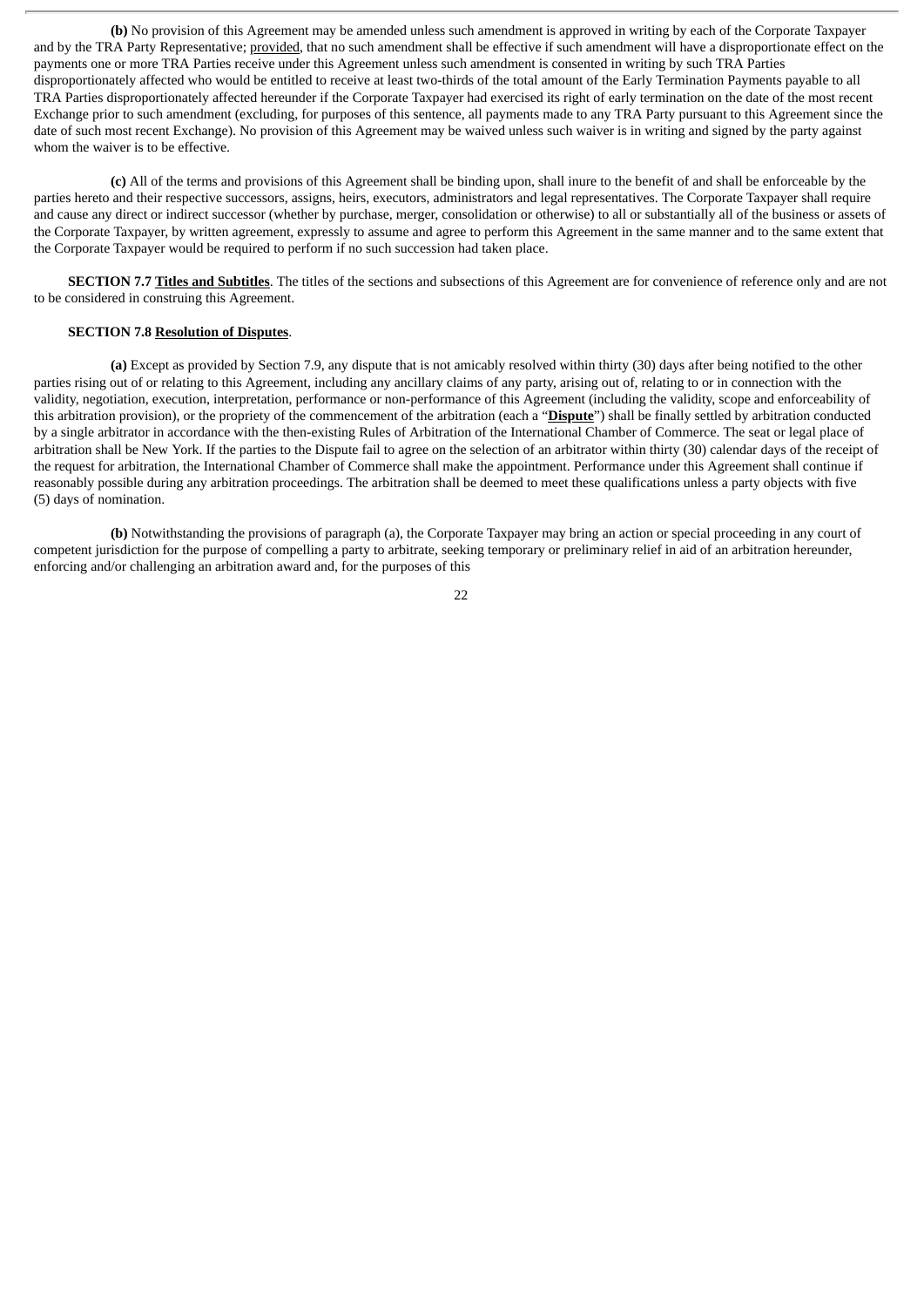paragraph (b), each TRA Party (i) expressly consents to the application of paragraph (c) of this Section 7.8 to any such action or proceeding, (ii) agrees that proof shall not be required that monetary damages for breach of the provisions of this Agreement would be difficult to calculate and that remedies at law would be inadequate, and (iii) irrevocably appoints the Corporate Taxpayer as agent of such TRA Party for service of process in connection with any such action or proceeding and agrees that service of process upon such agent, who shall promptly advise the TRA Party of any such service of process, shall be deemed in every respect effective service of process upon the TRA Party in any such action or proceeding.

**(c) (i)** EACH PARTY HEREBY IRREVOCABLY SUBMITS TO THE JURISDICTION OF COURTS LOCATED IN NEW YORK, NEW YORK FOR THE PURPOSE OF ANY JUDICIAL PROCEEDING BROUGHT IN ACCORDANCE WITH THE PROVISIONS OF THIS SECTION 7.8, OR ANY JUDICIAL PROCEEDING ANCILLARY TO AN ARBITRATION OR CONTEMPLATED ARBITRATION ARISING OUT OF OR RELATING TO OR CONCERNING THIS AGREEMENT. Such ancillary judicial proceedings include any suit, action or proceeding to compel arbitration, to obtain temporary or preliminary judicial relief in aid of arbitration, or to confirm, enforce or challenge an arbitration award. The parties acknowledge that the fora designated by this paragraph (c) have a reasonable relation to this Agreement, and to the parties' relationship with one another; and

**(ii)** The parties hereby waive, to the fullest extent permitted by applicable law, any objection which they now or hereafter may have to personal jurisdiction or to the laying of venue of any such ancillary suit, action or proceeding brought in any court referred to in the preceding paragraph of this Section 7.8 and such parties agree not to plead or claim the same.

**SECTION 7.9 Reconciliation**. In the event that the Corporate Taxpayer and the TRA Party Representative are unable to resolve a disagreement with respect to the matters governed by Sections 2.3 and 4.2 within the relevant period designated in this Agreement ("**Reconciliation Dispute**"), the Reconciliation Dispute shall be submitted for determination to a nationally recognized expert (the "**Expert**") in the particular area of disagreement mutually acceptable to both parties. The Expert shall be a partner or principal in a nationally recognized accounting or law firm, and unless the Corporate Taxpayer and the TRA Party Representative agree otherwise, the Expert shall not, and the firm that employs the Expert shall not, have any material relationship with the Corporate Taxpayer or the TRA Party Representative or other actual or potential conflict of interest. If the Corporate Taxpayer and the TRA Party Representative are unable to agree on an Expert within fifteen (15) calendar days of receipt by the respondent(s) of written notice of a Reconciliation Dispute, then the Expert shall be appointed by the International Chamber of Commerce Centre for Expertise. The Expert shall resolve any matter relating to the TRA Party's Basis Schedule or an amendment thereto or the Early Termination Schedule or an amendment thereto within thirty (30) calendar days and shall resolve any matter relating to a Tax Benefit Schedule or an amendment thereto within fifteen (15) calendar days or as soon thereafter as is reasonably practicable, in each case after the matter has been submitted to the Expert for resolution. Notwithstanding the preceding sentence, if the matter is not resolved before any payment that is the subject of a disagreement would be due (in the absence of such disagreement) or any Tax Return reflecting the subject of a disagreement is due, the undisputed amount shall be paid on the date prescribed by this Agreement and such Tax Return may be filed as prepared by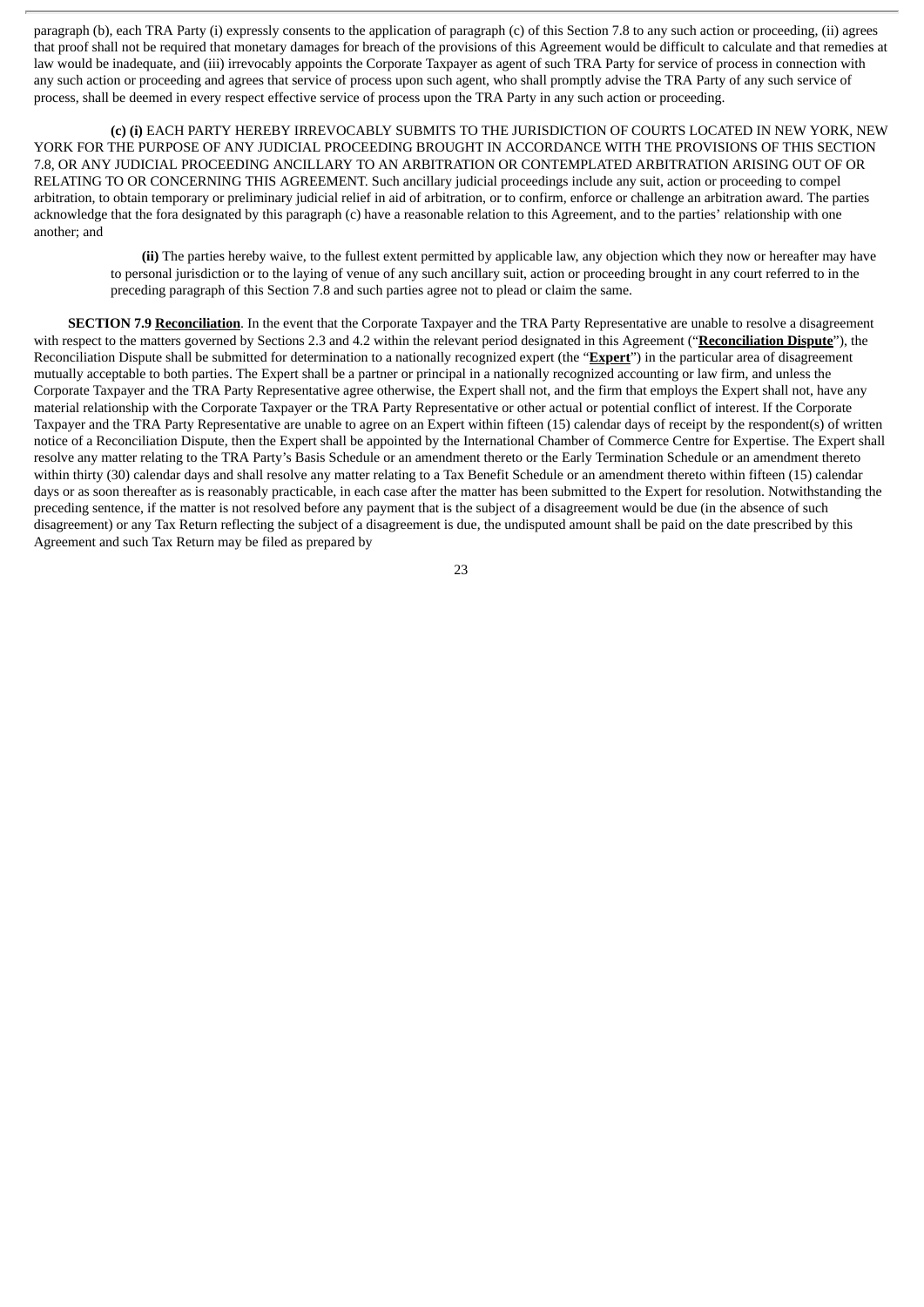the Corporate Taxpayer, subject to adjustment or amendment upon resolution. The costs and expenses relating to the engagement of such Expert or amending any Tax Return shall be borne by the Corporate Taxpayer except as provided in the next sentence. The Corporate Taxpayer and the TRA Party Representative shall bear their own costs and expenses of such proceeding, unless (i) the Expert adopts the TRA Party Representative's position, in which case the Corporate Taxpayer shall reimburse the relevant TRA Party Representative for any reasonable out-of-pocket costs and expenses in such proceeding, or (ii) the Expert adopts the Corporate Taxpayer's position, in which case the TRA Party Representative shall reimburse the Corporate Taxpayer for any reasonable out-of-pocket costs and expenses in such proceeding. Any dispute as to whether a dispute is a Reconciliation Dispute within the meaning of this Section 7.9 shall be decided by the Expert. The Expert shall finally determine any Reconciliation Dispute and the determinations of the Expert pursuant to this Section 7.9 shall be binding on the Corporate Taxpayer and each of the TRA Parties and may be entered and enforced in any court having jurisdiction.

**SECTION 7.10 Withholding**. The Corporate Taxpayer shall be entitled to deduct and withhold from any payment payable pursuant to this Agreement such amounts as the Corporate Taxpayer is required to deduct and withhold with respect to the making of such payment under the Code or any provision of state, local or foreign Tax law; provided that, prior to deducting or withholding any such amounts, the Corporate Taxpayer shall notify the TRA Party Representative and shall consult in good faith with such TRA Party Representative regarding the basis for such deduction or withholding. To the extent that amounts are so withheld and paid over to the appropriate Taxing Authority by the Corporate Taxpayer, such withheld amounts shall be treated for all purposes of this Agreement as having been paid to the Person in respect of whom such withholding was made. To the extent that any payment pursuant to this Agreement is not reduced by such deductions or withholdings, such recipient shall indemnify the applicable withholding agent for any amounts imposed by any Taxing Authority together with any costs and expenses related thereto, but not including penalties and interest attributable to the applicable withholding agent's gross negligence or willful misconduct. Each TRA Party shall promptly provide the Corporate Taxpayer, OpCo or other applicable withholding agent with any applicable Tax forms and certifications (including IRS Form W-9 or the applicable version of IRS Form W-8) reasonably requested, in connection with determining whether any such deductions and withholdings are required under the Code or any provision of state, local or foreign Tax law.

#### **SECTION 7.11 Admission of the Corporate Taxpayer into a Consolidated Group; Transfers of Corporate Assets**.

**(a)** If the Corporate Taxpayer is or becomes a member of an affiliated, consolidated, combined or unitary group of corporations that files a consolidated, combined or unitary income Tax Return pursuant to Sections 1501 et seq. of the Code or any corresponding provisions of state, local or foreign law, then: (i) the provisions of this Agreement shall be applied with respect to the group as a whole; and (ii) Tax Benefit Payments, Early Termination Payments and other applicable items hereunder shall be computed with reference to the consolidated, combined or unitary taxable income, gain, loss, deduction and attributes of the group as a whole.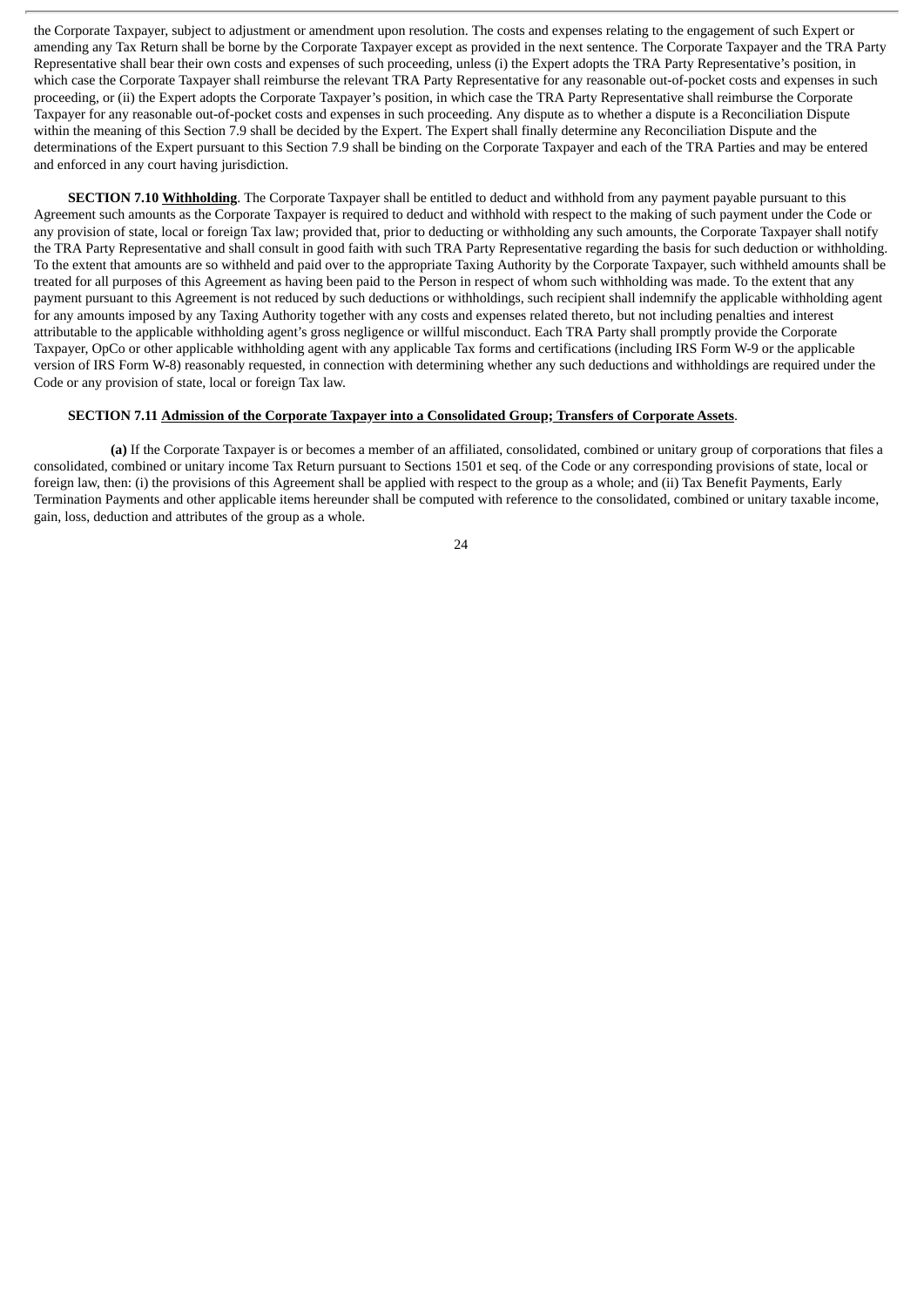**(b)** If the Corporate Taxpayer (or any member of a group described in Section 7.11(a)) transfers or is deemed to transfer any Unit or any Reference Asset to a transferee that is treated as a corporation for U.S. federal income Tax purposes (other than a member of a group described in Section 7.11(a)) in a transaction in which the transferee's basis in the property acquired is determined in whole or in part by reference to such transferor's basis in such property, then the Corporate Taxpayer shall cause such transferee to assume the obligation to make payments hereunder with respect to the applicable Tax Attributes associated with any Reference Asset or interest therein acquired (directly or indirectly) in such transfer (taking into account any gain recognized in the transaction) in a manner consistent with the terms of this Agreement as the transferee (or one of its Affiliates) actually realizes Tax benefits from the Tax Attributes.

**(c)** If OpCo or any applicable Subsidiary transfers (or is deemed to transfer for U.S. federal income Tax purposes) any Reference Asset to a transferee that is treated as a corporation for U.S. federal income Tax purposes (other than a member of a group described in Section 7.11(a)) in a transaction in which the transferee's basis in the property acquired is determined in whole or in part by reference to such transferor's basis in such property, OpCo or the applicable Subsidiary shall be treated as having disposed of the Reference Asset in a wholly taxable transaction. The consideration deemed to be received by OpCo or the applicable Subsidiary in the transaction contemplated in the prior sentence shall be equal to the fair market value of the deemed transferred asset, plus (i) the amount of debt to which such asset is subject, in the case of a transfer of an encumbered asset or (ii) the amount of debt allocated to such asset, in the case of a transfer of a partnership interest. The transactions described in this Section 7.11(c) and Section 7.11(e) below shall be taken into account in determining the Realized Tax Benefit or Realized Tax Detriment, as applicable, for such Taxable Year based on the income, gain or loss deemed allocated to the Corporate Taxpayer using the Non-Adjusted Tax Basis of the Reference Assets in calculating its Hypothetical Tax Liability for such Taxable Year and using the actual Tax basis of the Reference Assets in calculating its Actual Tax Liability, determined using the "with and without" methodology. Thus, for example, in determining the Hypothetical Tax Liability of the Corporate Taxpayer, the taxable income of the Corporate Taxpayer shall be determined by treating OpCo as having sold the applicable Reference Asset for its fair market value, recovering any basis applicable to such Reference Asset (using the Non-Adjusted Tax Basis), while the Actual Tax Liability of the Corporate Taxpayer would be determined by recovering the actual Tax basis of the Reference Asset that reflects any Basis Adjustments.

**(d)** If any member of a group described in Section 7.11(a) that owns any Unit deconsolidates from the group (or the Corporate Taxpayer deconsolidates from the group), then the Corporate Taxpayer shall cause such member (or the parent of the consolidated group in a case where the Corporate Taxpayer deconsolidates from the group) to assume the obligation to make payments hereunder with respect to the applicable Tax Attributes associated with any Reference Asset it owns (directly or indirectly) in a manner consistent with the terms of this Agreement as the member (or one of its Affiliates) actually realizes Tax benefits. If a transferee or a member of a group described in Section 7.11(a) assumes an obligation to make payments pursuant to this Section 7.11(d), then the initial obligor is relieved of the obligation assumed.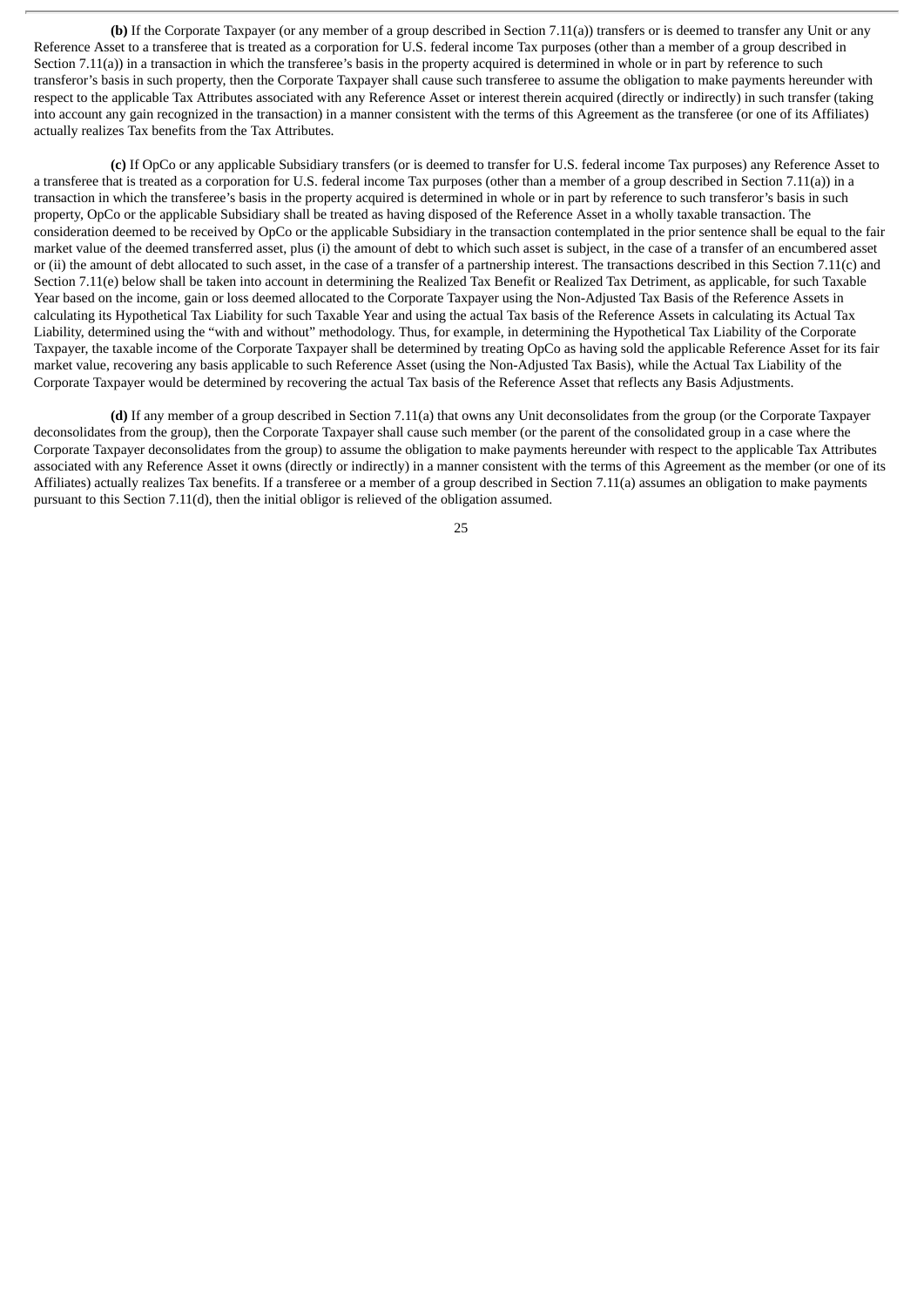**(e)** If the Corporate Taxpayer (or any member of a group described in Section 7.11(a)) transfers (or is deemed to transfer for U.S. federal income Tax purposes) any Unit in a transaction that is wholly or partially taxable, then for purposes of calculating payments under this Agreement, OpCo shall be treated as having disposed of the portion of any Reference Asset (determined based on a pro rata share of an undivided interest in each Reference Asset) that is indirectly transferred by the Corporate Taxpayer or other entity described above (*i.e.*, taking into account the number of Units transferred) in a wholly or partially taxable transaction, as applicable, in which all income, gain or loss is allocated to the Corporate Taxpayer. The consideration deemed to be received by OpCo shall be equal to the fair market value of the deemed transferred asset, plus (i) the amount of debt to which such asset is subject, in the case of a transfer of an encumbered asset or (ii) the amount of debt allocated to such asset, in the case of a transfer of a partnership interest.

### **SECTION 7.12 Confidentiality**.

**(a)** Each TRA Party and each of their assignees acknowledge and agree that the information of the Corporate Taxpayer is confidential and, except in the course of performing any duties as necessary for the Corporate Taxpayer and its Affiliates, as required by law or legal process or to enforce the terms of this Agreement, such person shall keep and retain in the strictest confidence and not disclose to any Person any confidential matters, acquired pursuant to this Agreement, of the Corporate Taxpayer and its Affiliates and successors, concerning OpCo, its members and its Affiliates and successors, learned by the TRA Party heretofore or hereafter. This Section 7.12 shall not apply to (i) any information that has been made publicly available by the Corporate Taxpayer or any of its Affiliates, becomes public knowledge (except as a result of an act of the TRA Party in violation of this Agreement) or is generally known to the business community and (ii) the disclosure of information to the extent necessary for the TRA Party to prepare and file its Tax Returns, to respond to any inquiries regarding the same from any Taxing Authority or to prosecute or defend any action, proceeding or audit by any Taxing Authority with respect to such Tax Returns. Notwithstanding anything to the contrary herein, each TRA Party and each of their assignees (and each employee, representative or other agent of the TRA Party or its assignees, as applicable) may disclose to any and all Persons, without limitation of any kind, the Tax treatment and Tax structure of the Corporate Taxpayer, OpCo and their Affiliates, and any of their transactions, and all materials of any kind (including opinions or other Tax analyses) that are provided to the TRA Party relating to such Tax treatment and Tax structure.

**(b)** If a TRA Party or an assignee commits a breach, or threatens to commit a breach, of any of the provisions of this Section 7.12, the Corporate Taxpayer shall have the right and remedy to have the provisions of this Section 7.12 specifically enforced by injunctive relief or otherwise by any court of competent jurisdiction without the need to post any bond or other security, it being acknowledged and agreed that any such breach or threatened breach shall cause irreparable injury to the Corporate Taxpayer or any of its Subsidiaries or the TRA Parties and the accounts and funds managed by the Corporate Taxpayer and that money damages alone shall not provide an adequate remedy to such Persons. Such rights and remedies shall be in addition to, and not in lieu of, any other rights and remedies available at law or in equity.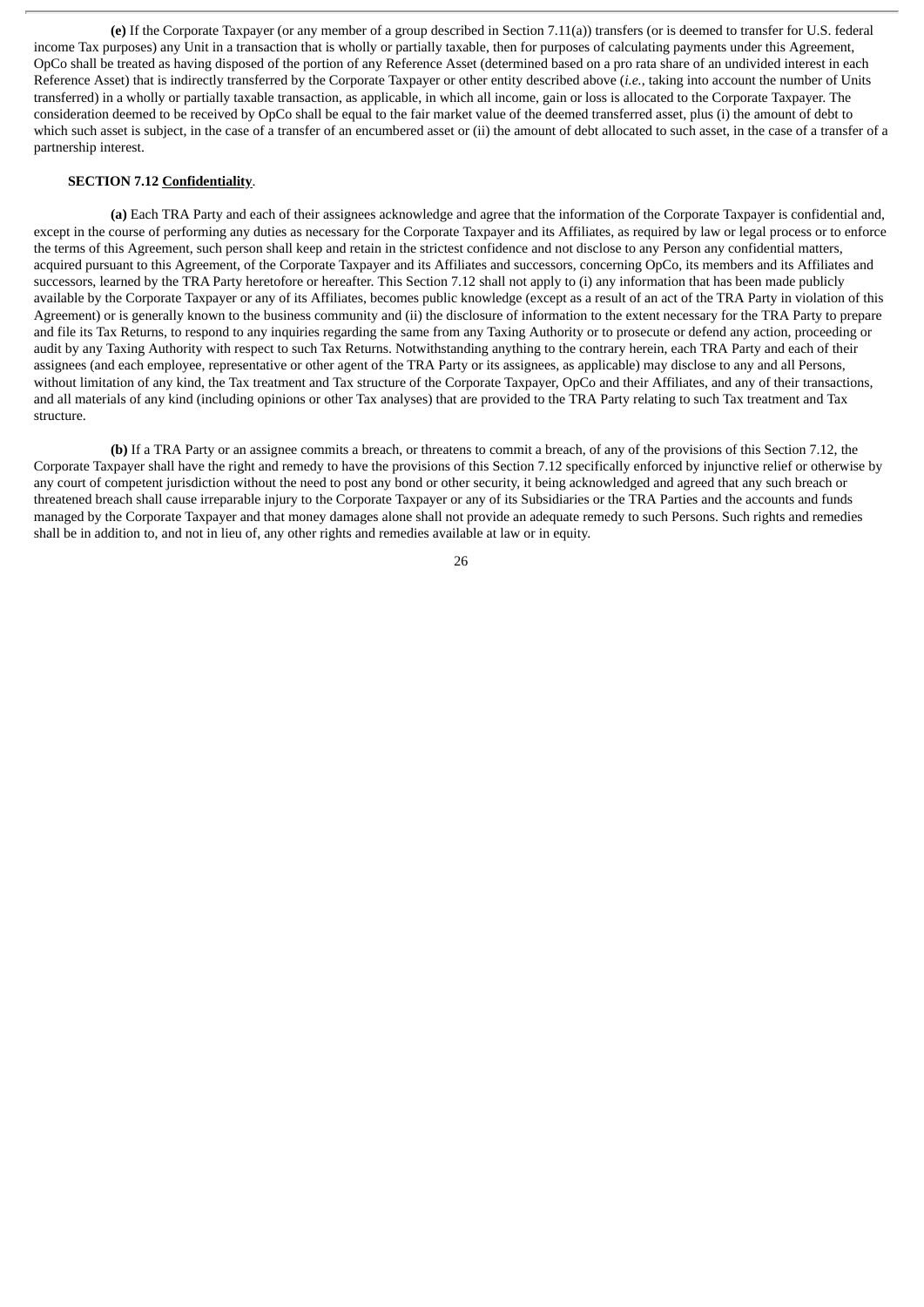**SECTION 7.13 Partnership Agreement.** This Agreement shall be treated as part of the LLC Agreement as described in Section 761(c) of the Code and Sections 1.704-1(b)(2)(ii)(h) and 1.761-1(c) of the Treasury Regulations.

**SECTION 7.14 Change in Law**. Notwithstanding anything herein to the contrary, if, in connection with an actual or proposed change in law, a TRA Party reasonably believes that the existence of this Agreement could cause income (other than income arising from receipt of a payment under this Agreement) recognized by the TRA Party upon any Exchange by such TRA Party to be treated as ordinary income rather than capital gain (or otherwise taxed at ordinary income rates) for U.S. federal income Tax purposes or would have other material adverse Tax consequences to such TRA Party, then at the election of such TRA Party and to the extent specified by such TRA Party, this Agreement (i) shall cease to have further effect with respect to such TRA Party, (ii) shall not apply to an Exchange by such TRA Party occurring after a date specified by such TRA Party, or (iii) shall otherwise be amended in a manner determined by such TRA Party, provided that such amendment shall not result in an increase in payments under this Agreement at any time as compared to the amounts and times of payments that would have been due in the absence of such amendment.

**SECTION 7.15 Electronic Signature**. The words "execution," "signed," "signature," "delivery," and words of like import in or relating to this Agreement or any document to be signed in connection with this Agreement shall be deemed to include electronic signatures (including pdf or any electronic signature complying with the U.S. federal ESIGN Act of 2000, e.g., www.docusign.com), deliveries or the keeping of records in electronic form, each of which shall be of the same legal effect, validity or enforceability as a manually executed signature, physical delivery thereof or the use of a paper-based recordkeeping system, as the case may be, and the parties hereto consent to conduct the transactions contemplated hereunder by electronic means.

[The remainder of this page is intentionally blank]

<sup>27</sup>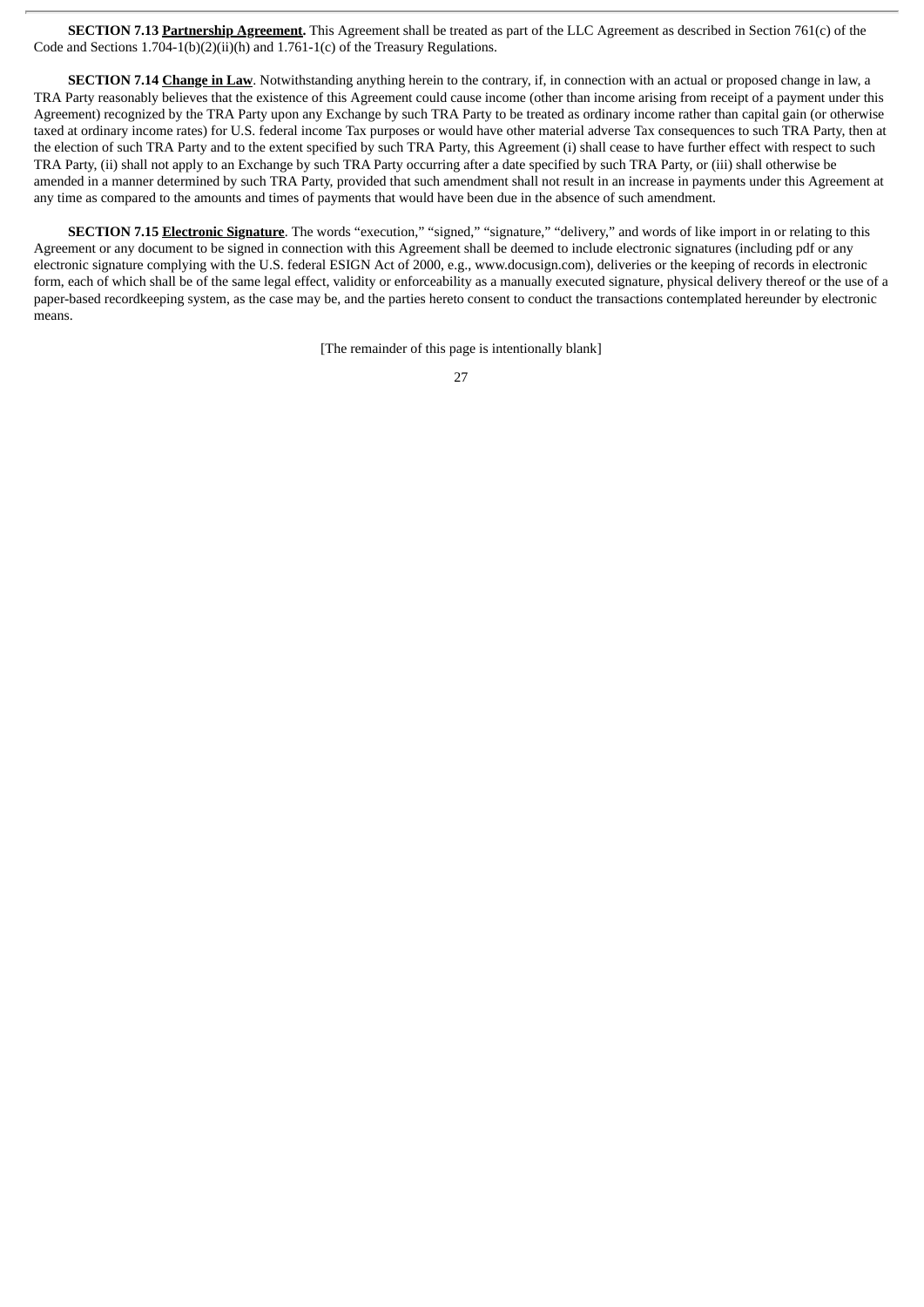**IN WITNESS WHEREOF,** the Corporate Taxpayer and each TRA Party have duly executed this Agreement as of the date first written above.

## **Corporate Taxpayer RANI THERAPEUTICS HOLDINGS, INC.**

By: Name: Title:

**OpCo: RANI THERAPEUTICS, LLC**

By: Name: Title:

*[Signature Page to the Exchanges Tax Receivable Agreement]*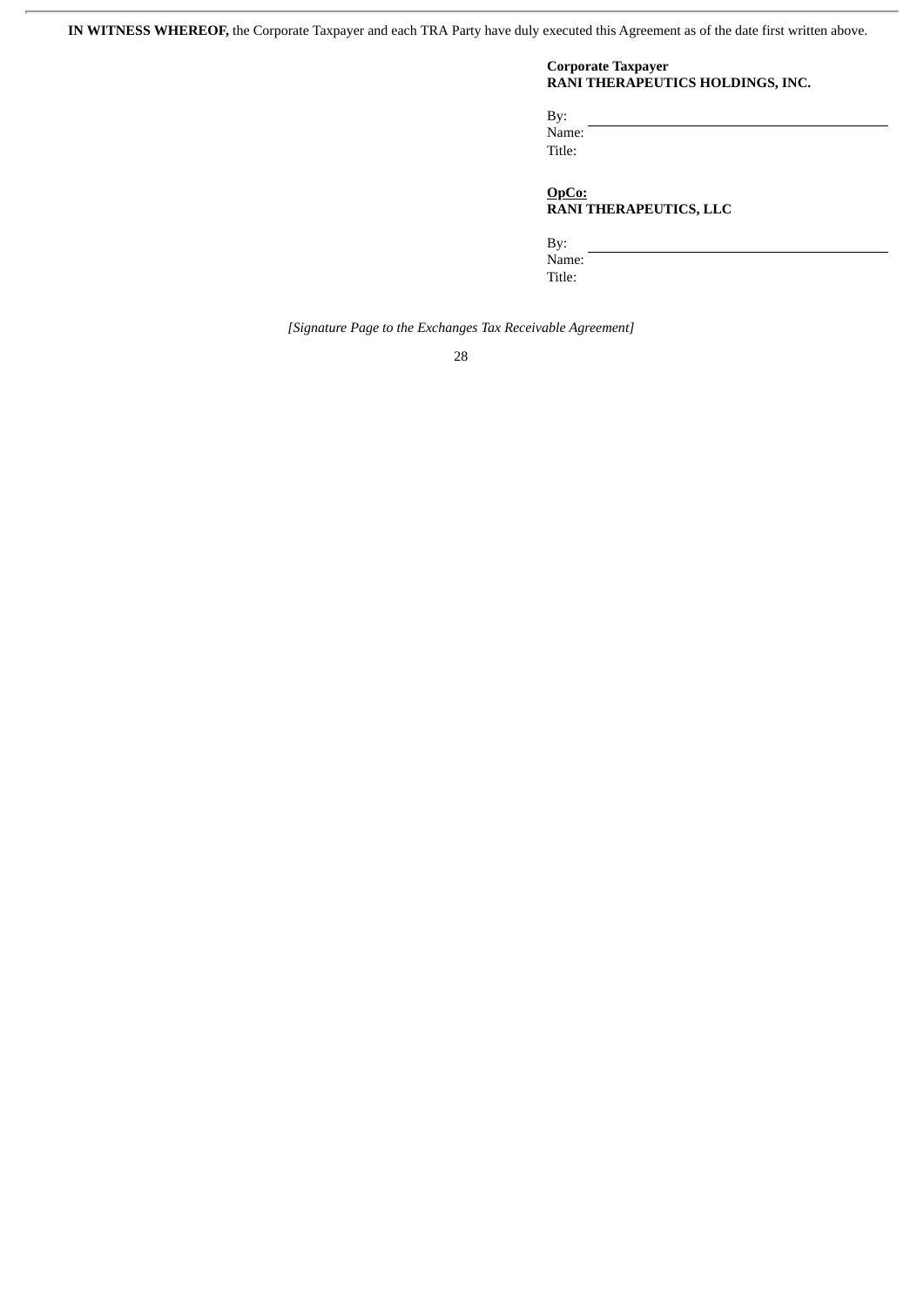**IN WITNESS WHEREOF,** the undersigned have executed this Agreement as of the date first written above.

| <b>[TRA PARTY 1]</b> |  |
|----------------------|--|
| By:                  |  |
| By:                  |  |
| By:                  |  |
| Name:                |  |
| Title:               |  |
|                      |  |
| [TRA PARTY 2]        |  |
| By:                  |  |
| By:                  |  |
| By:                  |  |

Name: Title:

*[Signature Page to the Exchanges Tax Receivable Agreement]*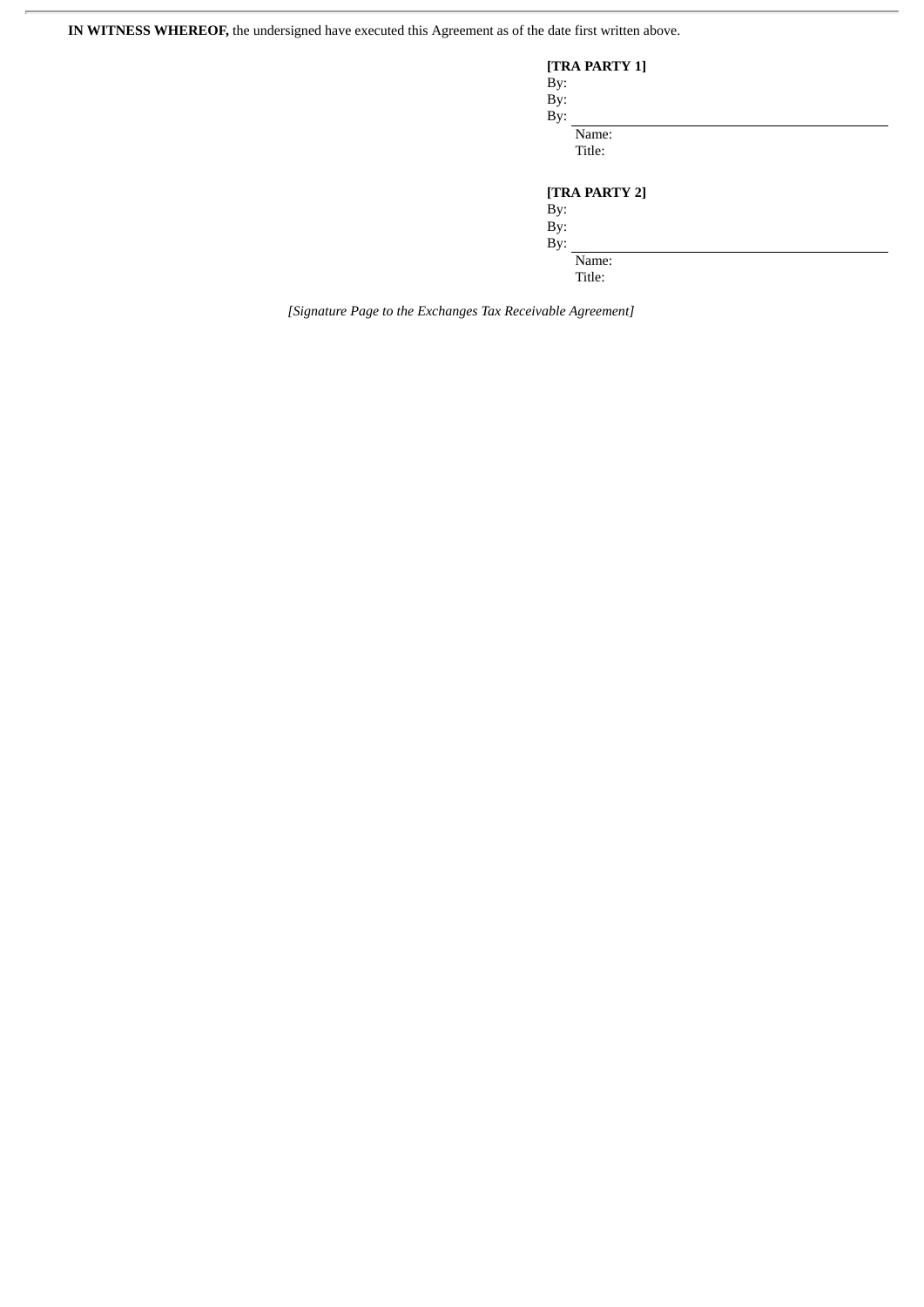### **Exhibit A Form of Joinder**

This JOINDER (this "<u>Joinder</u>") to the Tax Receivable Agreement (as defined below), is by and among Rani Therapeutics Holdings, Inc., a vare corporation (including any successor corporation the "Corporate Taxpayer"), \_\_\_\_\_ Delaware corporation (including any successor corporation the "Corporate Taxpayer"), \_\_\_\_\_\_\_\_\_\_\_\_\_\_ \_\_\_\_\_\_\_\_\_\_\_\_\_\_\_\_\_\_\_\_\_\_ ("Permitted Transferee").

WHEREAS, on **Example 2**, Permitted Transferee shall acquire **and the Transferor's right to percent of the Transferor's right to** receive payments that may become due and payable under the Tax Receivable Agreement (as defined below) (the "Acquired Interests") from Transferor (the "Acquisition"); and

WHEREAS, Transferor, in connection with the Acquisition, has required Permitted Transferee to execute and deliver this Joinder pursuant to Section 7.6(a) of the Tax Receivable Agreement, dated as of [ ], between the Corporate Taxpayer, OpCo and the TRA Parties (as defined therein) (the "Tax Receivable Agreement").

NOW, THEREFORE, in consideration of the foregoing and the respective covenants and agreements set forth herein, and intending to be legally bound hereby, the parties hereto agree as follows:

Section 1.1 Definitions. To the extent capitalized words used in this Joinder are not defined in this Joinder, such words shall have the respective meanings set forth in the Tax Receivable Agreement.

Section 1.2 Acquisition. For good and valuable consideration, the sufficiency of which is hereby acknowledged by the Transferor and the Permitted Transferee, the Transferor hereby transfers and assigns absolutely to the Permitted Transferee all of the Acquired Interests.

Section 1.3 Joinder. Permitted Transferee hereby acknowledges and agrees (i) that it has received and read the Tax Receivable Agreement, (ii) that the Permitted Transferee is acquiring the Acquired Interests in accordance with and subject to the terms and conditions of the Tax Receivable Agreement and (iii) to become a "TRA Party" (as defined in the Tax Receivable Agreement) for all purposes of the Tax Receivable Agreement.

Section 1.4 Notice. Any notice, request, consent, claim, demand, approval, waiver or other communication hereunder to Permitted Transferee shall be delivered or sent to Permitted Transferee at the address set forth on the signature page hereto in accordance with Section 7.1 of the Tax Receivable Agreement.

Section 1.5 Governing Law. This Joinder shall be governed by and construed in accordance with the law of the State of Delaware.

 $A-1$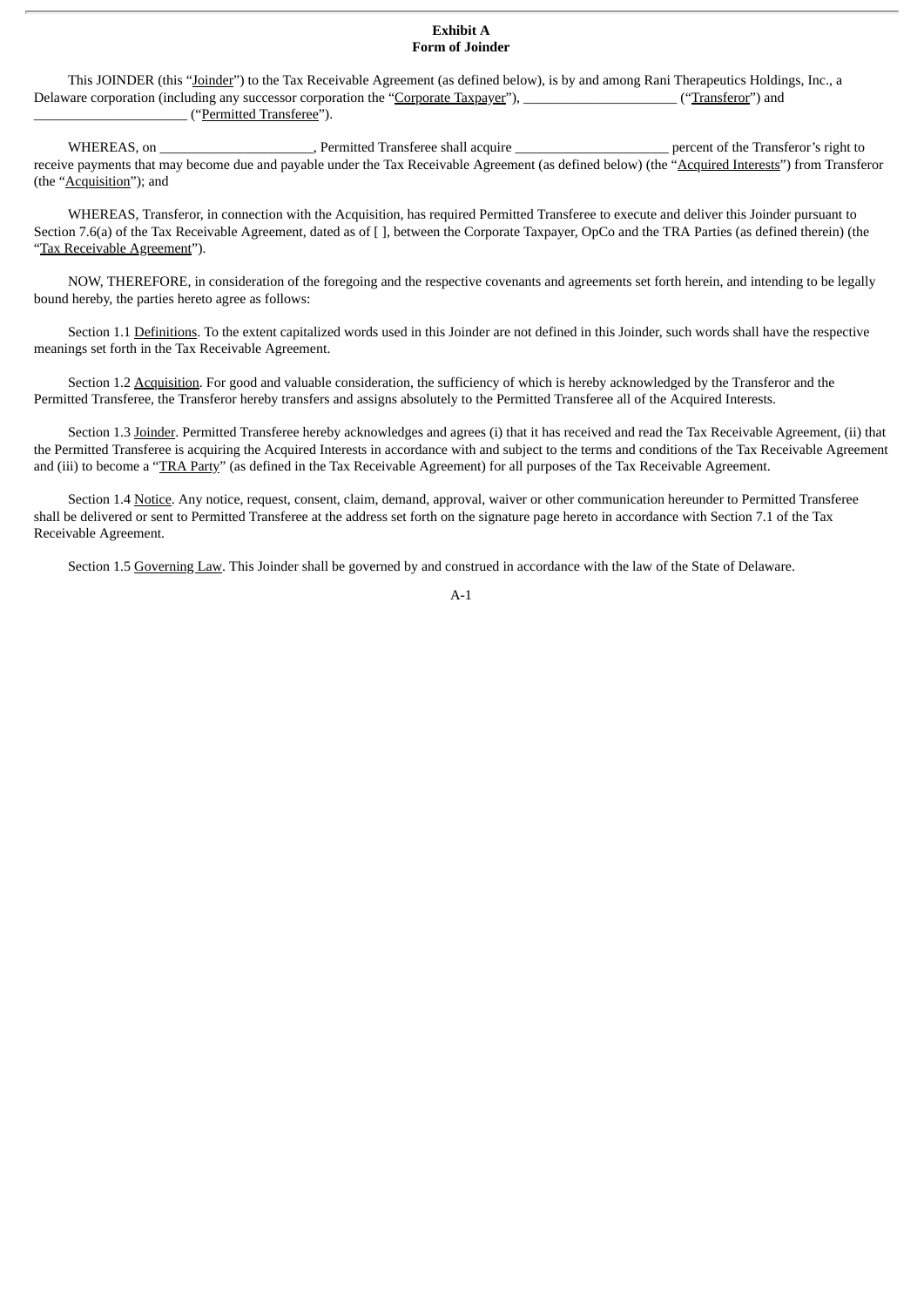IN WITNESS WHEREOF, this Joinder has been duly executed and delivered by Permitted Transferee as of the date first above written.

# RANI THERAPEUTICS HOLDINGS, INC.

By: Name: Title:

[TRANSFEROR]

By:

Name: Title:

# [PERMITTED TRANSFEREE]

| By:                  |  |  |
|----------------------|--|--|
| Name:                |  |  |
| Title:               |  |  |
| Address for notices: |  |  |
|                      |  |  |

A-2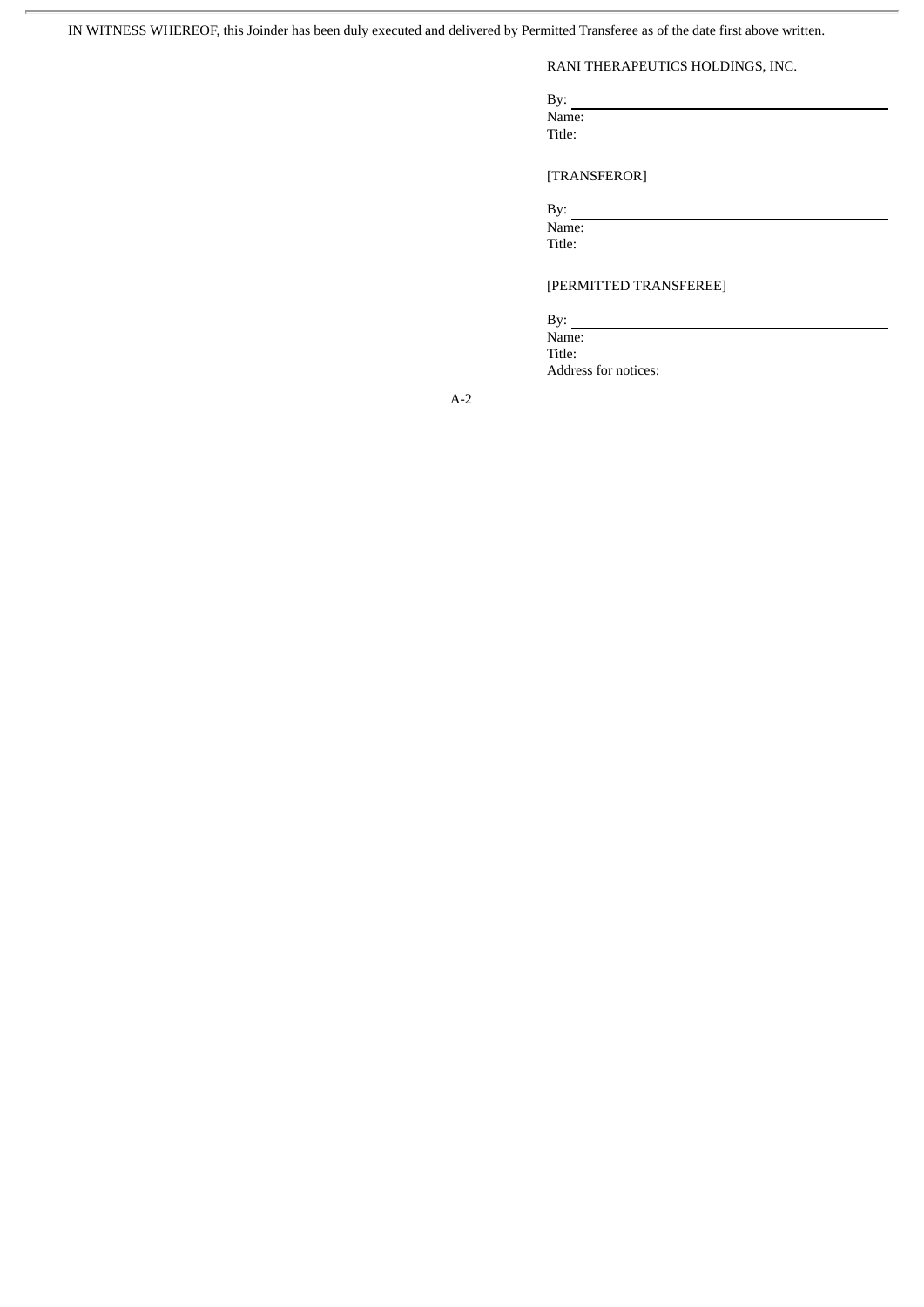#### **FORM OF EXCHANGE AGREEMENT**

**THIS EXCHANGE AGREEMENT** (this "*Agreement*") is made and entered into as of [•], 2021, by and between Rani Therapeutics Holdings, Inc., a Delaware corporation (the "*Company*") and the persons and entities (each, a "*Contributor*" and collectively, the "*Contributors*") listed on Schedule I below. Each of the Contributors and the Company shall be known as a "*Party*" herein.

#### **RECITALS**

**WHEREAS**, each Contributor owns Class B Voting Units ("*Class B Units*") of Rani Therapeutics, LLC ("*Rani LLC*").

**WHEREAS**, each Contributor desires to assign, convey, transfer, deliver, and contribute all of his, her, or its, rights, obligations, titles, and other interests in his, her, or its Class B Units to the Company, and the Company desires to accept and assume such rights, obligations, titles, and other interests.

**WHEREAS**, in consideration of each Contributor's assignment, conveyance, transfer, delivery, and contribution of his, her, or its Class B Units to the Company, the Company desires to issue and deliver to each such Contributor a number of shares of Class B Common Stock of the Company (the "*Class B Common Stock*") equal to the number of Class B Units received by the Company from such Contributor.

**WHEREAS**, the Contributors' contributions of Class B Units to the Company in exchange for Class B Common Stock, taken together with the Company's issuance of shares of Class A Common Stock of the Company (the "*Class A Common Stock*") in the Company's initial public offering (the "*IPO*") and certain exchanges of Class A Common Units of Rani LLC for shares of Class A Common Stock in connection with the IPO, is intended to constitute a transaction described in Section 351 of the Internal Revenue Code of 1986, as amended (the "*Code*").

### **AGREEMENT**

**NOW, THEREFORE**, in consideration of the mutual promises and covenants herein contained, and for other good and valuable consideration the receipt and sufficiency of which is hereby acknowledged, the parties hereto agree as follows:

1. Contribution of Units. Effective as of the date hereof, each Contributor hereby assigns, conveys, transfers, delivers, and contributes to the Company, and the Company hereby accepts and assumes from Contributor, all of Contributor's right, title, obligations, and other interest in and to the Class B Units owned by such Contributor.

2. Exchange by the Company. Effective as of the date hereof, in consideration of each Contributor's assignment, conveyance, transfer, delivery and contribution to the Company of all of his, her, or its Class B Units, the Company hereby issues and delivers to each such Contributor, and each such Contributor hereby accepts and assumes from the Company, a number of shares of Class B Common Stock equal to the number of Class B Units received by the Company from such Contributor.

3. Company Agreement to be Bound. If and to the extent the Company is not already a member of Rani LLC, the Company hereby agrees to be bound by the terms and conditions of the limited liability company agreement of Rani LLC (the "*LLC Agreement*") as in effect on the date hereof, and hereby assumes all obligations of each Contributor under such LLC Agreement in respect of the Class B Units.

#### 4. Tax Reporting.

a. As of the date hereof, no Contributor has a binding obligation to dispose of any shares of Class B Common Stock received in exchange for Class B Units pursuant to this Agreement.

b. The Contributors' exchange of Class B Units for Class B Common Stock, taken together with the Company's issuance of Class A Common Stock in the IPO and certain exchanges of Class A Common

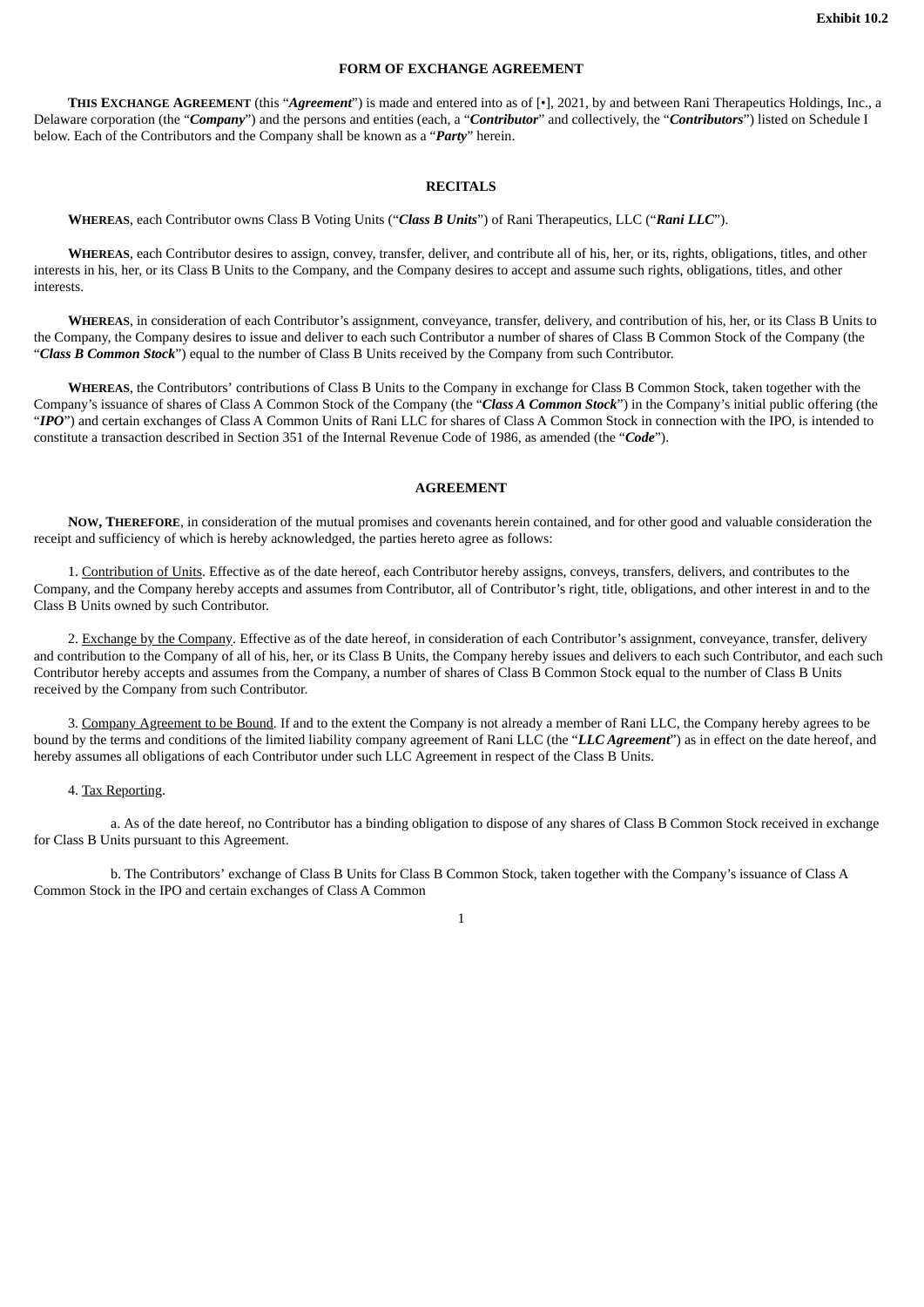Units of Rani LLC for shares of Class A Common Stock in connection with the IPO, is intended to constitute a transaction described in Section 351 of the Code for U.S. federal income tax purposes. The Parties to this Agreement shall prepare all tax returns consistent with such intended tax treatment, unless otherwise required by applicable law.

c. Notwithstanding anything else in this Agreement, no Party to this Agreement is providing any representations or warranties as to the tax consequences of the transactions contemplated by this Agreement, and each Party is relying solely on its own tax advisors as to such tax consequences, including in the event of any Internal Revenue Service challenge to the intended tax treatment.

5. Tax Withholding. Notwithstanding any other provision in this Agreement, Company, Rani LLC and their agents and affiliates shall have the right to deduct and withhold taxes from any payments to be made pursuant to the transactions contemplated by this Agreement if, in their opinion, such withholding is required by law, and shall be provided with any necessary Tax forms, including Form W-9 (attached hereto as Exhibit A) or an appropriate Form W-8, and any similar information. To the extent that any of the aforementioned amounts are so withheld, such withheld amounts shall be treated for all purposes of this Agreement as having been delivered and paid to the recipient of the payments in respect of which such deduction and withholding was made. To the extent that any payment pursuant to this Agreement is not reduced by such deductions or withholdings, such recipient shall indemnify the applicable withholding agent for any amounts imposed by any taxing authority together with any costs and expenses related thereto.

### 6. Miscellaneous.

(a) Entire Agreement; Amendment and Waiver. This Agreement, together with any agreements referenced herein, constitutes the full and entire understanding and agreement among the Parties with regard to the subject matter hereof. No Party shall be liable or bound to any third party in any manner with regard to the subject matter hereof by any warranties, representations or covenants except as specifically set forth herein. No amendment, supplement, modification, or waiver of this Agreement shall be binding unless executed in writing by all the Parties hereto. No waiver of any of the provisions of this Agreement shall be deemed or shall constitute a waiver of any other provision hereof (whether or not similar), nor shall such wavier constitute a continuing waiver unless expressly agreed to in writing by the affected party.

(b) Governing Law. This Agreement shall be governed in all respects by the laws of the State of Delaware, without regard to applicable principles of conflicts of law.

(c) Further Assurances. Each Party hereto agrees to execute and deliver all such other and additional instruments and documents and do all such other acts and things as may be necessary to more fully effectuate this Agreement.

(d) Severability. If any provision of this Agreement becomes or is declared by a court of competent jurisdiction to be illegal, unenforceable or void, portions of such provision, or such provision in its entirety, to the extent necessary, shall be severed from this Agreement, and such court will replace such illegal, void or unenforceable provision of this Agreement with a valid and enforceable provision that will achieve, to the extent possible, the same economic, business and other purposes of the illegal, void or unenforceable provision. The balance of this Agreement shall be enforceable in accordance with its terms.

(e) Counterparts. This Agreement may be executed in one or more counterparts, all of which shall be considered one and the same agreement, and shall become effective when one or more counterparts have been signed by each of the parties and delivered to the other Parties, it being understood that all Parties need not sign the same counterpart.

(f) Assignment. This Agreement shall be binding upon each of the Parties hereto and their successors and assigns.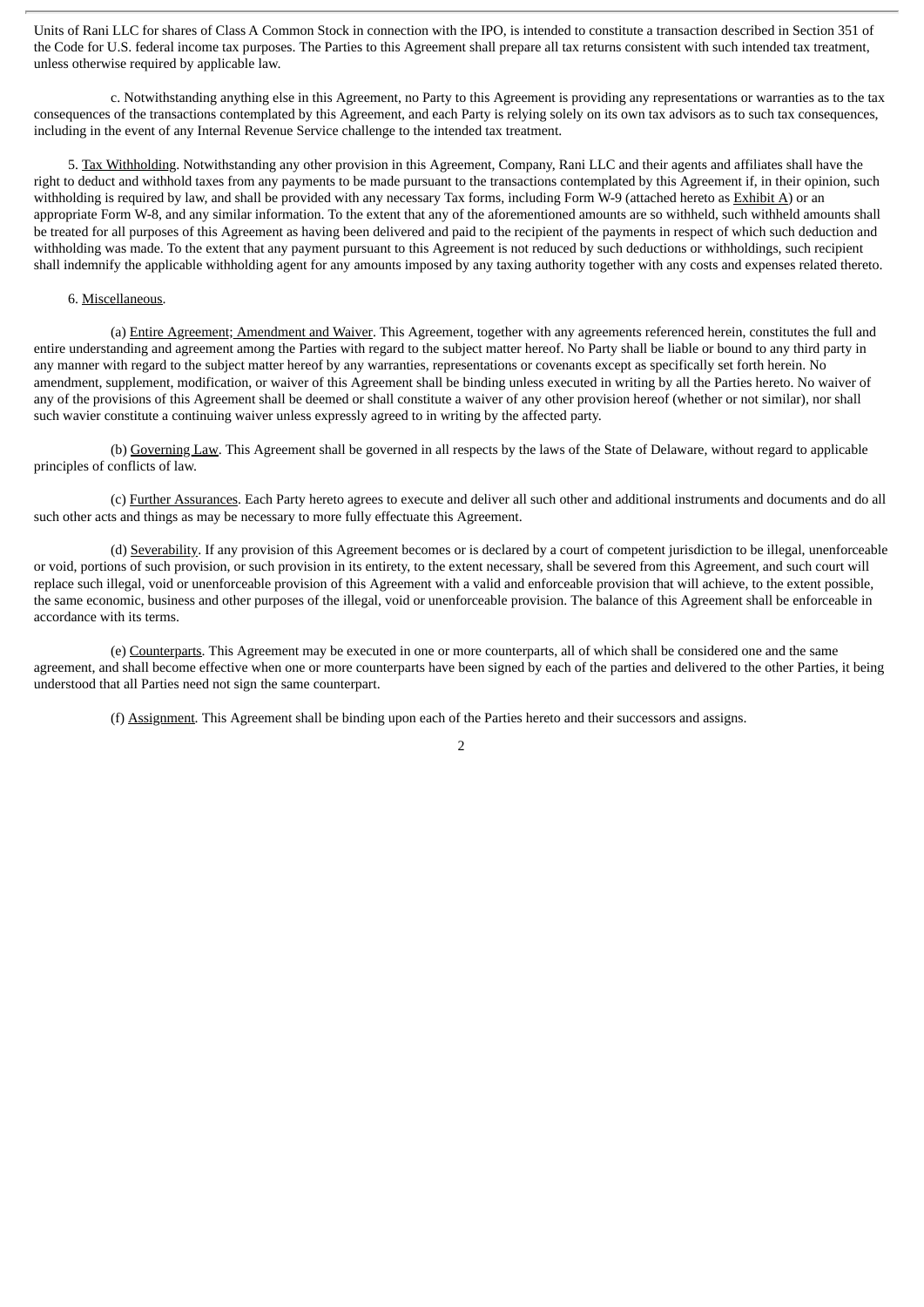(g) Further Assurances. Each party hereto agrees to execute and deliver, by the proper exercise of its corporate, limited liability company, partnership or other powers, all such other and additional instruments and documents and do all such other acts and things as may be necessary to more fully effectuate this Agreement.

*(Signature Pages Follow)*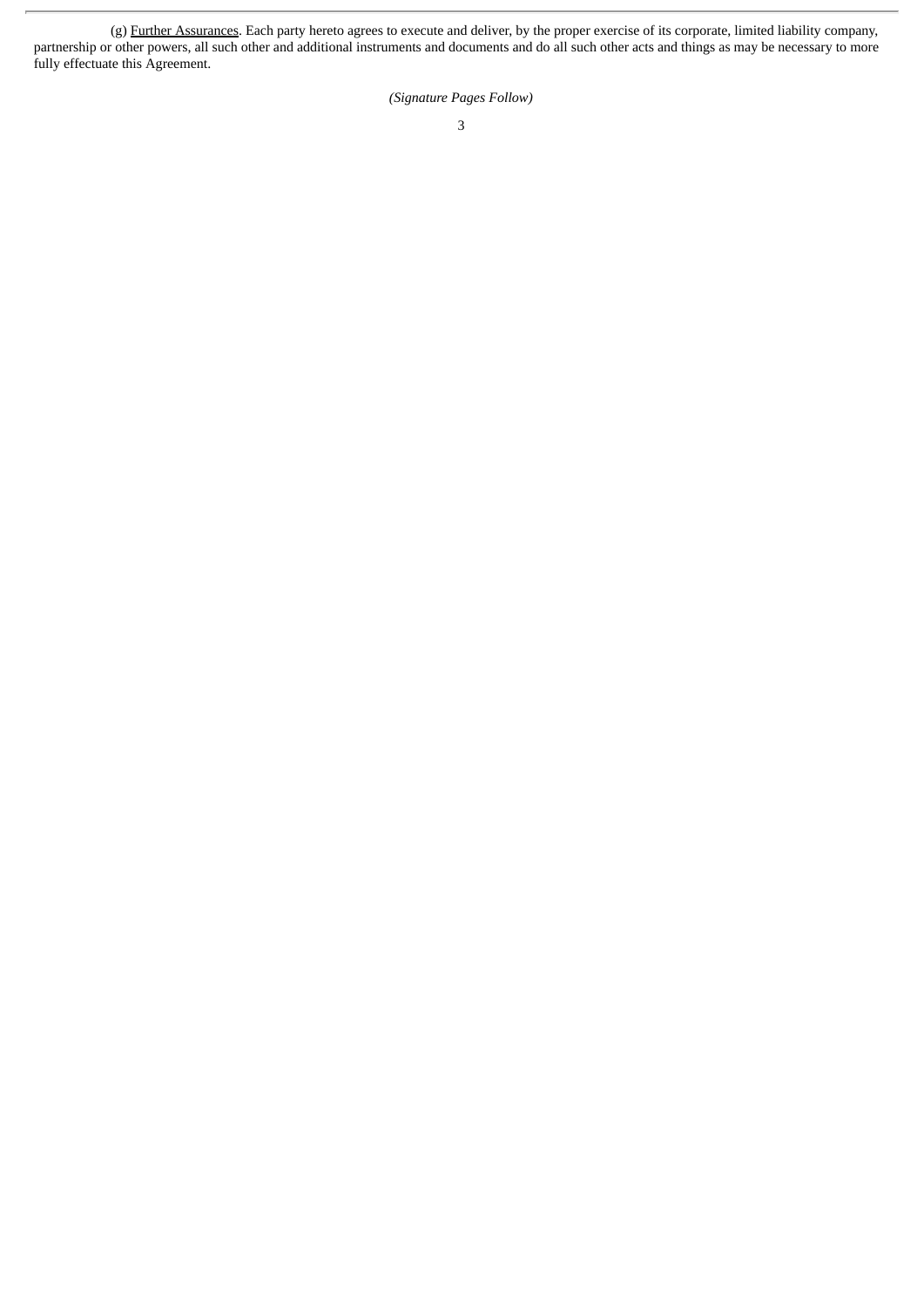**IN WITNESS WHEREOF**, the Parties have executed this Exchange Agreement as of the date first written above.

# **THE COMPANY: RANI THERAPEUTICS HOLDINGS, INC.** a Delaware corporation

By: Name: Title:

**[SIGNATURE PAGE TO EXCHANGE AGREEMENT]**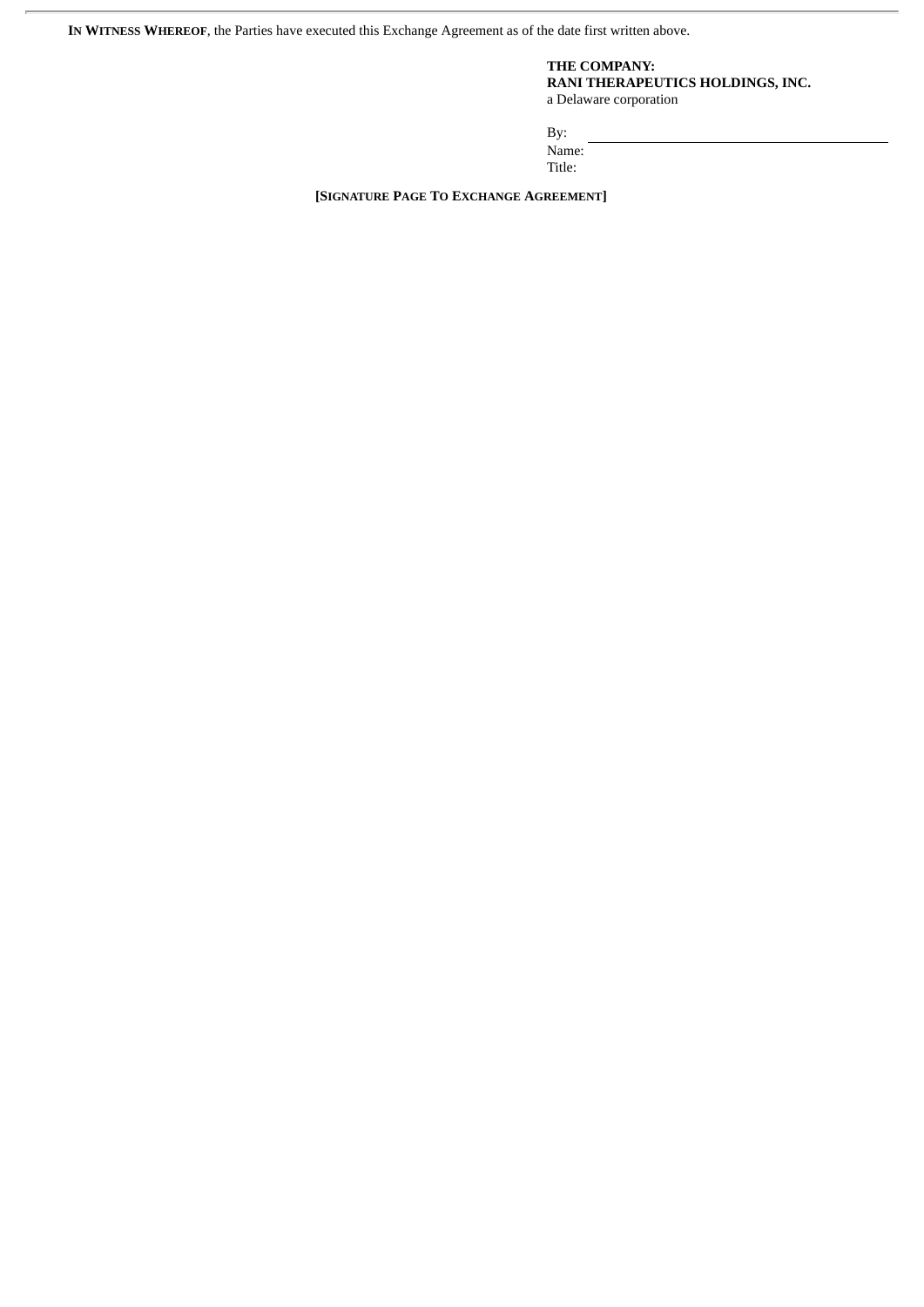**IN WITNESS WHEREOF**, the Parties have executed this Exchange Agreement as of the date first written above.

| CONTRIBUTOR: |  |
|--------------|--|
|--------------|--|

| Name:    | (Print party name)                                   |
|----------|------------------------------------------------------|
| By:      |                                                      |
|          | (Signature)                                          |
| Name:    | (Print name of signatory, if signing for an entity)  |
| Title:   |                                                      |
| Address: | (Print title of signatory, if signing for an entity) |
| Email:   |                                                      |

**[SIGNATURE PAGE TO EXCHANGE AGREEMENT]**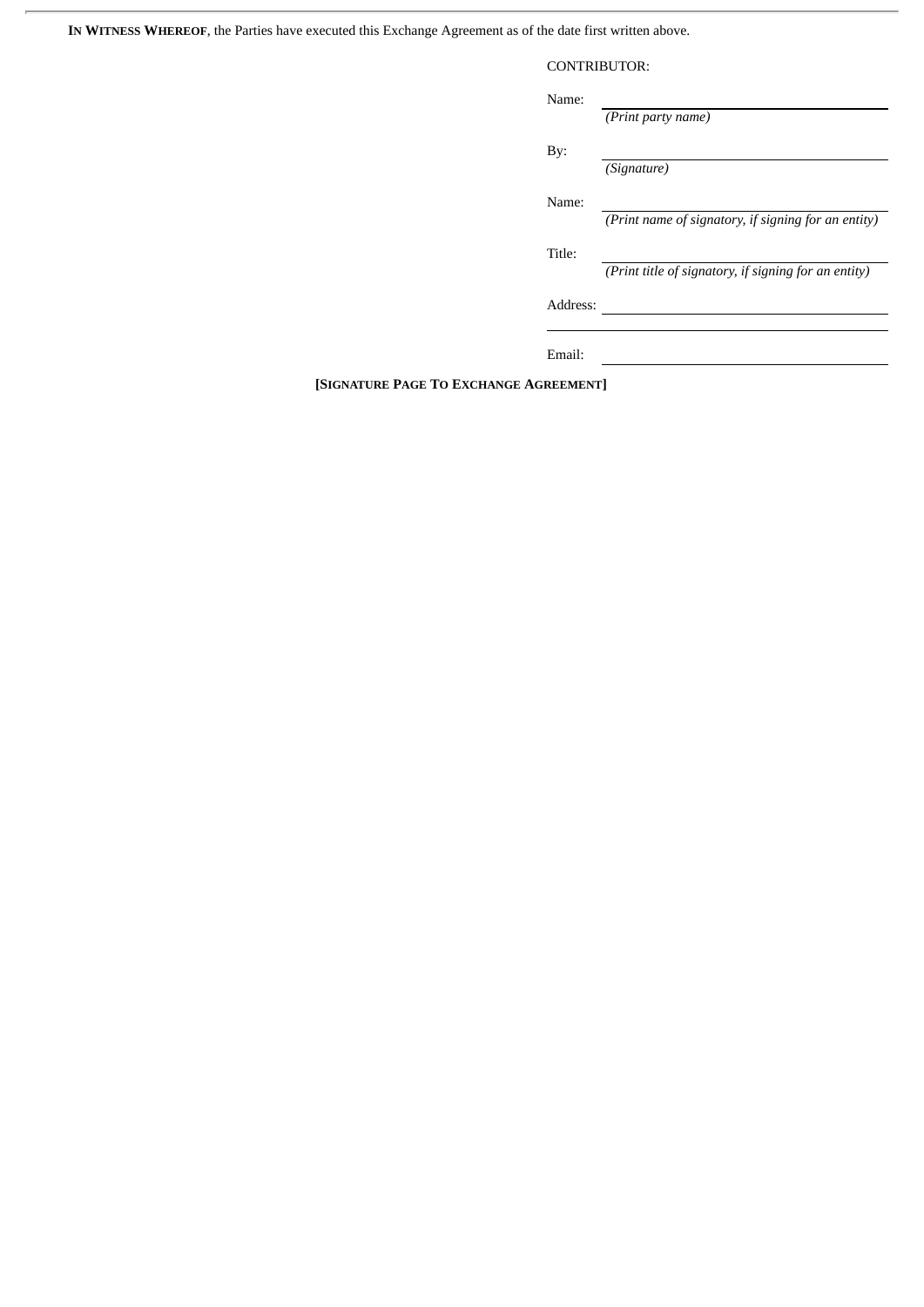**SCHEDULE I**

**CONTRIBUTORS**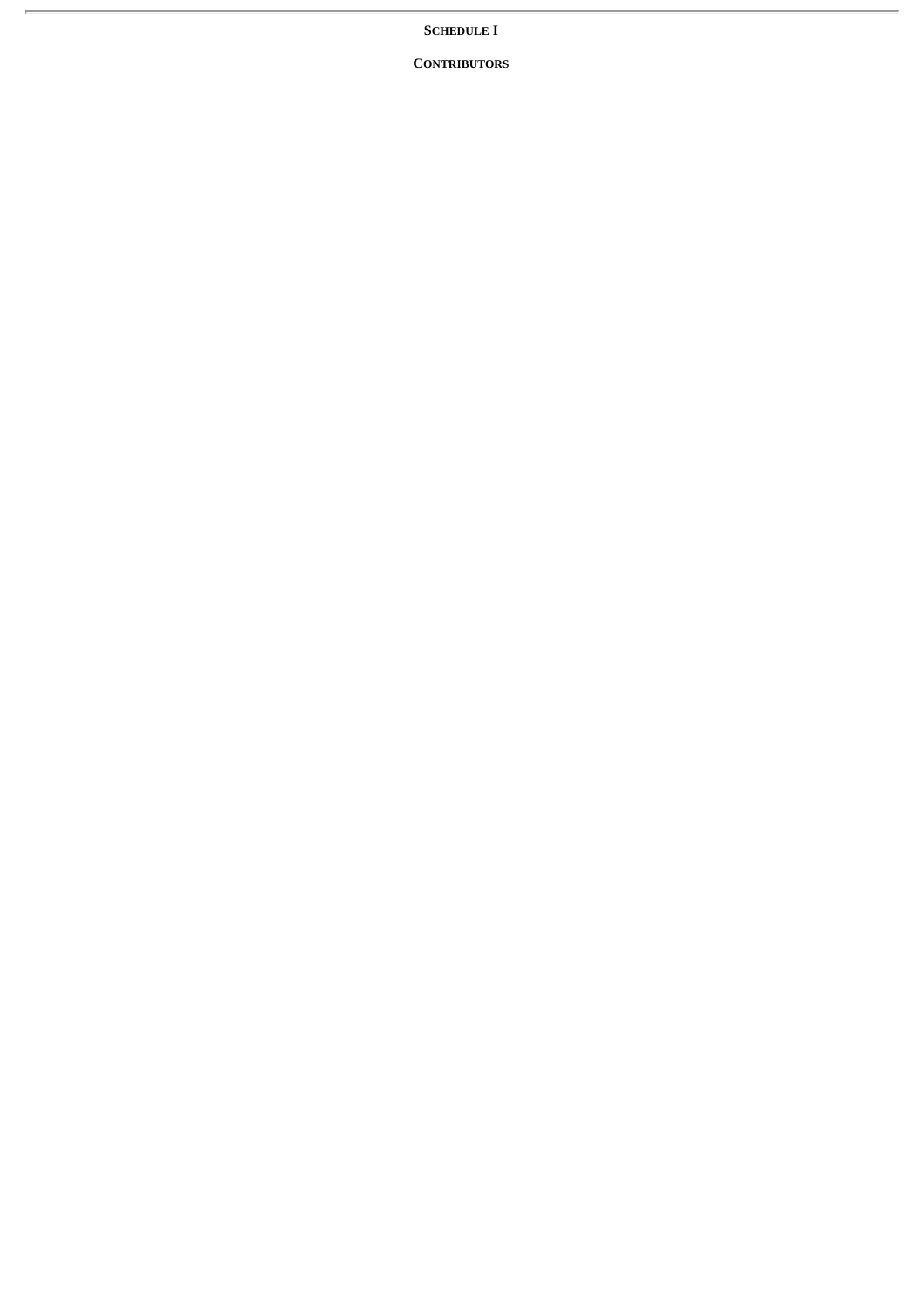**EXHIBIT A**

**FORM W-9**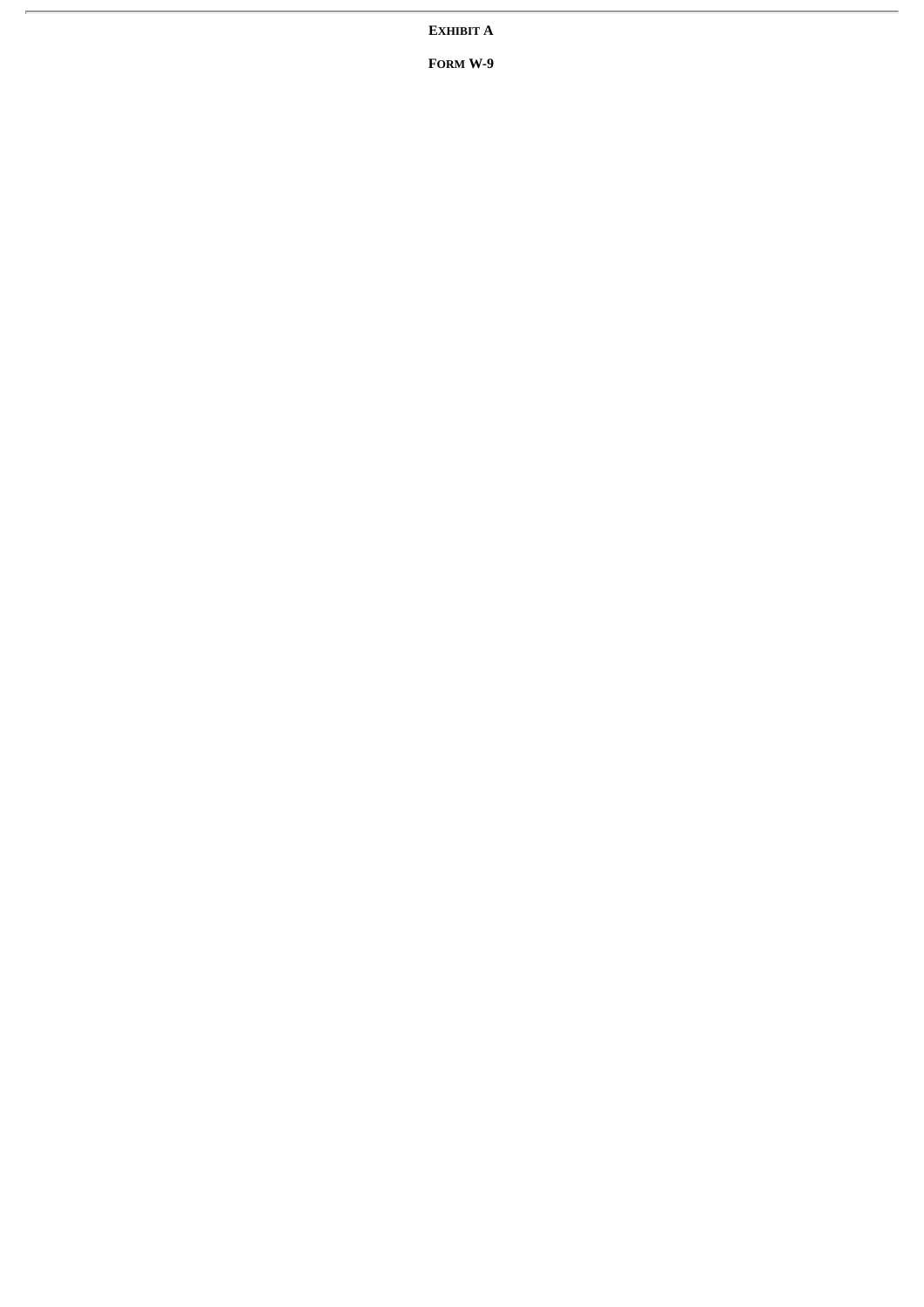## FORM OF REGISTRATION RIGHTS AGREEMENT

# BY AND AMONG

# RANI THERAPEUTICS HOLDINGS, INC.

AND

# THE "INVESTORS" as defined herein,

Dated as of [●], 2021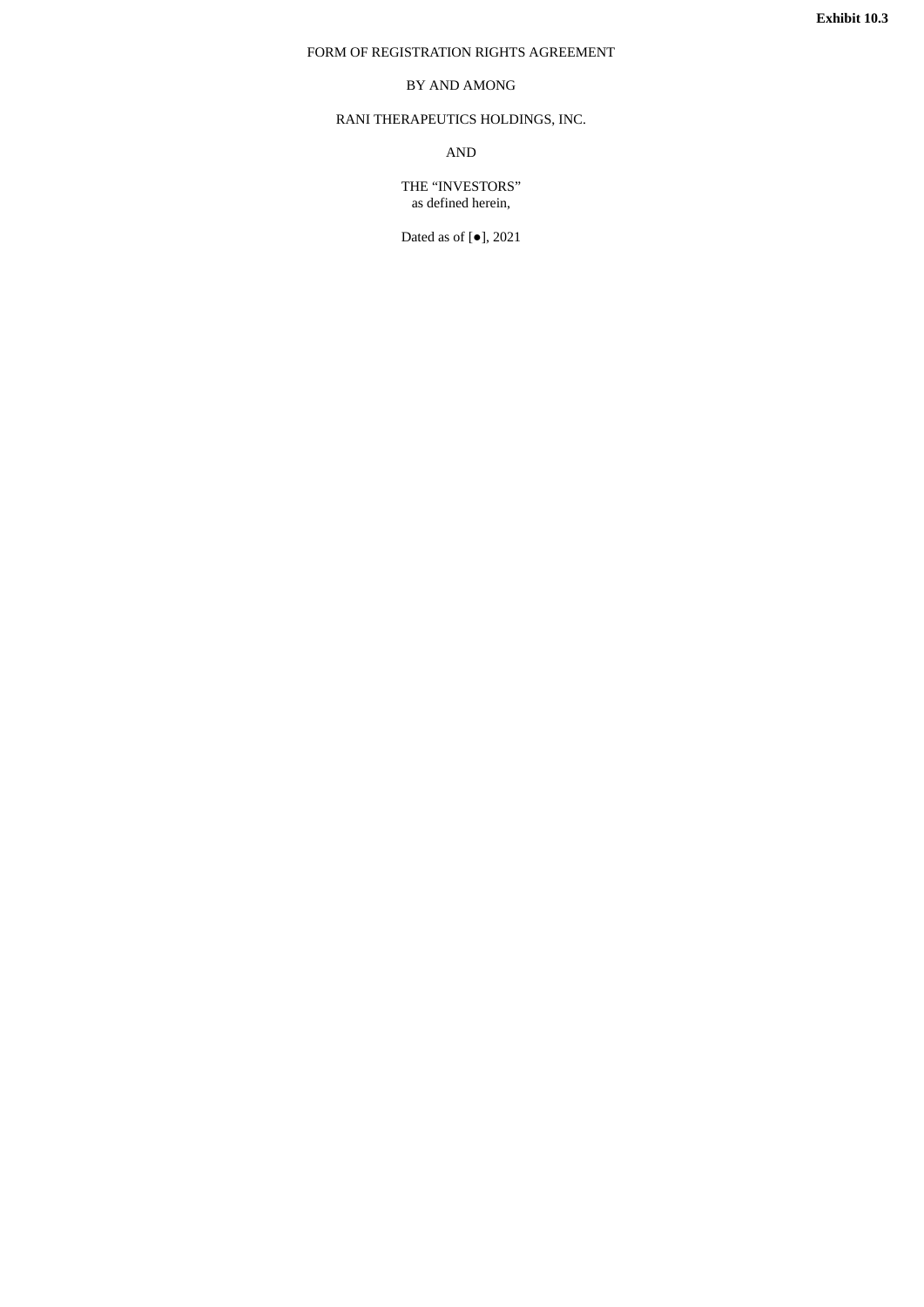# **TABLE OF CONTENTS**

|     |                                                                               | Page           |
|-----|-------------------------------------------------------------------------------|----------------|
|     | 1. DEFINITIONS                                                                | $\mathbf{1}$   |
|     | 2. REGISTRATION RIGHTS                                                        | 4              |
| 2.1 | <b>Demand Registration</b>                                                    | $\overline{4}$ |
| 2.2 | <b>Shelf Take-Downs</b>                                                       | 6              |
| 2.3 | <b>Company Registration</b>                                                   | 6              |
| 2.4 | <b>Underwriting Requirements</b>                                              | 7              |
| 2.5 | Obligations of the Company                                                    | 8              |
| 2.6 | Furnish Information                                                           | 11             |
| 2.7 | <b>Expenses of Registration</b>                                               | 11             |
| 2.8 | Delay of Registration                                                         | 12             |
| 2.9 | Indemnification                                                               | 12             |
|     | 2.10 Reports Under Exchange Act                                               | 14             |
|     | 2.11 Limitations on Subsequent Registration Rights; No Inconsistent Agreement | 15             |
|     | 2.12 "Market Stand-off" Agreement                                             | 15             |
|     | 2.13 Termination of Registration Rights                                       | 16             |
|     | 3. HEDGING TRANSACTIONS                                                       | 16             |
|     | 4. MISCELLANEOUS                                                              | 16             |
| 4.1 | Nominees for Beneficial Owners                                                | 16             |
| 4.2 | Amendments and Waivers                                                        | 17             |
| 4.3 | Notices                                                                       | 17             |
| 4.4 | <b>Successors and Assigns</b>                                                 | 18             |
| 4.5 | Governing Law; Waiver of Jury Trial                                           | 18             |
| 4.6 | Heading; Interpretations                                                      | 19             |
| 4.7 | Severability                                                                  | 19             |
| 4.8 | Specific Performance                                                          | 19             |
| 4.9 | <b>Further Assurances</b>                                                     | 19             |
|     | 4.10 Additional Investors                                                     | 19             |
|     | 4.11 Entire Agreement                                                         | 19             |
|     | 4.12 Delays or Omissions                                                      | 19             |
|     | 4.13 Counterparts                                                             | 20             |

i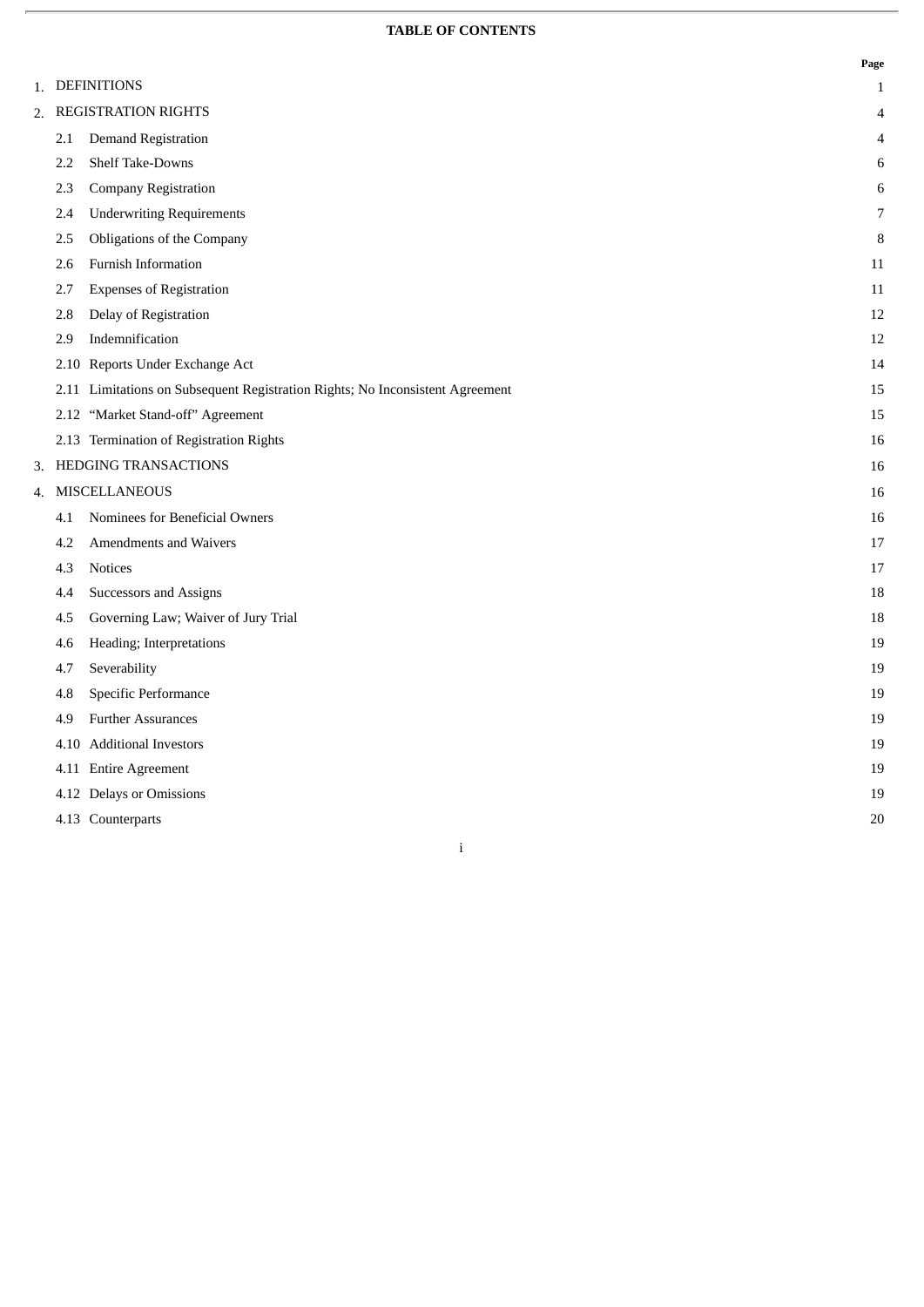## **FORM OF REGISTRATION RIGHTS AGREEMENT**

THIS REGISTRATION RIGHTS AGREEMENT (this "**Agreement**") is made as of the [●] day of [●], 2021, by and among Rani Therapeutics Holdings, Inc., a Delaware corporation (the "**Company**") and each of the Investors listed on Schedule A hereto (together with their successors and Permitted Transferees as provided herein, an "**Investor**") and any Person that becomes a party to this Agreement pursuant to Section 4.10 hereto as an "Investor."

### **RECITALS**

**WHEREAS**, the Investors hold Registrable Securities (as defined herein).

**NOW, THEREFORE**, in consideration of the premises and of the mutual covenants and obligations hereinafter set forth, the parties hereto hereby agree as follows:

**1. Definitions.** For purposes of this Agreement:

1.1 "**Affiliate**" means, with respect to any specified Person, any other Person who, directly or indirectly, controls, is controlled by or is under common control with such Person, including without limitation any general partner, managing member, officer or director of such Person or any venture capital or private equity fund now or hereafter existing that is controlled by one or more general partners or managing members of, or shares the same management company with, such Person.

1.2 "**Agreement**" has the meaning specified in the Preamble.

1.3 "**Block Sale**" means the sale of Equity Securities to one or several purchasers in a registered transaction by means of (i) a bought deal, (ii) a block trade or (iii) a registered direct sale.

1.4 "**Class A Common Stock**" means the shares of Class A common stock, par value \$0.0001 per share, of the Company and any and all securities of any kind whatsoever which may be issued after the date hereof in respect of, or in exchange for, such Class A common stock of the Company pursuant to a merger, consolidation, stock split, stock dividend, conversion or recapitalization of the Company or otherwise.

1.5 "**Company**" has the meaning specified in the Preamble.

1.6 "**Damages**" means any loss, damage or liability (joint or several) to which a party hereto may become subject under the Securities Act, the Exchange Act or other federal or state law, insofar as such loss, damage or liability (or any action in respect thereof) arises out of or is based upon (i) any untrue statement or alleged untrue statement of a material fact contained in any registration statement of the Company, including any preliminary prospectus, issuer free writing prospectus or final prospectus contained therein or any amendments or supplements thereto; (ii) an omission or alleged omission to state in any registration statement of the Company, including any preliminary prospectus or final prospectus contained therein or any amendments or supplements therein, a material fact required to be stated therein, or necessary to make the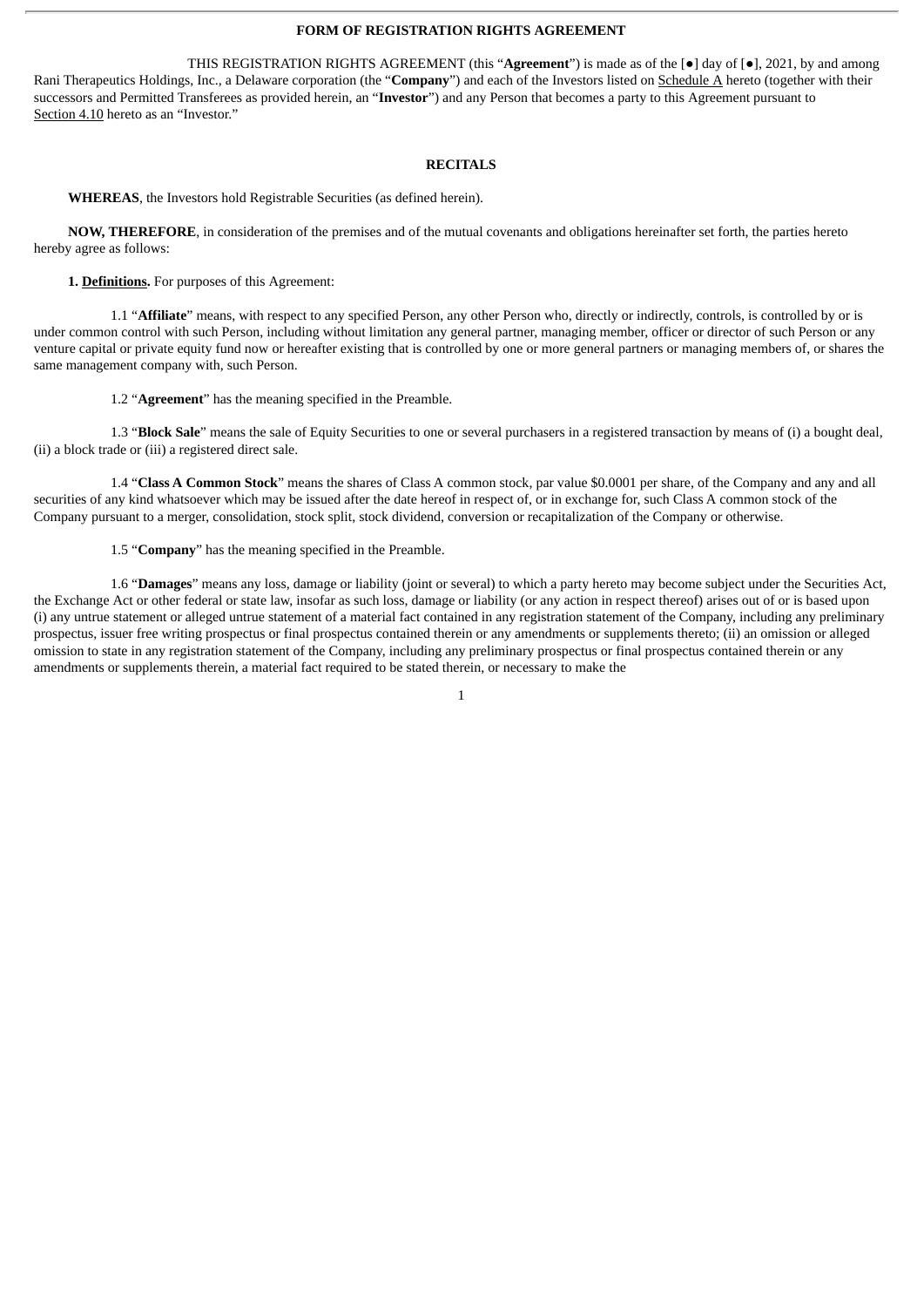statements therein not misleading; or (iii) any violation or alleged violation by the indemnifying party (or any of its agents or Affiliates) of the Securities Act, the Exchange Act, any state securities law or any rule or regulation promulgated under the Securities Act, the Exchange Act or any state securities law.

1.7 "**Demand Notice**" has the meaning specified in Section 2.1(a).

1.8 "**Equity Securities**" means (i) any and all equity securities of the Company held, directly or indirectly, by the Holders from time to time and (ii) any and all other shares of Class A Common Stock or other equity securities of the Company, securities of the Company convertible into, or exchangeable or exercisable for, such shares and options, warrants or other rights to acquire such shares of Class A Common Stock or other equity securities.

1.9 "**Exchange Act**" means the Securities Exchange Act of 1934, as amended, and the rules and regulations promulgated thereunder.

1.10 "**Excluded Registration**" means (i) a registration relating to the sale of securities to employees of the Company or a subsidiary pursuant to a stock option, stock purchase, or similar plan; (ii) a registration relating to an SEC Rule 145 transaction; (iii) a registration on any form that does not include substantially the same information as would be required to be included in a registration statement covering the sale of the Registrable Securities; or (iv) a registration in which either (A) no Class A Common Stock is being registered or (B) the only Class A Common Stock being registered is Class A Common Stock issuable upon conversion of debt securities that are also being registered.

1.11 "**Form S-1**" means such form under the Securities Act as in effect on the date hereof or any successor registration form under the Securities Act subsequently adopted by the SEC.

1.12 "**Form S-3**" means such form under the Securities Act as in effect on the date hereof or any successor registration form under the Securities Act subsequently adopted by the SEC that permits incorporation of substantial information by reference to other documents filed by the Company with the SEC.

1.13 "**Fund Indemnitees**" has the meaning specified in Section 2.9(e).

1.14 "**Fund Indemnitors**" has the meaning specified in Section 2.9(e).

1.15 "**Holder**" means any other holder of Registrable Securities who is a party to this Agreement.

1.16 "**Immediate Family Member**" means a child, stepchild, grandchild, parent, stepparent, grandparent, spouse, sibling, mother-in-law, father-in-law, son-in-law, daughter-in-law, brother-in-law or sister-in-law, including adoptive relationships, of a natural Person referred to herein.

1.17 "**Initiating Holders**" means, collectively, Holders who properly initiate a registration request under this Agreement.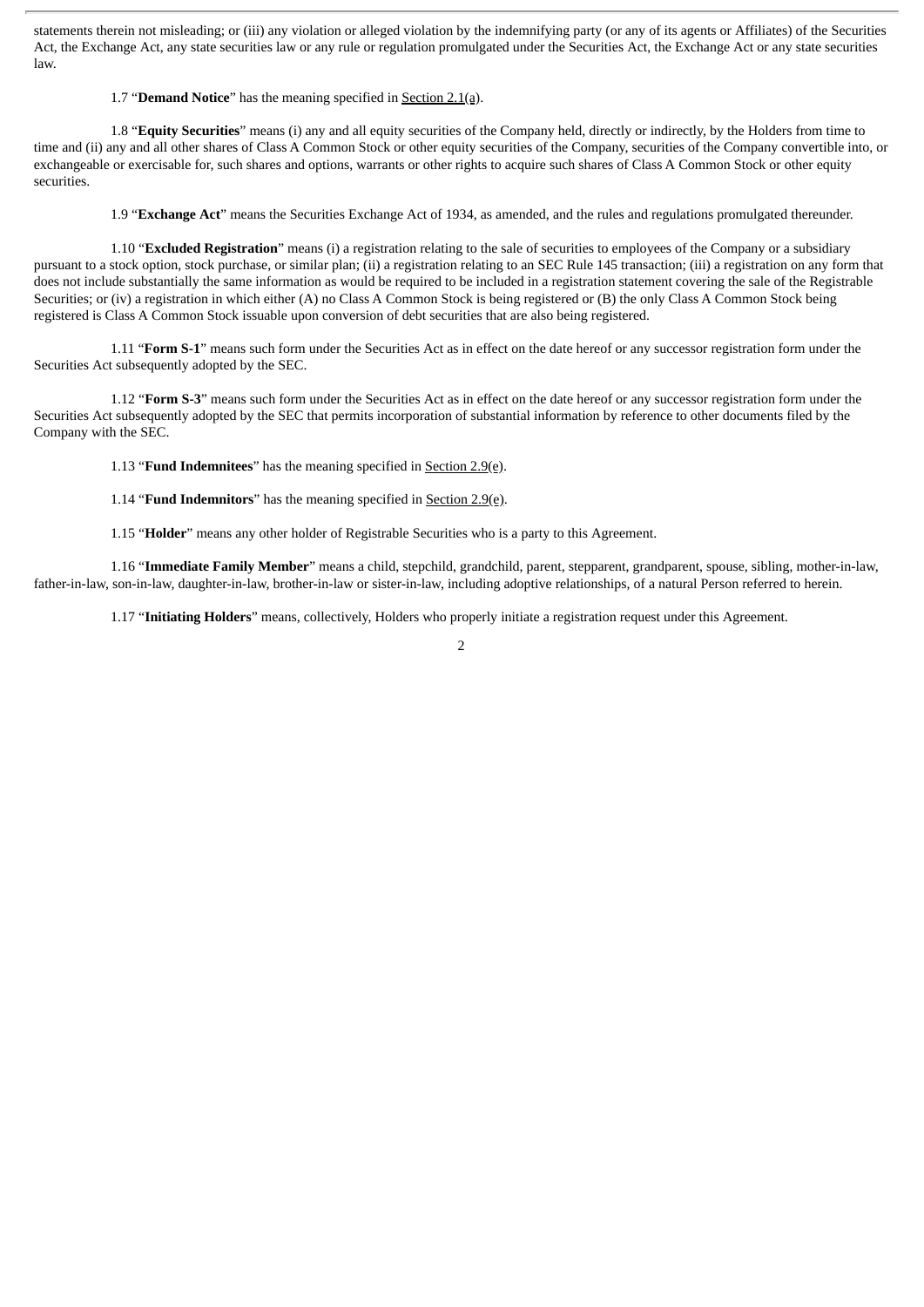1.18 "**Investor**" has the meaning specified in the Preamble.

1.19 "**IPO**" means the Company's first underwritten public offering of its Class A Common Stock pursuant to an effective registration statement under the Securities Act.

1.20 "**Permitted Transferee**" has the meaning set forth in the Rani LLC Agreement.

1.21 "**Person**" means any individual, corporation, partnership, trust, limited liability company, association or other entity.

1.22 "**Rani LLC**" means Rani Therapeutics, LLC, a California limited liability company, and its successors.

1.23 "**Rani LLC Agreement**" means the Fifth Amended and Restated Limited Liability Company Agreement of Rani LLC, dated as of [●], 2021, as may be amended, amended and restated, or otherwise modified from to time.

1.24 "**Registrable Securities**" means (i) any shares of Class A Common Stock held by the Holders at any time; (ii) any shares of Class A Common Stock issued or issuable (directly or indirectly) upon conversion and/or exercise of any other securities of the Company held by the Holders at any time; (iii) any shares of Class A Common Stock issued as (or issuable upon the conversion or exercise of any warrant, right, or other security that is issued as) a dividend or other distribution with respect to, or in exchange for or in replacement of, the shares referenced in clauses (i) and (ii) above held by the Holders; or (iv) any shares of Class A Common Stock that may be delivered in exchange for equity interests in Rani LLC pursuant to the terms of the Rani LLC Agreement held by the Holders. As to any particular Registrable Securities, such securities shall cease to be Registrable Securities when (A) a registration statement with respect to the sale of such securities shall have been declared effective under the Securities Act and such securities shall have been disposed of in accordance with such registration statement, (B) such securities shall have been sold (other than in a privately negotiated sale where the transferor has assigned its rights under this Agreement and the transferee agrees in writing to be bound by the terms hereof) in compliance with the requirements of SEC Rule 144, as such SEC Rule 144 may be amended (or any successor provision thereto) or (C) the registration rights have terminated with respect to such securities pursuant to Section 2.13 of this Agreement.

1.25 "**SEC**" means the Securities and Exchange Commission.

1.26 "**SEC Rule 144**" means Rule 144 promulgated by the SEC under the Securities Act.

1.27 "**SEC Rule 145**" means Rule 145 promulgated by the SEC under the Securities Act.

1.28 "**Securities Act**" means the Securities Act of 1933, as amended, and the rules and regulations promulgated thereunder.

1.29 "**Shelf Underwritten Offering**" has the meaning specified in Section 2.2.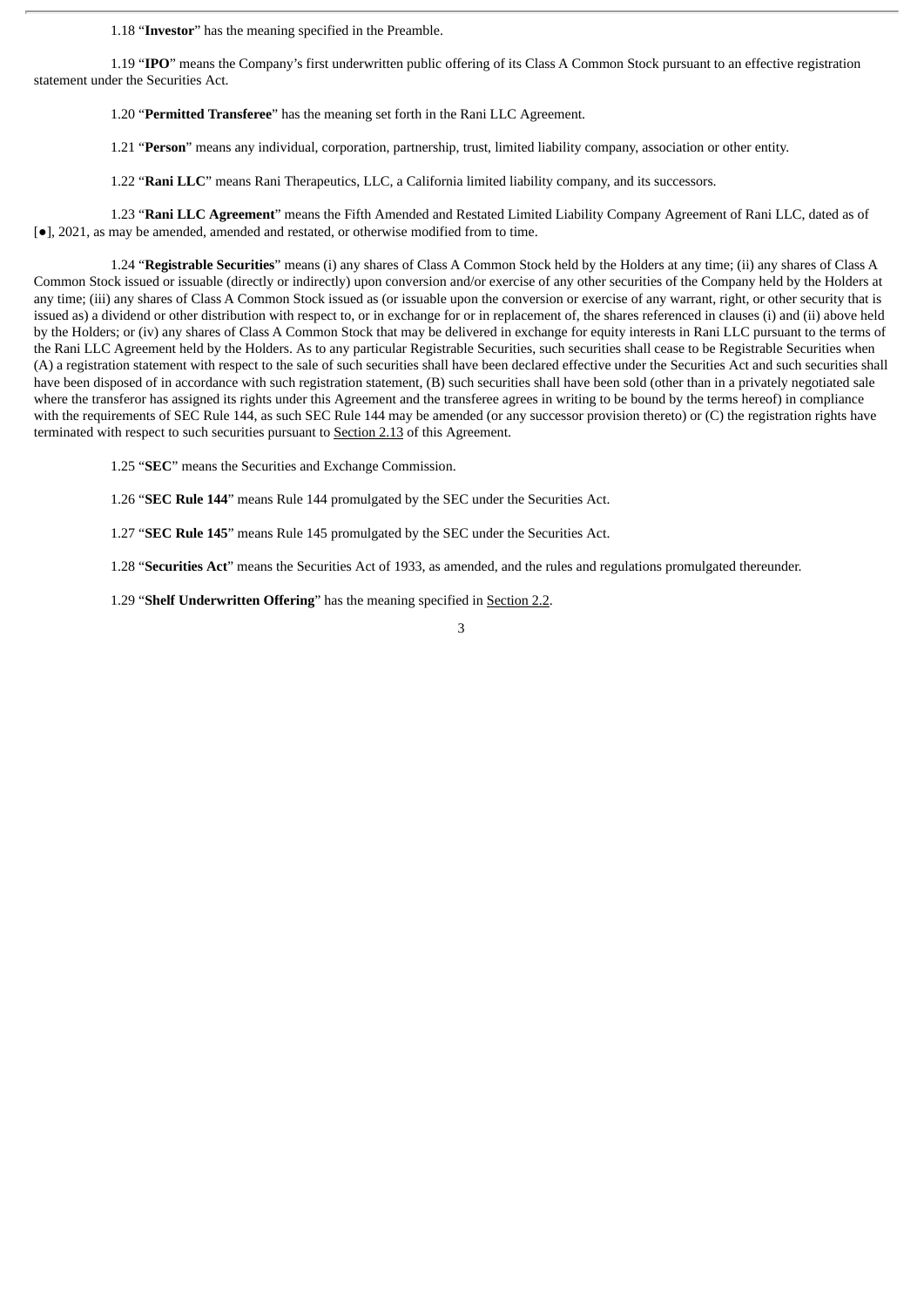## 1.30 "**Take-Down Notice**" has the meaning specified in Section 2.2.

### **2. Registration Rights.** The Company covenants and agrees as follows:

#### 2.1 Demand Registration.

(a) Form S-1 Demand. Subject to Section (c), if the Company receives a request from any Investor at any time after ninety (90) days following the closing of an IPO (so as to effect the registration one hundred eighty (180) days following an IPO, or as soon as reasonably practicable thereafter) that the Company file a Form S-1 registration statement, then the Company shall (i) within ten (10) days after the date such request is given, give notice thereof (the "**Demand Notice**") to all Holders other than the Initiating Holders; and (ii) as soon as practicable and within sixty (60) days after the date such request is given by the Initiating Holders but in no event earlier than the earlier of  $(x)$  one hundred eighty (180) days following an IPO or (y) the effective date of the underwriters' waiver of the any of the restrictions set forth in the applicable lock-up agreement entered into in connection with an IPO, file a Form S-1 registration statement under the Securities Act covering all Registrable Securities that the Initiating Holders requested to be registered and any additional Registrable Securities requested to be included in such registration by any other Holders, as specified by notice given by each such Holder to the Company within twenty (20) days of the date the Demand Notice is given, and in each case, subject to the limitations of Section 2.4.

(b) Form S-3 Demand. Subject to Section  $(c)$ , if at any time when it is eligible to use a Form S-3 registration statement, the Company receives a request from at least 15% of the Registrable Securities held by Investors that the Company file a Form S-3 registration statement with respect to outstanding Registrable Securities, then the Company shall (x) within ten (10) days after the date such request is given, give a Demand Notice to all Holders other than the Initiating Holders; and (y) as soon as practicable, and in any event within thirty (30) days after the date such request is given by the Initiating Holders, file a Form S-3 registration statement under the Securities Act covering all Registrable Securities that the Initiating Holders requested to be registered and any additional Registrable Securities requested to be included in such registration by any other Holders, as specified by notice given by each such Holder to the Company within twenty (20) days of the date the Demand Notice is given, and in each case, subject to the limitations of Section 2.4. If the Company is a WKSI at the time of any request for Registration in this Section (b), such Form S-3 shall be an automatic shelf registration statement.

(c) Limitations on Registration. The Company shall not be obligated to effect, or to take any action to effect, any registration pursuant to Section (a) if the Initiating Holders propose to dispose of shares of Registrable Securities that may be then be eligible to be registered on Form S-3 pursuant to a request made pursuant to Section (b). The Company shall not be obligated to effect, or to take any action to effect, any registration pursuant to Section (b) if the Company has effected two (2) registrations pursuant to Section (b) within the twelve (12)-month period immediately preceding the date of such request. A registration shall not be counted as "effected" for purposes of this Section (c) (i) until such time as the applicable registration statement has been declared effective by the SEC, unless the Initiating Holders withdraw their request for such registration and elect not to pay the registration expenses pursuant to Section 2.7, in which case such withdrawn registration statement shall be counted as "effected" for purposes of this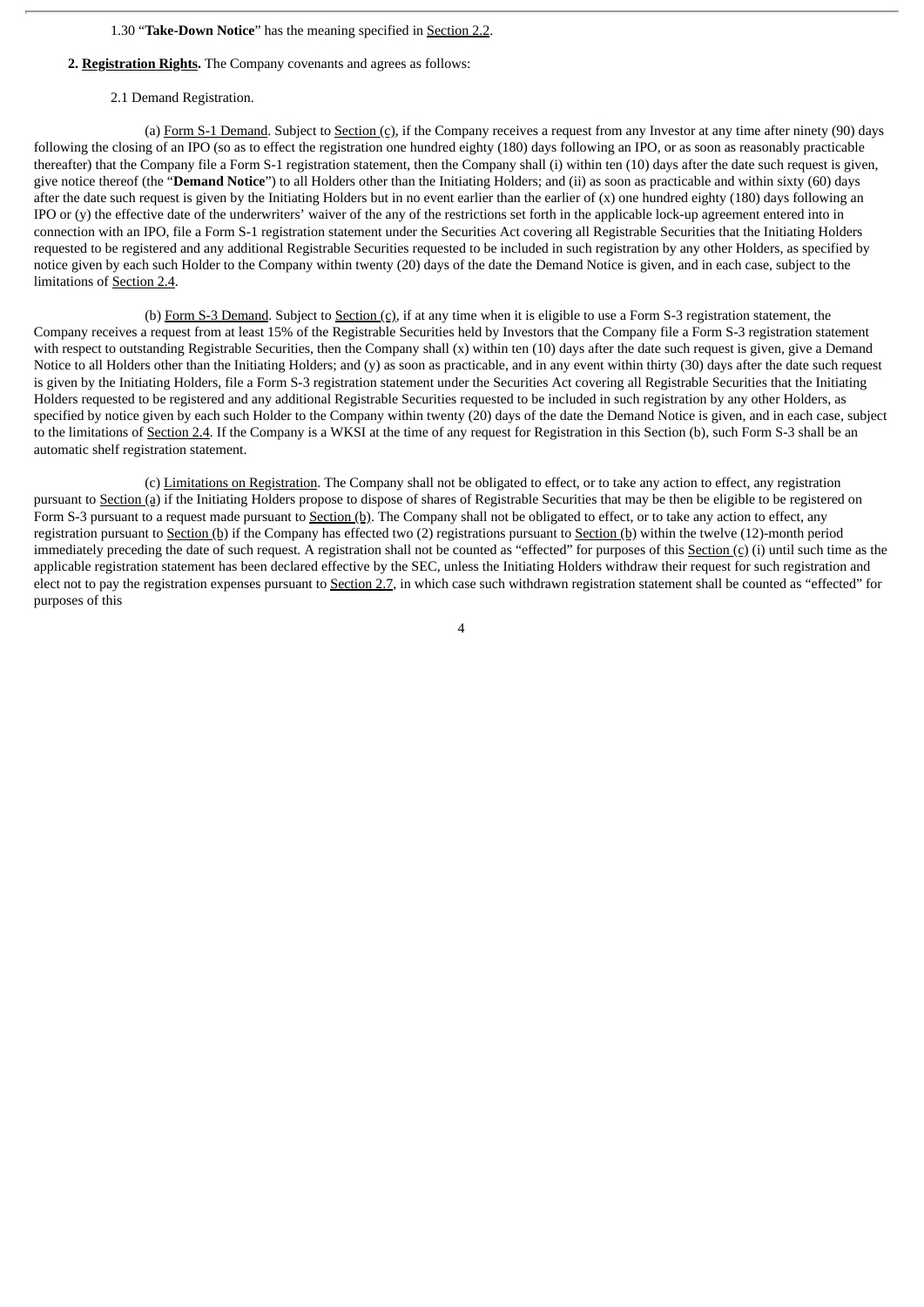Section (c); provided, however, in the event that a withdrawal by the Holders is based upon material adverse information relating to the Company that is different from the information known or available (upon request from the Company or otherwise) to the Holders requesting registration at the time of their request for registration under this Section 2.1, such registration shall not be treated as "effected" for purposes of this Section 2.1, even though the Holders do not bear the registration expenses for such registration, (ii) if such registration statement is not maintained effective for the period required pursuant to Section 2.5(a) or (iii) if the offering of the Registrable Securities pursuant to such registration statement is subject to a stop order, injunction or similar order or requirement of the SEC during such period, in which case, such requesting holder of Registrable Securities shall be entitled to an additional registration pursuant to Section (a) in lieu thereof.

(d) At any time before a registration statement covering Registrable Securities becomes effective, the Initiating Holders may request the Company to withdraw or not to file a registration statement. In addition, in the event that a registration statement covering such Registrable Securities is not declared effective within 120 days from the date of first filing with the SEC, the Initiating Holders shall not be deemed to have used one of the registration rights pursuant to Section (c).

(e) Delay in Filing. If the Company furnishes to the Initiating Holders requesting a registration pursuant to Section (a) or Section (b) a certificate signed by the chief executive officer or the chief financial officer of the Company stating that in the good faith judgment of the Board of Directors of the Company (after consultation with external legal counsel) it would have a material adverse effect on the Company and its stockholders for such registration statement to either become effective or remain effective for as long as such registration statement otherwise would be required to remain effective because such action would (i) materially and adversely interfere with a significant acquisition, corporate reorganization or other similar transaction involving the Company; (ii) require premature disclosure of material, non-public information that the Company has a *bona fide* business purpose for preserving as confidential and which would be required to be made in, or incorporated into, such registration statement so that such registration statement would not contain any untrue statement of material fact or omit to state a material fact necessary in order to make the statements made therein, in the light of the circumstances under which they were made, not misleading; or (iii) render the Company unable to comply with requirements under the Securities Act or Exchange Act, in each case, the Company shall have the right, upon giving prompt written notice of such action to the Initiating Holders requesting such registration, to delay the filing or initial effectiveness (but not the preparation) of, or suspend use of, such registration statement, and any time periods with respect to filing or effectiveness thereof shall be tolled correspondingly, for a period of not more than forty five (45) days after the request of the Initiating Holders is given; provided that the Company may not invoke this right only once in any twelve (12) month period; provided, further, that the Company shall not deliver a suspension notice pursuant to this Section (e) unless all of the Company's executive officers and directors are similarly prohibited from effecting any public sales of securities of the Company beneficially owned by them for the duration of such suspension period; and provided, further, that the Company shall not register any securities for its own account or that of any other stockholder during such forty five (45) day period other than pursuant to a registration relating to the sale of securities to employees of the Company or a subsidiary pursuant to a stock option, stock purchase, or similar plan; a registration on any form that does not include substantially the same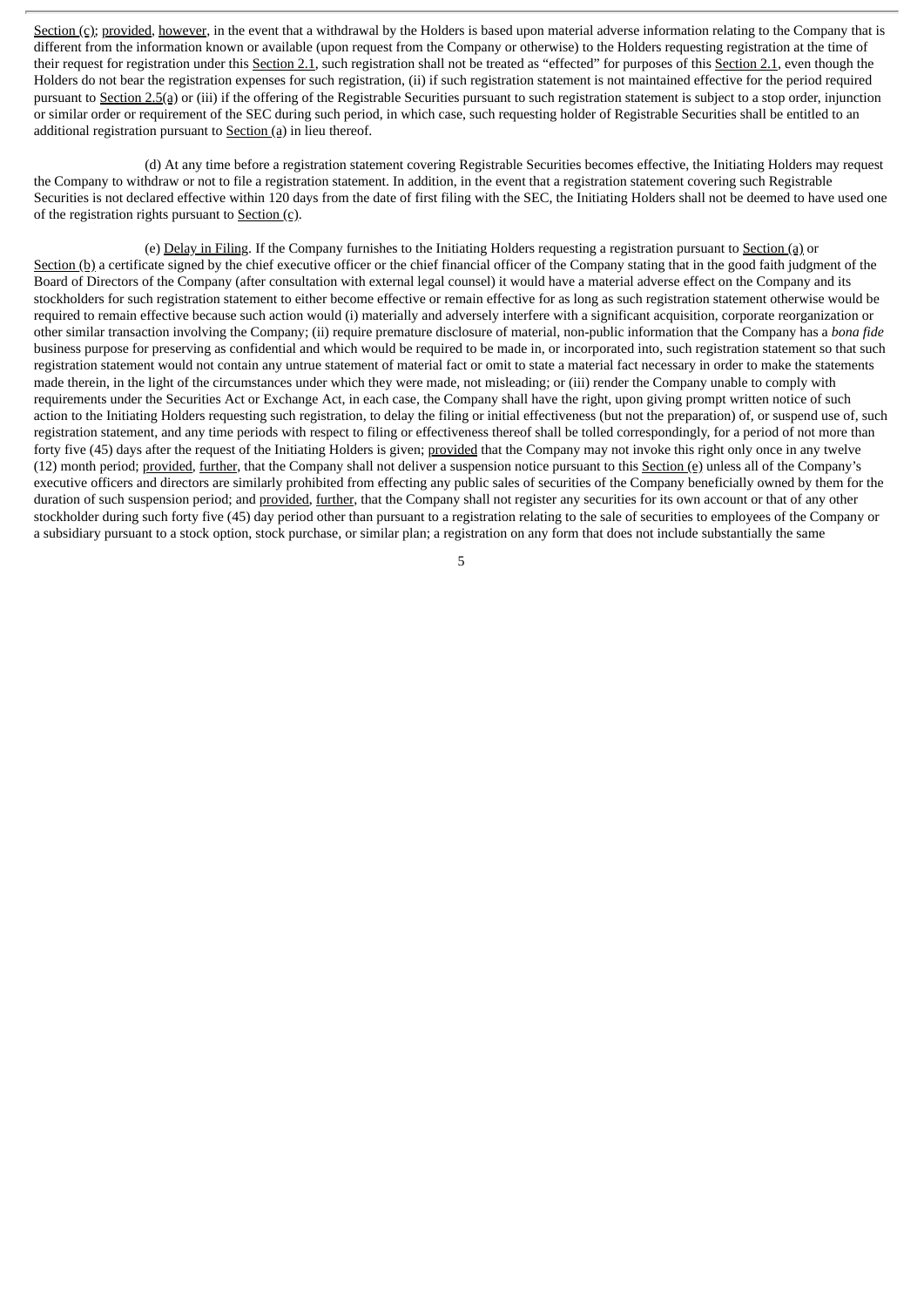information as would be required to be included in a registration statement covering the sale of the Registrable Securities; or a registration in which the only Class A Common Stock being registered is Class A Common Stock issuable upon conversion of debt securities that are also being registered. If the Company so delays the filing or the effectiveness of, or suspends the use of, a registration statement, the Initiating Holder shall be entitled, within fifteen (15) days after receipt of such written notice, to withdraw such registration request and, if such registration request is withdrawn, such registration request shall not count for the purposes of the limitations set forth in Section (c).

2.2 Shelf Take-Downs. At any time that a Form S-3 registration statement covering Registrable Securities is effective, subject to Section 2.1(c) and Section 2.1(d), if any of the Investors delivers a notice to the Company (a "**Take-Down Notice**") stating that it intends to effect an underwritten offering of all or part of its Registrable Securities included by it on the Form S-3 registration statement (a "**Shelf Underwritten Offering**"), then the Company shall amend or supplement the Form S-3 registration statement as may be necessary in order to enable such Registrable Securities to be distributed pursuant to the Shelf Underwritten Offering:

(a) with respect to any Take-Down Notice that does not pertain to a Block Sale, within two (2) days of receipt of such Take-Down Notice, the Company shall also deliver the Take-Down Notice to all Holders other than the proposing Holder included on such Form S-3 registration statement and permit each Holder to include its Registrable Securities included on the Form S-3 registration statement in the Shelf Underwritten Offering if such Holder notifies the proposing Holder and the Company within five (5) days after delivery (including via e-mail, if available) of the Take-Down Notice to such Holder;

(b) with respect to any Take-Down Notice pertaining to a Block Sale, within one (1) business day of receipt of such Take-Down Notice, the Company shall also deliver the Take-Down Notice to all Holders other than the proposing Holder included on such Form S-3 registration statement and permit each Holder to include its Registrable Securities included on the Form S-3 registration statement in the Block Sale if such Holder notifies the proposing Holder and the Company within one (1) day after delivery (including via e-mail, if available) of the Take-Down Notice to such Holder; and

(c) in the event that the underwriter advises such proposing Holder and the Company in its good faith opinion that the total number or dollar amount of Registrable Securities proposed to be sold in such offering is such as to adversely affect the success of such offering (including, without limitation, adversely affect the per share offering price), then the underwriter may limit the number of shares which would otherwise be included in such take-down offering in the same manner as described in  $Section 2.4(a)$  with respect to a limitation of shares to be included in a registration.

2.3 Company Registration. If the Company proposes to register (including, for this purpose, a registration effected by the Company for stockholders other than the Holders) any of its Class A Common Stock under the Securities Act in connection with the public offering of such securities solely for cash (other than in an Excluded Registration), the Company shall, at such time, promptly give each Holder notice of such registration. Upon the request of each Holder given within twenty (20) days after such notice is given by the Company, the Company shall, subject to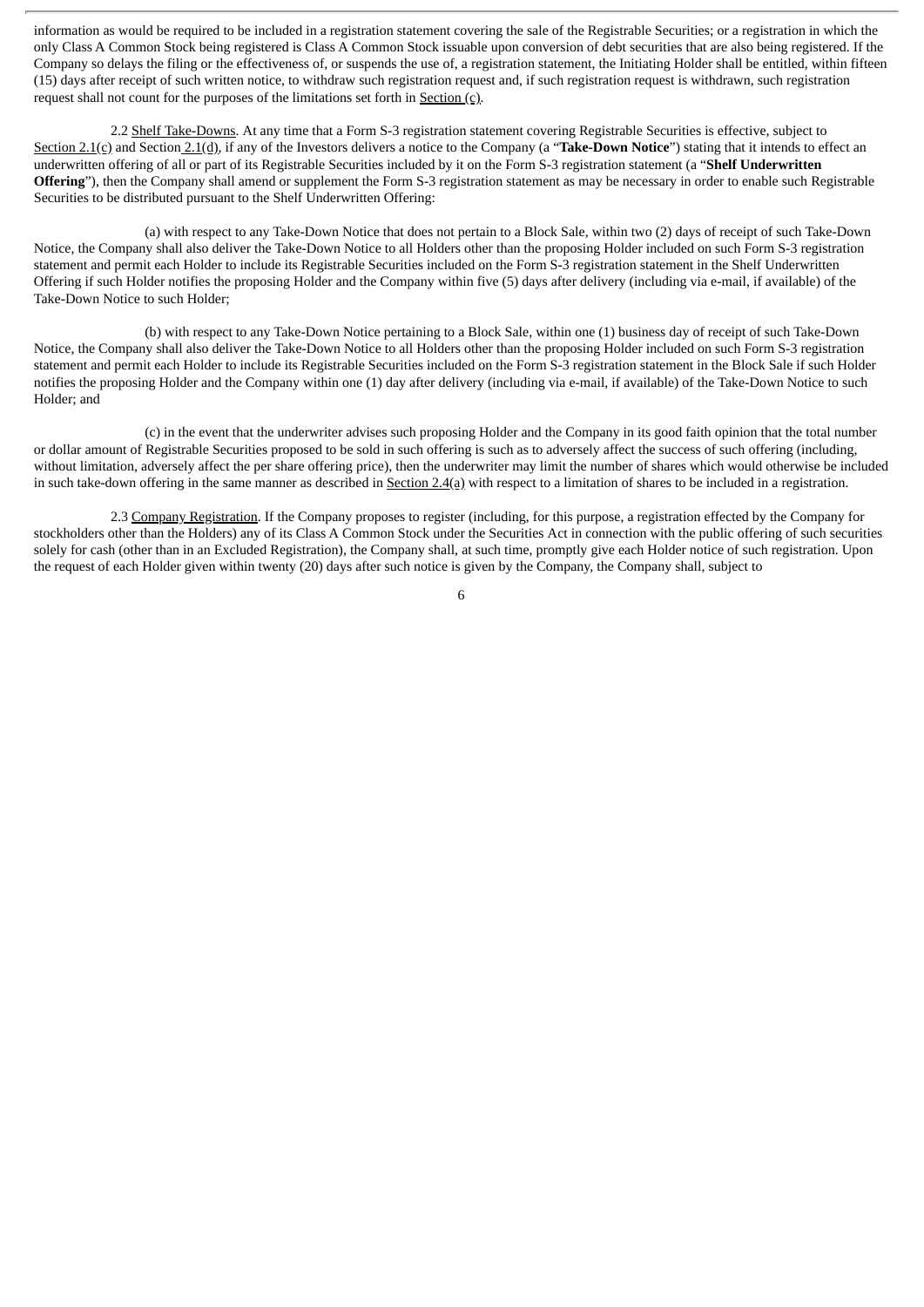the provisions of Section 2.4, cause to be registered all of the Registrable Securities that each such Holder has requested to be included in such registration. The Company shall have the right to terminate or withdraw any registration initiated by it under this Section 2.3 before the effective date of such registration, whether or not any Holder has elected to include Registrable Securities in such registration; provided, however, the Company shall not have the right to withdraw the registration of the Registrable Securities unless it is also terminating or withdrawing the registration initiated by it under this Section 2.3 for its own securities. The expenses (excluding underwriting discounts and commissions) of such withdrawn registration shall be borne by the Company in accordance with Section 2.7.

### 2.4 Underwriting Requirements.

(a) If, pursuant to Section 2.1, the Initiating Holders intend to distribute the Registrable Securities covered by their request by means of an underwriting, they shall so advise the Company as a part of their request made pursuant to Section 2.1, and the Company shall include such information in the Demand Notice. In the case of a registration pursuant to Section 2.1(a), the underwriter(s) will be selected by a majority-in-interest of the Initiating Holders and shall be reasonably acceptable to the Company. In the case of a registration pursuant to Section 2.3, the underwriter(s) will be selected by the Company and shall be reasonably acceptable to a majority-in-interest of the Holders who have requested to be included in such registration. In such event, the right of any Holder to include such Holder's Registrable Securities in such registration shall be conditioned upon such Holder's participation in such underwriting and the inclusion of such Holder's Registrable Securities in the underwriting to the extent provided herein. All Holders proposing to distribute their securities through such underwriting shall (together with the Company as provided in Section 2.5(e)) enter into an underwriting agreement in customary form with the underwriter(s) selected for such underwriting. Notwithstanding any other provision of this Section 2.4, if the managing underwriter(s) advise(s) the Initiating Holders in writing that marketing factors require a limitation on the number of shares to be underwritten, then the Initiating Holders shall so advise all Holders of Registrable Securities that otherwise would be underwritten pursuant hereto, and the number of Registrable Securities that may be included in the underwriting shall be allocated among such Holders of Registrable Securities, including the Initiating Holders, in proportion (as nearly as practicable) to the number of Registrable Securities owned by each Holder; provided, however, that the number of Registrable Securities held by the Initiating Holders to be included in such underwriting shall not be reduced unless all other securities are first entirely excluded from the underwriting. To facilitate the allocation of shares in accordance with the above provisions, the Company or the underwriters may round the number of shares allocated to any Holder to the nearest 100 shares.

(b) In connection with any offering involving an underwriting of shares of the Company's capital stock pursuant to Section 2.3, the Company shall not be required to include any of the Holders' Registrable Securities in such underwriting unless the Holders accept the terms of the underwriting as agreed upon between the Company and its underwriters, and then only in such quantity as the underwriters in their sole discretion determine will not jeopardize the success of the offering by the Company. If the total number of securities, including Registrable Securities, requested by stockholders to be included in such offering exceeds the number of securities to be sold (other than by the Company) that the underwriters in their reasonable discretion determine is compatible with the success of the offering, then the Company shall be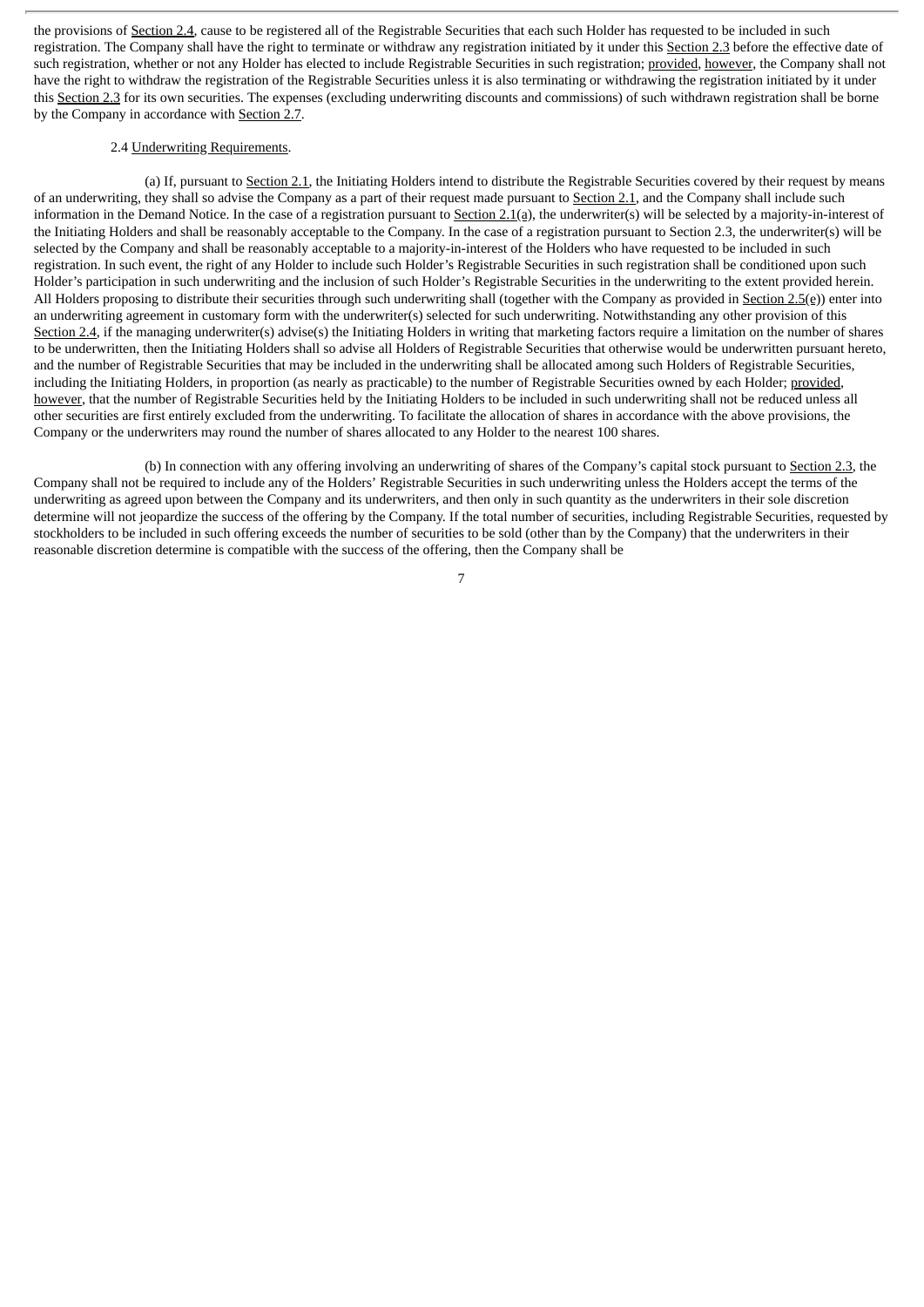required to include in the offering only that number of such securities, including Registrable Securities, which the underwriters and the Company in their sole discretion determine will not jeopardize the success of the offering. If the underwriters determine that less than all of the Registrable Securities requested to be registered can be included in such offering, then the Registrable Securities that are included in such offering shall be allocated among the selling Holders in proportion (as nearly as practicable to) the number of Registrable Securities owned by each selling Holder. To facilitate the allocation of shares in accordance with the above provisions, the Company or the underwriters may round the number of shares allocated to any Holder to the nearest 100 shares. Notwithstanding the foregoing, in no event shall (i) the number of Registrable Securities included in the offering be reduced unless all other securities (other than securities to be sold by the Company) are first entirely excluded from the offering, (ii) the number of Registrable Securities included in the offering be reduced below twenty five percent (25%) of the total number of securities included in such offering, or (iii) notwithstanding (ii) above, any Registrable Securities which are Registrable Securities held by the Investors be excluded from such underwriting unless all other Registrable Securities (other than securities to be sold by the Company) are first excluded from such offering. For purposes of the provision in this Section (b) concerning apportionment, for any selling Holder that is a partnership, limited liability company or corporation, the partners, members, retired partners, retired members, stockholders and Affiliates of such Holder, or the estates and Immediate Family Members of any such partners, retired partners, members and retired members and any trusts for the benefit of any of the foregoing Persons, shall be deemed to be a single "selling Holder," and any *pro rata* reduction with respect to such "selling Holder" shall be based upon the aggregate number of Registrable Securities owned by all Persons included in such "selling Holder," as defined in this sentence.

(c) For purposes of Section 2.1, a registration shall not be counted as "effected" if, as a result of an exercise of the underwriter's cutback provisions in Section (a), fewer than fifty percent (50%) of the total number of Registrable Securities that the Initiating Holders have requested to be included in such registration statement are actually included.

2.5 Obligations of the Company. Whenever required under this Section 2 to effect the registration of any Registrable Securities, the Company shall, as expeditiously as reasonably possible:

(a) prepare and file with the SEC a registration statement with respect to such Registrable Securities, as expeditiously as reasonably practicable, and use its commercially reasonable efforts to cause such registration statement to become effective and, upon the request of the Initiating Holders, keep such registration statement effective for a period of up to one hundred eighty (180) days or, if earlier, until the distribution contemplated in the registration statement has been completed; provided, however, that (i) such one hundred eighty (180) day period shall be extended for a period of time equal to the period the Holder refrains, at the request of an underwriter of Class A Common Stock (or other securities) of the Company, from selling any securities included in such registration and (ii) in the case of any registration of Registrable Securities on Form S-3 that are intended to be offered on a continuous or delayed basis, subject to compliance with applicable SEC rules, such one hundred eighty (180) day period shall be extended for up to two (2) years, if necessary, to keep the registration statement effective until all such Registrable Securities are sold; provided, further, that at least five (5) days before filing a registration statement or any amendments or supplements thereto (including documents that would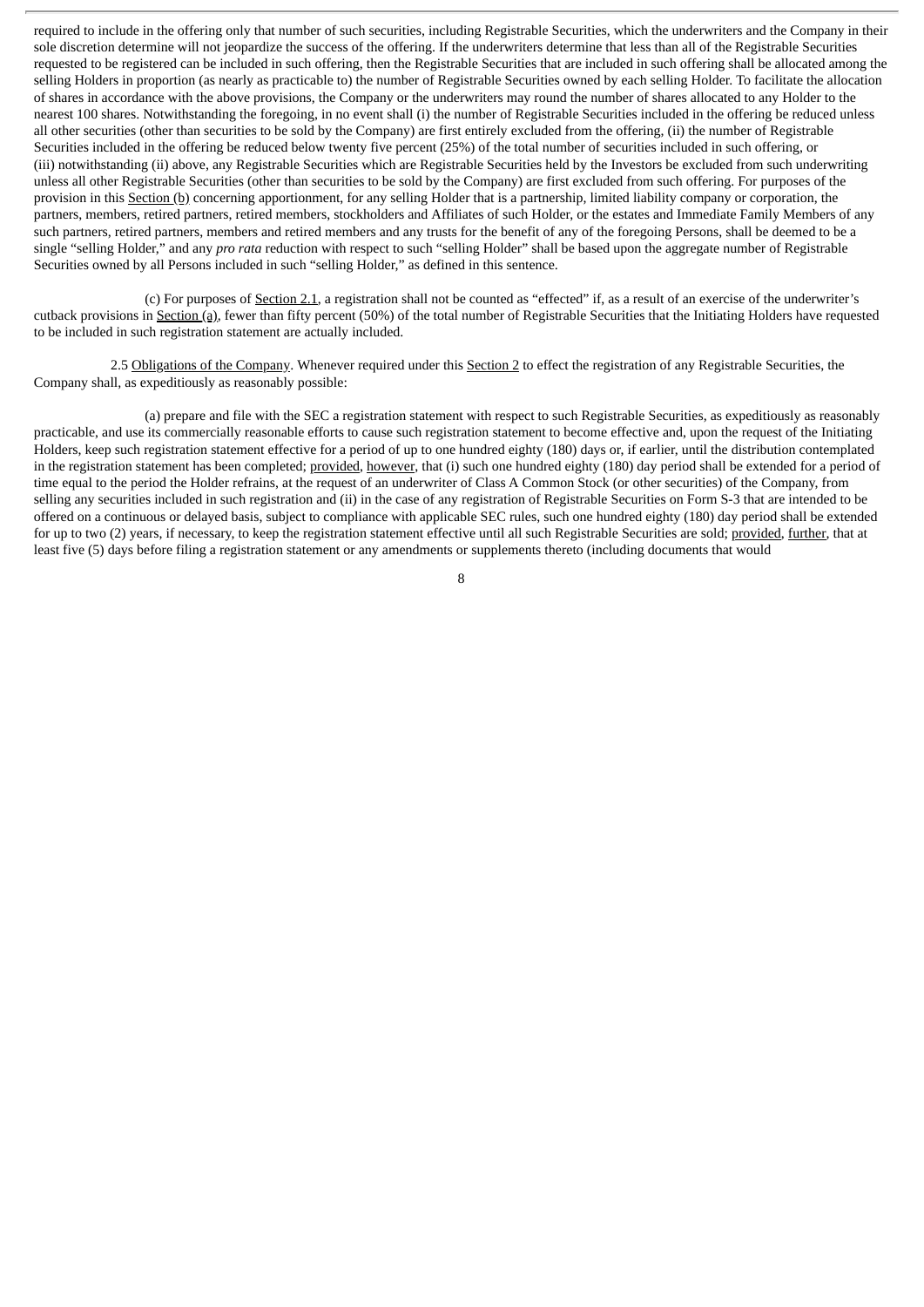be incorporated or deemed to be incorporated therein by reference), the Company shall furnish or otherwise make available to the holders of the Registrable Securities covered by such registration statement, their counsel and the managing underwriters, if any, copies of all such documents proposed to be filed, which documents will be subject to the reasonable review and comment of the Investors' counsel and such other documents reasonably requested by such counsel, including any comment letter from the SEC; provided, further, that the Company shall not file any such registration statement or any amendments or supplements thereto (including such documents that, upon filing, would be incorporated or deemed to be incorporated by reference therein) with respect to a registration pursuant to Section 2.1(a) to which the holders of a majority of the Registrable Securities covered by such registration statement, their counsel, or the managing underwriters, if any, shall reasonably object, in writing, on a timely basis, unless, in the opinion of the Company, such filing is necessary to comply with applicable law;

(b) prepare and file with the SEC such amendments and supplements to such registration statement, the prospectus used in connection with such registration statement or any other required document as may be necessary to comply with the Securities Act in order to enable the disposition of all securities covered by such registration statement;

(c) furnish to the selling Holders, its counsel and each managing underwriter, if any, without charge, such number of copies of a prospectus, including a preliminary prospectus, as required by the Securities Act or as may be reasonably requested, and such other documents as such selling Holders may reasonably request in order to facilitate their disposition of their Registrable Securities;

(d) use its commercially reasonable efforts to register and qualify the securities covered by such registration statement under such other securities or blue-sky laws of such jurisdictions as shall be reasonably requested by the selling Holders; provided that the Company shall not be required to qualify to do business or to file a general consent to service of process in any such states or jurisdictions, unless the Company is already subject to service in such jurisdiction and except as may be required by the Securities Act;

(e) in the event of any underwritten public offering, enter into and perform its obligations under an underwriting agreement, in usual and customary form, with the underwriter(s) of such offering, and make such representations and warranties in the underwriting agreement to the holders of such Registrable Securities and the underwriters, if any, with respect to the business of the Company and its subsidiaries, and the registration statement, prospectus and documents, if any, incorporated or deemed to be incorporated by reference therein, in each case, in form, substance and scope as are customarily made by issuers to underwriters in underwritten offerings, and, if true, confirm the same if and when reasonably requested;

(f) use its commercially reasonable efforts to cause all such Registrable Securities covered by such registration statement to be listed on a national securities exchange or trading system and each securities exchange and trading system (if any) on which similar securities issued by the Company are then listed;

(g) use its commercially reasonable efforts to furnish, (i) an opinion, dated as of the date that such Registrable Securities are delivered to the underwriters for sale, if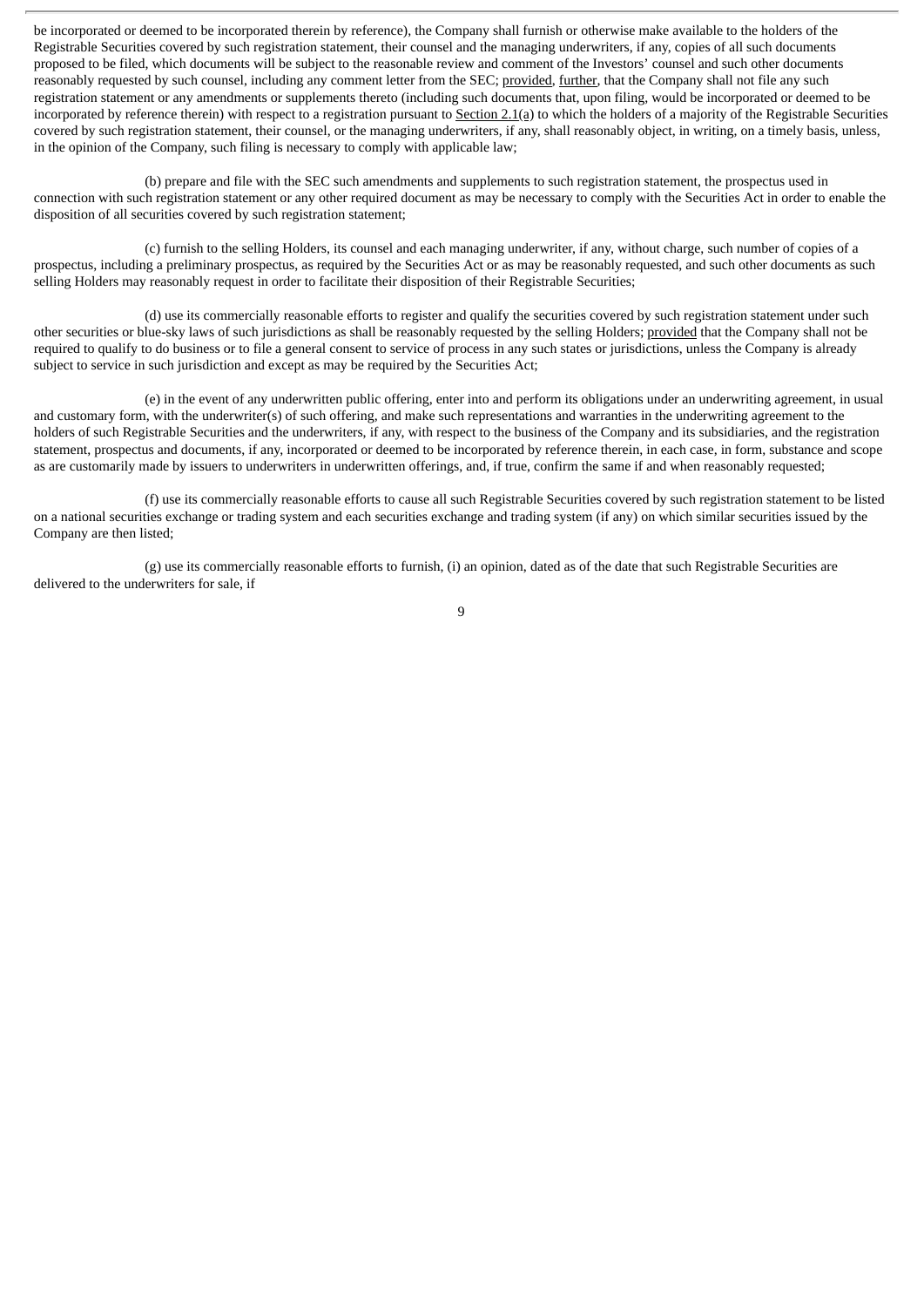such securities are being sold through underwriters, of the counsel representing the Company for the purposes of such registration, in form and substance as is customarily given to underwriters in an underwritten public offering, addressed to the underwriters, if any, and reasonably satisfactory to a majority in interest of the Holders requesting registration of Registrable Securities and (ii) "comfort" letters dated as of the date such Registrable Securities are priced and on the date that such Registrable Securities are delivered to the underwriters for sale, in each case if such securities are being sold through underwriters, from the independent certified public accountants of the Company, in form and substance as is customarily given by independent certified public accountants to underwriters in an underwritten public offering, addressed to the underwriters;

(h) provide and caused to be maintained a transfer agent and registrar for all Registrable Securities registered pursuant to this Agreement and provide a CUSIP number for all such Registrable Securities, in each case not later than the effective date of such registration;

(i) promptly make available for inspection by the selling Holders, any managing underwriter(s) participating in any disposition pursuant to such registration statement, and any attorney or accountant or other agent retained by any such underwriter or selected by the selling Holders, all financial and other records, pertinent corporate documents and properties of the Company, and cause the Company's officers, directors, employees and independent accountants to supply all information reasonably requested by any such seller, underwriter, attorney, accountant or agent, in each case, as necessary or advisable to verify the accuracy of the information in such registration statement and to conduct appropriate due diligence in connection therewith;

(j) use its commercially reasonable efforts to comply with all applicable rules and regulations of the SEC, and make available to its security holders, as soon as reasonably practicable, an earnings statement covering the period of at least twelve months, but not more than eighteen months, beginning with the first month after the effective date of the registration statement, which earnings statement shall satisfy the provisions of Section 11(a) of the Securities Act;

(k) use its reasonable best efforts to obtain the withdrawal of any order suspending the effectiveness of a registration statement, or the lifting of any suspension of the qualification (or exemption from qualification) of any of the Registrable Securities for sale in any jurisdiction at the earliest date reasonably practicable;

(l) use its commercially reasonable efforts to qualify such Registrable Securities for inclusion on the automated quotation system of the National Association of Securities Dealers, Inc., or such other national securities exchange on which any shares of Class A Common Stock are listed or quoted, or, if the Class A Common Stock is not then listed or quoted, use commercially reasonable efforts to list such Registrable Securities on a national securities exchange as the holders of a majority of such Registrable Securities shall reasonably request;

(m) notify each selling Holder and such selling Holder's counsel, promptly after the Company receives notice thereof, of the time (i) when such registration statement has been declared effective; (ii) a supplement to any prospectus forming a part of such registration statement has been filed; (iii) of the receipt by the Company of any notification with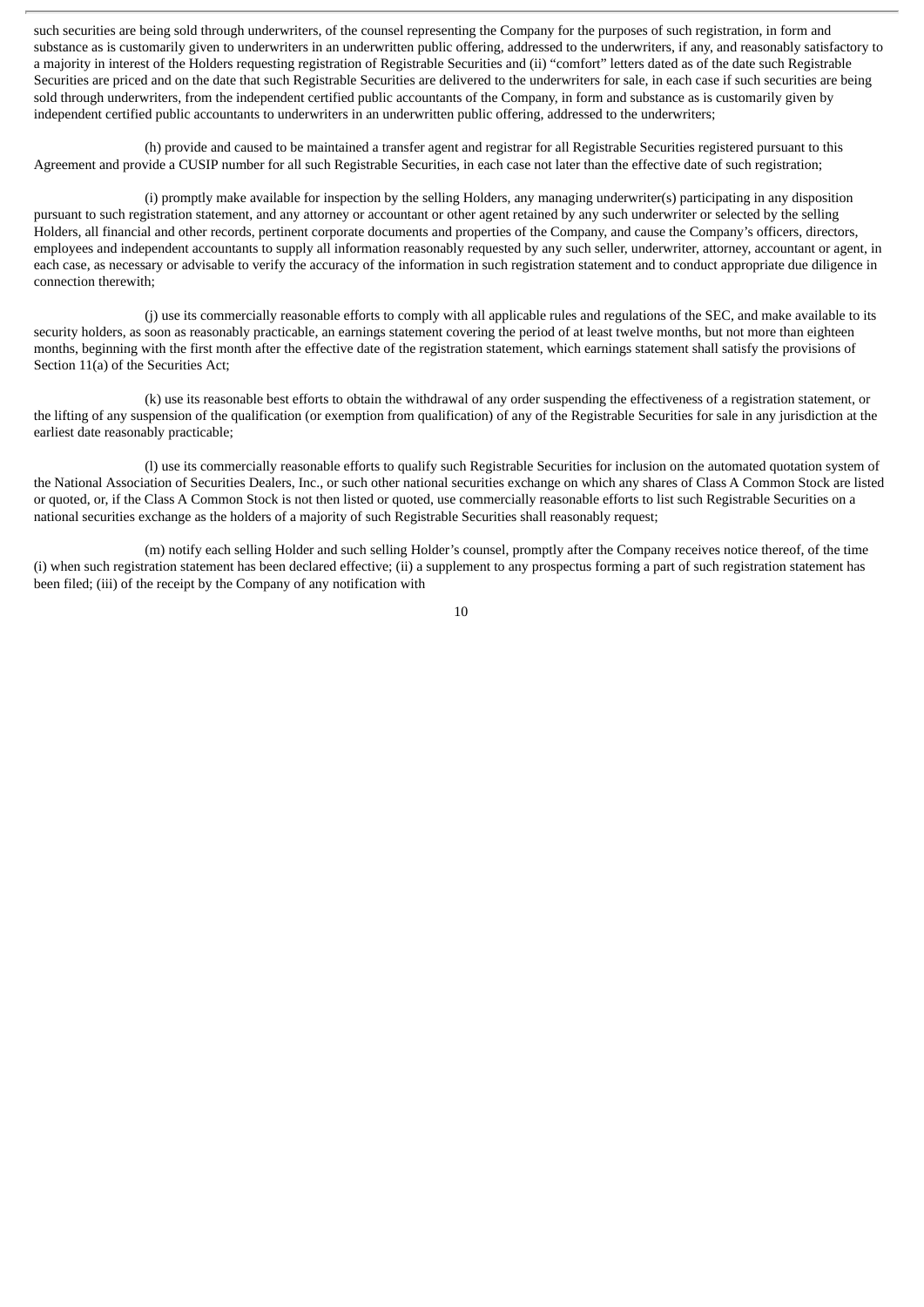respect to any comments by the SEC with respect to such registration statement or prospectus or any amendment or supplement thereto or any request by the SEC for the amending or supplementing thereof or for additional information with respect thereto, (iv) of the receipt by the Company of any notification with respect to the issuance by the SEC of any stop order suspending the effectiveness of such registration statement or prospectus or any amendment or supplement thereto or the initiation or threatening of any proceeding for that purpose, and (v) of the receipt by the Company of any notification with respect to the suspension of the qualification of such Registrable Securities for sale in any jurisdiction or the initiation or threatening of any proceeding for such purposes ; or (vi) of the happening of any event that makes any statement made in such registration statement or related prospectus, free writing prospectus, amendment or supplement thereto, or any document incorporated or deemed to be incorporated therein by reference, as then in effect, untrue in any material respect or that requires the making of any changes in such documents so that, in the case of the registration statement, it will not contain any untrue statement of a material fact or omit to state any material fact required to be stated therein or necessary to make the statements therein, not misleading, and that in the case of the prospectus, it will not contain any untrue statement of a material fact or omit to state any material fact necessary in order to make the statements therein, in the light of the circumstances under which they were made, not misleading (which notice shall notify the selling Holders only of the occurrence of such an event and shall provide no additional information regarding such event to the extent such information would constitute material non-public information);

(n) after such registration statement becomes effective, notify each selling Holder of any request by the SEC that the Company amend or supplement such registration statement or prospectus; and

(o) otherwise use commercially reasonable efforts to take all other steps necessary to effect the registration of such Registrable Securities contemplated hereby.

2.6 Furnish Information. It shall be a condition precedent to the obligations of the Company to take any action pursuant to this Section 2 with respect to the Registrable Securities of any selling Holder that such Holder shall furnish to the Company such information regarding itself, the Registrable Securities held by it, and the intended method of disposition of such securities as is reasonably required to effect the registration of such Holder's Registrable Securities.

2.7 Expenses of Registration. All expenses (other than underwriting discounts and commissions) incurred in connection with registrations, filings or qualifications pursuant to Section 2, including all registration, filing, qualification, listing and ratings agency fees; printers' and accounting fees; Securities Act liability insurance if the Company so desires or any underwriters require; and fees and disbursements of counsel for the Company and the Holders who shall have such Registrable Securities effected in registration, shall be borne and paid by the Company, whether or not any registration statement is filed or becomes effective. All underwriting discounts and commissions relating to Registrable Securities registered pursuant to this Section 2 shall be borne and paid by the Holders *pro rata* on the basis of the number of Registrable Securities registered on their behalf.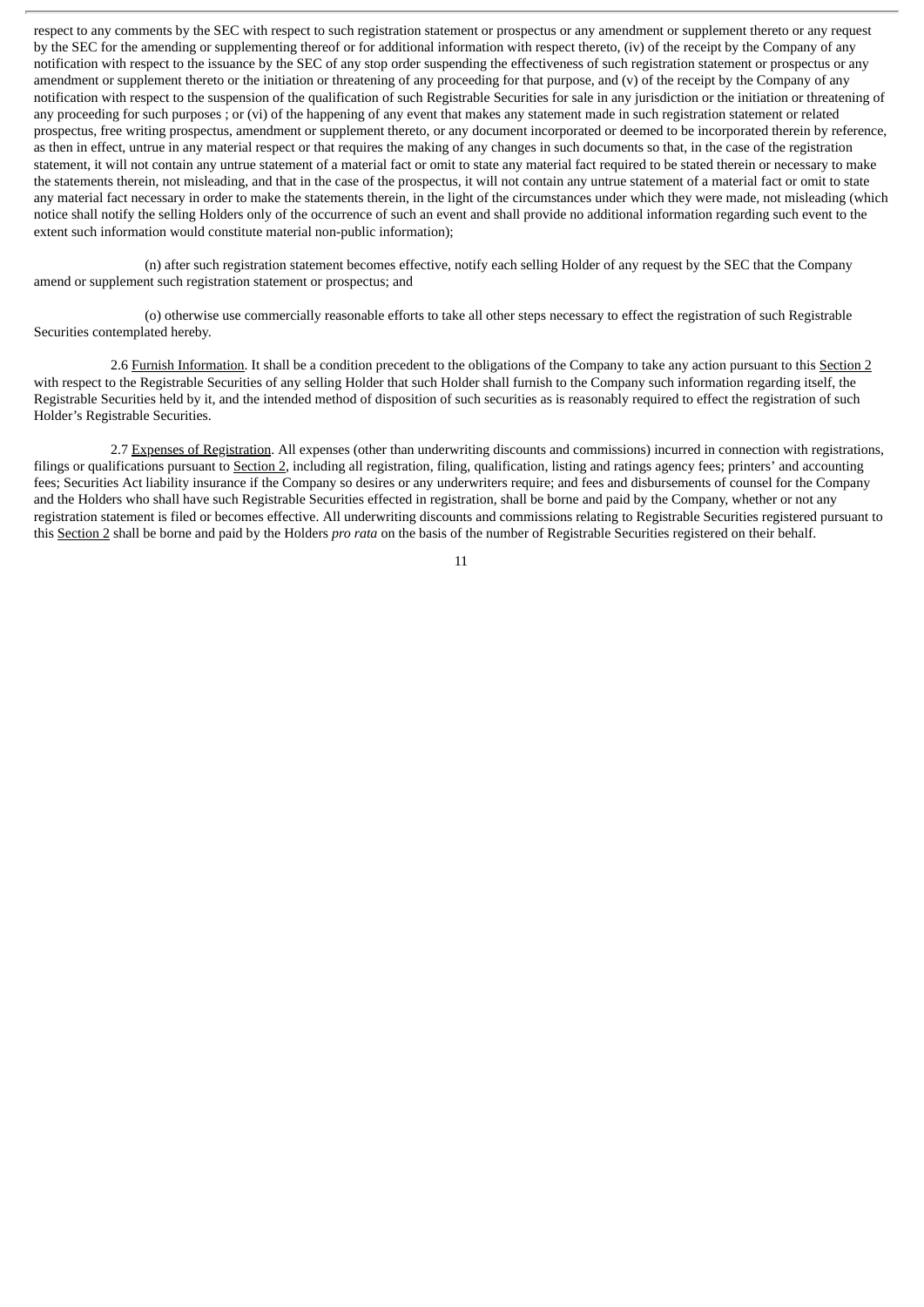2.8 Delay of Registration. No Holder shall have any right to obtain or seek an injunction restraining or otherwise delaying any registration pursuant to this Agreement as the result of any controversy that might arise with respect to the interpretation or implementation of this Section 2.

2.9 Indemnification. If any Registrable Securities are included in a registration statement whether or not pursuant to this Section 2:

(a) To the extent permitted by law, the Company will indemnify and hold harmless each selling Holder, and the partners, members, officers, directors and stockholders of each such Holder; legal counsel and accountants for each such Holder; any underwriter (as defined in the Securities Act) for each such Holder; and each Person, if any, who controls such Holder or underwriter, broker or any other Person acting on behalf of the Holders , against any Damages, and the Company will pay to each such Holder, controlling Person or other aforementioned Person any legal or other expenses reasonably incurred thereby in connection with investigating or defending any claim or proceeding from which Damages may result, as such expenses are incurred; provided, however, that the indemnity agreement contained in this Section (a) shall not apply to amounts paid in settlement of any such claim or proceeding if such settlement is effected without the consent of the Company, which consent shall not be unreasonably delayed, conditioned or withheld, nor shall the Company be liable for any Damages to the extent that they arise out of or are based upon actions or omissions made in reliance upon and in conformity with written information furnished by or on behalf of any such Holder, underwriter, controlling Person or other aforementioned Person expressly for use in connection with such registration.

(b) To the extent permitted by law, each selling Holder, severally and not jointly, will indemnify and hold harmless the Company, and each of its directors, each of its officers who has signed the registration statement, each Person (if any), who controls the Company within the meaning of the Securities Act, legal counsel and accountants for the Company, any underwriter (as defined in the Securities Act), any other Holder selling securities in such registration statement, and any controlling Person of any such underwriter or other Holder, against any Damages, in each case only to the extent that such Damages arise out of or are based upon actions or omissions made in reliance upon and in conformity with written information furnished by or on behalf of such selling Holder expressly for use in connection with such registration; and each such selling Holder will pay to the Company and each other aforementioned Person any legal or other expenses reasonably incurred thereby in connection with investigating or defending any claim or proceeding from which Damages may result, as such expenses are incurred; provided, however, that the indemnity agreement contained in this Section (b) shall not apply to amounts paid in settlement of any such claim or proceeding if such settlement is effected without the consent of the Holder, which consent shall not be unreasonably delayed, conditioned or withheld; provided, further, that in no event shall the aggregate amounts payable by any Holder by way of indemnity or contribution under this Section (b) and Section (d) exceed the proceeds from the offering actually received by such Holder (net of any underwriting discounts and commissions paid by such Holder), except in the case of fraud or willful misconduct by such Holder.

(c) Promptly after receipt by an indemnified party under this Section 2.9 of notice of the commencement of any action (including any governmental action) for which a party may be entitled to indemnification hereunder, such indemnified party will, if a claim in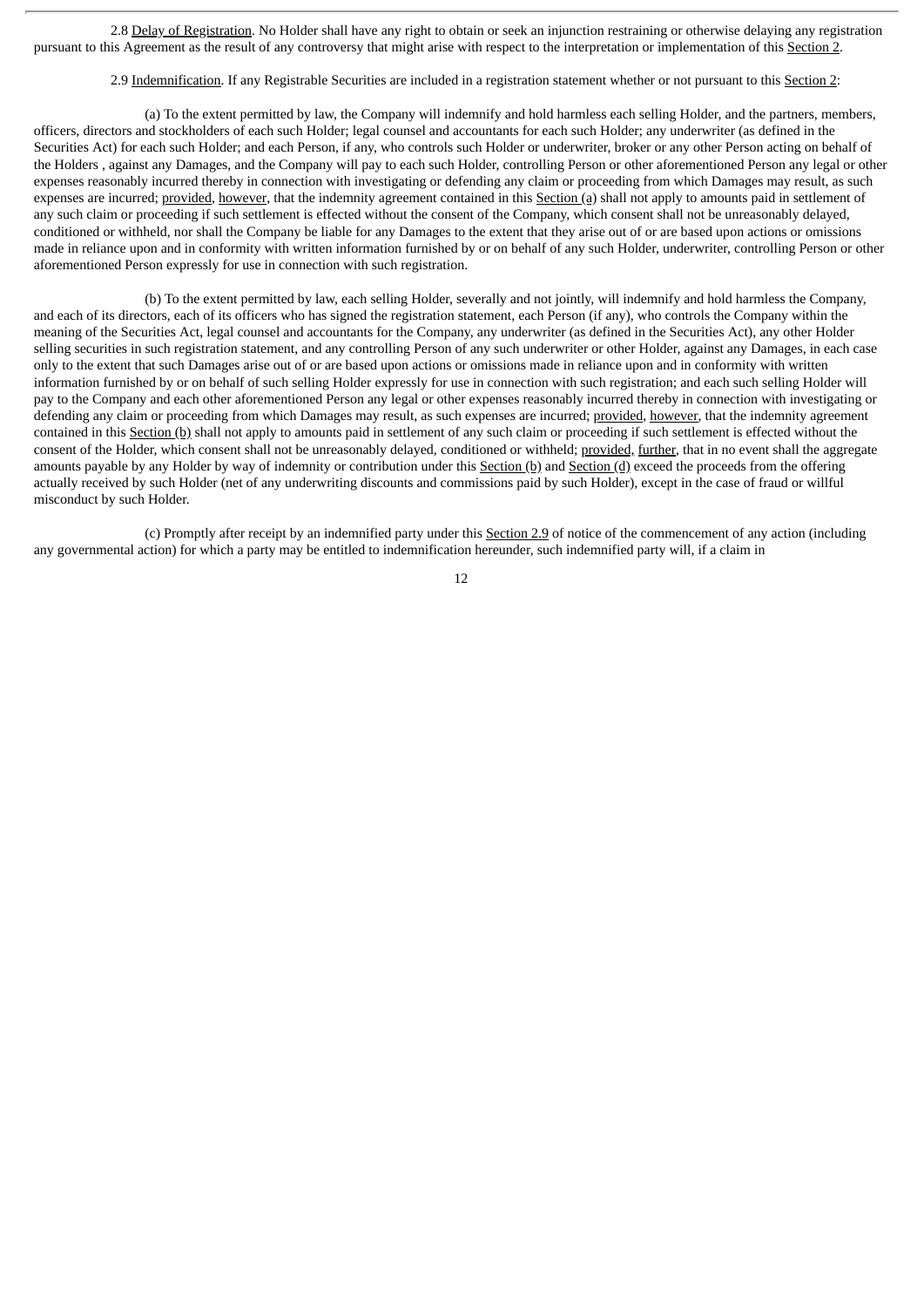respect thereof is to be made against any indemnifying party under this Section 2.9, give the indemnifying party notice of the commencement thereof. The indemnifying party shall have the right to participate in such action and, to the extent the indemnifying party so desires, participate jointly with any other indemnifying party to which notice has been given, and to assume the defense thereof with counsel mutually satisfactory to the parties; provided, however, that an indemnified party (together with all other indemnified parties that may be represented without conflict by one counsel) shall have the right to retain one separate counsel, with the fees and expenses to be paid by the indemnifying party, if representation of such indemnified party by the counsel retained by the indemnifying party would be inappropriate due to actual or potential differing interests between such indemnified party and any other party represented by such counsel in such action. The failure to give notice to the indemnifying party within a reasonable time of the commencement of any such action shall relieve such indemnifying party of any liability to the indemnified party under this Section 2.9, to the extent that such failure materially prejudices the indemnifying party's ability to defend such action. The failure to give notice to the indemnifying party will not relieve it of any liability that it may have to any indemnified party otherwise than under this Section 2.9.

(d) To provide for just and equitable contribution to joint liability under the Securities Act in any case in which either (i) any party otherwise entitled to indemnification hereunder makes a claim for indemnification pursuant to this Section 2.9 but it is judicially determined (by the entry of a final judgment or decree by a court of competent jurisdiction and the expiration of time to appeal or the denial of the last right of appeal) that such indemnification may not be enforced in such case, notwithstanding the fact that this Section 2.9 provides for indemnification in such case, or (ii) contribution under the Securities Act may be required on the part of any party hereto for which indemnification is provided under this Section 2.9, then, and in each such case, such parties will contribute to the aggregate losses, claims, Damages, liabilities or expenses to which they may be subject (after contribution from others) in such proportion as is appropriate to reflect the relative fault of each of the indemnifying party and the indemnified party in connection with the statements, omissions or other actions that resulted in such loss, claim, Damage, liability, or expense, as well as to reflect any other relevant equitable considerations. The relative fault of the indemnifying party and of the indemnified party shall be determined by reference to, among other things, whether the untrue or allegedly untrue statement of a material fact, or the omission or alleged omission of a material fact, relates to information supplied by the indemnifying party or by the indemnified party and the parties' relative intent, knowledge, access to information and opportunity to correct or prevent such statement or omission; provided, however, that, in any such case, (x) no Holder will be required to contribute any amount in excess of the public offering price of all such Registrable Securities offered and sold by such Holder pursuant to such registration statement, and (y) no Person guilty of fraudulent misrepresentation (within the meaning of Section 11(f) of the Securities Act) will be entitled to contribution from any Person who was not guilty of such fraudulent misrepresentation; provided, further, that in no event shall a Holder's liability pursuant to this Section (d), when combined with the amounts paid or payable by such Holder pursuant to Section (b), exceed the proceeds from the offering received by such Holder (net of any underwriting discounts and commissions paid by such Holder**)**, except in the case of willful misconduct or fraud by such Holder.

(e) The Company hereby acknowledges that certain Holders (the "**Fund Indemnitees**") may have rights to indemnification, advancement of expenses and/or insurance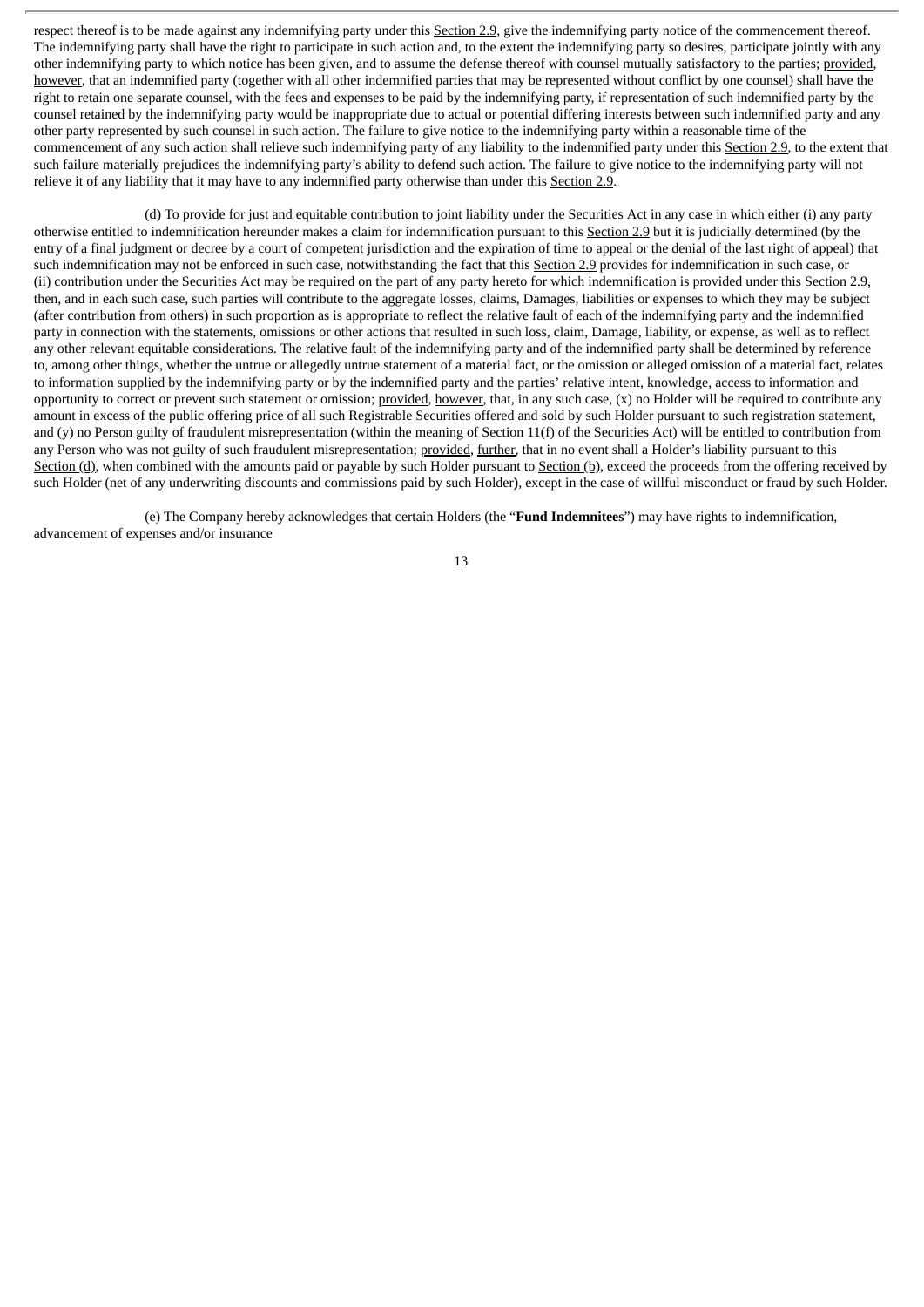with respect to their service on the Board of Directors of the Company or otherwise in connection with their involvement with the Company provided by other Persons (collectively, the "**Fund Indemnitors**"). The Company hereby agrees (i) that it is the indemnitor of first resort (i.e., its obligations to the Fund Indemnitee are primary and any obligation of the Fund Indemnitors to advance expenses or to provide indemnification for the same expenses or liabilities incurred by the Fund Indemnitees are secondary), (ii) that it shall be required to advance the full amount of expenses incurred by the Fund Indemnitees and shall be liable for the full amount of all expenses, judgments, penalties, fines and amounts paid in settlement to the extent legally permitted and as required by the terms of this Agreement and the certificate of incorporation or bylaws of the Company (or any other agreement between the Company and the Fund Indemnitees), without regard to any rights the Fund Indemnitees may have against the Fund Indemnitors, and, (iii) that it irrevocably waives, relinquishes and releases the Fund Indemnitors from any and all claims against the Fund Indemnitors for contribution, subrogation or any other recovery of any kind in respect thereof. The Company further agrees that no advancement or payment by the Fund Indemnitors on behalf of the Fund Indemnitees with respect to any claim for which the Fund Indemnitees have sought indemnification from the Company shall affect the foregoing and the Fund Indemnitors shall have a right of contribution and/or be subrogated to the extent of such advancement or payment to all of the rights of recovery of the Fund Indemnitees against the Company. The Company and the Fund Indemnitors agree that the Fund Indemnitees are express third party beneficiaries of the terms of this Section (e).

(f) The obligations of the Company and Holders under this Section 2.9 shall survive the completion of any offering of Registrable Securities in a registration under this Section 2, and otherwise shall survive the termination of this Agreement.

2.10 Reports Under Exchange Act. With a view to making available to the Holders the benefits of SEC Rule 144 and any other rule or regulation of the SEC that may at any time permit a Holder to sell securities of the Company to the public without registration or pursuant to a registration on Form S-3, the Company shall:

(a) make and keep available adequate current public information, as those terms are understood and defined in SEC Rule 144, at all times after the effective date of the registration statement filed by the Company for the IPO;

(b) use commercially reasonable efforts to file with the SEC in a timely manner all reports and other documents required of the Company under the Securities Act and the Exchange Act (at any time after the Company has become subject to such reporting requirements); and

(c) furnish to any Holder, so long as the Holder owns any Registrable Securities, forthwith upon request (i) to the extent accurate, a written statement by the Company that it has complied with the reporting requirements of SEC Rule 144 (at any time after ninety (90) days after the effective date of the registration statement filed by the Company for the IPO), the Securities Act, and the Exchange Act (at any time after the Company has become subject to such reporting requirements), or that it qualifies as a registrant whose securities may be resold pursuant to Form S-3 (at any time after the Company so qualifies); and (ii) such other information as may be reasonably requested in availing any Holder of any rule or regulation of the SEC that permits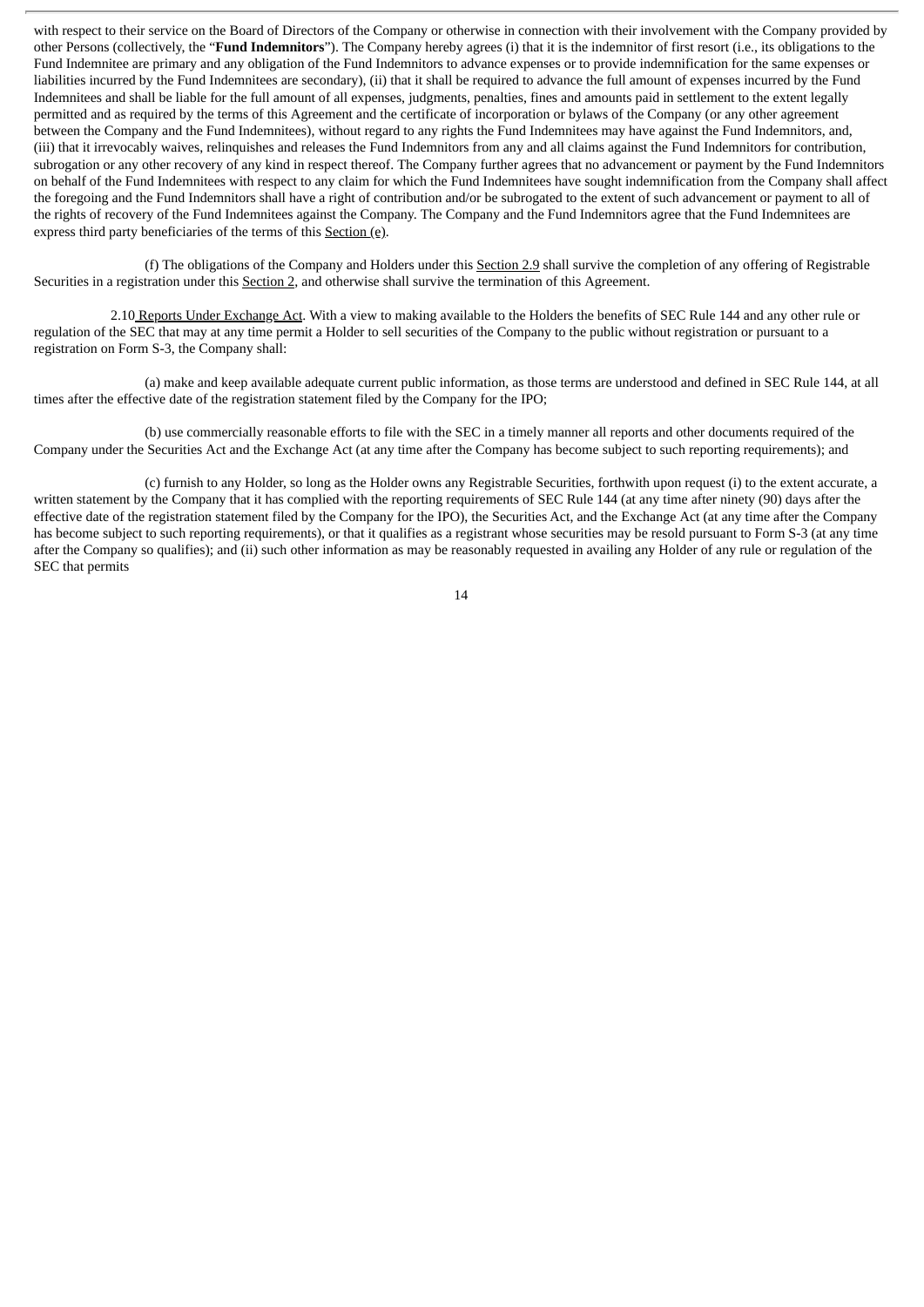the selling of any such securities without registration (at any time after the Company has become subject to the reporting requirements under the Exchange Act) or pursuant to Form S-3 (at any time after the Company so qualifies to use such form).

## 2.11 Limitations on Subsequent Registration Rights; No Inconsistent Agreement.

(a) From and after the date of this Agreement, the Company shall not, without the prior written consent of the Holders of a majority of the Registrable Securities held by all Holders, enter into any agreement with any holder or prospective holder of any securities of the Company that (A) would provide to such holder the right to include securities in any registration on other than either a *pro rata* basis with respect to the Registrable Securities or on a subordinate basis after all Holders have had the opportunity to include in the registration and offering all shares of Registrable Securities that they wish to so include or (B) allow such holder or prospective holder to initiate a demand for registration of any securities held by such holder or prospective holder; provided that this limitation shall not apply to any additional Investor who becomes a party to this Agreement in accordance with Section 4.10.

(b) The Company hereby represents that, as of the date hereof, the rights granted to the Holders of Registrable Securities hereunder do not in any way conflict with and are not inconsistent with any other agreements to which the Company is a party or by which it is bound.

2.12 "Market Stand-off" Agreement. If requested by the Company and an underwriter of Class A Common Stock or any other Equity Securities of the Company, each Holder shall not, without the prior written consent of the managing underwriter(s), during the period commencing on the date of the final prospectus relating to the registration by the Company of shares of its Class A Common Stock or any other Equity Securities under the Securities Act on a registration statement on Form S-1 or Form S-3, and ending on the date specified by the Company and the managing underwriter (such period not to exceed ninety (90) days or such other period as may be requested by the Company or an underwriter), (i) lend; offer; pledge; sell; contract to sell; sell any option or contract to purchase; purchase any option or contract to sell; grant any option, right or warrant to purchase; or otherwise transfer or dispose of, directly or indirectly, any shares of Class A Common Stock or any securities convertible into or exercisable or exchangeable (directly or indirectly) for Class A Common Stock held immediately before the effective date of the registration statement for such offering or (ii) enter into any swap or other arrangement that transfers to another, in whole or in part, any of the economic consequences of ownership of such securities, whether any such transaction described in clause (i) or (ii) above is to be settled by delivery of Class A Common Stock or other securities, in cash, or otherwise; provided that all executive officers and directors of the Company are bound by and have entered into similar agreements unless waived by the Holders, which waiver shall be in the sole discretion of the Holders. The foregoing provisions of this Section 2.12 shall not apply to (i) the registration and sale of any Registrable Securities on a registration statement on Form S-1 or Form S-3 or (ii) the sale of any shares by the Holders to an underwriter pursuant to an underwriting agreement (including any Registrable Securities), or the transfer of any shares to any trust for the direct or indirect benefit of the Holder or an Immediate Family Member of the Holder, provided that the trustee of the trust agrees to be bound in writing by the restrictions set forth herein, and provided,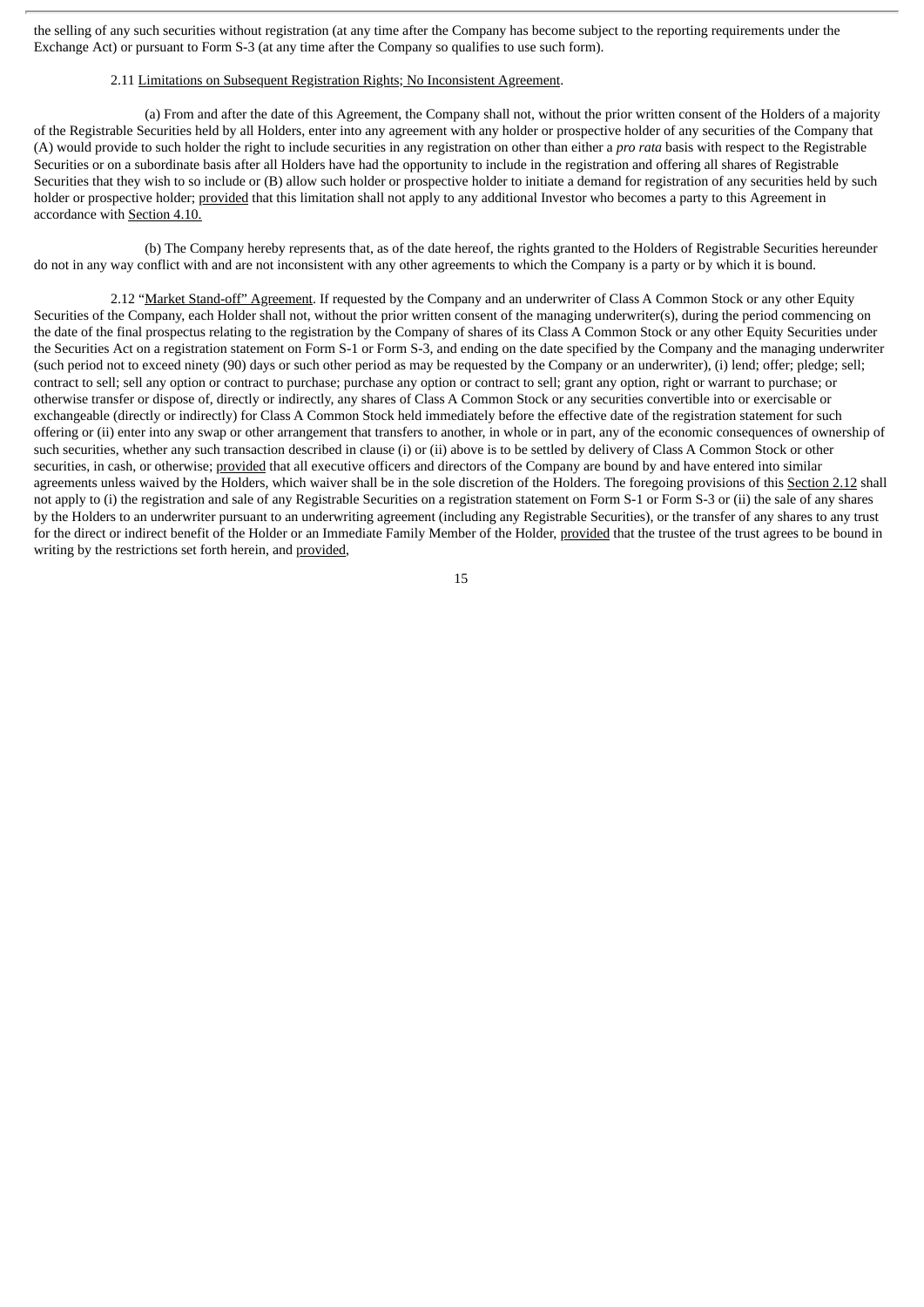further, that any such transfer shall not involve a disposition for value. The underwriters in connection with such registration are intended third-party beneficiaries of this Section 2.12 and shall have the right, power and authority to enforce the provisions hereof as though they were a party hereto. If requested by the Company and an underwriter of Class A Common Stock (or other securities) of the Company, each Holder further agrees to execute such agreements as may be reasonably requested by the underwriters in connection with such registration that are consistent with this Section 2.12 or that are necessary to give further effect thereto. Any discretionary waiver or termination of the restrictions of any or all of such agreements by the Company or the underwriters shall apply *pro rata* to all Holders subject to such agreements, based on the number of shares subject to such agreements.

2.13 Termination of Registration Rights. The right of any Holder to request inclusion of Registrable Securities in any registration pursuant to Section 2.1 shall terminate and be of no further force or effect at such time after the IPO that such Holder holds less than 1% of the Company's then outstanding Class A Common Stock (treating for this purpose all shares of Class A Common Stock issuable upon exercise of or conversion of outstanding options, warrants or convertible securities, as if exercised or convertedf); provided, that such Holder's rights and obligations pursuant to Section 2.9, as well as the Company's obligations to pay expenses pursuant to Section 2.7, shall survive with respect to any registration statement in which any Registrable Securities of such Holder were included and, for the avoidance of doubt, any underwriter lock-up pursuant to Section 2.12 that a Holder has executed prior to a Holder's termination in accordance with this clause shall remain in effect in accordance with its terms.

**3. Hedging Transactions.** The parties agree that the provisions of this Agreement relating to the registration, offer and sale of Registrable Securities apply also to (i) any transaction which transfers some or all of the economic risk of ownership of Registrable Securities, including any forward contract, equity swap, put or call, put or call equivalent position, collar, margin loan, sale of exchangeable security or similar transaction (including the registration, offer and sale under the Securities Act of Registrable Securities pledged to the counterparty to such transaction or of securities of the same class as the underlying Registrable Securities by the counterparty to such transaction in connection therewith), and that the counterparty to such transaction shall be selected in the sole discretion of the Holders and (ii) any derivative transactions in which a broker-dealer, other financial institution or unaffiliated Person may sell Registrable Securities covered by any prospectus and the applicable prospectus supplement including short sale transactions using Registrable Securities pledged by a Holder or borrowed from the Holder or others and Registrable Securities loaned, pledged or hypothecated to any such party. The prospectus shall permit, in connection with derivative transactions, a broker-dealer, other financial institution or third party to sell shares of the Registrable Securities covered by such prospectus and the applicable prospectus supplement, including in short sale transactions.

### **4. Miscellaneous**.

4.1 Nominees for Beneficial Owners. If Registrable Securities are held by a nominee for the beneficial owner thereof, the beneficial owner thereof may, at its option, be treated as the Holder of such Registrable Securities for purposes of any request or other action by any Holder or Holders of Registrable Securities pursuant to this Agreement, provided that the Company shall have received assurances reasonably satisfactory to it of such beneficial ownership, written confirmation from such nominee and the beneficial owner agrees to be bound by the terms of this Agreement, including Section 2.12.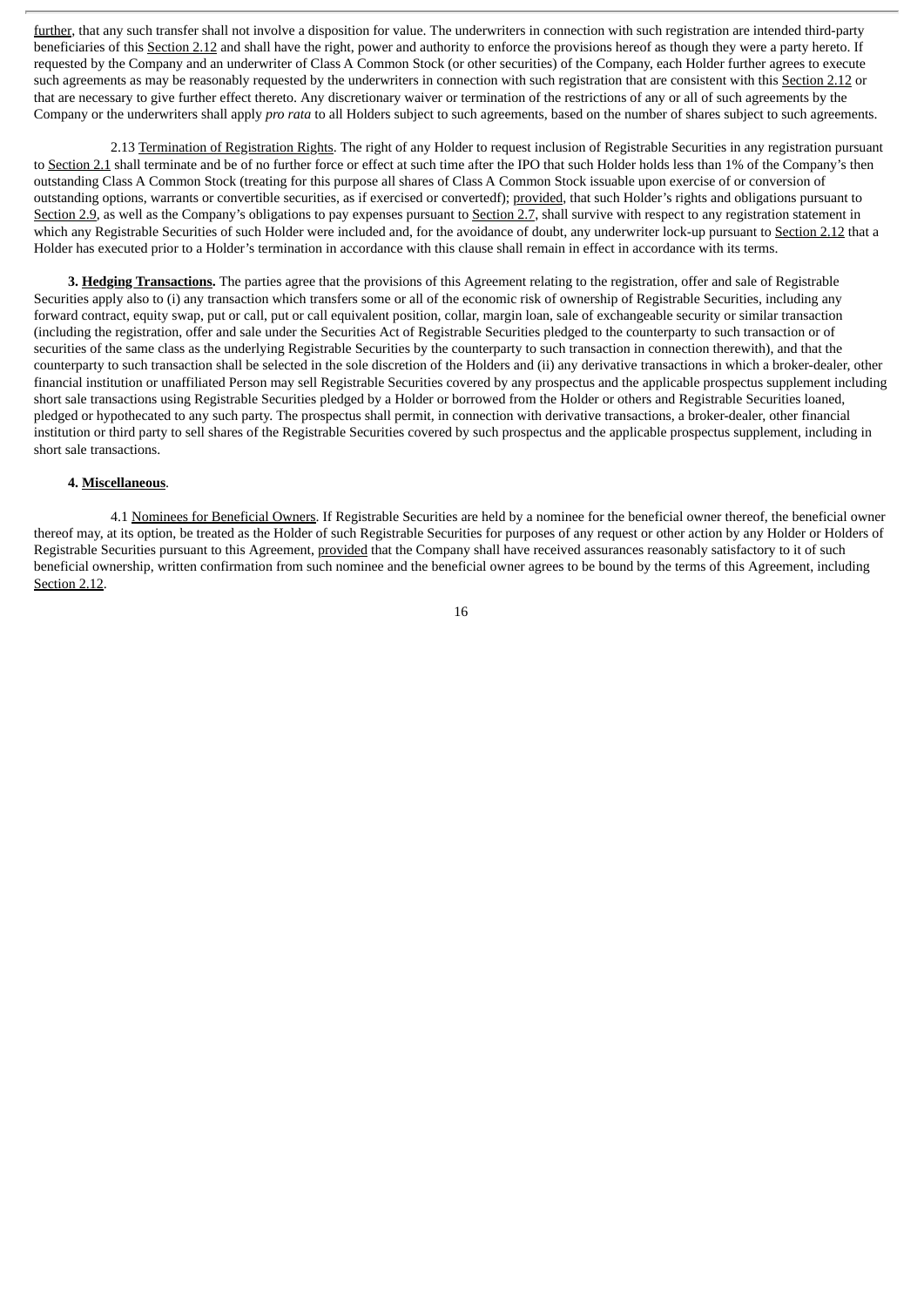4.2 Amendments and Waivers. Except as otherwise provided herein, no modification, amendment or waiver of any provision of this Agreement shall be effective against the Company or any Holder unless such modification, amendment or waiver is approved in writing by the Company and the Holders of a majority of the Registrable Securities then outstanding. No waiver of any of the provisions of this Agreement shall be deemed to or shall constitute a waiver of any other provision hereof (whether or not similar). No failure or delay on the part of any party in exercising any right, power or privilege hereunder shall operate as a waiver thereof or of any other or future exercise of any such right, power or privilege.

4.3 Notices. All notices and other communications given or made pursuant to this Agreement shall be in writing and shall be deemed effectively given upon the earlier of actual receipt or: (i) personal delivery to the party to be notified; (ii) when sent, if sent by e-mail during the recipient's normal business hours, and if not sent during normal business hours, then on the recipient's next business day; (iii) five (5) days after having been sent by registered or certified mail, return receipt requested, postage prepaid; or (iv) one (1) business day after the business day of deposit with a nationally recognized overnight courier, freight prepaid, specifying next-day delivery, with written verification of receipt. All communications shall be sent to the Investors at their addresses as set forth on Schedule A hereto, or to the principal office of the Company and to the attention of the Chief Financial Officer, in the case of the Company, or to such facsimile number or address as subsequently modified by written notice given in accordance with this Section 4.3. If notice is given to the Company or to the Investors, a copy shall be sent to such party at the addresses set forth below:

if to the Company, to:

Rani Therapeutics Holdings, Inc. 2051 Ringwood Avenue San Jose, CA 95131 Attention: Chief Financial Officer Email: svai@ranitherapeutics.com

with a copy (which shall not constitute notice) to

Cooley LLP 3175 Hanover Street Palo Alto, CA 94304-1130 Attention: Josh Seidenfeld Email: jseidenfeld@cooley.com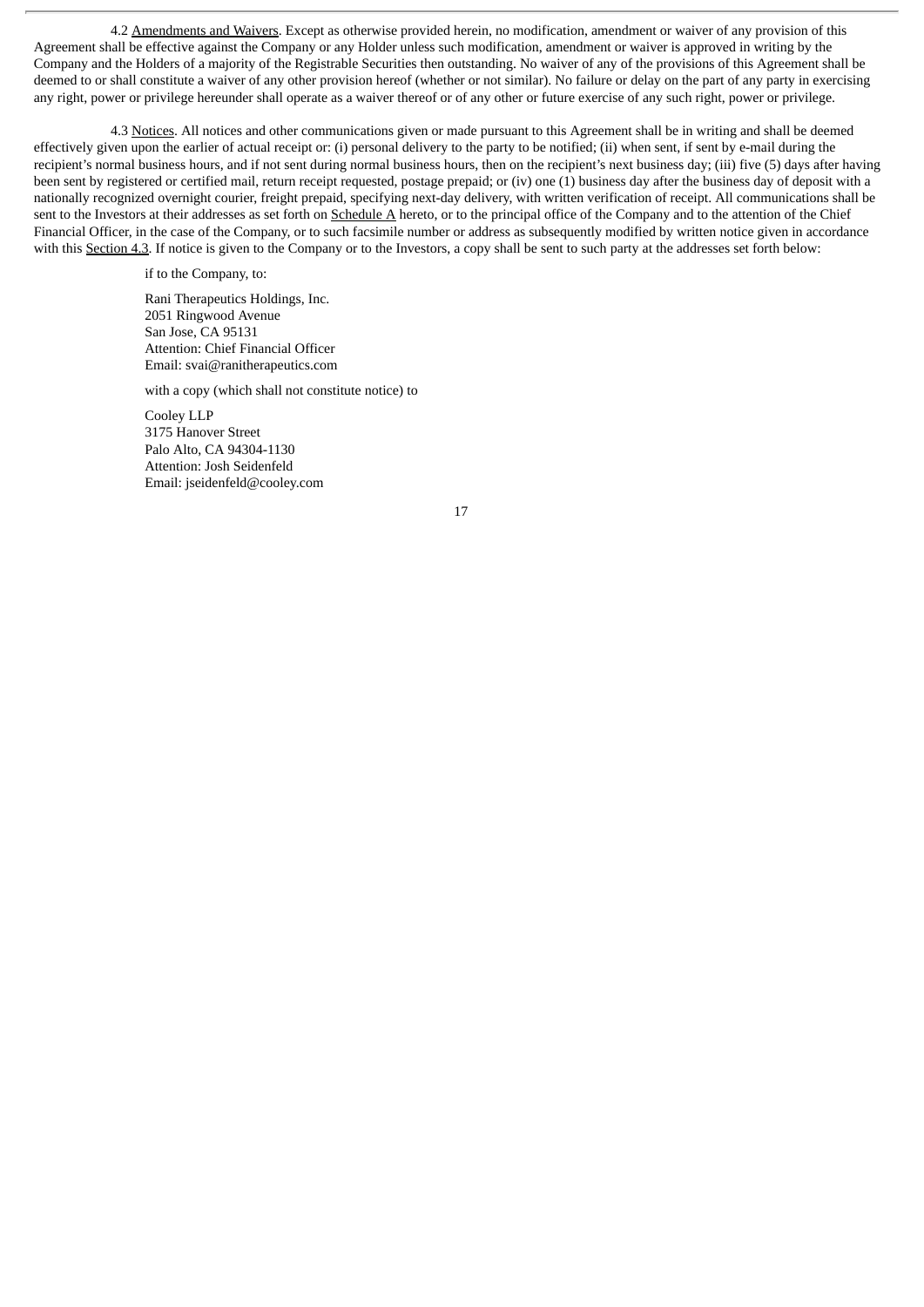if to the Investors, to:  $\lceil c/o \rceil$ [Address] Attention: Email: ]

with a copy (which shall not constitute notice) to

Wilson Sonsini Goodrich & Rosati, P.C. 650 Page Mill Road Palo Alto, CA 94304 Attention: Adam Bloom Email: abloom@wsgr.com

4.4 Successors and Assigns. The rights under this Agreement may be assigned (but only with all related obligations) by a Holder to a transferee of Registrable Securities in accordance with the Company's organizational documents and the Rani LLC Agreement provided, however, that (A) the Company is, within a reasonable time after such transfer, furnished with written notice of the name and address of such transferee and the Registrable Securities with respect to which such rights are being transferred; and (B) such transferee agrees in a written instrument delivered to the Company to be bound by and subject to the terms and conditions of this Agreement, including the provisions of Section 2.11. For the purposes of determining the number of shares of Registrable Securities held by a transferee, the holdings of a transferee (i) that is an Affiliate or stockholder of a Holder; (ii) who is a Holder's Immediate Family Member; or (iii) that is a trust for the benefit of an individual Holder or such Holder's Immediate Family Member shall be aggregated together and with those of the transferring Holder; provided, further, that all transferees who would not qualify individually for assignment of rights shall have a single attorney-in-fact for the purpose of exercising any rights, receiving notices, or taking any action under this Agreement. The terms and conditions of this Agreement inure to the benefit of and are binding upon the respective successors and permitted assignees of the parties. Nothing in this Agreement, express or implied, is intended to confer upon any party other than the parties hereto or their respective successors and permitted assignees any rights, remedies, obligations or liabilities under or by reason of this Agreement, except as expressly provided herein. If any Holder shall acquire additional Registrable Securities, such Registrable Securities shall be subject to all of the terms, and entitled to all the benefits, of this Agreement.

4.5 Governing Law; Waiver of Jury Trial. This Agreement shall be governed by, and construed in accordance with, the laws of the State of Delaware, without giving effect to any choice of law or conflict of law rules or provisions (whether of the State of Delaware or any other jurisdiction) that would cause the application of the laws of any jurisdiction other than the State of Delaware. Any dispute relating hereto shall be heard in the state or federal courts of Delaware, and the parties agree to exclusive jurisdiction and venue therein and waive any objection based on venue or forum non conveniens with respect to any action instituted therein. TO THE EXTENT ALLOWABLE UNDER APPLICABLE LAW, THE PARTIES HERETO HEREBY IRREVOCABLY WAIVE ANY AND ALL RIGHT TO TRIAL BY JURY IN ANY LEGAL PROCEEDING ARISING OUT OF OR RELATED TO THIS AGREEMENT OR THE TRANSACTIONS CONTEMPLATED HEREBY.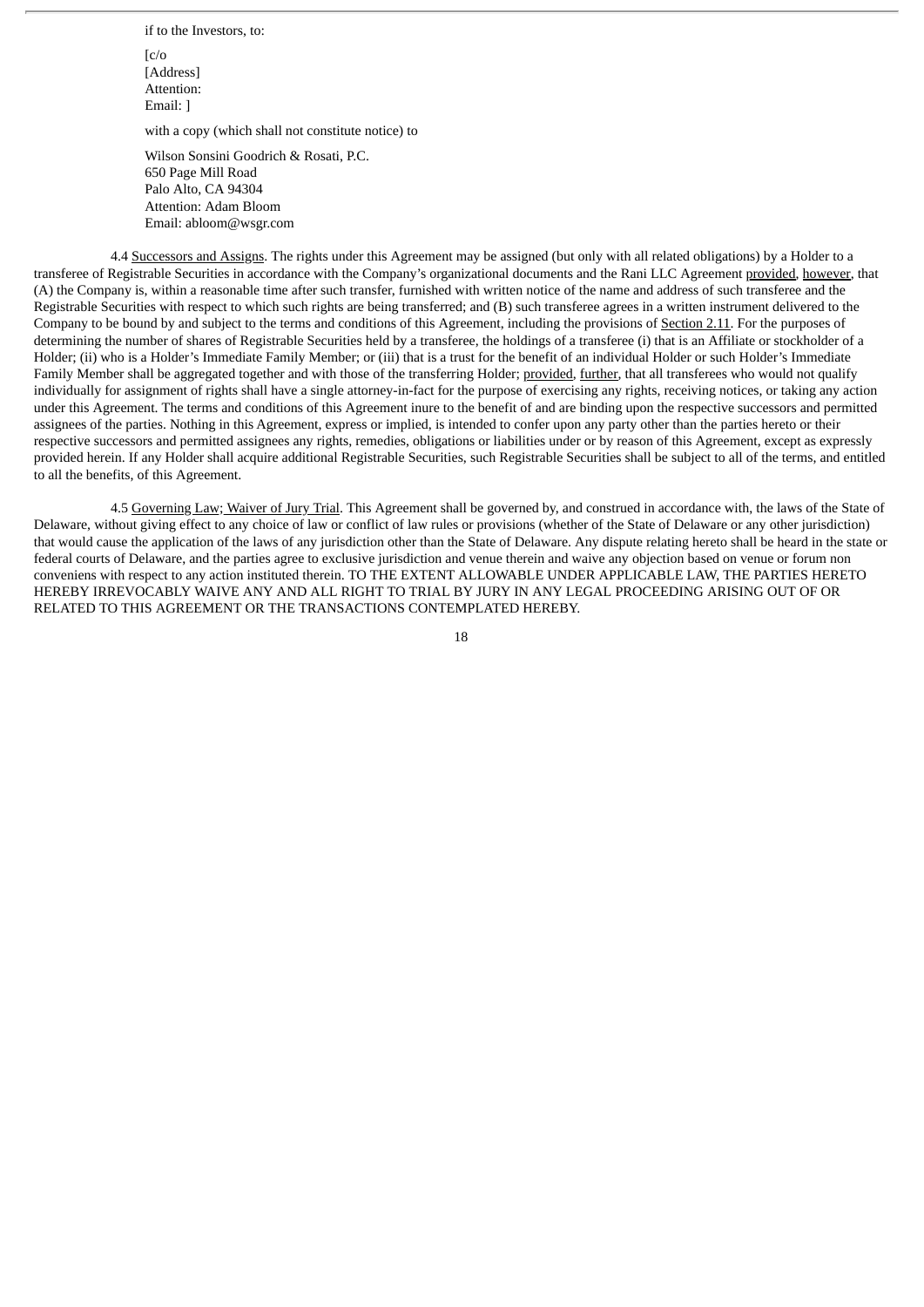4.6 Heading; Interpretations. The headings in this Agreement are for convenience of reference only and shall not limit or otherwise affect the meaning hereof. All Section references are to this Agreement unless otherwise expressly provided. When used in this Agreement, the words "include," "includes" and "including" are to be read as if they were followed by the phrase "without limitation."

4.7 Severability. Any term or provision of this Agreement which is invalid or unenforceable in any jurisdiction shall, as to such jurisdiction, be ineffective to the extent of such invalidity or unenforceability without rendering invalid or unenforceable the remaining terms and provisions of this Agreement or affecting the validity or enforceability of any of the terms or provisions of this Agreement in any other jurisdiction.

4.8 Specific Performance. The parties hereto acknowledge that there would be no adequate remedy at law if any party fails to perform any of its obligations hereunder, and accordingly agree that each party, in addition to any other remedy to which it may be entitled at law or in equity, shall be entitled to injunctive relief, including specific performance, to enforce such obligations without the posting of any bond, and, if any action should be brought in equity to enforce any of the provisions of this Agreement, none of the parties hereto shall raise the defense that there is an adequate remedy at law. All remedies, either under this Agreement, by law, or otherwise afforded to any party, shall be cumulative and not alternative.

4.9 Further Assurances. Each party hereto shall do and perform or cause to be done and performed all such further acts and things and shall execute and deliver all such other agreements, certificates, instruments and documents as any other party hereto reasonably may request in order to carry out the intent and accomplish the purposes of this Agreement and the consummation of the transactions contemplated hereby.

4.10 Additional Investors. Notwithstanding anything to the contrary contained herein, if the Company issues to any Person additional Class A Common Stock or equity interests convertible into or exercisable for shares of Class A Common Stock, such Person may become an "Investor" pursuant to this Agreement with the prior written consent of the Investors holding a majority of the Registrable Securities held by all Investors by (i) executing and delivering an additional counterpart signature page to this Agreement, and (ii) agreeing in writing to be bound by all of the obligations of an "Investor" hereunder. Thereafter, each additional Investor shall be deemed an "Investor" for all purposes hereunder.

4.11 Entire Agreement. This Agreement (including any Schedules hereto) constitutes the full and entire understanding and agreement among the parties with respect to the subject matter hereof, and any other written or oral agreement relating to the subject matter hereof existing between the parties is expressly canceled.

4.12 Delays or Omissions. No delay or omission to exercise any right, power or remedy accruing to any party under this Agreement, upon any breach or default of any other party under this Agreement, shall impair any such right, power or remedy of such non-breaching or non-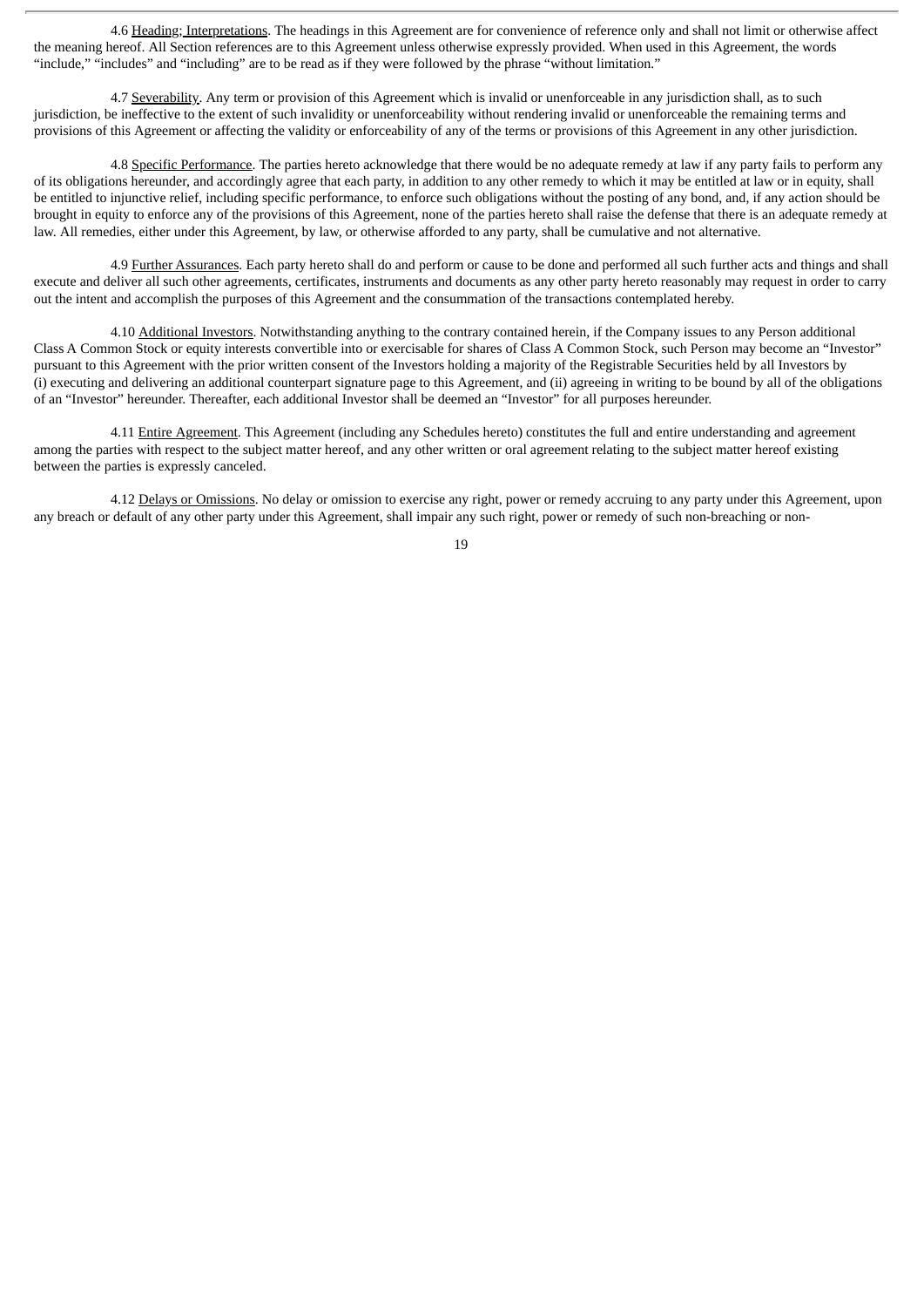defaulting party, nor shall it be construed to be a waiver of or acquiescence to any such breach or default, or to any similar breach or default thereafter occurring, nor shall any waiver of any single breach or default be deemed a waiver of any other breach or default theretofore or thereafter occurring. All remedies, whether under this Agreement or by law or otherwise afforded to any party, shall be cumulative and not alternative.

4.13 Counterparts. This Agreement may be executed in any number of counterparts, each of which shall be deemed an original, but all of which together shall constitute one instrument. For purposes of this Agreement, a document (or signature page thereto) signed and transmitted by facsimile machine or other electronic means (including pdf) is to be treated as an original document. The signature of any party on any such document, for purposes hereof, is to be considered as an original signature, and the document transmitted is to be considered to have the same binding effect as an original signature on an original document. At the request of any party, any facsimile or other electronic signature is to be re-executed in original form by the party which executed the facsimile or other electronic signature. No party may raise the use of a facsimile machine or other electronic means, or the fact that any signature was transmitted through the use of a facsimile machine or other electronic means, as a defense to the enforcement of this Agreement.

[*Remainder of Page Intentionally Left Blank*]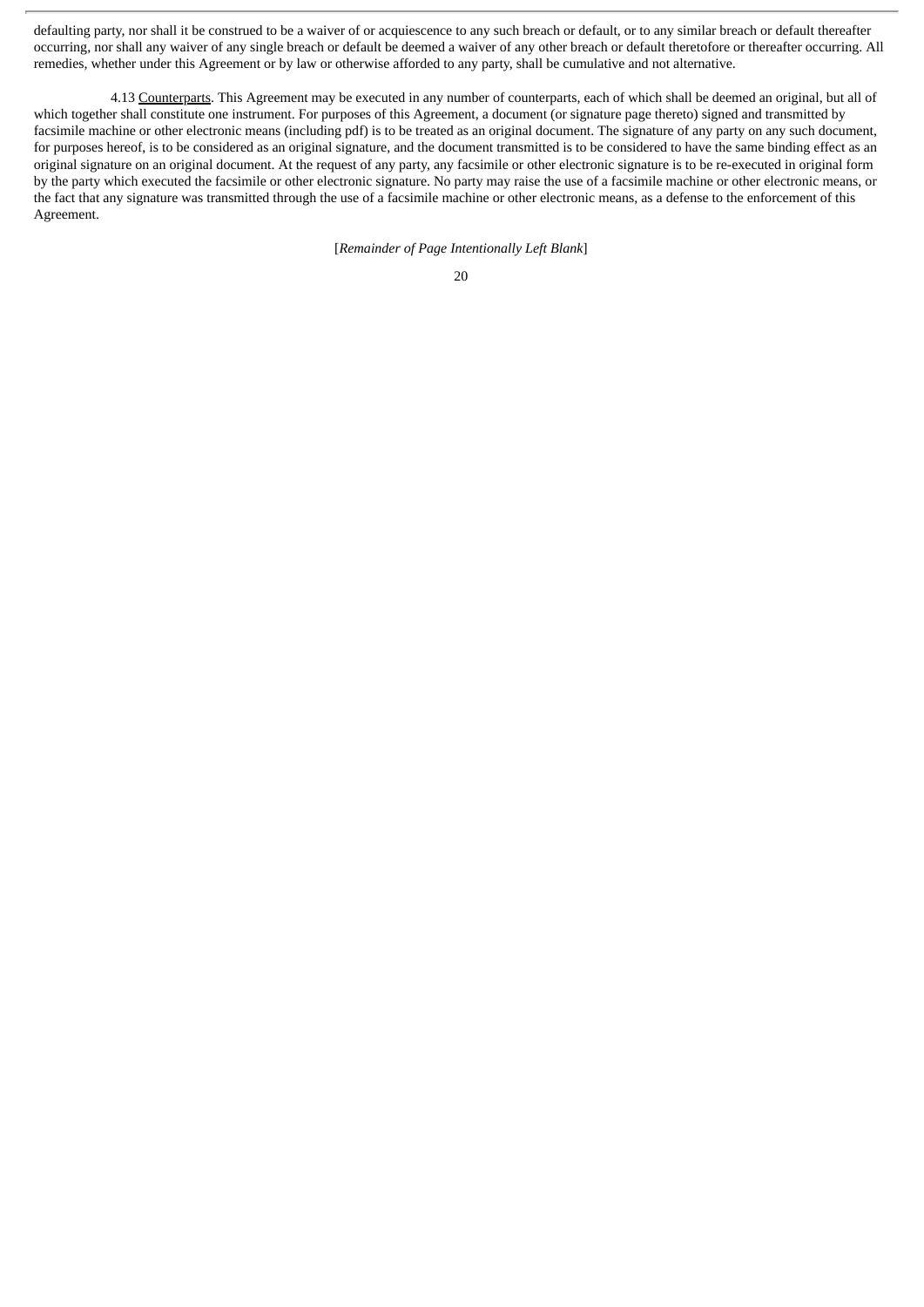IN WITNESS WHEREOF, the parties have executed this Agreement as of the date first written above.

# **COMPANY:**

# **RANI THERAPEUTICS HOLDINGS, INC.**

| By: |        |  |
|-----|--------|--|
|     | Name:  |  |
|     | Title: |  |

*Signature Page to Registration Rights Agreement*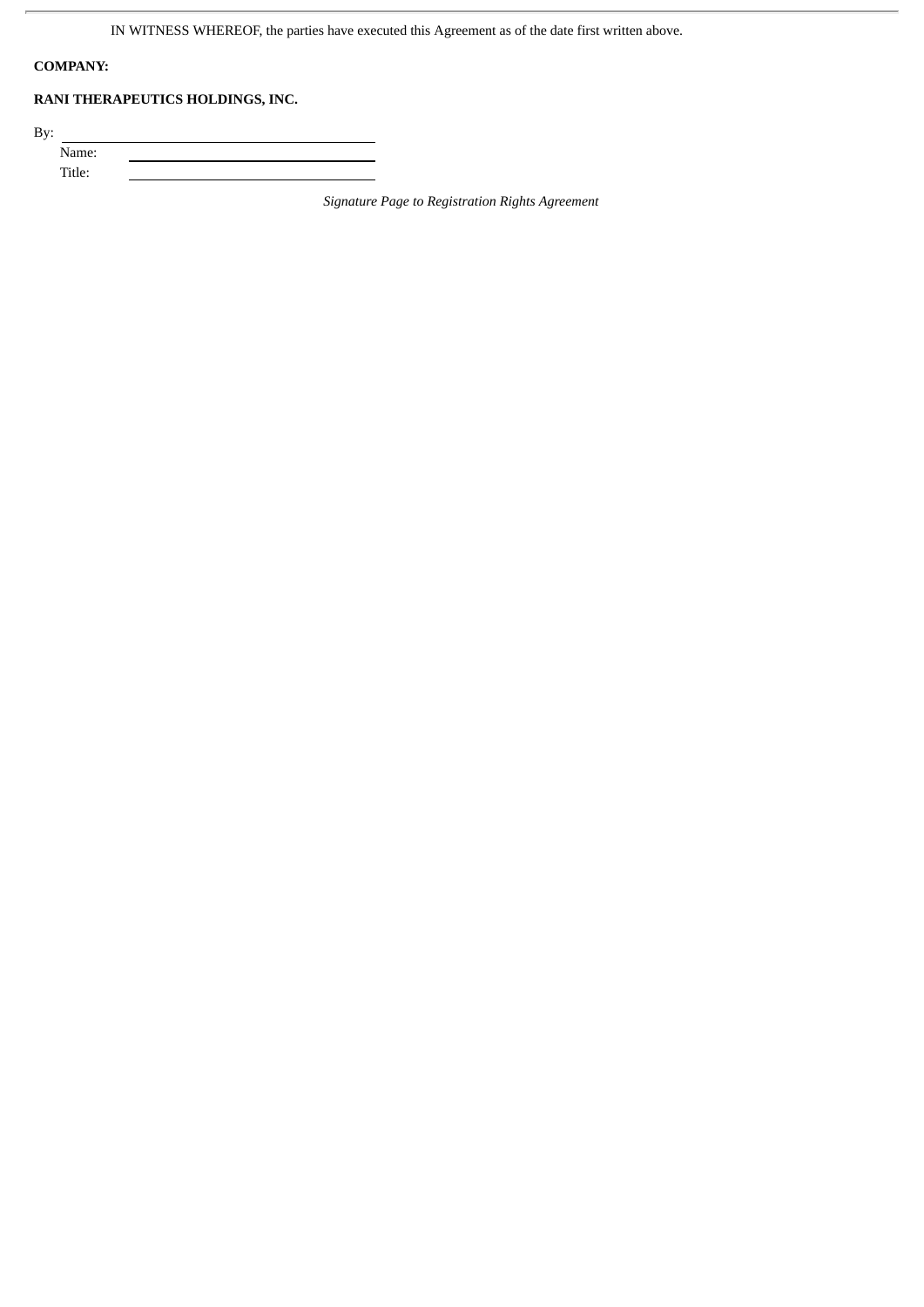IN WITNESS WHEREOF, the parties have executed this Agreement as of the date first written above.

**INVESTOR:**

**[**●**]**

By:

Name:

Title:

*Signature Page to Registration Rights Agreement*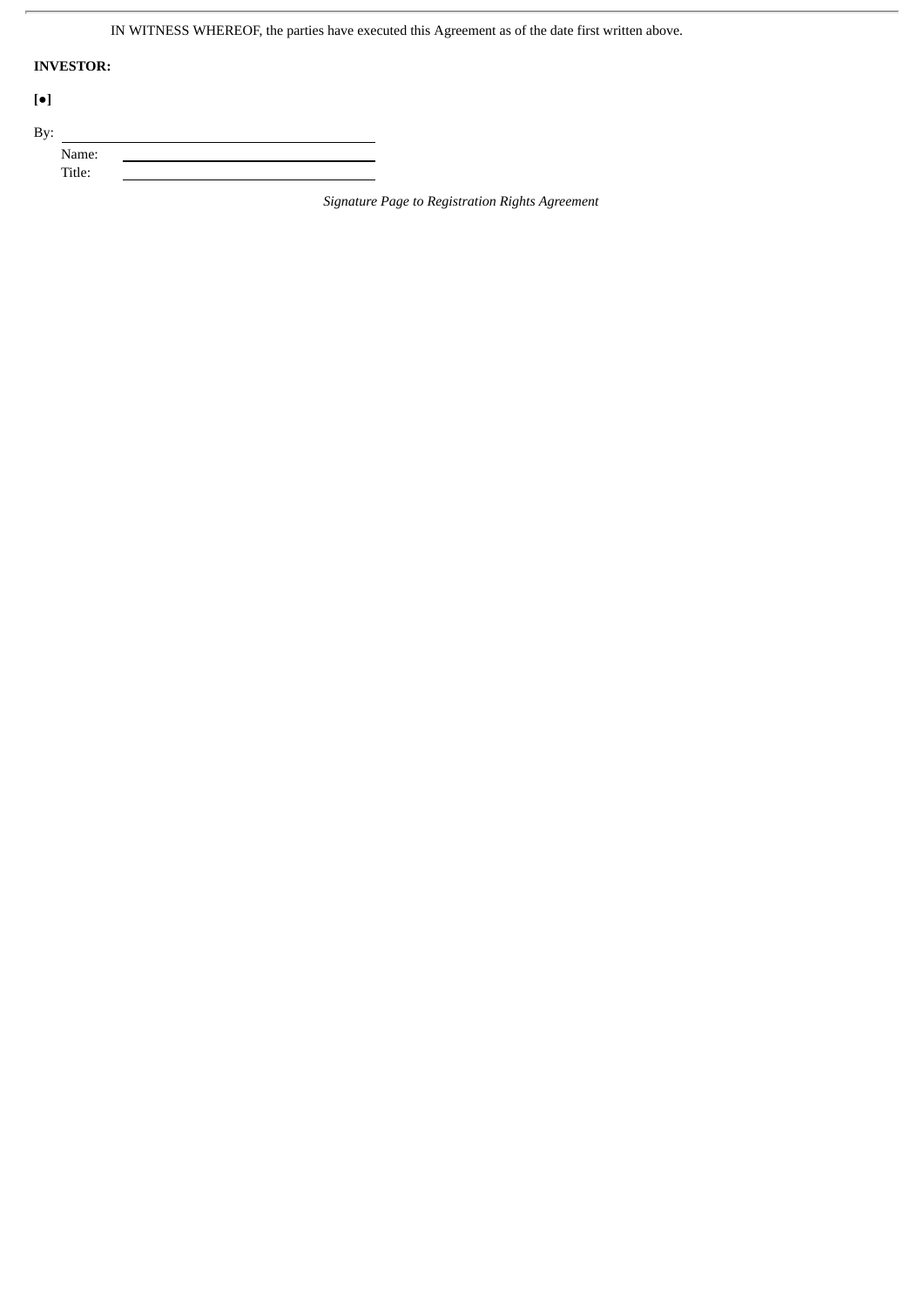**SCHEDULE A Investors** 

**[ N A M E ]** [Address] Attention: [name]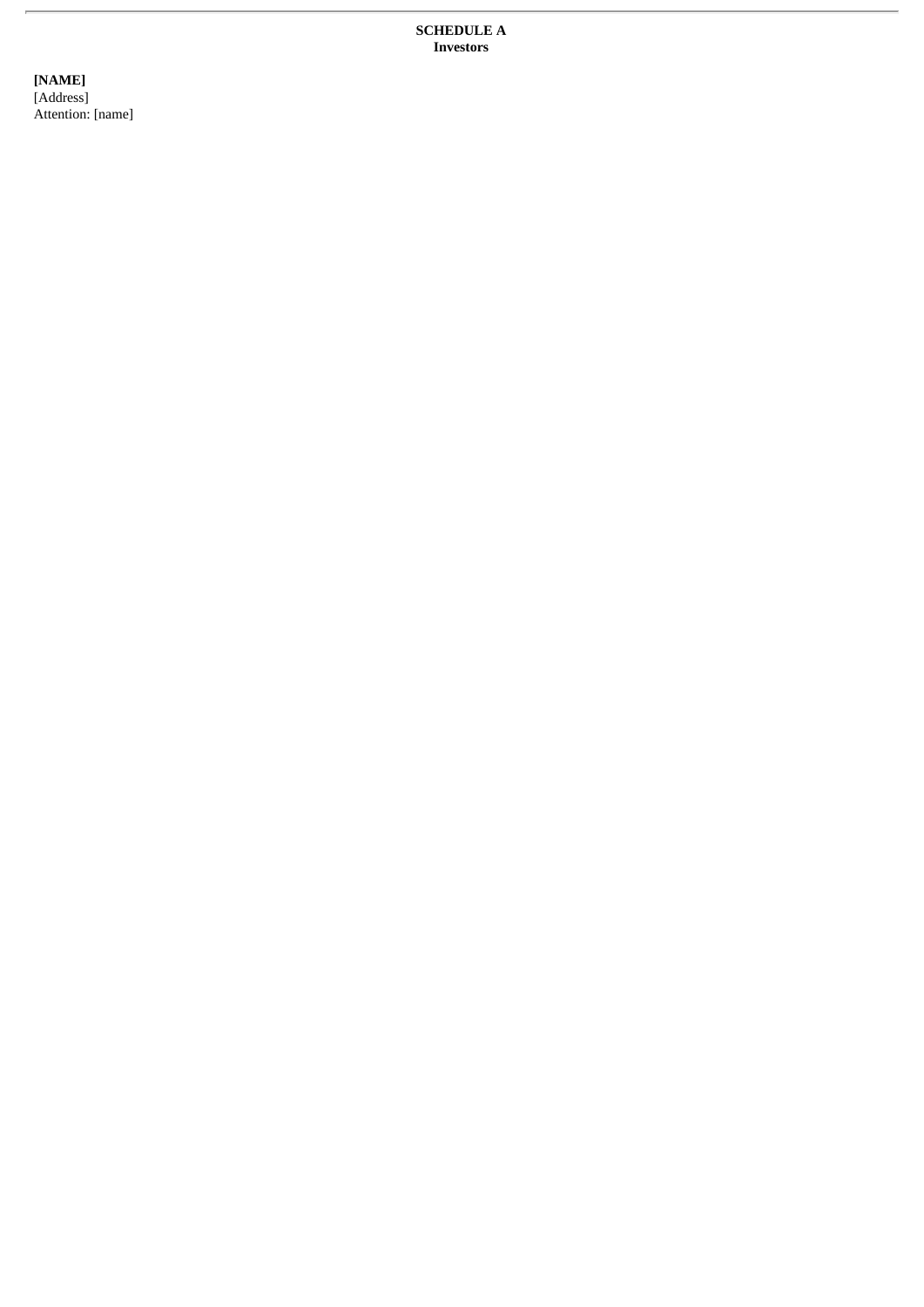# **RANI THERAPEUTICS, LLC**

# **FORM OF FIFTH AMENDED AND RESTATED LIMITED LIABILITY COMPANY AGREEMENT**

# **Dated as of [ ], 2021**

THE UNITS REPRESENTED BY THIS FIFTH AMENDED AND RESTATED LIMITED LIABILITY COMPANY AGREEMENT HAVE NOT BEEN REGISTERED UNDER THE UNITED STATES SECURITIES ACT OF 1933, AS AMENDED, OR UNDER ANY OTHER APPLICABLE SECURITIES LAWS. SUCH UNITS MAY NOT BE SOLD, ASSIGNED, PLEDGED OR OTHERWISE DISPOSED OF AT ANY TIME WITHOUT EFFECTIVE REGISTRATION UNDER SUCH ACT AND LAWS OR EXEMPTION THEREFROM, AND COMPLIANCE WITH THE OTHER SUBSTANTIAL RESTRICTIONS ON TRANSFERABILITY SET FORTH HEREIN.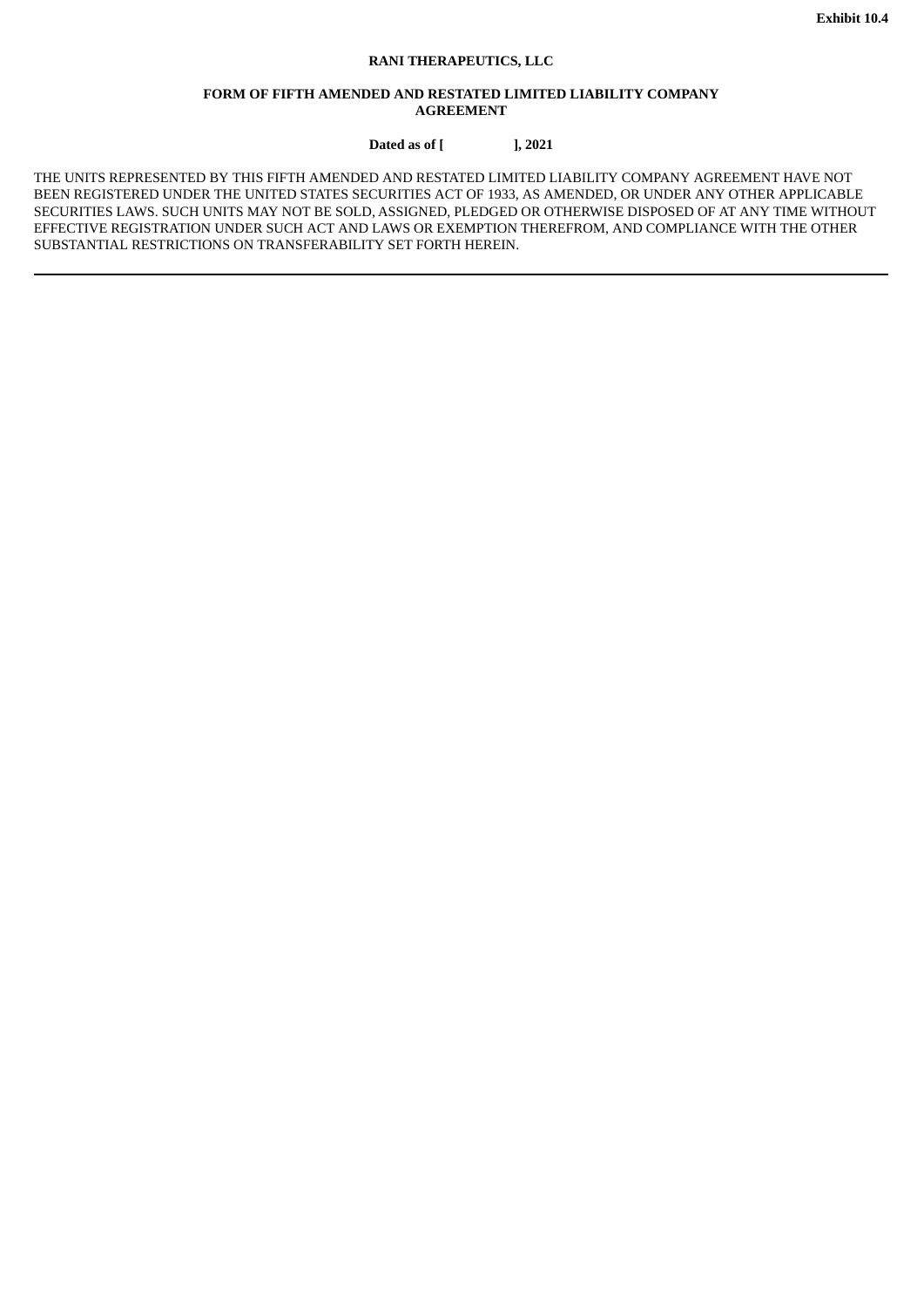**P a g e**

2

1 3

1 3

1 3

1 3

1 3

1 3

1 3

1 4

1 4

1 4

1 4

1 4

4

6

20

2 1

2 1

2 1

2 1

2 1

2 3

2 3

25

2 6

6

2 8

2 8

2 8

2 9

29

#### **ARTICLE II ORGANIZATIONAL MATTERS**

- 2.1 Formation of Company
- 2.2 Limited Liability Company Agreement
- 2.3 N a m e
- 2.4 Purpose
- 2.5 Powers
- 2.6 Principal Office; Registered Office
- 2.7 Term
- 2.8 No State-Law Partnership
- 2.9 Tax Treatment
- 2.10 Prior Agreements

#### ARTICLE III CAPITALIZATION; CAPITAL CONTRIBUTIONS

- 3.1 Capitalization n.  $14$
- 3.2 General Provisions with Respect to Units s.  $16$
- 3.3 Capital Accounts s. 20
- 3.4 Negative Capital Accounts
- 3.5 No Withdrawal
- 3.6 Loans From Members

#### **ARTICLE IV DISTRIBUTIONS AND ALLOCATIONS**

- 4.1 Distributions
- 4.2 Allocations of Net Profit and Net Loss
- 4.3 Special Allocations
- 4.4 Tax Allocations s.  $25$
- 4.5 Other Allocation Rules
- 4.6 Withholding Taxes. 2018. The contract of the contract of the contract of the contract of the contract of the contract of the contract of the contract of the contract of the contract of the contract of the contract of t
- 4.7 Allocations Upon Final Liquidation

#### **ARTICLE V MANAGEMENT**

- 5.1 Designation and Authority of Managing Member
- 5.2 Actions of the Managing Member
- 5.3 Compensation; Expenses s. 29.  $\frac{1}{2}$  2.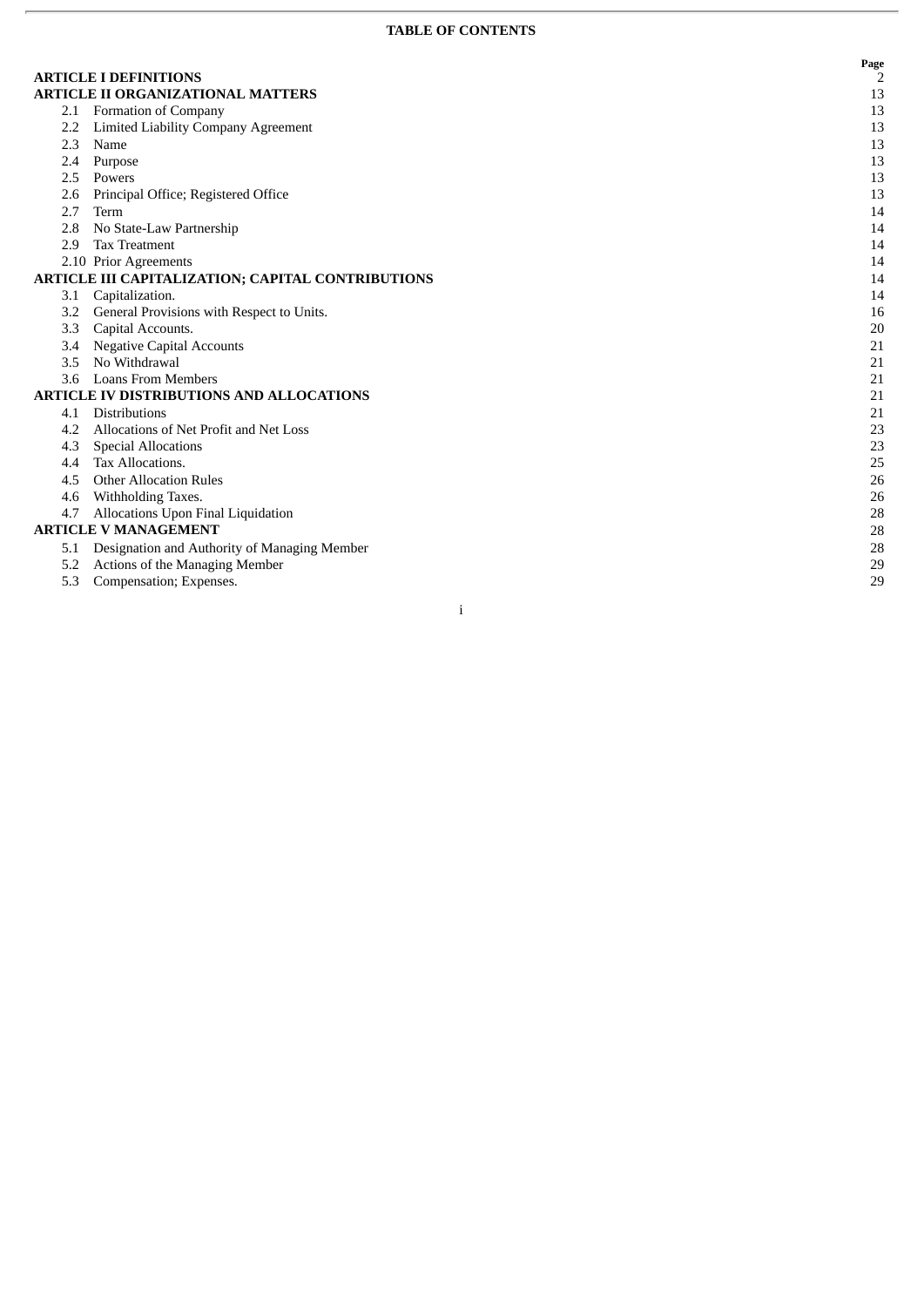|                                                     |                                                                                       | Page<br>31 |
|-----------------------------------------------------|---------------------------------------------------------------------------------------|------------|
| 5.4                                                 | Delegation of Authority.                                                              |            |
| 5.5                                                 | <b>Limitation of Liability</b><br><b>ARTICLE VI RIGHTS AND OBLIGATIONS OF MEMBERS</b> | 31         |
|                                                     |                                                                                       | 32         |
| 6.1                                                 | Limitation of Liability                                                               | 32         |
| 6.2                                                 | Lack of Authority                                                                     | 32         |
| 6.3                                                 | No Right of Partition                                                                 | 33         |
| 6.4                                                 | Indemnification.                                                                      | 33         |
|                                                     | ARTICLE VII BOOKS, RECORDS, ACCOUNTING AND REPORTS                                    | 34         |
| 7.1                                                 | Records and Accounting                                                                | 34         |
| 7.2                                                 | <b>Fiscal Year</b>                                                                    | 34         |
| 7.3                                                 | Reports                                                                               | 34         |
| 7.4                                                 | <b>Transmission of Communications</b>                                                 | 35         |
| 7.5                                                 | Confidentiality.                                                                      | 35         |
| <b>ARTICLE VIII TAX MATTERS</b>                     | 36                                                                                    |            |
| 8.1                                                 | Preparation of Tax Returns                                                            | 36         |
| 8.2                                                 | <b>Tax Elections</b>                                                                  | 36         |
| 8.3                                                 | <b>Tax Controversies</b>                                                              | 36         |
| <b>ARTICLE IX RESTRICTIONS ON TRANSFER OF UNITS</b> |                                                                                       |            |
| 9.1                                                 | <b>Transfers of Units</b>                                                             | 37         |
| 9.2                                                 | <b>Restricted Units Legend</b>                                                        | 39         |
| 9.3                                                 | Assignee's Rights                                                                     | 40         |
| 9.4                                                 | Assignor's Rights and Obligations                                                     | 40         |
| 9.5                                                 | <b>Further Restrictions</b>                                                           | 41         |
| 9.6                                                 | Counterparts; Joinder                                                                 | 42         |
| 9.7                                                 | <b>Ineffective Transfer</b>                                                           | 42         |
| <b>ARTICLE X ADMISSION OF MEMBERS</b>               |                                                                                       |            |
|                                                     | 10.1 Substituted Members                                                              | 42<br>42   |
|                                                     | 10.2 Additional Members                                                               | 42         |
|                                                     | 10.3 Additional Managing Member                                                       | 43         |

i i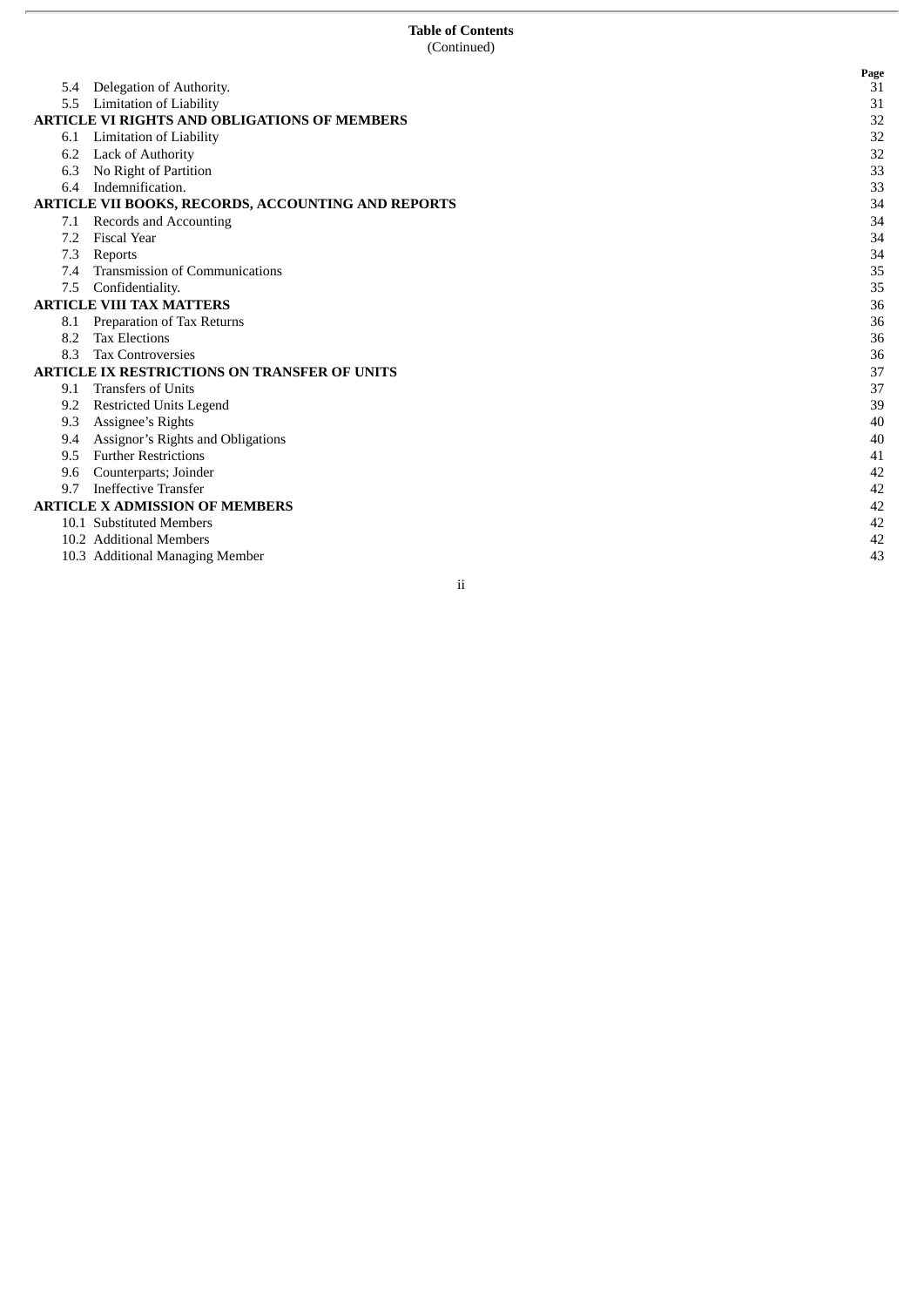#### **Table of Contents** (Continued)

|                                                         |                                             | Page<br>43 |
|---------------------------------------------------------|---------------------------------------------|------------|
| <b>ARTICLE XI WITHDRAWAL AND RESIGNATION OF MEMBERS</b> |                                             |            |
| <b>ARTICLE XII REDEMPTION AND EXCHANGE RIGHTS</b>       |                                             |            |
| 12.1                                                    | Exchange Procedures.                        | 44         |
| 12.2                                                    | <b>Exchange Payment</b>                     | 44         |
| 12.3                                                    | Splits, Distributions and Reclassifications | 45         |
| 12.4                                                    | PubCo Covenants                             | 45         |
| 12.5                                                    | <b>Exchange Taxes</b>                       | 46         |
| 12.6                                                    | PubCo Call Rights                           | 46         |
| 12.7                                                    | <b>Distribution Rights</b>                  | 46         |
| 12.8                                                    | <b>Exchange Restrictions</b>                | 46         |
| 12.9                                                    | <b>Tax Matters</b>                          | 47         |
|                                                         | 12.10 Withholding                           | 48         |
|                                                         | 12.11 Representations and Warranties        | 48         |
| <b>ARTICLE XIII DISSOLUTION AND WINDING UP</b>          |                                             |            |
| 13.1                                                    | Dissolution                                 | 48         |
| 13.2                                                    | Winding Up and Termination                  | 49         |
| 13.3                                                    | Deferment; Distribution in Kind             | 50         |
| 13.4                                                    | <b>Cancellation of Certificate</b>          | 50         |
| 13.5                                                    | Reasonable Time for Winding Up              | 50         |
| 13.6                                                    | Return of Capital                           | 51         |
| <b>ARTICLE XIV VALUATION</b>                            |                                             |            |
|                                                         | 14.1 Value                                  | 51         |
| 14.2                                                    | Determination and Dispute                   | 51         |
| <b>ARTICLE XV GENERAL PROVISIONS</b>                    |                                             |            |
| 15.1                                                    | Power of Attorney.                          | 51         |
| 15.2                                                    | Amendments.                                 | 52         |
| 15.3                                                    | <b>Title to Company Assets</b>              | 53         |
| 15.4                                                    | <b>Addresses and Notices</b>                | 53         |
| 15.5                                                    | <b>Binding Effect</b>                       | 54         |
| 15.6                                                    | Creditors                                   | 54         |
| 15.7                                                    | Waiver                                      | 54         |

i i i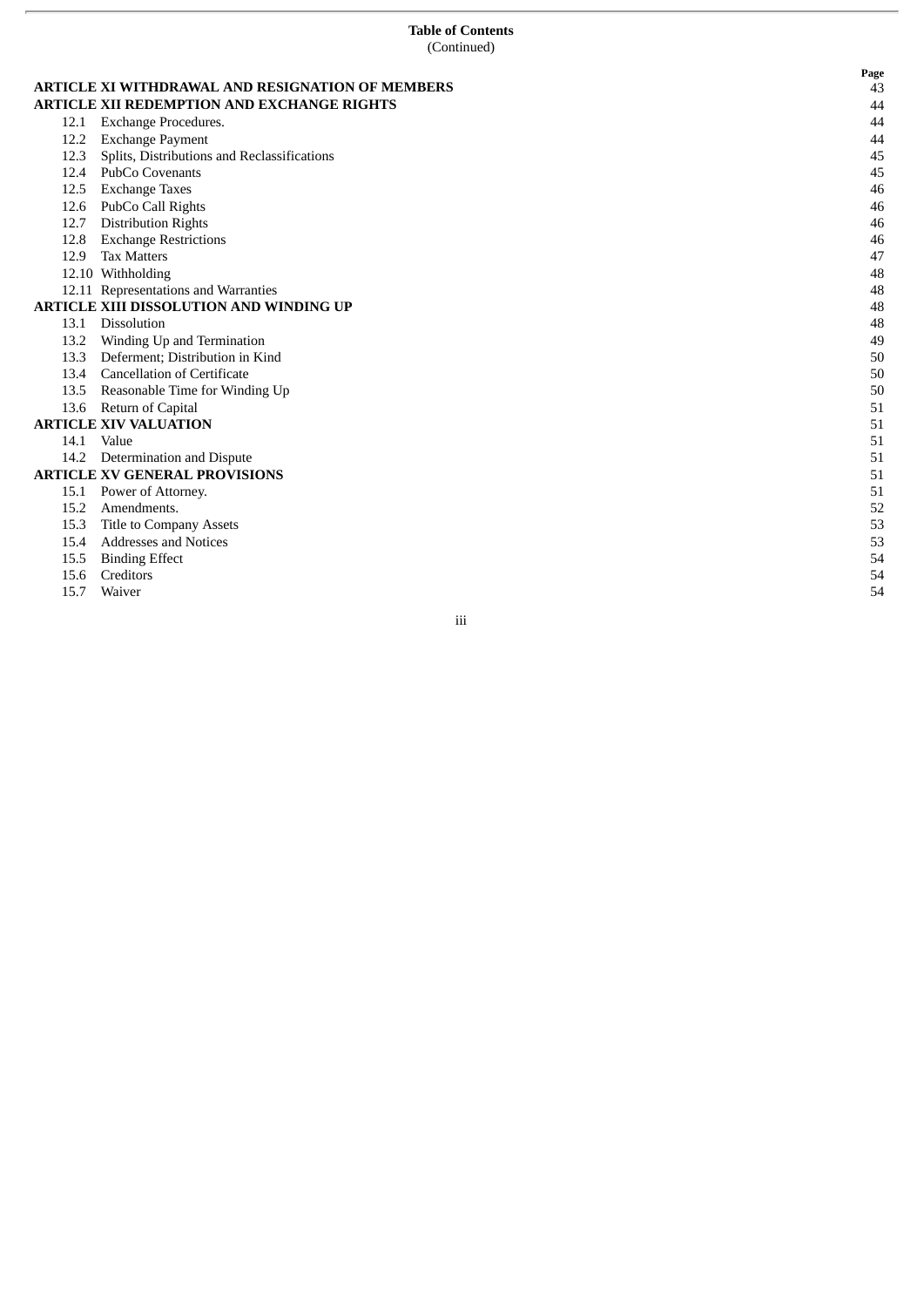15.8 Counterparts

- 15.9 Applicable Law; Waiver of Jury Trial
- 15.10 Severability
- 15.11 Further Action
- 15.12 Delivery by Facsimile
- 15.13 Offset
- 15.14 Entire Agreement
- 15.15 Remedies
- 15.16 Descriptive Headings; Interpretation
- 15.17 Spousal Consent

### **EXHIBIT AND SCHEDULES**

Exhibit A Form of Election of Exchange

A -1

i v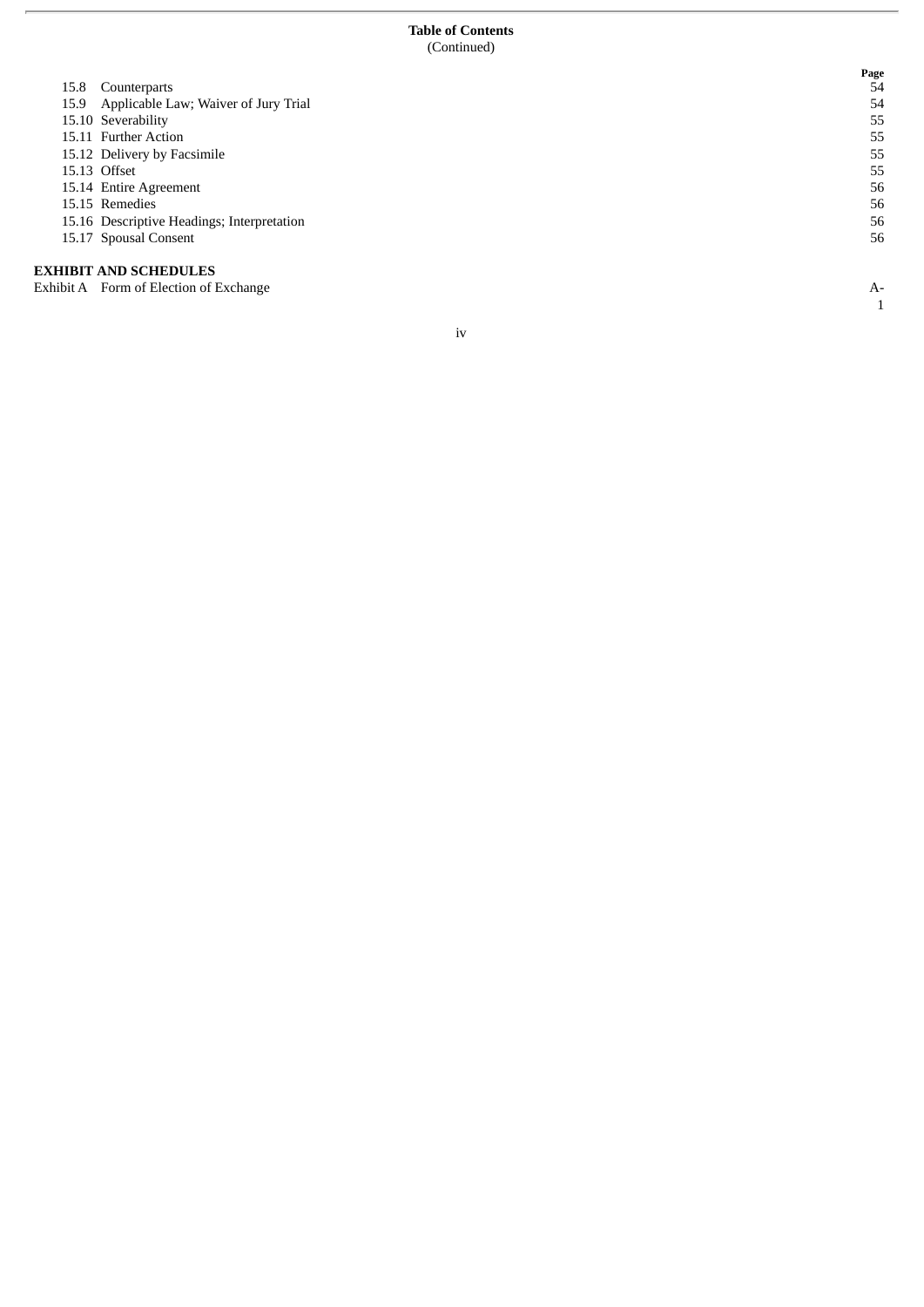### **RANI THERAPEUTICS, LLC**

### **FORM OF FIFTH AMENDED AND RESTATED LIMITED LIABILITY COMPANY AGREEMENT**

THIS FIFTH AMENDED AND RESTATED LIMITED LIABILITY COMPANY AGREEMENT, dated as of [•], 2021, is entered into by and among Rani Therapeutics, LLC, a California limited liability company (the "**Company**"), Rani Therapeutics Holdings, Inc., a Delaware corporation ("**PubCo**"), and the Members, and is made effective as of the Effective Time. Capitalized terms used herein without definition shall have the meanings assigned to such terms in Article I.

# **RECITALS**

**WHEREAS**, the Company and certain of the Members entered into the Fourth Amended and Restated Limited Liability Company Agreement of the Company, dated as of October 30, 2020 (as amended, the "**Prior Agreement**").

**WHEREAS**, on March 7, 2021, the Board of Managers (as defined in the Prior Agreement) of the Company approved an "Up-C IPO structure" pursuant to which PubCo desires to effect a proposed underwritten initial public offering of shares of its Class A common stock (the "**IPO**").

**WHEREAS**, immediately prior to the Effective Time and in contemplation of the IPO, (i) all outstanding Profits Interests automatically converted into a fewer number of Common Units that are not subject to a "Profits Interest Threshold Amount" (as defined in the Prior Agreement) and ceased to exist as Common Units that are Profits Interests pursuant to Sections 12 and 13(a) of the Company's 2016 Equity Incentive Plan (the "**Profits Interest Conversion**"), and (ii) all outstanding Preferred Units automatically converted into Common Units pursuant to Section 3.13(b)(i) of the Prior Agreement and ceased to exist as Preferred Units, as agreed by the Board of Managers of the Company on June 14, 2021, and approved by a "Majority in Interest of the Members" (as defined in the Prior Agreement) and a "Majority in Interest of the Preferred Members" (as defined in the Prior Agreement) (the "**Preferred Unit Conversion**").

**WHEREAS**, at the Effective Time, (i) all Common Units received in the Profits Interest Conversion are, automatically without any further action on the part of the Company and the Members, reclassified and changed into Class A Common Units, and cease to exist as Common Units; and (ii) all other Common Units (including Common Units received in the Preferred Unit Conversion) are, automatically without any further action on the part of the Company and the Members, reclassified and changed into Class A Common Units paired with a corresponding number of Class B Voting Units as set forth herein, and shall cease to exist as Common Units (the conversions described in this recital, the "**Recapitalization**").

**WHEREAS**, after the Effective Time and prior to the effectiveness of PubCo's initial public offering (the "**Pre-IPO Effective Time**"), certain holders of Class A Common Units will contribute all of their Class A Common Units to PubCo in exchange for Class A Common Stock, immediately after which the holders of Class B Voting Units will contribute all of their Class B Voting Units to PubCo in exchange for Class B Common Stock (the exchanges described in this recital, the "**Pre-IPO Exchanges**," and the agreements pursuant to which the Pre-IPO Exchanges are effected, the "**Exchange Agreements**").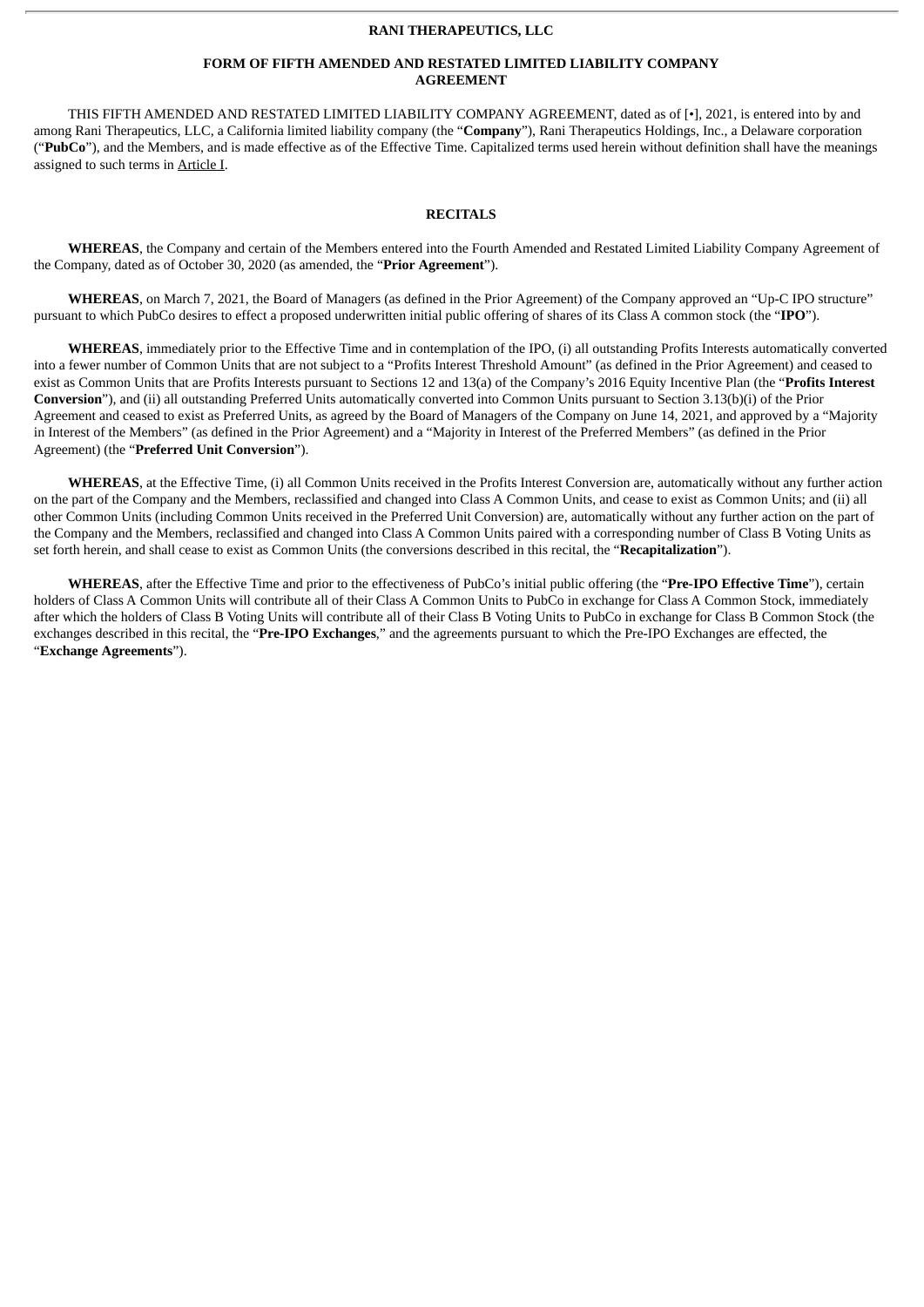**WHEREAS**, immediately following the Pre-IPO Exchanges, (i) PubCo, as holder of all the Class B Voting Units, designates itself as, and is hereby admitted to the Company as, Managing Member, and in such capacity shall have the rights and obligations as provided in this Agreement, and (ii) PubCo shall use the net proceeds received from the IPO to purchase Class A Common Units from the Company.

**WHEREAS**, the Company, PubCo, and a Majority in Interest of the Members desire to amend and restate the Prior Agreement in its entirety as set forth herein effective as of the Effective Time, at which time the Prior Agreement will be superseded entirely by this Agreement.

#### **AGREEMENT**

**NOW, THEREFORE**, in consideration of the mutual covenants contained herein and other good and valuable consideration, the receipt and sufficiency of which are hereby acknowledged, the parties hereto, intending to be legally bound, hereby agree to amend and restate the Prior Agreement to read in its entirety as follows:

### **ARTICLE I**

# **DEFINITIONS**

The following definitions shall be applied to the terms used in this Agreement for all purposes, unless otherwise clearly indicated to the contrary.

"**Additional Member**" means a Person admitted to the Company as a Member pursuant to Section 10.2.

**"Adjusted Capital Account Balance"** means, with respect to each Member, the balance in such Member's Capital Account adjusted (i) by taking into account the adjustments, allocations and distributions described in Treasury Regulations Sections 1.704-1(b)(2)(ii)(d)(4), (5) and (6); and (ii) by adding to such balance such Member's share of Company Minimum Gain and Member Nonrecourse Debt Minimum Gain, determined pursuant to Treasury Regulations Sections 1.704-2(g) and 1.704-2(i)(5), any amounts such Member is obligated to restore pursuant to any provision of this Agreement or by applicable law. The foregoing definition of Adjusted Capital Account Balance is intended to comply with the provisions of Treasury Regulations Section 1.704-1(b)(2)(ii)(d) and shall be interpreted consistently therewith.

"**Admission Date**" has the meaning set forth in Section 9.4.

"**Affiliate**" of any Person means any Person that directly or indirectly controls, is controlled by, or is under common control with the Person in question.

"**Agreement**" means this Fifth Amended and Restated Limited Liability Company Agreement of Rani Therapeutics, LLC.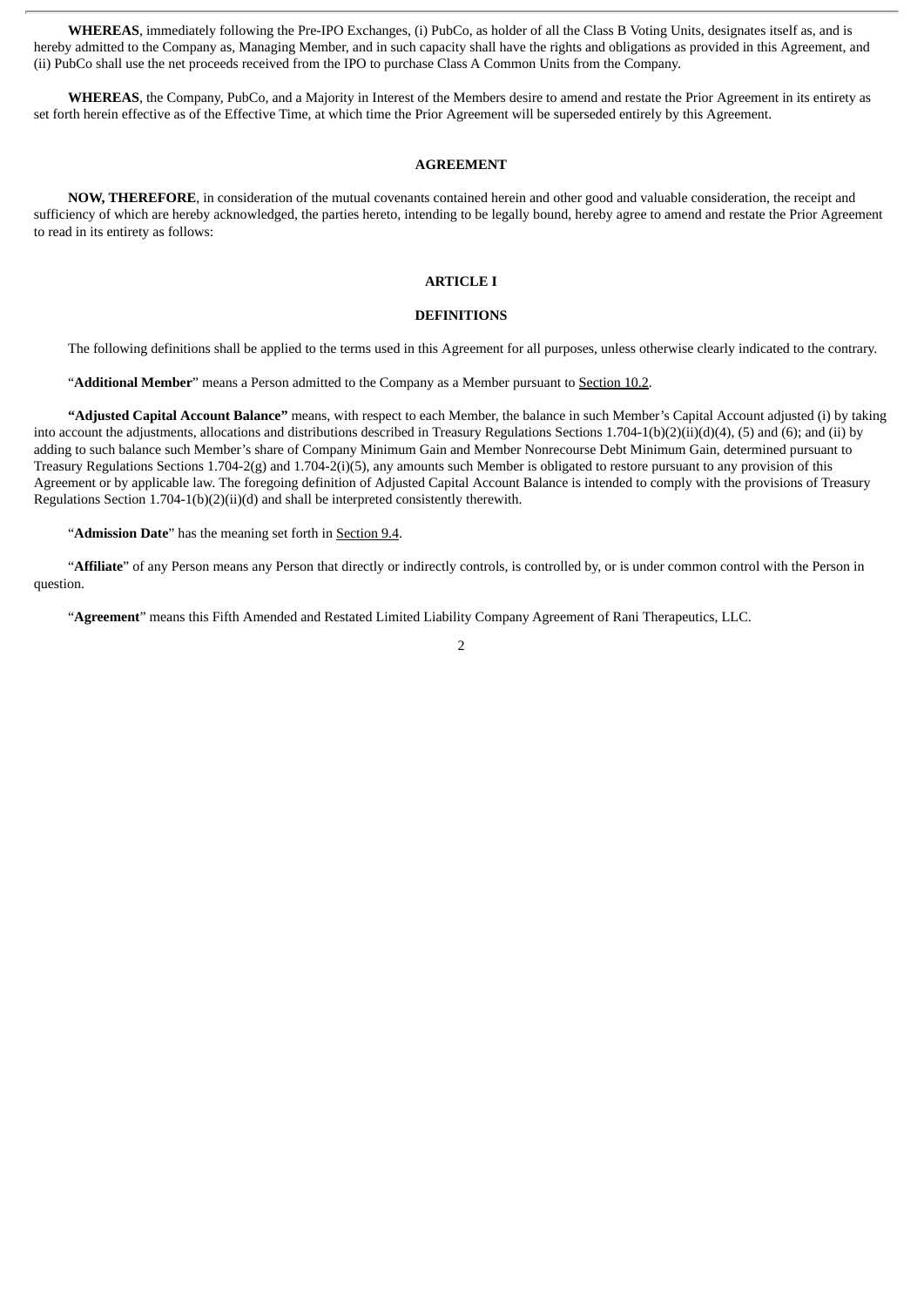"**Appraiser FMV**" means the fair market value of any Equity Security as determined by an independent appraiser mutually agreed upon by the Managing Member and the relevant Exchanging Member, whose determination shall be final and binding for those purposes for which Appraiser FMV is used in this Agreement. Appraiser FMV shall be the fair market value determined without regard to any discounts for minority interest, illiquidity or other discounts. The cost of any independent appraisal in connection with the determination of Appraiser FMV in accordance with this Agreement shall be borne by the Company.

"**Articles**" means the Company's Articles of Organization as filed with the Secretary of State of the State of California, as amended or amended and restated from time to time.

"**Assignee**" means a Person to whom any Units have been Transferred in accordance with the terms of this Agreement but who has not become a Member pursuant to Article X.

"**Assumed Tax Rate**" means the highest effective marginal combined U.S. federal, state and local income tax rate (including the tax imposed under Section 1411 of the Code on net investment income) for a Taxable Year prescribed for an individual or corporate resident in California or New York, New York (whichever results in the application of the highest state and local tax rate for a given type of income), and taking into account (a) the limitations imposed on the deductibility of expenses and other items, (b) the character (e.g., long-term or short-term capital gain or ordinary or exempt income) of the applicable income, and (c) the deductibility of state and local income taxes, to the extent applicable (and with any dollar limitation on state and local income tax deductibility assumed to be exceeded), but not taking into account any deduction under Section 199A of the Code or any similar state or local law, as determined in good faith by the Managing Member. For the avoidance of doubt, the Assumed Tax Rate shall be the same for all Members.

"**Base Rate**" means, on any date, a variable rate per annum equal to the rate of interest most recently published by The Wall Street Journal as the "prime rate" at large U.S. money center banks.

"**Board**" means the board of directors of PubCo, as constituted at any given time.

"**Book Value**" means with respect to any asset, the asset's adjusted basis for U.S. federal income tax purposes, except that (i) the initial Book Value of any asset contributed by a Member to the Company shall be the gross Fair Market Value of such asset; (ii) the Book Value of any property of the Company distributed to any Member shall be adjusted to equal the gross Fair Market Value of such property on the date of distribution; and (iii) the Book Values of assets of the Company shall be increased (or decreased) to the extent the Managing Member determines reasonably and in good faith that such adjustment is necessary or appropriate to comply with the provisions of Treasury Regulations Section 1.704-1(b)(2)(iv).

"**Business Day**" means any day, other than a Saturday, Sunday or any other day on which commercial banks located in the State of New York are authorized or obligated by law or executive order to close.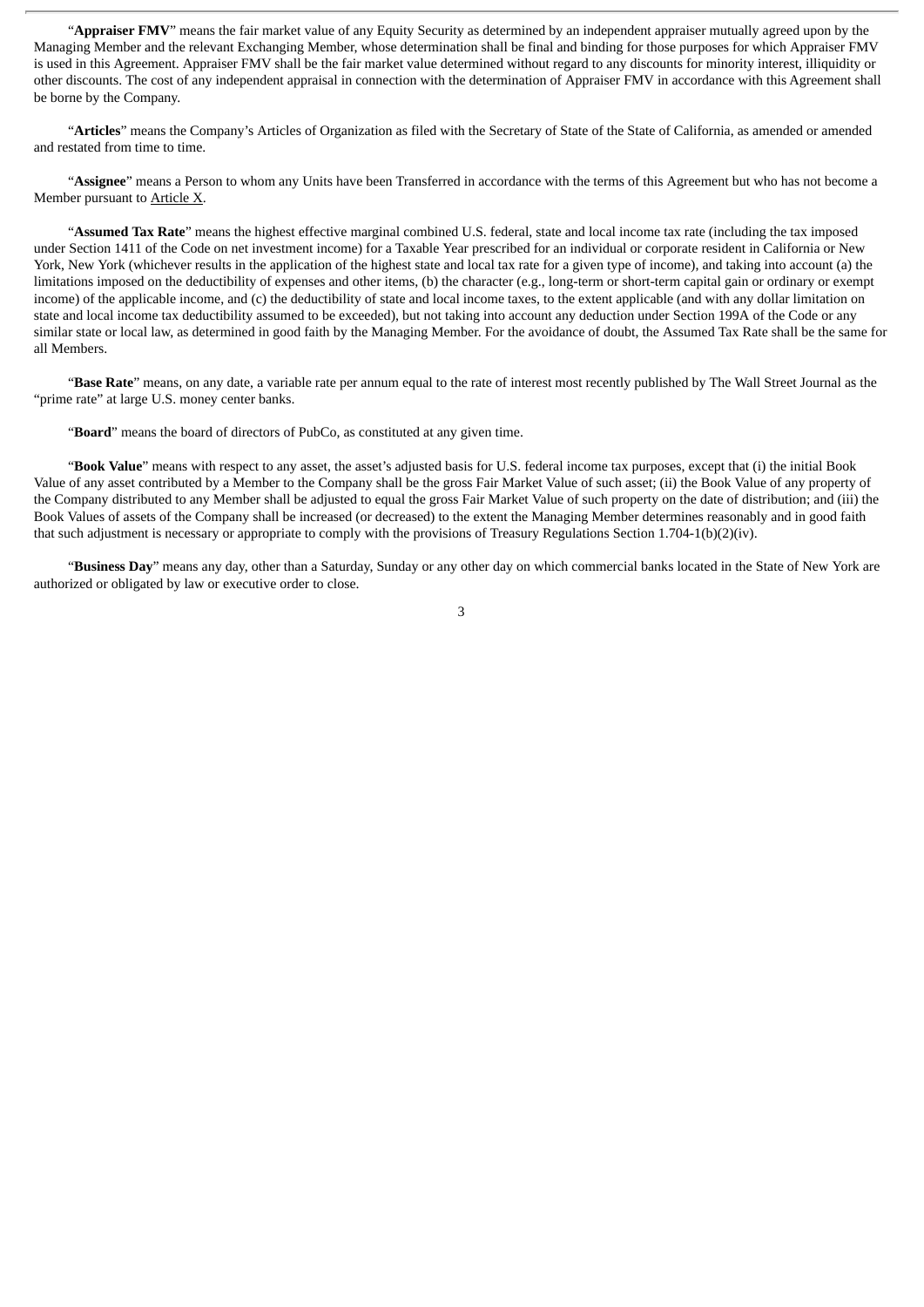**"California Act**" means the California Revised Uniform Limited Liability Company Act, Title 2.6, California Corporations Code, Section 17701.01 et seq., as it may be amended from time to time, and any successor to the California Act.

"**Capital Account**" means the capital account maintained for a Member pursuant to Section 3.3.

"**Capital Contribution**" means any cash, cash equivalents, promissory obligations or the Fair Market Value of other property which a Member contributes to the Company pursuant to Section 3.1.

"**Capital Stock**" shall mean any and all shares, interests, participations or other equivalents (however designated) of capital stock of a corporation, any and all equivalent ownership interests in a Person (other than a corporation) including, without limitation, partnership or membership interests (including any components thereof such as capital accounts, priority returns or the like) in a limited partnership or limited liability company and any and all warrants, rights or options to purchase any of the foregoing.

"**Cash Exchange Notice**" has the meaning set forth in Section 12.1(b).

"**Cash Exchange Payment**" means with respect to a particular Exchange for which PubCo has elected to make a Cash Exchange Payment in accordance with Section 12.1(b):

(i) if the Class A Common Stock trades on a National Securities Exchange or automated or electronic quotation system, an amount of cash equal to the product of (x) the number of shares of Class A Common Stock that would have been received by the Exchanging Member in the Exchange for that portion of the Class A Common Units subject to the Exchange set forth in the Cash Exchange Notice if PubCo had paid the Stock Exchange Payment with respect to such number of Class A Common Units, and (y) the Class A 3-Day VWAP; or

(ii) if the Class A Common Stock is not then traded on a National Securities Exchange or automated or electronic quotation system, as applicable, an amount of cash equal to the product of (x) the number of shares of Class A Common Stock that would have been received by the Exchanging Member in the Exchange for that portion of the Class A Common Units subject to the Exchange set forth in the Cash Exchange Notice if PubCo had paid the Stock Exchange Payment with respect to such number of Class A Common Units, for which PubCo has elected to make a Cash Exchange Payment and (y) the Appraiser FMV of one (1) share of Class A Common Stock that would be obtained in an arms-length transaction between an informed and willing buyer and an informed and willing seller, neither of whom is under any compulsion to buy or sell, respectively, and without regard to the particular circumstances of the buyer or seller.

"**Certificate Delivery**" means, in the case of any shares of Paired Voting Stock to be transferred and surrendered by an Exchanging Member in connection with an Exchange which are represented by a certificate or certificates, the process by which the Exchanging Member shall also present and surrender such certificate or certificates representing such shares of Paired Voting Stock during normal business hours at the principal executive offices of PubCo, or if any agent for the registration or transfer of shares of Paired Voting Stock is then duly appointed and acting, at the office of such transfer agent, along with any instruments of transfer reasonably required by the Managing Member or such transfer agent, as applicable, duly executed by the Exchanging Member or the Exchanging Member's duly authorized representative.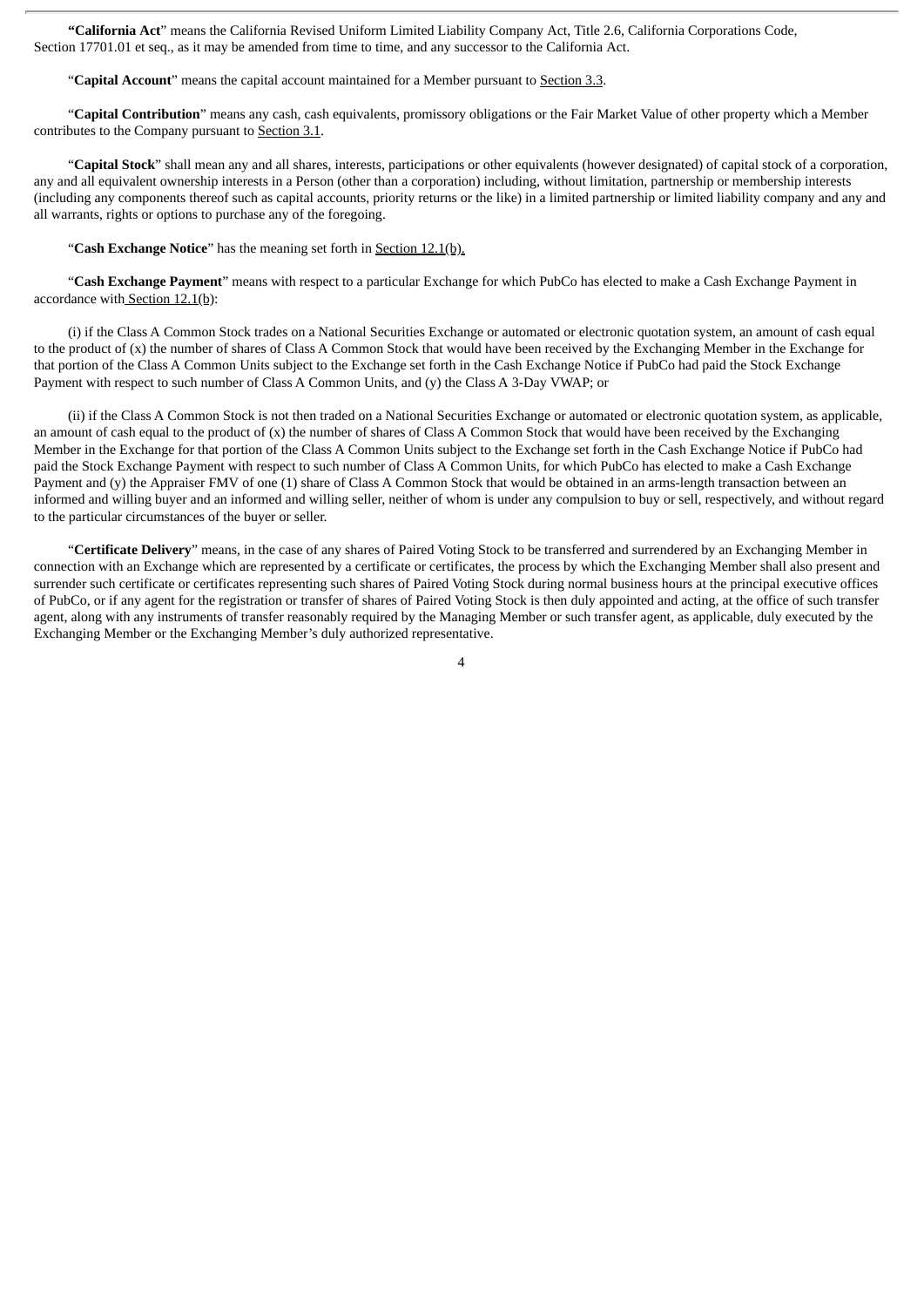"**Class A 3-Day VWAP**" means, on any relevant measurement date, the VWAP for five (5) consecutive Trading Days ending on such date.

"**Class A Common Stock**" means the Class A common stock, par value \$0.0001 per share, of PubCo.

"**Class A Common Units**" means the limited liability company interests described in **Section 3.1(a)(i)** and having the rights, powers and preferences specified herein.

"**Class B Common Stock**" means the Class B common stock, par value \$0.0001 per share, of PubCo.

"**Class C Common Stock**" means the Class C common stock, par value \$0.0001 per share, of PubCo.

"**Class B Voting Units"** means the limited liability company interests described in Section 3.1(a)(ii) and having the rights, powers and preferences specified herein.

"**Code**" means the United States Internal Revenue Code of 1986, as amended.

"**Common Units**" shall mean the issued and outstanding Common Units, as defined in the Prior Agreement, as of immediately prior to the Effective Time.

"**Company**" means Rani Therapeutics, LLC, a California limited liability company.

**"Company Minimum Gain"** has the meaning ascribed to the term "partnership minimum gain" set forth in Treasury Regulations Sections 1.704- 2(b)(2) and 1.704-2(d).

"**Continuing Member**" means each member receiving Class A Common Units in the Recapitalization for so long as such Member continues to hold such Class A Common Units after the Pre-IPO Exchanges.

"**Continuing Member Representative**" means ICL or any Affiliate of ICL designated in writing by ICL to PubCo, the Company and each of the Continuing Members after the Effective Time.

"**Covered Transaction**" means any Liquidity Event or any other sale, redemption or Transfer of Units.

"**DGCL**" means the General Corporation Law of the State of Delaware.

"**Distribution**" means each distribution made by the Company to a Member, whether in cash, property or securities of the Company and whether by liquidating distribution or otherwise; *provided* that none of the following shall be a Distribution: (a) any redemption or repurchase by the Company of any securities, or (b) any recapitalization or exchange of securities of the Company, or any subdivision (by Unit split or otherwise) or any combination (by reverse Unit split or otherwise) of any outstanding Units.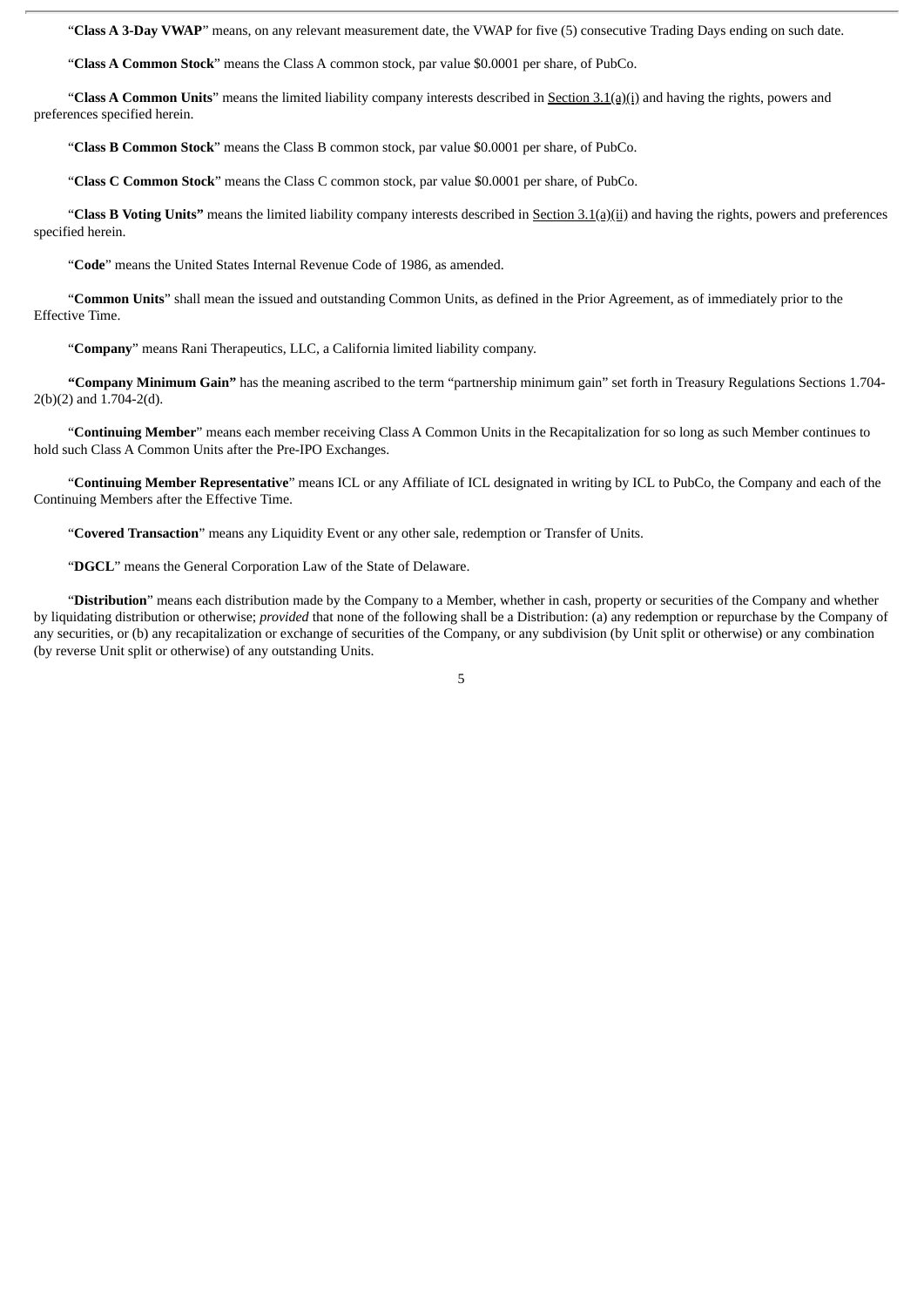"**DTC**" means The Depository Trust Company.

"**Effective Time**" means such time as is immediately prior to the Pre-IPO Effective Time.

"**Equity Securities**" means, with respect to any Person, all of the shares of capital stock or equity of (or other ownership or profit interests in) such Person, all of the warrants, options or other rights for the purchase or acquisition from such Person of shares of capital stock or preferred interests or equity of (or other ownership or profit interests in) such Person, all of the securities convertible into or exchangeable for shares of capital stock or equity of (or other ownership or profit interests in) such Person, including convertible debt securities, or warrants, rights or options for the purchase or acquisition from such Person of such shares or equity (or such other interests), restricted stock awards, restricted stock units, equity appreciation rights, phantom equity rights, profit participation and all of the other ownership or profit interests of such Person (including partnership or member interests therein), whether voting or nonvoting.

"**ERISA**" means the Employee Retirement Income Security Act of 1974, as amended.

"**Event of Withdrawal**" means the death, retirement, resignation, expulsion, bankruptcy or dissolution of a Member or the occurrence of any other event that terminates the continued membership of a Member in the Company.

"**Exchange**" means (a) the redemption by the Company of vested Class A Common Units held by a Member (together with the surrender and cancellation of the same number of outstanding shares of Paired Voting Stock held by such Member) for either (i) a Stock Exchange Payment or (ii) a Cash Exchange Payment, or (b) the direct purchase by PubCo of vested Class A Common Units and Paired Voting Stock held by a Member in accordance with a PubCo Call Right, in each case in accordance with Section 12.6.

"**Exchange Act**" means the Securities Exchange Act of 1934, as amended, and applicable rules and regulations thereunder, and any successor to such statute, rules or regulations. Any reference herein to a specific section, rule or regulation of the Exchange Act shall be deemed to include any corresponding provisions of future law.

"**Exchange Agreements**" has the meaning set forth in the Recitals.

"**Exchange Blackout Period**" means (i) any "black out" or similar period under PubCo's policies covering trading in PubCo's securities to which the applicable Exchanging Member is subject (or will be subject at such time as it owns Class A Common Stock), which period restricts the ability of such Exchanging Member to immediately resell shares of Class A Common Stock to be delivered to such Exchanging Member in connection with a Stock Exchange Payment and (ii) the period of time commencing on (x) the date of the declaration of a dividend by PubCo and ending on the first day following (y) the record date determined by the Board with respect to such dividend declared pursuant to clause (x), which period of time shall be no longer than 10 Business Days; *provided* that in no event shall an Exchange Blackout Period which respect to clause (ii) of the definition hereof occur more than four (4) times per calendar year.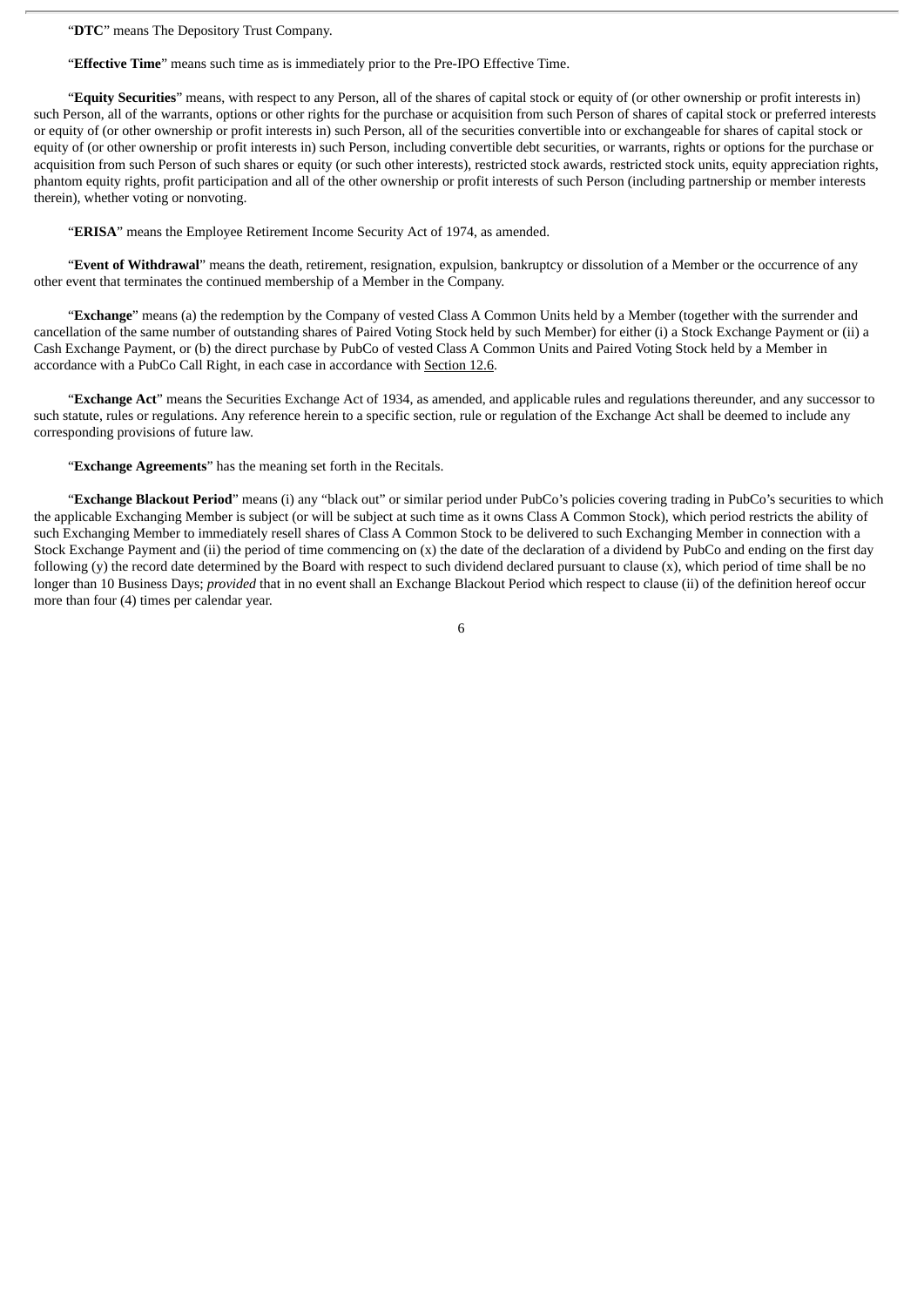### "**Exchange Conditions**" means any of the following conditions:

(i) in the event of a valid request for registration pursuant to the Registration Rights Agreement, (a) PubCo shall have failed to cause any related prospectus to be supplemented by any required prospectus supplement necessary to effect such Exchange, (b) PubCo shall have exercised its right to defer, delay or suspend the filing or effectiveness of a Registration Statement and such deferral, delay or suspension shall affect the ability of such Exchanging Member to have its Class A Common Stock registered at or immediately following the consummation of the Exchange, (c) any stop order relating to the Registration Statement pursuant to which the Class A Common Stock was to be registered by such Exchanging Member at or immediately following the Exchange shall have been issued by the Securities and Exchange Commission, (d) there shall be in effect an injunction, a restraining order or a decree of any nature of any Governmental Entity that restrains or prohibits the Exchange, or (e) PubCo shall have failed to comply in any material respect with its obligations under the Registration Rights Agreement to the extent related to the resale of the Class A Common Stock of an Exchanging Member, and such failure shall have adversely affected the ability of such Exchanging Member to consummate the resale of Class A Common Stock to be received upon such Exchange pursuant to an effective Registration Statement; (ii) PubCo shall have disclosed in good faith to such Exchanging Member any material non-public information concerning PubCo, the receipt of which results in such Exchanging Member being prohibited or restricted from selling Class A Common Stock at or immediately following the Exchange without disclosure of such information (and PubCo does not permit disclosure); (iii) there shall have occurred a material disruption in the securities markets generally or in the market or markets in which the Class A Common Stock is then traded; (iv) there shall be in effect an injunction, a restraining order or a decree of any nature of any Governmental Entity that restrains or prohibits the Exchange; or (v) the Exchange Date would occur three (3) Business Days or less prior to, or during, an Exchange Blackout Period. For purposes of clarity, the matters contemplated in clauses (ii) through (v) above shall constitute an Exchange Condition regardless of the existence of a valid request for registration pursuant to the Registration Rights Agreement.

"**Exchange Date**" means the date that is five (5) Business Days after the Exchange Notice Date is given; *provided*, that if an Exchanging Member delays the consummation of an Exchange by delivering an Exchange Delay Notice, the Exchange Date shall occur on the date that is three (3) Business Days following the date on which the conditions giving rise to such delay cease to exist which shall in no event be prior to the date otherwise determined pursuant to this definition (or such earlier day as the Managing Member and such Exchanging Member may agree in writing); *provided, further*, that if the Exchange Date for any Exchange with respect to which PubCo elects to make a Stock Exchange Payment would otherwise fall within any Exchange Blackout Period, then the Exchange Date shall occur on the next Business Day following the end of such Exchange Blackout Period.

**"Exchange Delay Notice**" has the meaning set forth in Section 12.1(c).

"**Exchange Notice**" means a written election of Exchange in the form of Exhibit A, duly executed by the Exchanging Member.

"**Exchange Notice Date**" means, with respect to any Exchange Notice, the date such Exchange Notice is given to the Company in accordance with Section 12.1.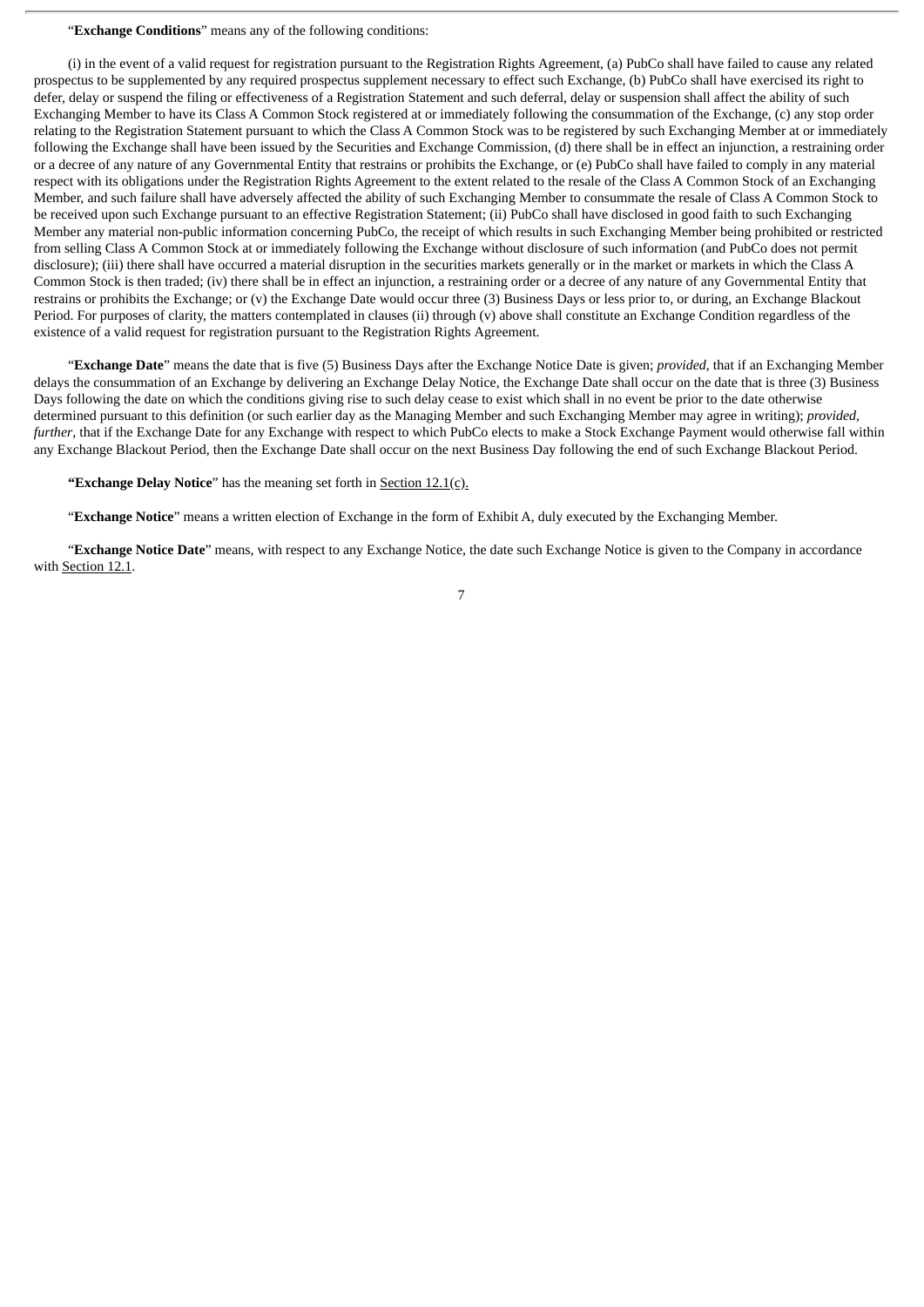"**Exchanged Units**" means, with respect to any Exchange, the Class A Common Units being exchanged pursuant to a relevant Exchange Notice, and an equal number of shares of Paired Voting Stock held by the relevant Exchanging Member; *provided*, that, such amount of Class A Common Units shall in no event be less than the Minimum Exchange Amount.

"**Exchanging Member**" means a Member initiating an Exchange.

"**Exempt Transfer**" has the meaning set forth in Section 9.1(b).

"**Fair Market Value**" means, with respect to any asset or equity interest, its fair market value determined according to Article XIV.

"**Family Group**" means a Member's spouse, parents, siblings and descendants (whether by birth or adoption) and any trust (whether revocable or irrevocable) or other estate planning vehicle established solely for the benefit of such Member and/or such Member's spouse and/or such Member's descendants (by birth or adoption), parents, siblings or dependents, or any charitable trust the grantor of which is such Member and/or member of such Member's Family Group.

"**Fiscal Year**" means the Company's annual accounting period established pursuant to Section 7.2.

"**Founder Ownership Percentage**" means the percentage obtained by dividing (i) the total number of Class A Common Units owned by the Founder Members by (ii) the aggregate number of Class A Common Units outstanding at such time.

"**Founder Members**" means ICL, Mir Imran, Talat Imran, Sanah Imran, InCube Ventures II, L.P., Rani Investment Corp., Biologix Partners, LP, and VH Rani, LP, and their respective Permitted Transferees or any other transferee of such Founder Member pursuant to a transfer included in clauses (i) through (iv) of the definition of an Exempt Transfer.

"**Fund Indemnitees**" has the meaning set forth in Section 6.4(e).

"**Fund Indemnitors**" has the meaning set forth in Section 6.4(e).

"**Governmental Entity**" means the United States of America or any other nation, any state or other political subdivision thereof, or any entity exercising executive, legislative, judicial, regulatory or administrative functions of government.

"**ICL**" means InCube Labs, LLC, a Delaware limited liability company.

"**Imputed Underpayment Amount**" has the meaning set forth in Section 4.6(d).

"**Income Amount**" has the meaning set forth in **Section 4.1(c)(i)**.

"**Indemnified Person**" has the meaning set forth in Section 6.4(a).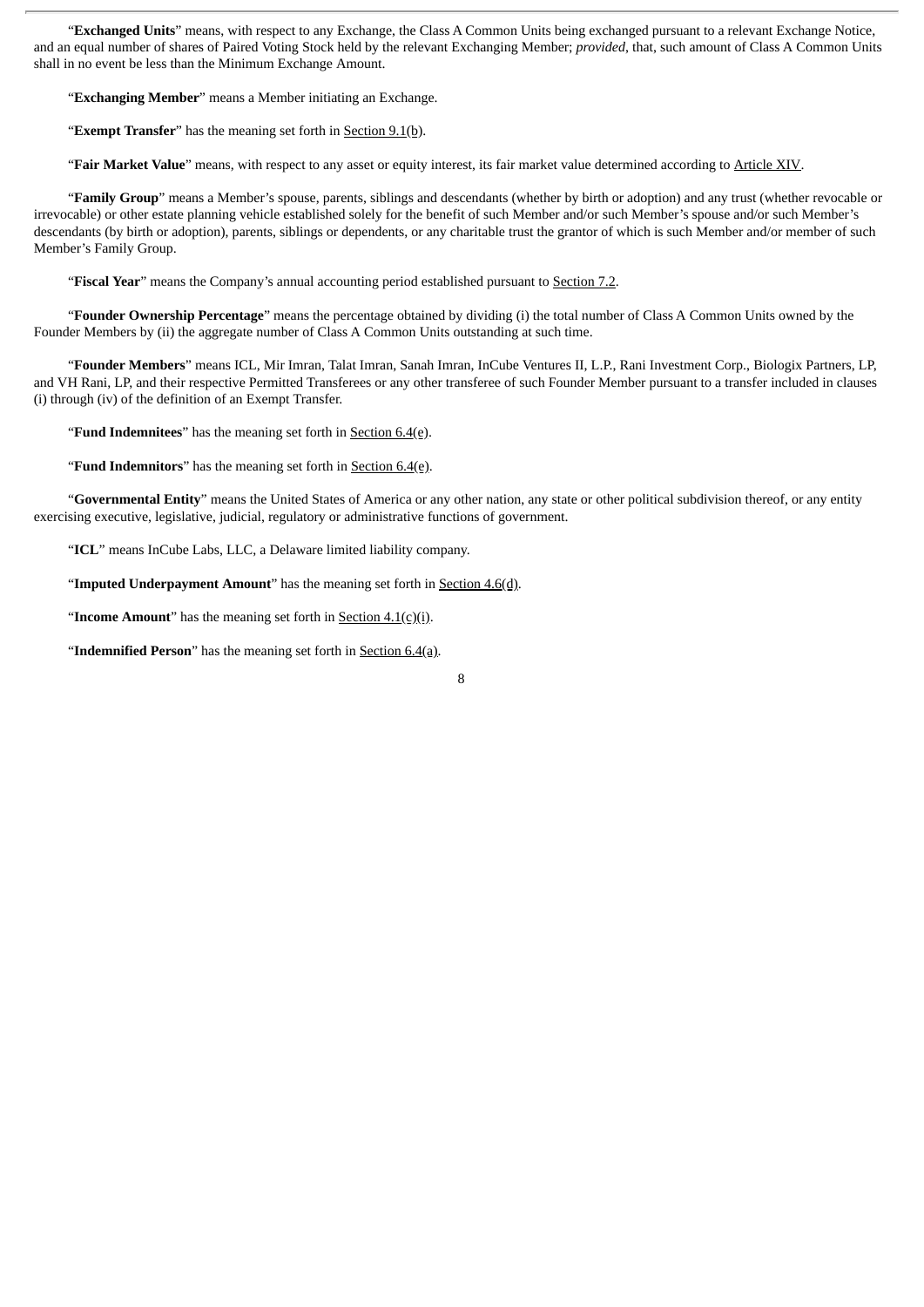"**Liquidity Event**" means, whether occurring through one transaction or a series of related transactions, any liquidation, dissolution or winding up, voluntary or involuntary, of the Company.

"**Lock-up Period**" has the meaning set forth in Section 12.1(a).

"**Managing Member**" means the person designated as such pursuant to Section 5.1, which shall be PubCo as of the effectiveness of PubCo's admission as an Additional Member pursuant to Section 10.2, or any successor Managing Member admitted to the Company in accordance with the terms of this Agreement, in its capacity as the managing member of the Company.

"**Member**" means each of the Persons from time to time admitted to the Company as a member of the Company and listed as a Member in the books and records of the Company, each in its capacity as a member of the Company.

**"Member Nonrecourse Debt Minimum Gain"** means an amount with respect to each partner nonrecourse debt (as defined in Treasury Regulations Section 1.704-2(b)(4)) equal to the Company Minimum Gain that would result if such partner nonrecourse debt were treated as a nonrecourse liability (as defined in Treasury Regulations Section 1.752-1(a)(2)) determined in accordance with Treasury Regulations Section 1.704-2(i) (3).

**"Member Nonrecourse Deductions"** has the meaning ascribed to the term "partner nonrecourse deductions" set forth in Treasury Regulations Section 1.704-2(i)(2).

"**Minimum Exchange Amount**" means a number of Class A Common Units held by an Exchanging Member equal to (x) if such Exchanging Member holds more than 50,000 Class A Common Units as of the date hereof, the lesser of (1) 50,000 Class A Common Units and (2) ten percent (10%) of the Class A Common Units held by the applicable Exchanging Member as of the date hereof or (y) to the extent such Exchanging Member holds 50,000 Class A Common Units or less as of the date hereof, the lesser of (1) twenty-five percent (25%) of the Class A Common Units held by the applicable Exchanging Member as of the date hereof and (2) all of the Class A Common Units then held by the applicable Exchanging Member.

"**National Securities Exchange**" means a securities exchange registered with the Securities and Exchange Commission under Section 6 of the Exchange Act.

"**Net Loss**" means, with respect to a Taxable Year, the excess, if any, of Losses for such Taxable Year over Profits for such Taxable Year (excluding Losses and Profits specially allocated pursuant to this Agreement).

"**Net Profit**" means, with respect to a Taxable Year, the excess, if any, of Profits for such Taxable Year over Losses for such Taxable Year (excluding Profits and Losses specially allocated pursuant to this Agreement).

#### "**Non-Foreign Person Certificate**" has the meaning set forth in Section 12.9(a).

**"Nonrecourse Deductions"** has the meaning set forth in Treasury Regulations Section 1.704-2(b)(1). The amount of Nonrecourse Deductions of the Company for a Fiscal Year equals the net increase, if any, in the amount of Company Minimum Gain of the Company during that fiscal year, determined according to the provisions of Treasury Regulations Section 1.704-2(c).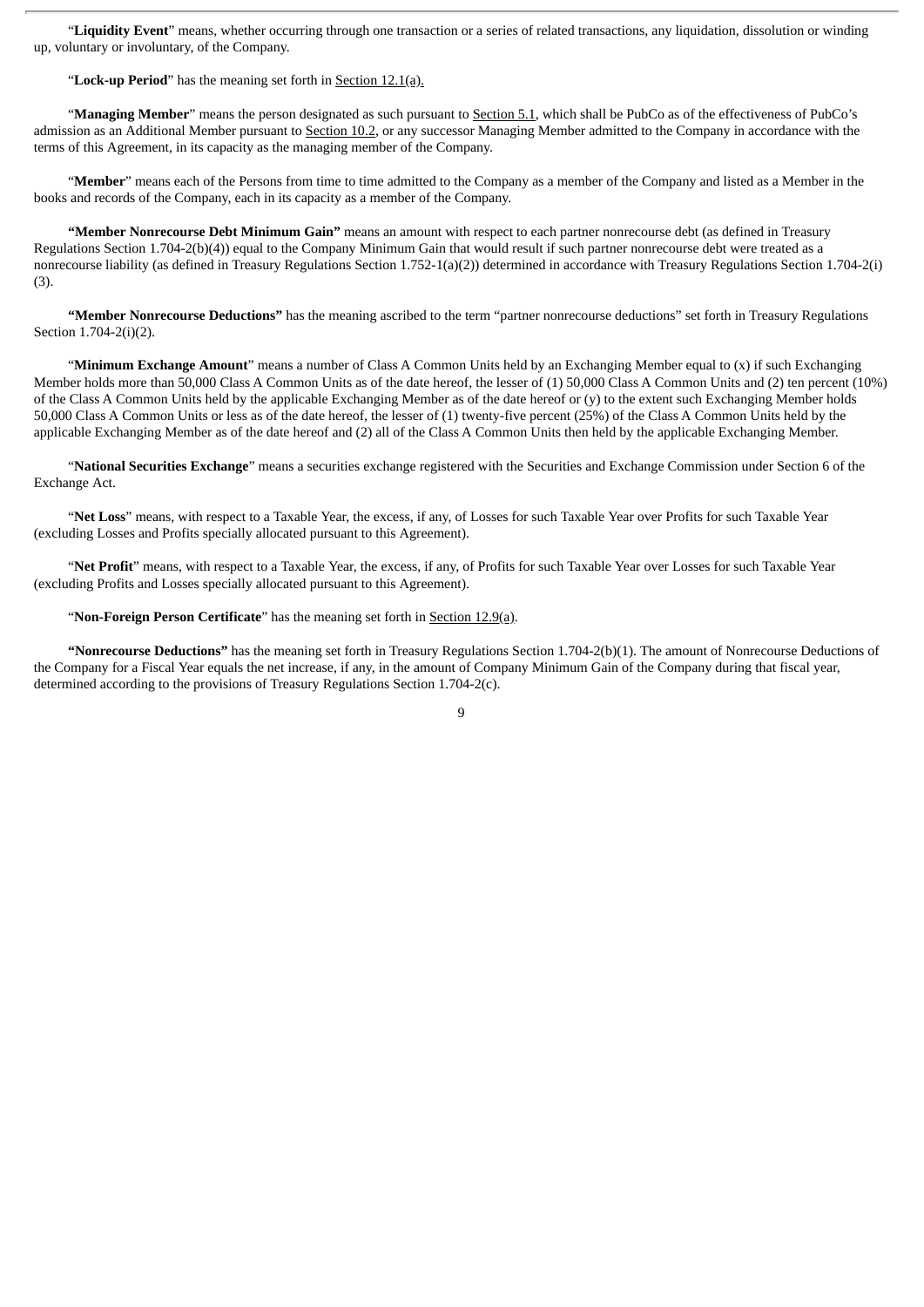"**Paired Voting Stock**" means, with respect to Class A Common Units held by a Member other than PubCo (and other than Class A Common Units received in the Recapitalization in exchange for Common Units received in the Profits Interest Conversion), the shares of Class B Common Stock issued in exchange for the Class B Voting Units initially paired with such Class A Common Units, subject, as applicable, to adjustment pursuant to Section 3.2(d) and Section 3.2(e) and the certificate of incorporation of PubCo.

"**Participate**" (and the correlative terms "**Participating**" and "**Participation**") includes any direct or indirect ownership interest in any enterprise or participation in the management of such enterprise, whether as an officer, director, employee, partner, sole proprietor, agent, representative, independent contractor, consultant, executive, franchisor, franchisee, creditor, owner or otherwise.

"Participating Unit" means, with respect to any Distribution (or other allocation of proceeds) pursuant to Section 4.1(b) or Section 4.1(c) hereof, any Class A Common Unit.

"**Partnership Representative**" has the meaning set forth in Section 8.3.

"**Permitted Transferee**" means any transferee in an Exempt Transfer pursuant to clause (i) of the definition thereof.

"**Person**" means an individual or a corporation, partnership, limited liability company, trust, unincorporated organization, association or other entity.

"**Piggyback Registration**" is defined in the Registration Rights Agreement.

"**Profits Interests**" shall mean all of the issued and outstanding Profits Interests, as defined in the Prior Agreement, as of immediately prior to the Effective Time.

"**Prior Agreement**" has the meaning set forth in the Recitals.

"**Profits**" or "**Losses**" means items of Company income and gain or loss and deduction for an applicable tax accounting period determined for purposes of maintaining the Capital Account of each Member under Section 3.3 and in accordance with Section 704(b) of the Code and the Treasury Regulations promulgated thereunder.

"**PubCo**" means Rani Therapeutics Holdings, Inc., a corporation incorporated under the laws of the State of Delaware, and its successors.

"**PubCo Offer**" has the meaning set forth in <u>Section 3.2(c)(ii).</u>

"**Recapitalization**" has the meaning set forth in the Recitals.

"**Registration Rights Agreement**" means the Registration Rights Agreement, dated as of the date hereof, by and among PubCo, certain of the Members and the other parties thereto (together with any other parties that become a party thereto from time to time upon execution of a joinder in accordance with the terms thereof by any successor or assign to any party to such Registration Rights Agreement).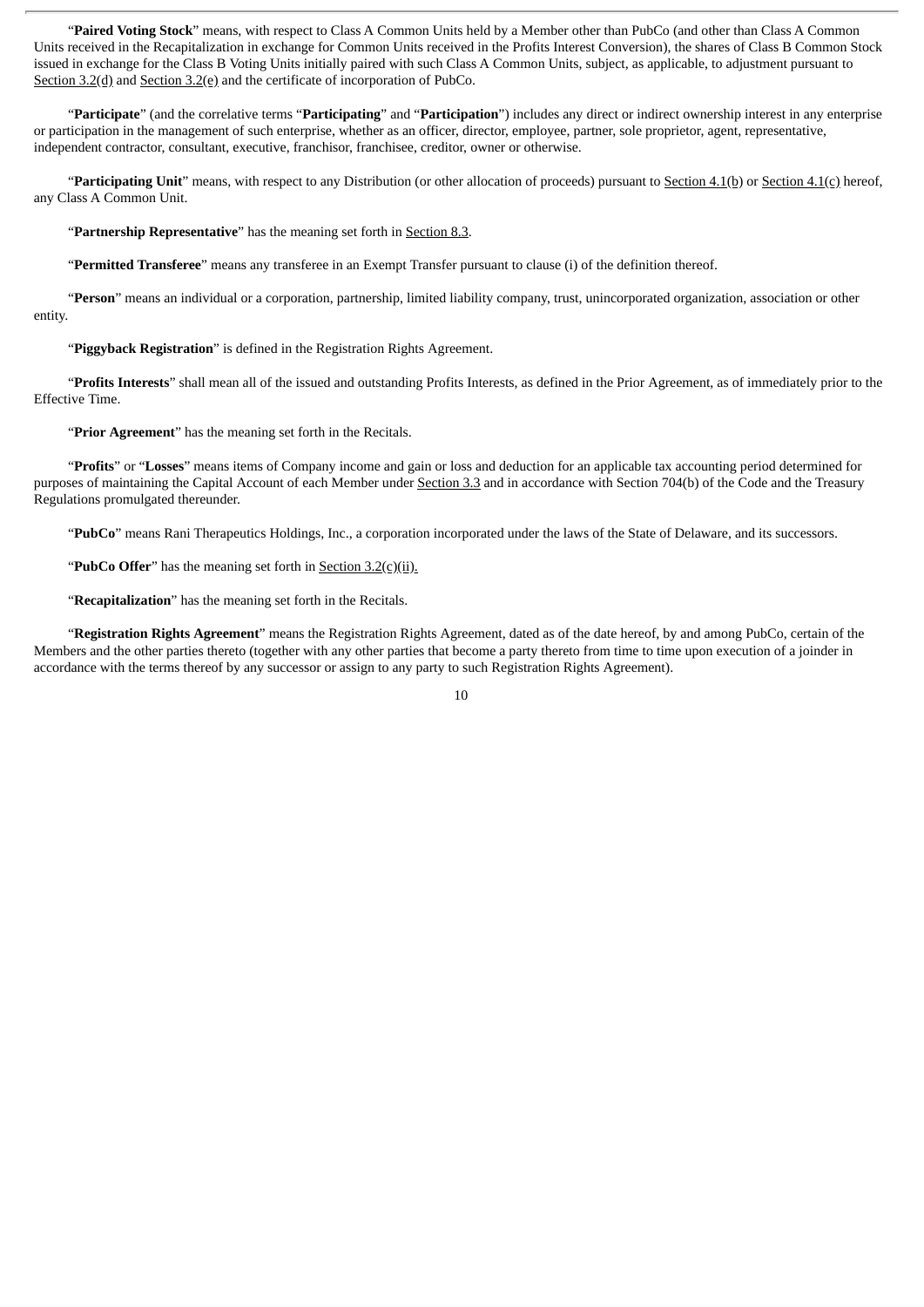"**Registration Statement**" means any registration statement that PubCo is required to file pursuant to the Registration Rights Agreement.

"**Securities Act**" means the Securities Act of 1933, as amended, and applicable rules and regulations thereunder, and any successor to such statute, rules or regulations. Any reference herein to a specific section, rule or regulation of the Securities Act shall be deemed to include any corresponding provisions of future law.

"**Securities and Exchange Commission**" means the United States Securities and Exchange Commission, including any governmental body or agency succeeding to the functions thereof.

"**Similar Law**" means any law or regulation that could cause the underlying assets of the Company to be treated as assets of the Member by virtue of its limited liability company interest in the Company and thereby subject the Company and the Managing Member (or other Persons responsible for the investment and operation of the Company's assets) to laws or regulations that are similar to the fiduciary responsibility or prohibited transaction provisions contained in Title I of ERISA or Section 4975 of the Code.

"**Stock Exchange Payment**" means, with respect to any Exchange for which a Cash Exchange Notice is not in effect, a number of shares of Class A Common Stock equal to the number of Class A Common Units subject to such Exchange.

"**Subsidiary**" means, with respect to any Person, any corporation, limited liability company, partnership, association or business entity of which (i) if a corporation, a majority of the total voting power of shares of stock entitled (without regard to the occurrence of any contingency) to vote in the election of directors, managers or trustees thereof is at the time owned or controlled, directly or indirectly, by that Person or one or more of the other Subsidiaries of that Person or a combination thereof, or (ii) if a limited liability company, partnership, association or other business entity (other than a corporation), a majority of partnership or other similar ownership interest thereof is at the time owned or controlled, directly or indirectly, by any Person or one or more Subsidiaries of that Person or a combination thereof. For purposes hereof, a Person or Persons shall be deemed to have a majority ownership interest in a limited liability company, partnership, association or other business entity (other than a corporation) if such Person or Persons shall be allocated a majority of limited liability company, partnership, association or other business entity gains or losses or shall be or control any manager, managing director or general partner of such limited liability company, partnership, association or other business entity. For purposes hereof, references to a "Subsidiary" of the Company shall be given effect only at such times that the Company has one or more Subsidiaries, and, unless otherwise indicated, the term "Subsidiary" refers to a Subsidiary of the Company.

"**Substituted Member**" means a Person that is admitted as a Member to the Company pursuant to Section 10.1.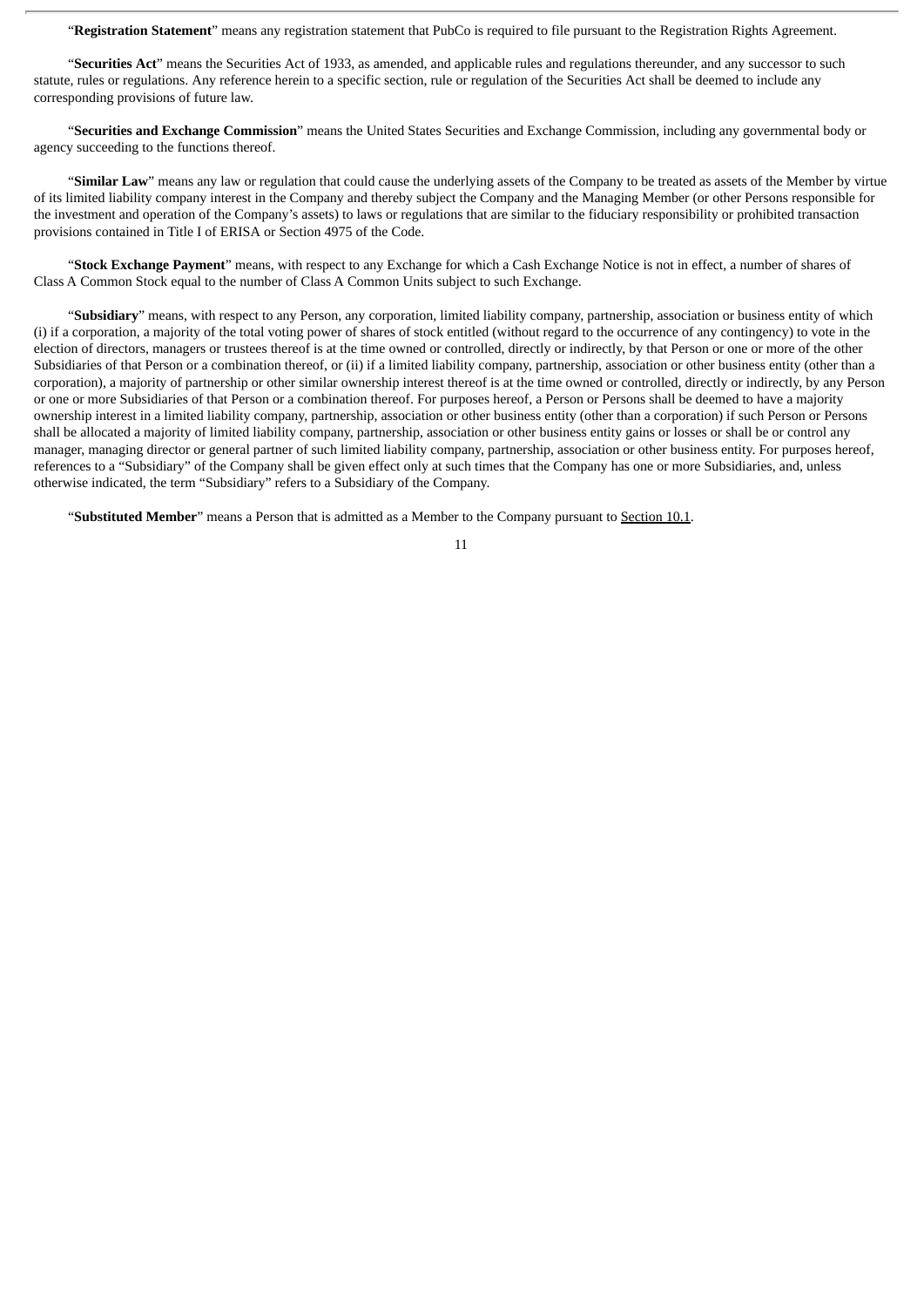"**Tax Distributions**" has the meaning set forth in Section 4.1(c).

"**Tax Estimation Period**" means each period from January 1 through March 31, from April 1 through May 31, from June 1 through August 31, and from September 1 through December 31 of each Taxable Year.

"**Tax Matters Member**" has the meaning set forth in Section 8.3.

"**Tax Receivable Agreement**" means the Tax Receivable Agreement dated as of or about the date hereof among the Company, the Managing Member and the other parties from time to time party thereto, as amended from time to time.

"**Taxable Year**" means the Company's accounting period for federal income tax purposes determined pursuant to Section 8.2.

"**Trading Day**" means a day on which Nasdaq or such other principal United States securities exchange on which the Class A Common Stock is listed, quoted or admitted to trading and is open for the transaction of business (unless such trading shall have been suspended for the entire day).

"**Transfer**" has the meaning set forth in Section 9.1(a).

"**Transferor's Owner**" has the meaning set forth in **Section**  $9.1(c)(i)$ .

"**Treasury Regulations**" means the income tax regulations promulgated under the Code, as amended.

"**Units**" means, collectively, the Class A Common Units, the Class B Voting Units and such other units of the Company as may be authorized, designated or issued, as determined by the Managing Member from time to time after the date hereof.

"**Unvested Class A Common Stock**" has the meaning set forth in **Section 3.1(b)(iv)**.

"**Unvested Class A Common Units**" has the meaning set forth in Section 3.1(b)(ii).

"**VWAP**" means the daily per share volume-weighted average price of the Class A Common Stock on Nasdaq or such other principal United States securities exchange on which the shares of Class A Common Stock are listed, quoted or admitted to trading, as displayed under the heading Bloomberg VWAP on the Bloomberg page designated for the Class A Common Stock (or the equivalent successor if such page is not available) in respect of the period from the open of trading on such Trading Day until the close of trading on such Trading Day (or if such volume-weighted average price is unavailable, (a) the per share volume-weighted average price of a share of Class A Common Stock on such Trading Day (determined without regard to afterhours trading or any other trading outside the regular trading session or trading hours), or (b) if such determination is not feasible, the market price per share of Class A Common Stock as determined by a nationally recognized independent investment banking firm retained in good faith for this purpose by PubCo); *provided*, however, that if at any time for purposes of the Class A 3-Day VWAP shares of Class A Common Stock are not then listed, quoted or traded on a principal United States securities exchange or automated or electronic quotation system, then the VWAP shall mean the per share Appraiser FMV of one (1) share of Class A Common Stock (or such other Equity Security into which the Class A Common Stock was converted or exchanged).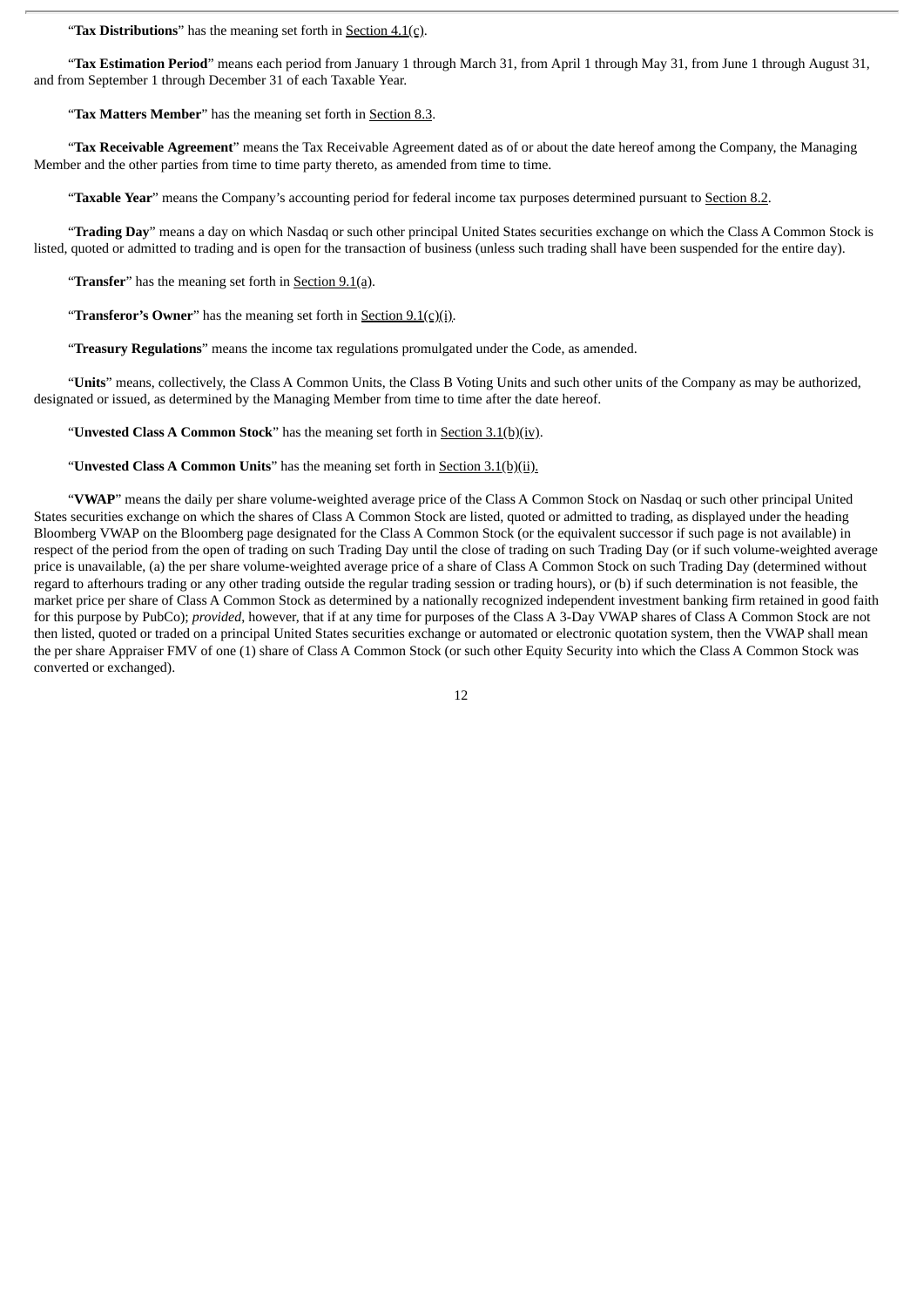### **ARTICLE II**

#### **ORGANIZATIONAL MATTERS**

2.1 Formation of Company. The Company was formed on February 21, 2012, in accordance with the laws of the State of California.

2.2 Limited Liability Company Agreement. The Members hereby execute this Agreement for the purpose of establishing the affairs of the Company and the conduct of its business in accordance with the provisions of the California Act. This Agreement amends and restates the Prior Agreement in its entirety and shall constitute the "operating agreement" (as that term is used in the California Act) of the Company effective as of the Effective Time. The Members hereby agree that during the term of the Company set forth in Section 2.7 the rights and obligations of the Members with respect to the Company will be determined in accordance with the terms and conditions of this Agreement and the California Act. On any matter upon which this Agreement is silent, the California Act shall control. No provision of this Agreement shall be in violation of the California Act and to the extent any provision of this Agreement is in violation of the California Act, such provision shall be void and of no effect to the extent of such violation without affecting the validity of the other provisions of this Agreement; *provided*, *however*, that where the California Act provides that a provision of the California Act shall apply "unless otherwise provided in an operating agreement" or words of similar effect, the provisions of this Agreement shall in each instance control.

2.3 Name. The name of the Company shall be "Rani Therapeutics, LLC". The Managing Member in its sole discretion may change the name of the Company at any time and from time to time in accordance with the California Act. Notification of any such change shall be given to all of the Members. The Company's business may be conducted under its name and/or any other name or names deemed advisable by the Managing Member.

2.4 Purpose. The purpose and business of the Company shall be any business which may lawfully be conducted by a limited liability company formed pursuant to the California Act.

2.5 Powers. The powers of the Company shall be all powers necessary or convenient to carry out the purposes for which it is organized, including the powers granted by the California Act.

2.6 Principal Office; Registered Office. The principal office of the Company shall be such place as the Managing Member may from time to time designate. The Company may maintain offices at such other place or places as the Managing Member deems advisable. Notification of any such change shall be given to all of the Members. The address of the registered office of the Company in the State of California shall be 330 N Brand Blvd, STE 700, Glendale, CA 91203, and the registered agent for service of process on the Company in the State of California at such registered office shall be C T Corporation System.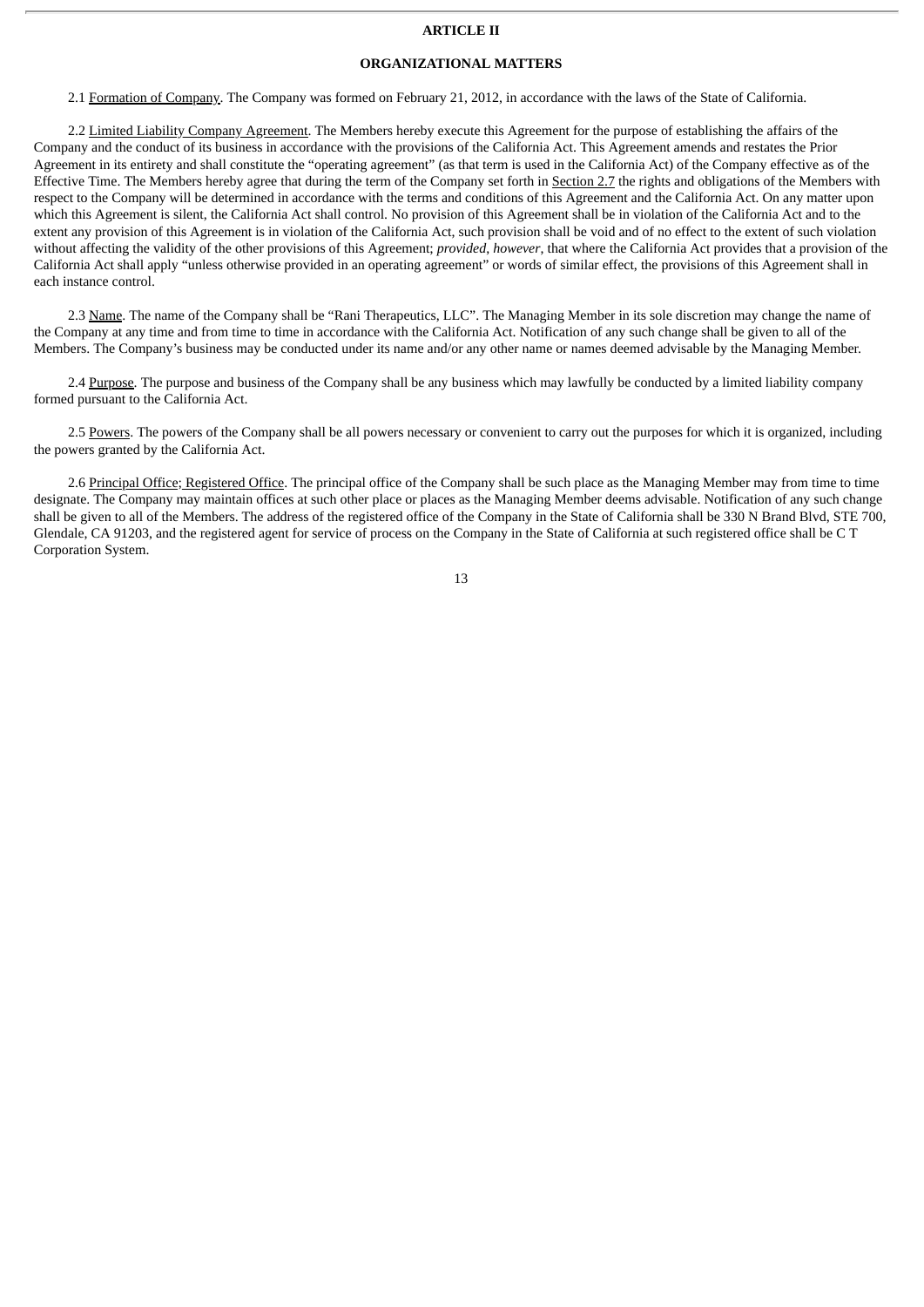2.7 Term. The term of the Company commenced upon the filing of the Articles in accordance with the California Act and shall continue in existence until dissolution thereof in accordance with the provisions of Article XIII. The existence of the Company as a separate legal entity shall continue until cancellation of the Articles as provided in the California Act.

2.8 No State-Law Partnership. The Members intend that the Company not be a partnership (including, without limitation, a limited partnership) or joint venture, and that no Member be a partner or joint venturer of any other Member by virtue of this Agreement, for any purposes other than as set forth in Section 2.9, and neither this Agreement nor any other document entered into by the Company or any Member relating to the subject matter hereof shall be construed to suggest otherwise.

2.9 Tax Treatment. The Members intend that the Company shall be treated as a partnership for federal and applicable state or local income tax purposes, and that each Member and the Company shall file all tax returns and shall otherwise take all tax and financial reporting positions in a manner consistent with and actions necessary to obtain such treatment.

2.10 Prior Agreements. For the avoidance of doubt, all prior limited liability company agreements amongst the Company and its members, including all amendments thereto, shall govern and control for all periods prior to the date hereof.

## **ARTICLE III**

## **CAPITALIZATION; CAPITAL CONTRIBUTIONS**

#### 3.1 Capitalization.

(a) Each Member shall hold Units, and the relative rights, powers, privileges, preferences and obligations with respect to each Member's Units shall be determined under this Agreement and the California Act based upon the number and the class of Units held by such Member. The number and the class of Units held by each Member shall be set forth in the books and records of the Company. The classes of Units as of the Effective Time are as follows: "Class A Common Units" and "Class B Voting Units." The Members shall have no right to vote on any matter, except as specifically set forth in this Agreement, or as may be required under the California Act. Any such vote shall be at a meeting of the Members entitled to vote or in writing as provided herein.

(i) Class A Common Units. The Class A Common Units shall have all the rights, powers, privileges and obligations as are specifically provided for in this Agreement for Class A Common Units, and as may otherwise be generally applicable to all classes of Units, unless such application is specifically limited to one or more other classes of Units. Notwithstanding anything to the contrary contained herein, the holders of Class A Common Units shall not be entitled to vote on any matter subject to a vote of the Members, except as otherwise required by law and on any such matter the holders of Class A Common Units shall be entitled to one (1) vote per Class A Common Unit.

(ii) Class B Voting Units. The holders of Class B Voting Units shall be entitled to ten (10) votes per Class B Voting Unit with respect to any designation of the Managing Member pursuant to Section 5.1 or designation of an additional Managing Member or substitute Managing Member pursuant to Section 10.3, and shall not be entitled to any other rights, powers, privileges or obligations under this Agreement.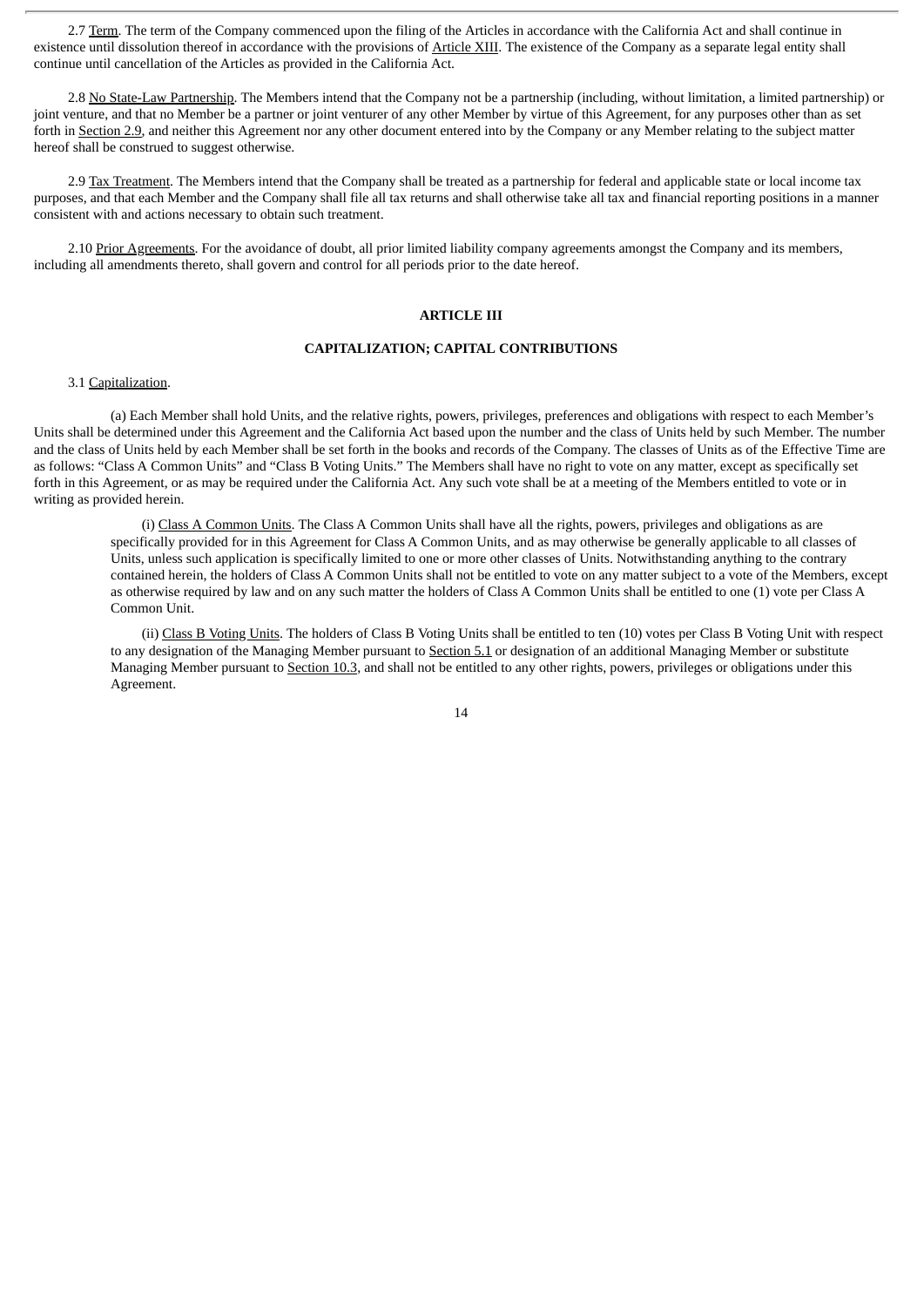(b) On the date hereof and in connection with the IPO, the following shall have occurred or will occur:

(i) Immediately prior to the Effective Time, the Profits Interest Conversion and the Preferred Unit Conversion were consummated.

(ii) At the Effective Time, the Recapitalization is hereby consummated. Pursuant to the Recapitalization, any Class A Common Units received in exchange for Common Units subject to vesting not accelerated in connection with the IPO shall continue to vest in accordance with the vesting schedule applicable to such Profits Interests (such Class A Common Units subject to vesting, the "**Unvested Class A Common Units**").

(iii) Immediately after the Effective Time, the Pre-IPO Exchanges shall be consummated. Any shares of Class A Common Stock received in respect of Unvested Class A Common Units in a Pre-IPO Exchange shall continue to vest in accordance with the same vesting schedule as such Unvested Class A Common Units (the "**Unvested Class A Common Stock**").

(iv) Each holder of Unvested Class A Common Stock shall be required to make a valid and timely election in respect of such Unvested Class A Common Stock and protective election in respect of such Unvested Class A Units, in each case, pursuant to Section 83(b) of the Code and to provide evidence of such election to PubCo and the Company.

(v) Upon any forfeiture of Unvested Class A Common Stock pursuant to the Restricted Stock Award Agreement under the PubCo 2021 Equity Incentive Plan, PubCo shall automatically forfeit the corresponding Unvested Class A Common Units.

(vi) The Members agree that immediately following the Effective Time, no fractional Class A Common Unit will remain outstanding and any fractional Class A Common Unit held by a Member shall be rounded down to the nearest whole number.

(c) Subject to the terms of this Agreement (including this Section 3.1 and Section 3.2), the Managing Member in its sole discretion may establish and issue, from time to time in accordance with such procedures as the Managing Member shall determine from time to time, additional Units, in one or more classes or series of Units, or other Company securities, at such price, and with such designations, preferences and relative, participating, optional or other special rights, powers and duties (which may be senior to existing Units, classes and series of Units or other Company securities), as shall be determined by the Managing Member without the approval of any Member or any other Person who may acquire an interest in any of the Units, including (i) the right of such Units to share in Profits and Losses or items thereof; (ii) the right of such Units to share in Company distributions; (iii) the rights of such Units upon dissolution and winding up of the Company; (iv) whether, and the terms and conditions upon which, the Company may or shall be required to redeem such Units (including sinking fund provisions); (v) whether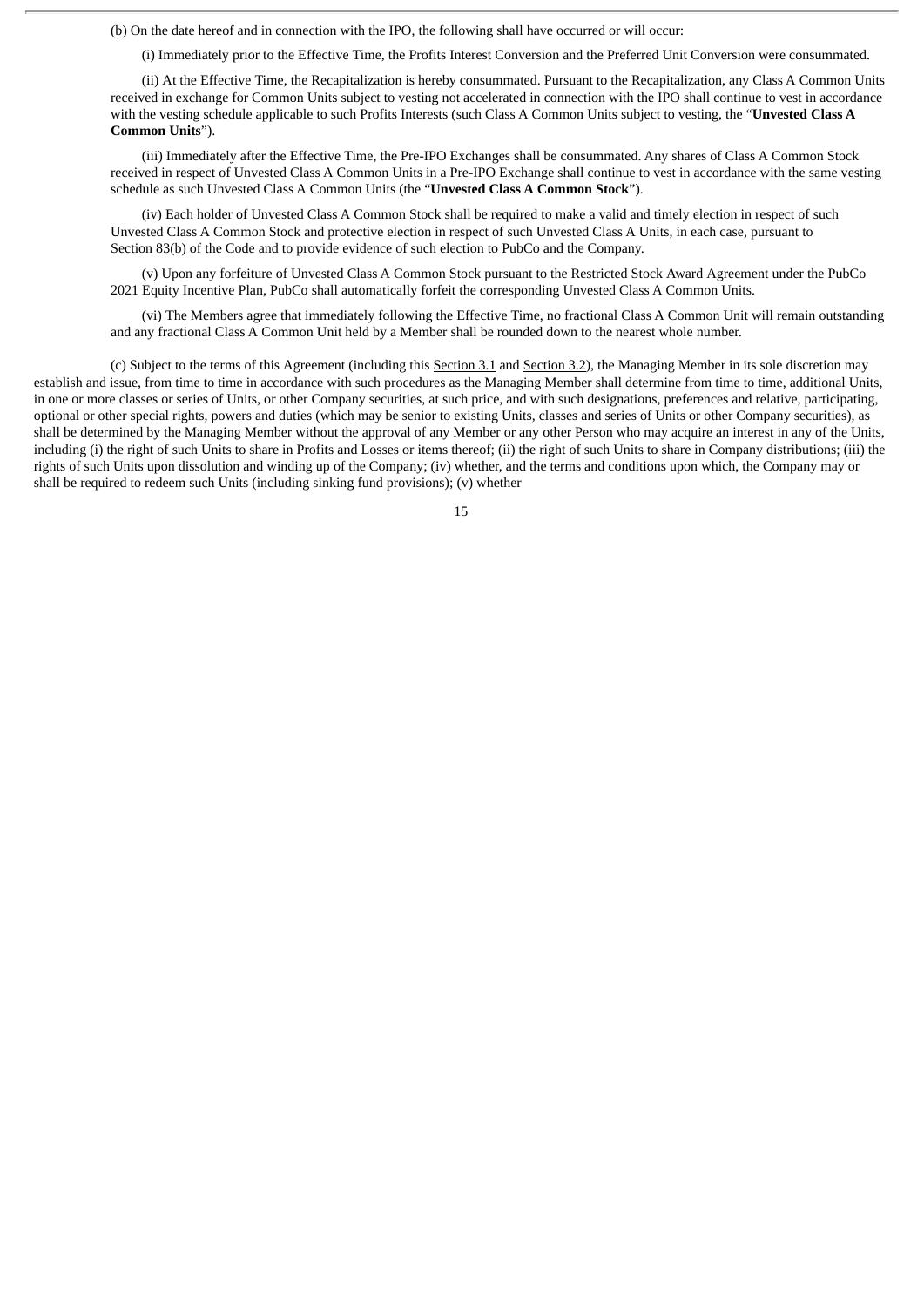such Units are issued with the privilege of conversion or exchange and, if so, the terms and conditions of such conversion or exchange; (vi) the terms and conditions upon which such Units will be issued, evidenced by certificates and assigned or transferred; (vii) the terms and conditions of the issuance of such Units (including, without limitation, the amount and form of consideration, if any, to be received by the Company in respect thereof, the Managing Member being expressly authorized, in its sole discretion, to cause the Company to issue such Units for less than fair market value); and (viii) the right, if any, of the holder of such Units to vote on Company matters, including matters relating to the relative designations, preferences, rights, powers and duties of such Units. Notwithstanding any other provision of this Agreement, the Managing Member in its sole discretion, without the approval of any Member or any other Person, is authorized (i) to issue Units or other Company securities of any newly established class or any existing class to Members or other Persons who may acquire an interest in the Company; (ii) to amend this Agreement to reflect the creation of any such new class, the issuance of Units or other Company securities of such class, and the admission of any Person as a Member which has received Units or other Company securities; and (iii) to effect the combination, subdivision and/or reclassification of outstanding Units as may be necessary or appropriate to give economic effect to equity investments in the Company by the Managing Member that are not accompanied by the issuance by the Company to the Managing Member of additional Units and to update the books and records of the Company accordingly. Except as expressly provided in this Agreement to the contrary, any reference to "Units" shall include the Class A Common Units, Class B Voting Units, and Units of any other class or series that may be established in accordance with this Agreement. All Units of a particular class shall have identical rights in all respects as all other Units of such class, except in each case as otherwise specified in this Agreement.

(d) All Units issued hereunder shall be uncertificated unless otherwise determined by the Managing Member.

(e) To the extent information is required to be disclosed to any Member pursuant to this Agreement or the California Act, pursuant to Section 17704.10 of the California Act, each Member acknowledges and agrees that portions of this Agreement may be redacted by the Managing Member or information herein may otherwise be aggregated by the Managing Member to prevent disclosure of confidential information with respect to individual allocations of employee Equity Securities.

(f) Each Member who is issued Units by the Company pursuant to the authority of the Managing Member pursuant to Section 5.1 shall make the Capital Contributions to the Company determined by the Managing Member pursuant to the authority of the Managing Member pursuant to Section 5.1 in exchange for such Units.

(g) Each Member, to the extent having the right to consent thereto, by executing this Agreement, hereby confirms, ratifies and approves the transactions contemplated by this Agreement and the other agreements and transactions referred to herein.

3.2 General Provisions with Respect to Units.

(a) New PubCo Issuances.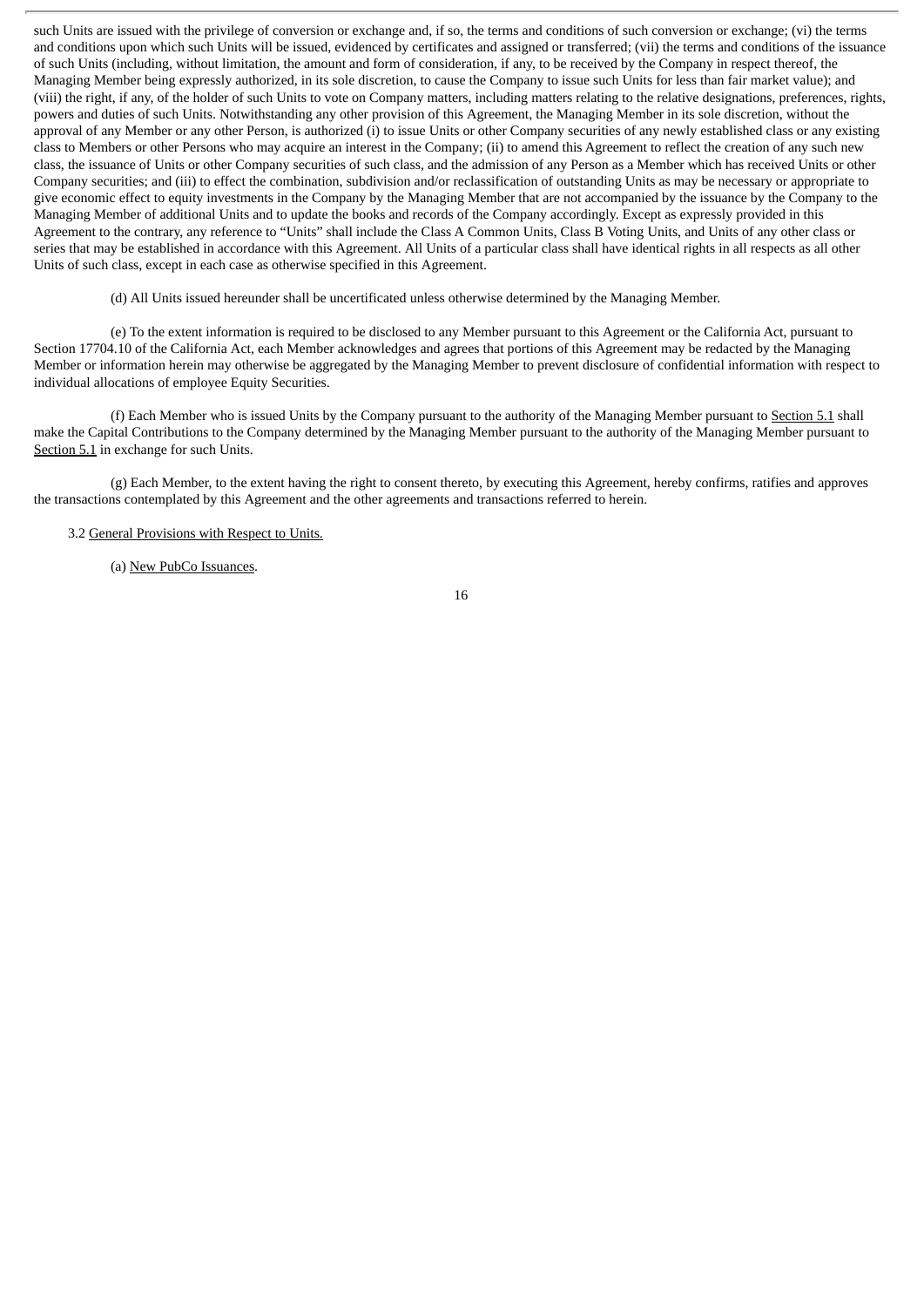(i) Subject to Article XII and Section 3.2(a)(ii), if, at any time after the Effective Time, PubCo issues shares of its Class A Common Stock, shares of Class C Common Stock, or any other Equity Security of PubCo (other than shares of Class B Common Stock), (x) the Company shall concurrently issue to PubCo an equal number of Class A Common Units (if PubCo issues shares of Class A Common Stock or Class C Common Stock), or an equal number of such other Equity Security of the Company corresponding to the Equity Securities issued by PubCo (if PubCo issues Equity Securities other than Class A Common Stock or Class C Common Stock), and with the same rights to distributions (including distributions upon liquidation) and other economic rights as those of such Equity Securities of PubCo so issued and (y) PubCo shall concurrently contribute to the Company the net proceeds or other property received by PubCo, if any, for such share of Class A Common Stock, Class C Common Stock, or other Equity Security.

(ii) Notwithstanding anything to the contrary contained in Section 3.2(a)(i) or Section 3.2(a)(iii), this Section 3.2(a) shall not apply to (x) the issuance and distribution to holders of shares of PubCo Equity Securities of rights to purchase Equity Securities of PubCo under a "poison pill" or similar shareholder rights plan (and upon exchange of Class A Common Units for Class A Common Stock, such Class A Common Stock shall be issued together with a corresponding right under such plan) or (y) the issuance under PubCo's employee benefit plans of any warrants, options, stock appreciation right, restricted stock, restricted stock units, performance based award or other rights to acquire Equity Securities of PubCo or rights or property that may be converted into or settled in Equity Securities of PubCo, but shall in each of the foregoing cases apply to the issuance of Equity Securities of PubCo in connection with the exercise or settlement of such warrants, options, stock appreciation right, restricted stock units, performance based awards or the vesting of restricted stock (including as set forth in clause (iii) below, as applicable).

(iii) In the event any outstanding Equity Security of PubCo is exercised or otherwise converted and, as a result, any shares of Class A Common Stock, Class C Common Stock or other Equity Securities of PubCo are issued, (x) the corresponding Equity Security outstanding at the Company, if any, shall be similarly exercised or otherwise converted, if applicable, (y) an equivalent number of Class A Common Units or equivalent Equity Securities of the Company shall be issued to PubCo as required by the first sentence of Section 3.2(a)(i), and (z) PubCo shall as soon as practicable following such exercise or conversion contribute to the Company the net proceeds received by PubCo from any such exercise or conversion.

(b) New Company Issuances. Except pursuant to Article XII, (x) the Company may not issue any additional Class A Common Units to PubCo or any of its Subsidiaries (other than the Company and its Subsidiaries) unless (i) substantially simultaneously therewith PubCo or such Subsidiary issues or transfers an equal number of newly-issued shares of Class A Common Stock or Class C Common Stock (or relevant Equity Security of such Subsidiary) to another Person or Persons, and (ii) such issuance is in accordance with Section 3.2(a), and (y) the Company may not issue any other Equity Securities of the Company to PubCo or any of its Subsidiaries (other than the Company and its Subsidiaries) unless (i) substantially simultaneously therewith PubCo or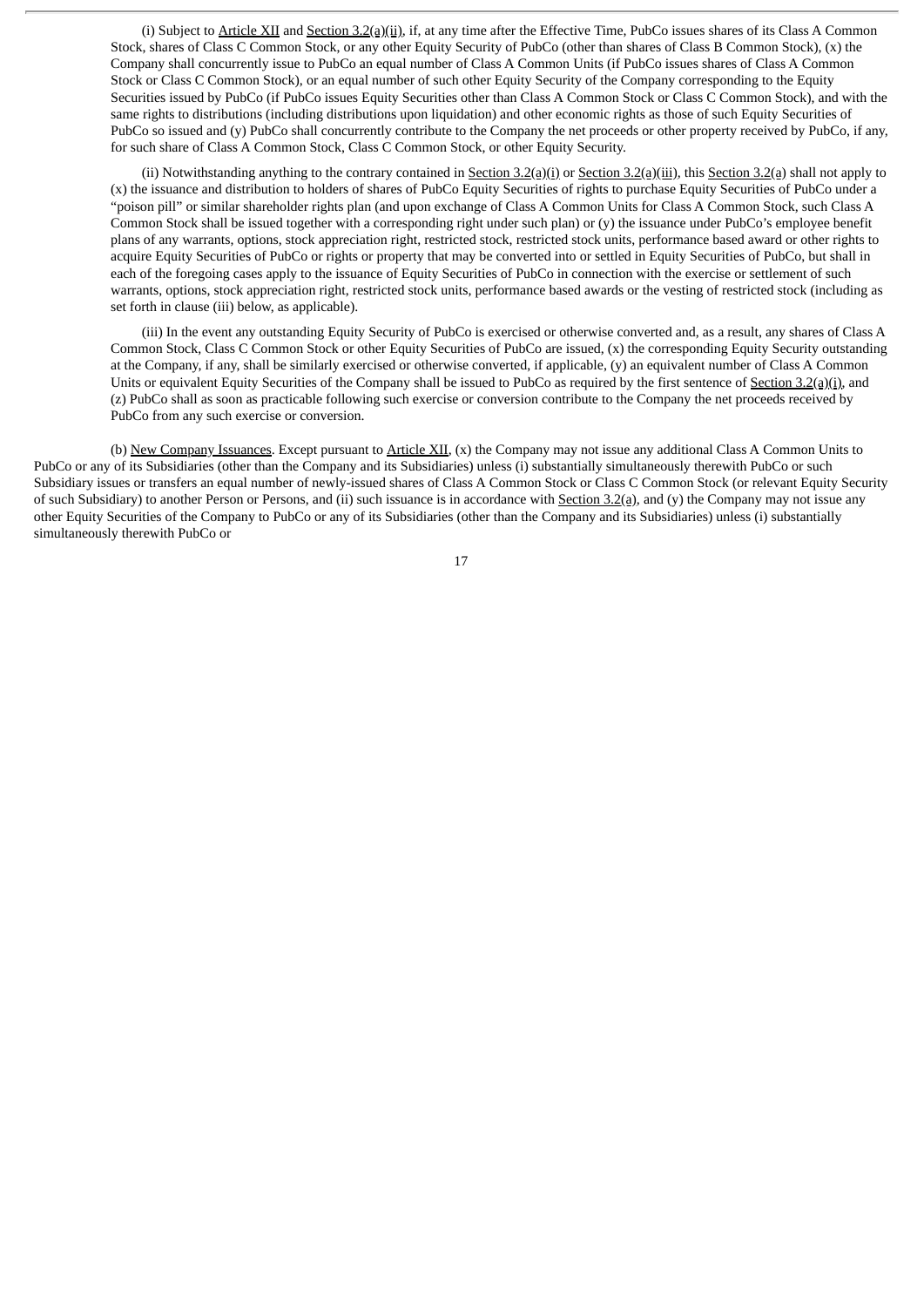such Subsidiary issues or transfers, to another Person, an equal number of newly-issued shares of Equity Securities of PubCo or such Subsidiary with substantially the same rights to dividends and distributions (including distributions upon liquidation) and other economic rights as those of such Equity Securities of the Company, and (ii) such issuance is in accordance with Section 3.2(a).

#### (c) Repurchases and Redemptions.

(i) Subject to Section 3.2(c)(ii), PubCo or any of its Subsidiaries (other than the Company and its Subsidiaries) may redeem, repurchase or otherwise acquire (A) shares of Class A Common Stock or Class C Common Stock pursuant to a Board approved repurchase plan or program (or otherwise in connection with a transaction approved by the Board) and, substantially simultaneously therewith, the Company shall redeem, repurchase or otherwise acquire from PubCo or such Subsidiary an equal number of Class A Common Units for the same price per security, if any, or (B) any other Equity Securities of PubCo or any of its Subsidiaries (other than the Company and its Subsidiaries) pursuant to a Board approved repurchase plan or program (or otherwise in connection with a transaction approved by the Board) and, substantially simultaneously therewith, the Company shall redeem, repurchase or otherwise acquire from PubCo or such Subsidiary an equal number of the corresponding class or series of Equity Securities of the Company with the same rights to dividends and distributions (including distributions upon liquidation) and other economic rights as those of such Equity Securities of PubCo or such Subsidiary for the same price per security, if any.

(ii) In the event that a tender offer, share exchange offer, or take-over bid or similar transaction with respect to Class A Common Stock and Class C Common Stock, if any (a "**PubCo Offer**"), is proposed by PubCo or is proposed to PubCo or its stockholders, the holders of Class A Common Units shall be permitted to participate in such PubCo Offer by delivery of an Exchange Notice (which Exchange Notice shall be effective immediately prior to the consummation of such PubCo Offer (and, for the avoidance of doubt, shall be contingent upon such PubCo Offer and not be effective if such PubCo Offer is not consummated)). In the case of a PubCo Offer proposed by PubCo, PubCo shall use its reasonable best efforts to take all such actions and do all such things as are necessary or desirable to enable and permit the holders of Class A Common Units to participate in such PubCo Offer to the same extent or on an economically equivalent basis as the holders of shares of Class A Common Stock without discrimination; *provided* that, without limiting the generality of this sentence (and without limiting the ability of any Member holding Class A Common Units to consummate an Exchange at any time pursuant to the terms of this Agreement), the Managing Member shall use its reasonable best efforts to ensure that such holders of Class A Common Units may participate in such PubCo Offer without being required to Exchange their Class A Common Units and cancel their shares of Paired Voting Stock, as the case may be, (or, if so required, to ensure that any such Exchange and cancelation shall be effective only upon, and shall be conditional upon, the closing of the transactions contemplated by the PubCo Offer). For the avoidance of doubt, in no event shall the holders of Class A Common Units be entitled to receive in such PubCo Offer aggregate consideration for each Class A Common Unit and share of Paired Voting Stock, taken together, that is greater than or less than the consideration payable in respect of each share of Class A Common Stock in connection with such PubCo Offer (it being understood that payments under or in respect of the Tax Receivable Agreement shall not be considered part of any such consideration).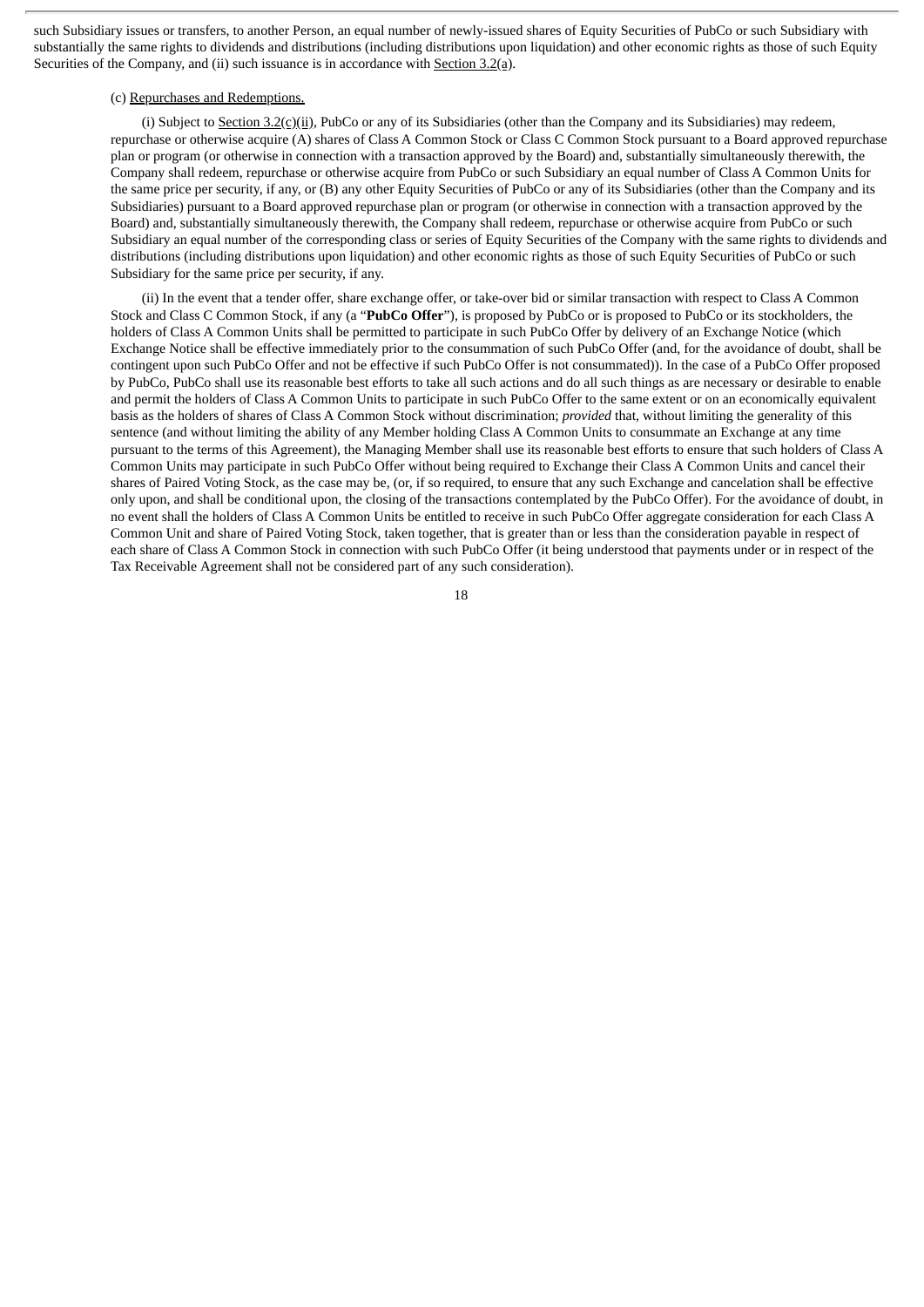(iii) The Company may not redeem, repurchase or otherwise acquire (x) any Class A Common Units from PubCo or any of its Subsidiaries (other than the Company and its Subsidiaries) unless substantially simultaneously PubCo or such Subsidiary redeems, repurchases or otherwise acquires pursuant to a Board approved repurchase plan or program (or otherwise in connection with a transaction approved by the Board) an equal number of shares of Class A Common Stock or Class C Common Stock for the same price per security from holders thereof or (y) any other Equity Securities of the Company from PubCo or any of its Subsidiaries (other than the Company and its Subsidiaries) unless substantially simultaneously PubCo or such Subsidiary redeems, repurchases or otherwise acquires pursuant to a Board approved repurchase plan or program (or otherwise in connection with a transaction approved by the Board) for the same price per security an equal number of Equity Securities of PubCo (or such Subsidiary) of a corresponding class or series with substantially the same rights to dividends and distributions (including distributions upon liquidation) and other economic rights as those of such Equity Securities of PubCo or such Subsidiary.

(iv) Notwithstanding the foregoing clauses (i) through (iii), to the extent that any consideration payable by PubCo in connection with the redemption, repurchase or acquisition of any shares of Class A Common Stock, Class C Common Stock or other Equity Securities of PubCo or any of its Subsidiaries (other than the Company and its Subsidiaries) consists (in whole or in part) of shares of Class A Common Stock, Class C Common Stock or such other Equity Securities (including in connection with the cashless exercise of an option or warrant (or other convertible right or security)) other than under PubCo's employee benefit plans for which there is no corresponding Class A Common Units or other Equity Securities of the Company, then the redemption, repurchase or acquisition of the corresponding Class A Common Units or other Equity Securities of the Company shall be effectuated in an equivalent manner.

#### (d) Equity Subdivisions and Combinations.

(i) The Company shall not in any manner effect any subdivision (by any equity split, equity distribution, reclassification, recapitalization or otherwise) or combination (by reverse equity split, reclassification, recapitalization or otherwise) of the outstanding Class A Common Units unless accompanied by an identical subdivision or combination, as applicable, of the outstanding PubCo Class A Common Stock and Paired Voting Stock, Class C Common Stock or other related class or series of Equity Security of PubCo, with corresponding changes made with respect to any other exchangeable or convertible Equity Securities of the Company and PubCo.

(ii) Except in accordance with Section 12.3, PubCo shall not in any manner effect any subdivision (by any equity split, equity distribution, reclassification, recapitalization or otherwise) or combination (by reverse equity split, reclassification, recapitalization or otherwise) of the outstanding PubCo Class A Common Stock, Class C Common Stock or any other class or series of Equity Security of PubCo, unless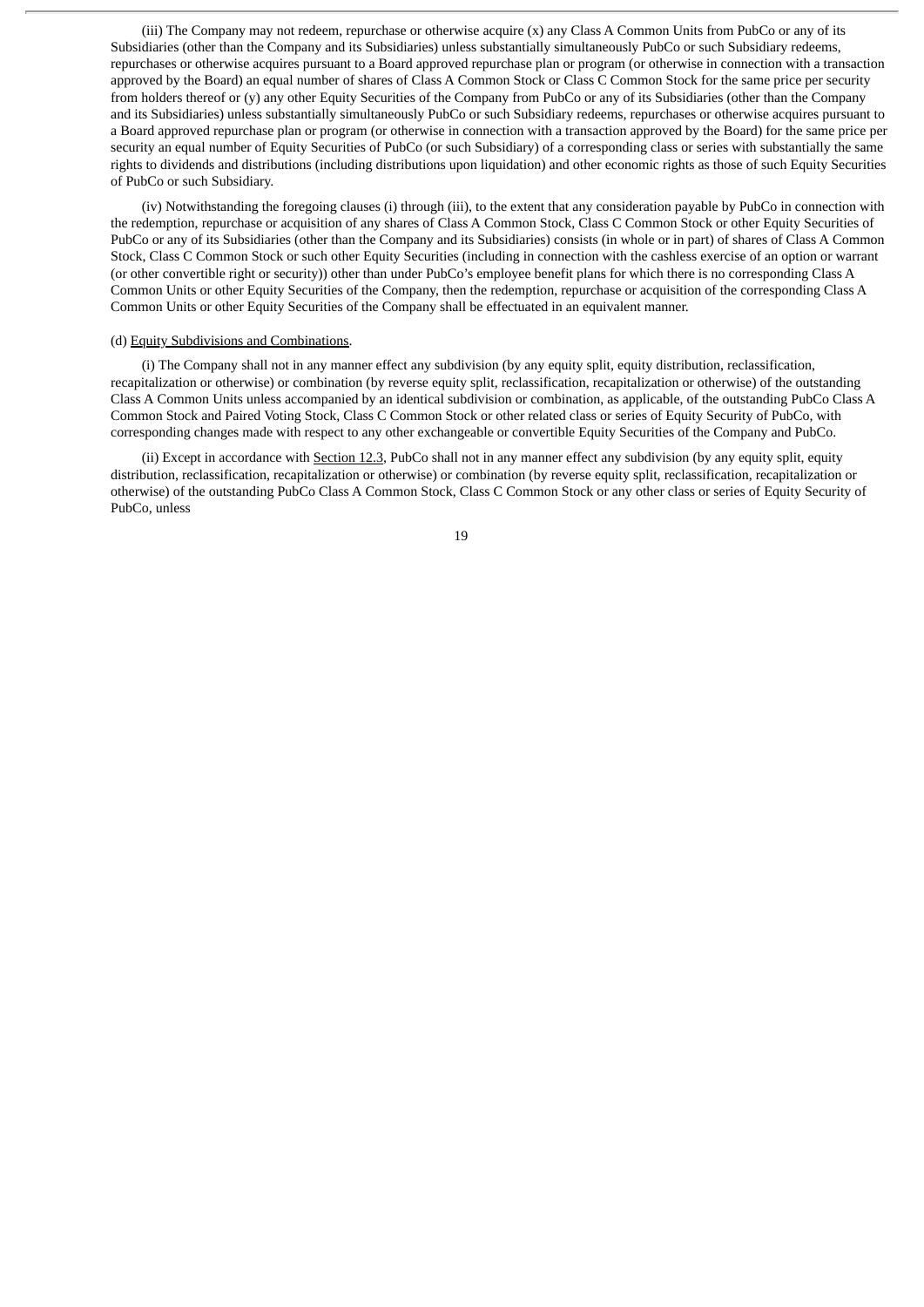accompanied by an identical subdivision or combination, as applicable, of the outstanding Class A Common Units or other related class or series of Equity Security of the Company, with corresponding changes made with respect to any applicable exchangeable or convertible Equity Securities of the Company and PubCo.

(e) General Authority. For the avoidance of doubt, but subject to Sections 3.1 and 3.2, the Company and PubCo (including in its capacity as the Managing Member of the Company) shall be permitted to undertake all actions, including an issuance, redemption, reclassification, distribution, division or recapitalization, with respect to the Class A Common Units, that are necessary, in the Managing Member's determination, to maintain at all times a one-to-one ratio between (i) the number of Class A Common Units owned by PubCo, directly or indirectly, and the number of outstanding shares of Class A Common Stock and Class C Common Stock, and (ii) the number of outstanding shares of applicable Paired Voting Stock held by any Person and the number of Class A Common Units held by such Person disregarding, for purposes of maintaining the one-to-one ratios in clauses (i) and (ii), (A) options, rights or securities of PubCo issued under any plan involving the issuance of any Equity Securities that are convertible into or exercisable or exchangeable for Class A Common Stock, (B) treasury stock, or (C) preferred stock or other debt or equity securities (including warrants, options or rights) issued by PubCo, including Class C common stock, that are convertible into or exercisable or exchangeable for Class A Common Stock (but in each case prior to such conversion or exchange).

#### 3.3 Capital Accounts.

(a) A separate capital account (each, a "**Capital Account**") shall be established for each Member and shall be maintained in accordance with Treasury Regulations Section 1.704-1(b)(2)(iv) and this Section 3.3 shall be interpreted and applied in a manner consistent with such regulations. In accordance with Treasury Regulations Section 1.704-1(b)(2)(iv)(f), the Company may adjust the Capital Accounts of its Members to reflect revaluations (including any unrealized income, gain or loss) of the Company's property (including intangible assets such as goodwill), whenever it issues additional interests in the Company (including any interests issued with a zero initial Capital Account), or whenever the adjustments would otherwise be permitted under such Treasury Regulations. The Company may adjust the Capital Accounts of its Members to reflect revaluations of the property of any Subsidiary of the Company that is treated as a partnership (or entity disregarded from a partnership) for U.S. federal income tax purposes. In the event that the Capital Accounts of the Members are so adjusted, (i) the Capital Accounts of the Members shall be adjusted in accordance with Treasury Regulations Section 1.704-1(b)(2)(iv)(g) for allocations of depreciation, depletion, amortization and gain or loss, as computed for book purposes, with respect to such property and (ii) the Members' distributive shares of depreciation, depletion, amortization and gain or loss, as computed for tax purposes, with respect to such property shall be determined so as to take account of the variation between the adjusted tax basis and Book Value of such property in the same manner as under Section 704(c) of the Code. In the event that Code Section 704(c) applies to property of the Company, the Capital Accounts of the Members shall be adjusted in accordance with Treasury Regulations Section 1.704-1(b)(2)(iv)(g) for allocations of depreciation, depletion, amortization, and gain and loss, as computed for book purposes with respect to such property. In connection with the transactions contemplated by this Agreement, the Capital Accounts of the Members shall be adjusted in accordance with Treasury Regulations Section 1.704-1(b)(2)(iv)(f) and determined as of the date hereof and the Capital Account of each Member shall be reflected in the books and records of the Company.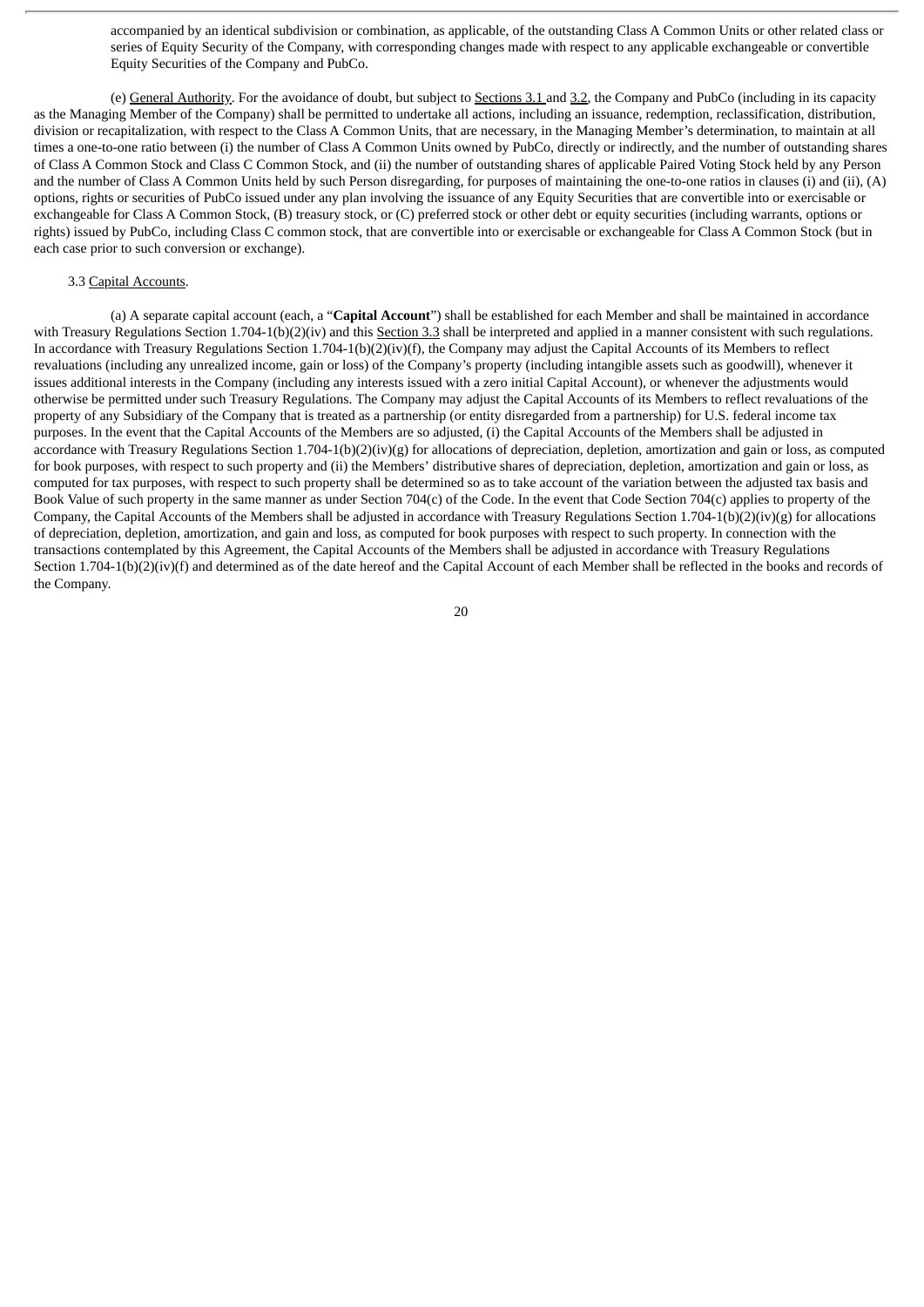3.4 Negative Capital Accounts. No Member shall be required to pay to any other Member or the Company any deficit or negative balance which may exist from time to time in such Member's Capital Account (including upon and after dissolution of the Company).

3.5 No Withdrawal. No Person shall be entitled to withdraw any part of such Person's Capital Contribution or Capital Account or to receive any Distribution from the Company, except as expressly provided herein.

3.6 Loans From Members. Loans by Members to the Company shall not be considered Capital Contributions. If any Member shall advance funds to the Company in excess of the amounts required hereunder to be contributed by such Member to the capital of the Company, the making of such advances shall not result in any increase in the amount of the Capital Account of such Member. The amount of any such advances shall be a debt of the Company to such Member and shall be payable or collectible in accordance with the terms and conditions upon which such advances are made.

# **ARTICLE IV**

### **DISTRIBUTIONS AND ALLOCATIONS**

### 4.1 Distributions.

(a) Distributions Generally. The Managing Member may, subject to (i) any restrictions contained in the financing agreements to which the Company or any of its Subsidiaries is a party, (ii) having available cash (after setting aside appropriate reserves), and (iii) any other restrictions set forth in this Agreement, make Distributions at any time and from time to time. Notwithstanding any other provision of this Agreement to the contrary, no Distribution, Tax Distribution or other payment in respect of Units shall be required to be made to any Member if, and to the extent that, such Distribution, Tax Distribution or other payment in respect of Units would not be permitted under the California Act or other applicable law.

(b) Operating and Liquidating Distributions. Subject to Section  $4.1(c)$  with respect to Tax Distributions, all Distributions by the Company shall be made or allocated to holders of Participating Units pro rata based on the number of Participating Units held by each such holder.

#### (c) Tax Distributions.

(i) With respect to each Member, the Company shall calculate the excess of  $(x)(A)$  the Income Amount allocated or allocable to such Member for the Tax Estimation Period in question and for all preceding Tax Estimation Periods, if any, within the Taxable Year containing such Tax Estimation Period multiplied by (B) the Assumed Tax Rate over (y) the aggregate amount of all prior Tax Distributions in respect of such Taxable Year and any Distributions made to such Member pursuant to Section 4.1(b) with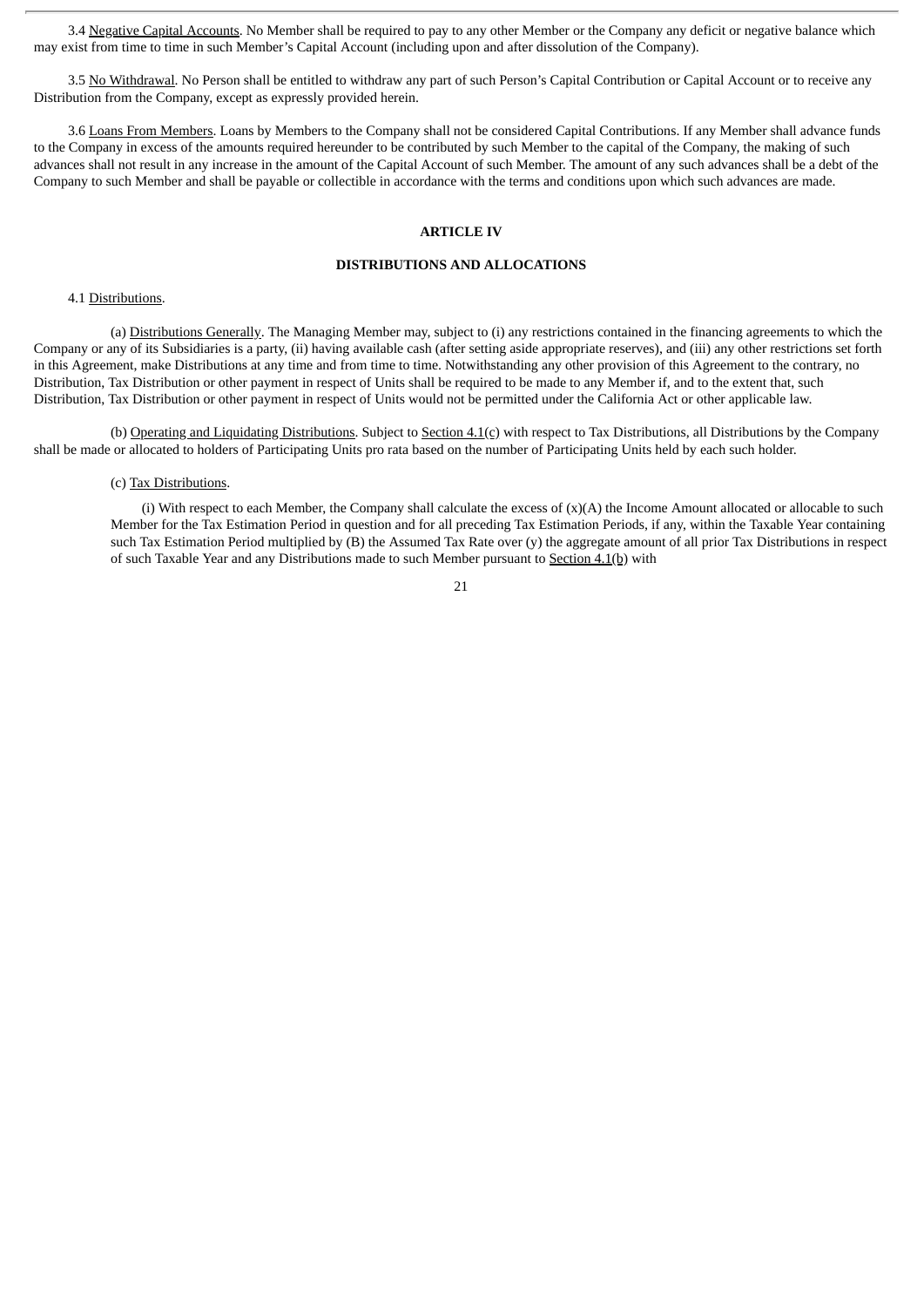respect to the Tax Estimation Period in question and any previous Tax Estimation Period falling in the Taxable Year containing the applicable Tax Estimation Period referred to in (x)(A) (the amount so calculated pursuant to this sentence is herein referred to as a "**Tax Distribution**"); *provided*, however, that the Managing Member may make adjustments in its reasonable discretion to reflect transactions occurring during the Taxable Year. For purposes of this Agreement, the "**Income Amount**" for a Tax Estimation Period shall equal, with respect to any Member, the net taxable income of the Company allocated or allocable to such Member for such Tax Estimation Period (excluding any compensation paid to a Member outside of this Agreement). For purposes of computing the Income Amount, taxable income shall be determined (i) without regard to any adjustments under Sections 732(d), 734(b) and 743(b) of the Code, (ii) by including adjustments to taxable income in respect of Section 704(c) of the Code, and (iii) by reducing such taxable income by taxable losses of the Company allocated to such Member for taxable periods (or portions thereof) beginning after the date hereof to the extent that such losses are of a character (ordinary or capital) that would permit the losses to be deducted by such Member against the current taxable income of the Company allocable to the Member for such Tax Estimation Period, are otherwise available to be utilized, and have not previously been taken into account in determining such Member's Income Amount.

(ii) At least ten (10) Business Days before the individual or corporate quarterly estimate payment deadline for U.S. federal income taxes for calendar year filers (whichever is earlier), the Company shall distribute (to the extent available) to the Members pro rata based upon the number of Class A Common Units (including Unvested Class A Common Units) held by each such Member, an aggregate amount of cash sufficient to provide each such Member with a distribution at least equal to such Tax Distribution.

(iii) Notwithstanding anything to the contrary herein, no Tax Distributions will be required to be made with respect to items arising with respect to any Covered Transaction, although any unpaid Tax Distributions with respect to any Tax Estimation Period, or portion thereof, ending before a Covered Transaction shall continue to be required to be paid prior to any Distributions being made under Section 4.1(b).

(d) Each Distribution pursuant to Section 4.1(b) and each Distribution pursuant to Section 4.1(c) shall be made to the Persons shown on the Company's books and records as Members as of the date of such Distribution; *provided*, *however*, that any transferor and transferee of Units may mutually agree as to which of them should receive payment of any Distribution under Section 4.1(c); *provided*, *further*, that the Managing Member may in its reasonable discretion make a Tax Distribution under Section 4.1(c) to a former Member in respect of a Taxable Year (or the portion thereof) in which such former Member was a Member.

(e) Notwithstanding anything to the contrary in this Section 4.1, no distributions shall be made pursuant to Section 4.1 on account of a Participating Unit that has not vested in accordance with the vesting schedule applicable to such Unvested Class A Common Units (or any other Units subject to vesting) (other than to the extent such distributions are in respect of a Tax Distribution); provided that any distributions in respect of Unvested Class A Common Units (or any other Units subject to vesting) shall be payable at the same time as such Unvested Class A Common Units (or any other Units subject to vesting) become vested Class A Common Units, and if such Unvested Class A Common Units (or any other Units subject to vesting) are forfeited, the former holder of such Class A Common Units shall have no right to receive such distributions.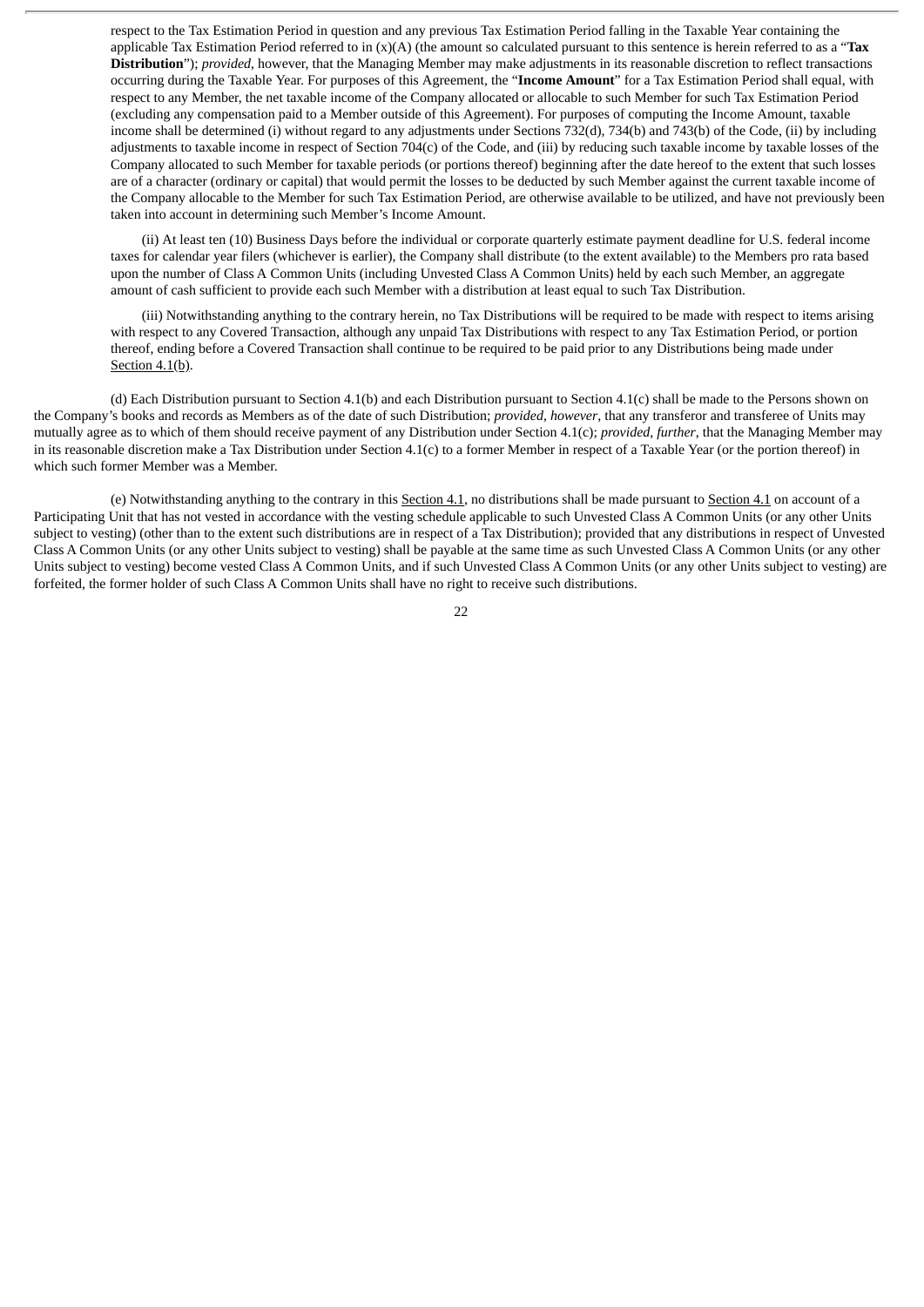(f) For purposes of this Section 4.1, any non-cash Company assets distributed in kind to any Members shall be valued at their Fair Market Value in accordance with Article XIV.

4.2 Allocations of Net Profit and Net Loss. Except as otherwise provided in this Agreement, including Section 4.3, Net Profits and Net Losses (and, to the extent necessary, individual items of income, gain, loss, deduction or credit of the Company) shall be allocated among the Capital Accounts of the Members in a manner such that, after such allocations have been made, the balance of each Member's Capital Account is, as nearly as possible, equal to (a) the amount that would be distributed to such Member if the Company were to sell all of its assets for the Book Value thereof, satisfy all of its liabilities in cash in accordance with their terms (limited with respect to each nonrecourse liability to the Book Value of the assets securing such liability), and distribute all remaining or resulting cash pursuant to Section 13.2 (assuming all Units are fully vested for this purpose), minus (b) the Member's share of Company Minimum Gain and Member Nonrecourse Debt Minimum Gain, computed immediately prior to the hypothetical sale of assets, and (without duplication) the amount any such Member is treated as obligated to contribute to the Company, computed immediately after the hypothetical sale of assets. Notwithstanding the foregoing, the Managing Member in its sole discretion shall make allocations for tax purposes as may be needed to ensure that allocations are in accordance with the interests of the Members within the meaning of the Code and Treasury Regulations.

4.3 Special Allocations. Notwithstanding any other provision in this Article IV:

(a) Minimum Gain Chargeback. If there is a net decrease in Company Minimum Gain or Member Nonrecourse Debt Minimum Gain (determined in accordance with the principles of Treasury Regulations Sections 1.704-2(d) and 1.704-2(i)) during any Company taxable year, the Members shall be specially allocated items of Company income and gain for such year (and, if necessary, subsequent years) in an amount equal to their respective shares of such net decrease during such year, determined pursuant to Treasury Regulations Sections 1.704-2(g) and 1.704-2(i)(5). The items to be so allocated shall be determined in accordance with Treasury Regulations Section  $1.704-2(f)$ . This Section  $4.3(g)$  is intended to comply with the minimum gain chargeback requirements in such Treasury Regulations Sections and shall be interpreted consistently therewith; including that no chargeback shall be required to the extent of the exceptions provided in Treasury Regulations Sections 1.704-2(f) and 1.704-2(i)(4).

(b) Qualified Income Offset. If any Member unexpectedly receives any adjustments, allocations, or Distributions described in Treasury Regulations Section 1.704-1(b)(2)(ii)(d)(4), (5) or (6), items of Company income and gain shall be specially allocated to such Member in an amount and manner sufficient to eliminate the deficit balance in such Member's Adjusted Capital Account Balance created by such adjustments, allocations or Distributions as promptly as possible; *provided* that an allocation pursuant to this Section 4.3(b) shall be made only to the extent that a Member would have a deficit Adjusted Capital Account Balance in excess of such sum after all other allocations provided for in this Article IV have been tentatively made as if this Section 4.3(b) were not in this Agreement. This Section 4.3(b) is intended to comply with the "qualified income offset" requirement of the Code and shall be interpreted consistently therewith.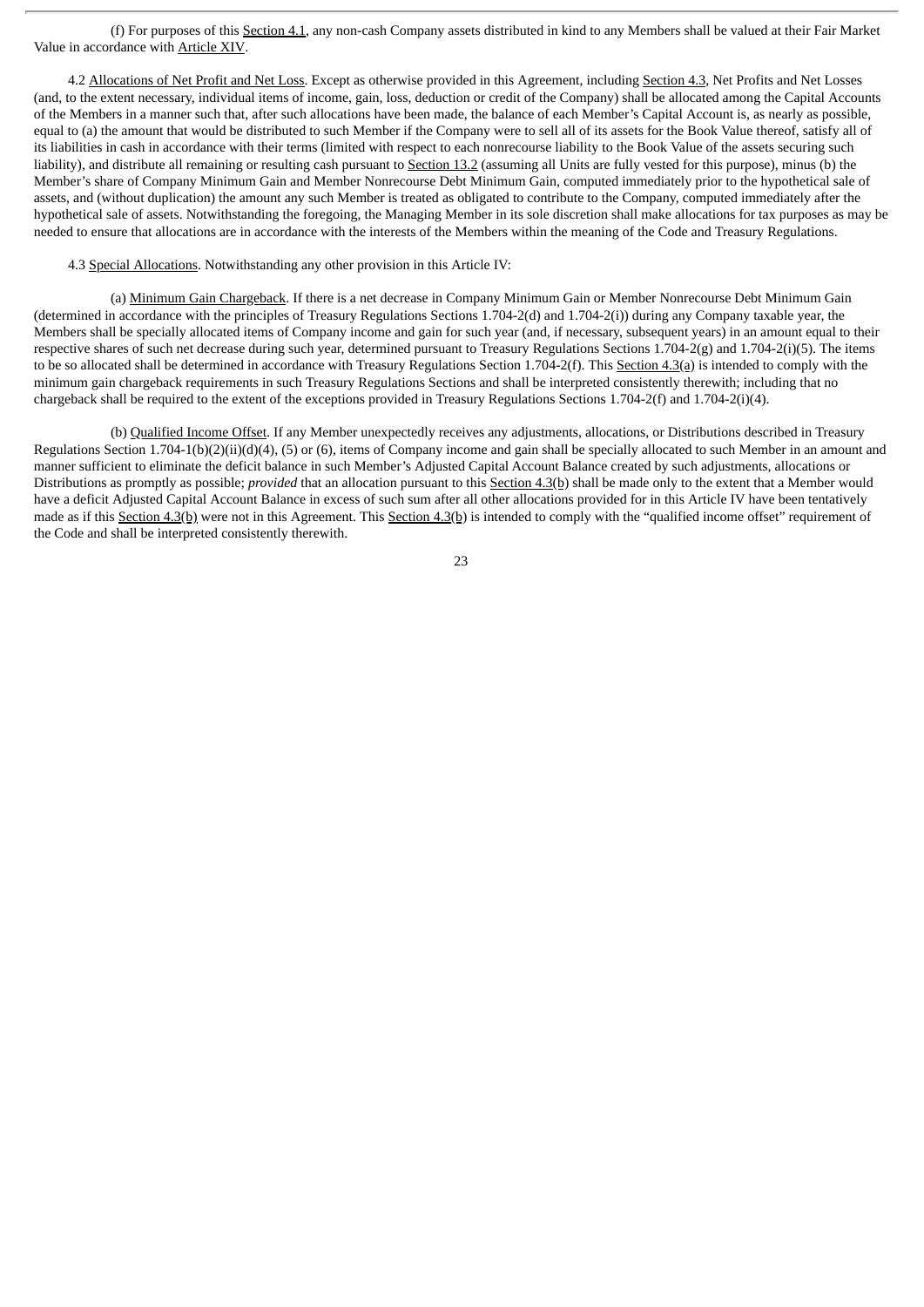(c) Gross Income Allocation. If any Member has a deficit Capital Account at the end of any taxable year which is in excess of the sum of (i) the amount such Member is obligated to restore, if any, pursuant to any provision of this Agreement, and (ii) the amount such Member is deemed to be obligated to restore pursuant to the penultimate sentences of Treasury Regulations Section 1.704-2(g)(1) and 1.704-2(i)(5), each such Member shall be specially allocated items of Company income and gain in the amount of such excess as quickly as possible; *provided* that an allocation pursuant to this Section 4.3(c) shall be made only if and to the extent that a Member would have a deficit Capital Account in excess of such sum after all other allocations provided for in this Article IV have been tentatively made as if Section 4.3(b) and this Section 4.3(c) were not in this Agreement.

(d) Nonrecourse Deductions. Nonrecourse Deductions shall be allocated to the Members holding Class A Common Units pro rata based on the number of Participating Units held by each Member.

(e) Member Nonrecourse Deductions. Member Nonrecourse Deductions for any taxable period shall be allocated to the Member who bears the economic risk of loss with respect to the liability to which such Member Nonrecourse Deductions are attributable in accordance with Treasury Regulations Section 1.704-2(j).

(f) Ameliorative Allocations. Any special allocations of income or gain pursuant to Sections 4.3(a) or 4.3(c) hereof shall be taken into account in computing subsequent allocations pursuant to Section 4.2 and this Section 4.3(f), so that the net amount of any items so allocated and all other items allocated to each Member shall, to the extent possible, be equal to the net amount that would have been allocated to each Member if such allocations pursuant to Sections  $4.3(q)$  or  $4.3(q)$  had not occurred.

(g) Section 754 Adjustments. To the extent an adjustment to the adjusted tax basis of any Company asset pursuant to Code Sections 734(b) or 743(b) is required, pursuant to Treasury Regulations Section  $1.704-1(b)(2)(iv)(m)(2)$  or  $1.704-1(b)(2)(iv)(m)(4)$ , to be taken into account in determining Capital Accounts as a result of a distribution to any Member in complete or partial liquidation of such Member's Units in the Company, the amount of such adjustment to the Capital Accounts shall be treated as an item of gain (if the adjustment increases the basis of the asset) or loss (if the adjustment decreases such basis) and such item of gain or loss shall be allocated to the Members in accordance with Treasury Regulations Section 1.704-1(b)(2)(iv)(m)(2) if such Section applies or to the Member to whom such distribution was made if Treasury Regulations Section  $1.704 - 1(b)(2)(iv)(m)(4)$  applies.

(h) Forfeiture Allocation. In the event that Unvested Class A Common Units (or any other Units subject to vesting) of any Member are forfeited, then for the fiscal year of such forfeiture or other period (as determined by the Managing Member):

(i) items of income, gain, loss, and deduction shall be excluded from the calculation of Profits and Losses and shall be specially allocated to the Member whose Units have been forfeited so as to cause such Member's Capital Account to equal such Member's distribution entitlements under Section 4.1 after giving effect to the adjustment in the Member's ownership of Units resulting from the applicable forfeiture;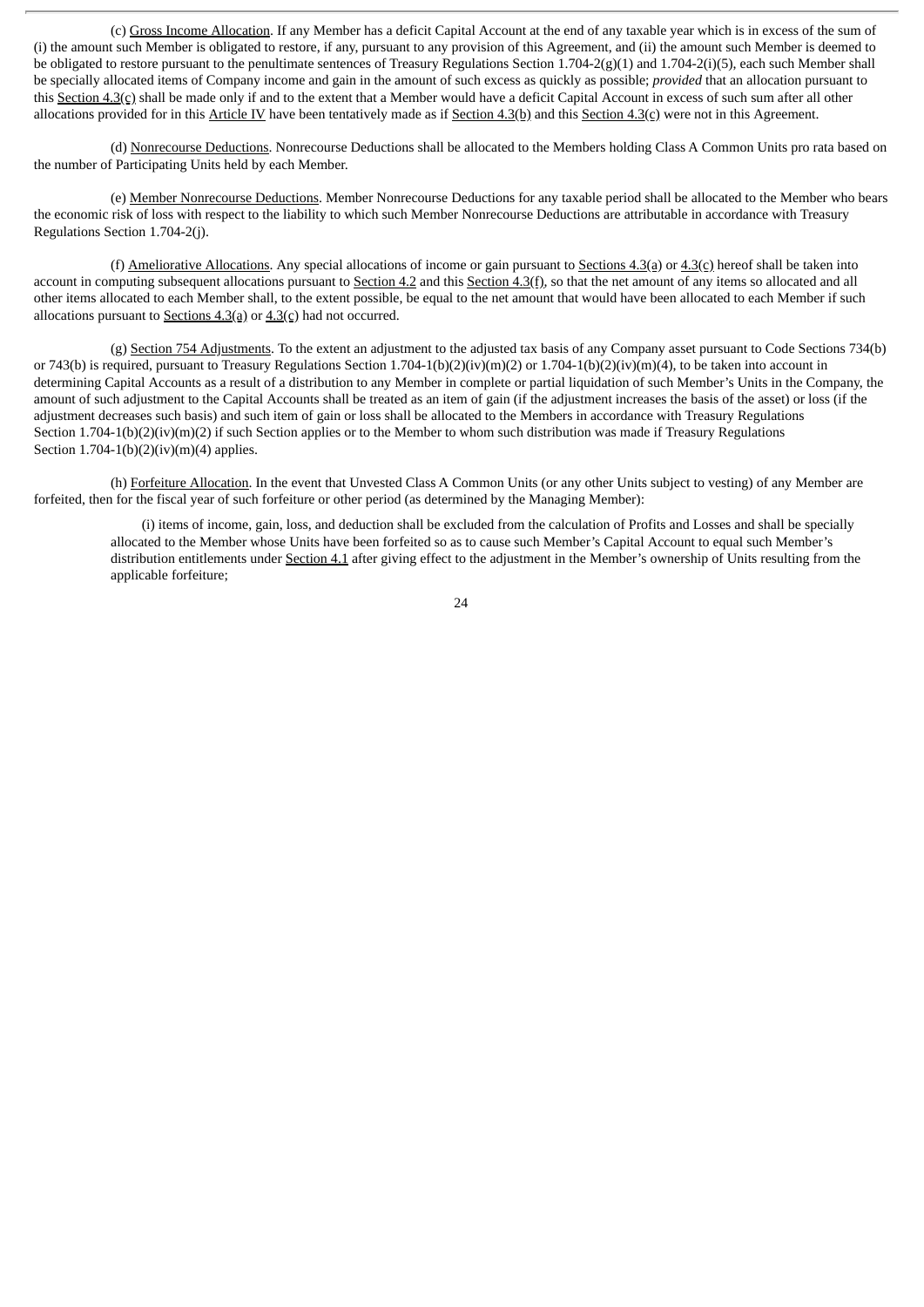(ii) the Managing Member may elect to apply another allocation or Capital Account adjustment method to Units forfeiture as they deem appropriate in lieu of the method set forth in this Section 4.3(h).

# 4.4 Tax Allocations.

(a) Except as provided in Sections 4.4(b), (c) and (d), Net Profits and Net Losses (and, to the extent necessary, individual items of income, gains, losses, deductions and credits) of the Company will be allocated, for federal, state and local income tax purposes, among the holders of Units in accordance with the allocation of such income, gains, losses, deductions and credits among the holders of Units for book purposes.

(b) Items of Company taxable income, gain, loss and deduction with respect to any property contributed to the capital of the Company shall be allocated among the holders of Units in accordance with Code Section 704(c) so as to take account of any variation between the adjusted basis of such property to the Company and its Book Value using such method or methods determined by the Managing Member to be appropriate and in accordance with the applicable Treasury Regulations; *provided*, *however*, that notwithstanding anything to the contrary, the Company shall elect to use the "traditional method with curative allocations" within the meaning of Treasury Regulations Section 1.704-3(c) in respect of section 197 intangibles (as defined in Section 197(d) of the Code) that are subject to reverse Section 704(c) allocations as a result of a contribution of cash by PubCo at the time of the IPO, and in respect of revaluations of such property following the Initial Public Offering, with such curative allocations limited to gain from the sale of such section 197 intangibles as described in Treasury Regulations Section 1.704-3(c)(3)(iii)(B).

(c) If the Book Value of any Company asset is adjusted pursuant to Section 3.3, subsequent allocations of items of taxable income, gain, loss and deduction with respect to such asset shall take account of any variation between the adjusted basis of such asset for federal income tax purposes and its Book Value in the same manner as under Code Section 704(c).

(d) Allocations of tax credits, tax credit recapture, and any items related thereto shall be allocated to the holders of Units according to their interests in such items as determined by the Managing Member taking into account the principles of Treasury Regulation Section 1.704-1(b)(4)(ii).

(e) Allocations pursuant to this Section 4.4 are solely for purposes of federal, state and local taxes and shall not affect, or in any way be taken into account in computing, any holder's Capital Account or share of book income, gain, loss or deduction, Distributions or other Company items pursuant to any provision of this Agreement.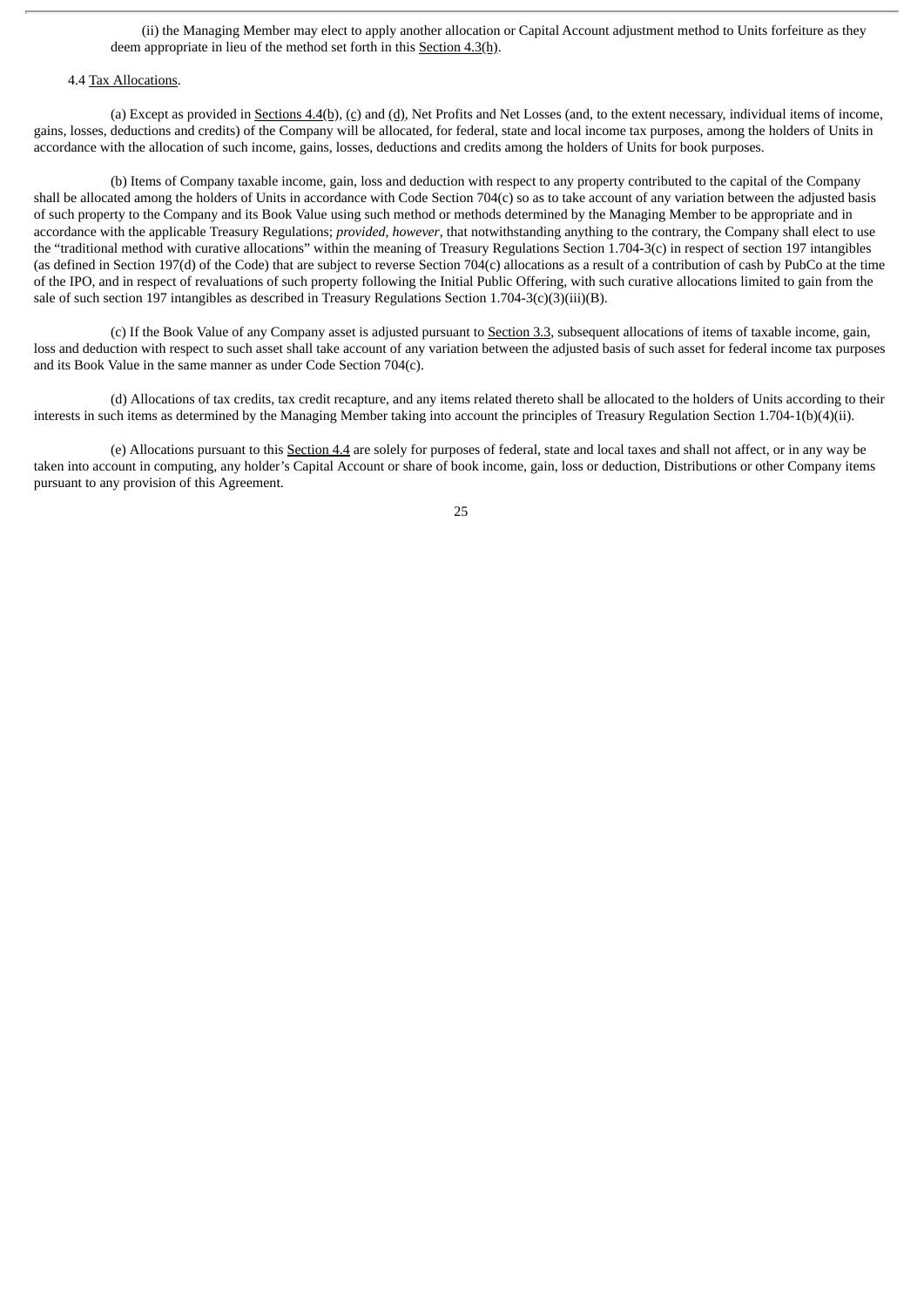#### 4.5 Other Allocation Rules.

(a) The provisions regarding the establishment and maintenance for each Member of a Capital Account as provided by Section 3.3 and the allocations set forth in Sections 4.2, 4.3 and 4.4 are intended to comply with the Treasury Regulations and to reflect the intended economic entitlement of the Members. If the Managing Member reasonably determines that the application of the provisions in Section 3.3, 4.2, 4.3 and 4.4 would result in non-compliance with the Treasury Regulations or would be inconsistent with the intended economic entitlement of the Members, the Managing Member is authorized to make any appropriate adjustments to such provisions to the extent permitted by applicable Law, including to allocate properly items of income, gain, loss, deduction and credit to those Members who bear the economic burden or benefit associated therewith, or to otherwise cause the Members to achieve the economic objectives underlying this Agreement. The Managing Member also shall (i) make any adjustments that it reasonably determines are necessary or appropriate to maintain equality between the Capital Accounts of the Members and the amount of Company capital reflected on the Company's balance sheet, as computed for book purposes, in accordance with Treasury Regulations Section 1.704-1(b)(iv)(g) and (ii) make any reasonable and appropriate modifications in the event unanticipated events would reasonably be expected to otherwise cause this Agreement not to comply with Treasury Regulations Section 1.704-1(b). No adjustment to the allocations shall be made under this Section 4.5(a) that would have a material adverse effect on the Continuing Members without the prior written consent of the Continuing Member Representative, which consent shall not be unreasonably withheld, conditioned or delayed.

(b) With regard to PubCo's acquisition of the Class A Common Units in conjunction with the IPO, Profits or Losses shall be allocated to the Members of the Company so as to take into account the varying interests of the Members in the Company using an "interim closing of the books" method in a manner that complies with the provisions of Section 706 of the Code and the Treasury Regulations thereunder. If during any Taxable Year there is any other change in any Member's Units in the Company, the Managing Member shall allocate the Profits or Losses to the Members of the Company so as to take into account the varying interests of the Members in the Company using any method that complies with the provisions of Section 706 of the Code and the Treasury Regulations thereunder.

(c) Solely for purposes of determining a Member's proportionate share of the "excess nonrecourse liabilities" of the Company, within the meaning of Treasury Regulations Section 1.752-3(a)(3), the Managing Member shall allocate such liabilities in such manner that complies with the Code and the Treasury Regulations thereunder and that the Managing Member reasonably determines is reasonable expected to minimize any gain of the Members to the greatest extent possible under Section 731 of the Code.

### 4.6 Withholding Taxes.

(a) The Company shall withhold taxes from Distributions to, and allocations among, the Members to the extent required by law. Except as otherwise provided in this Section 4.6, any amount so withheld by the Company with regard to a Member shall be treated for purposes of this Agreement as an amount actually distributed to such Member pursuant to Section 4.1(b) (a "**Withholding Payment**"). An amount shall be considered withheld by the Company if, and at the time, remitted to a Governmental Entity without regard to whether such remittance occurs at the same time as the Distribution or allocation to which it relates; *provided*, *however*, that an amount actually withheld from a specific Distribution or designated by the Managing Member as withheld from a specific allocation shall be treated as if distributed at the time such Distribution or allocation occurs.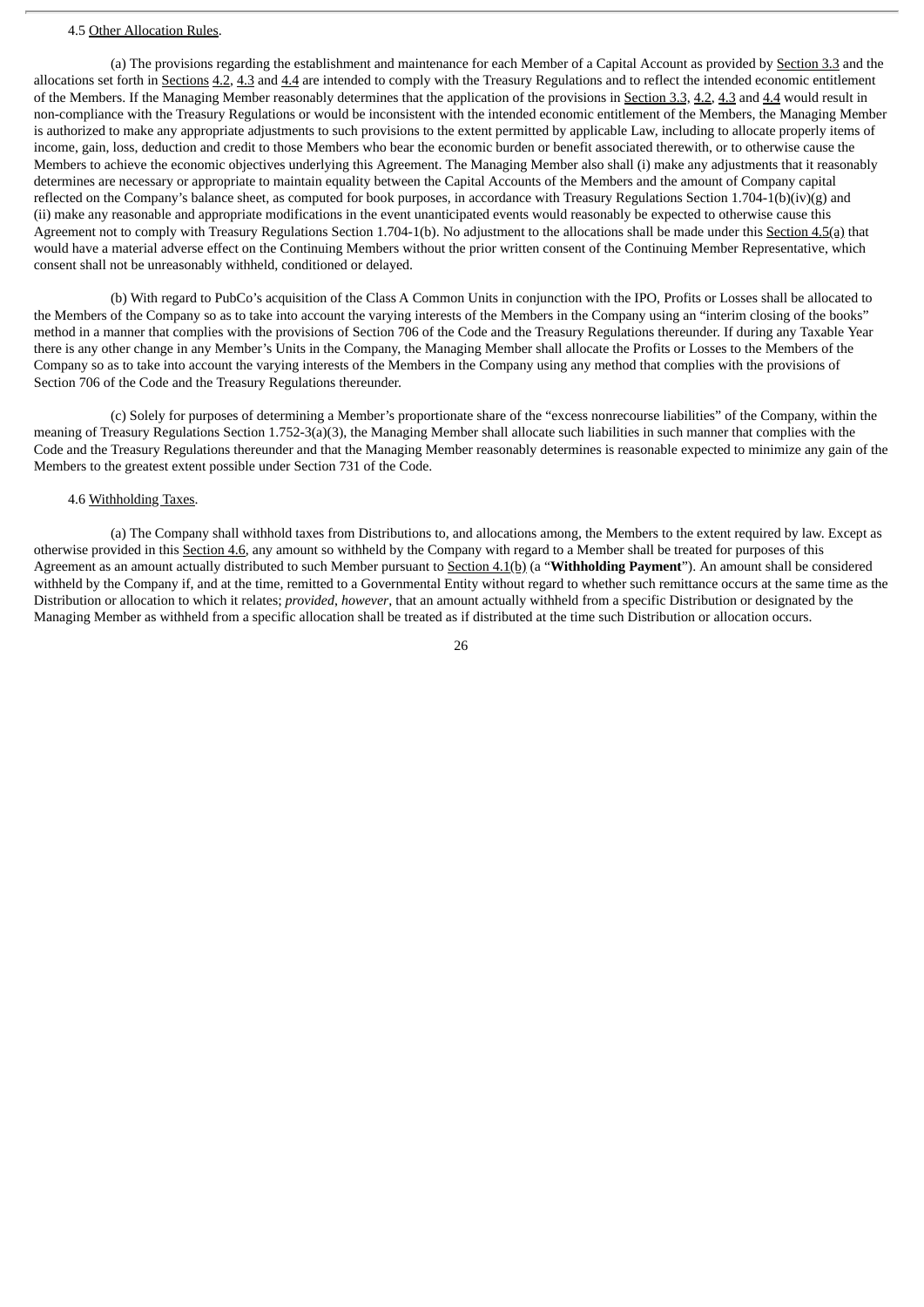(b) Each Member hereby agrees to indemnify the Company and the other Members for any liability they may incur for failure to properly withhold taxes in respect of such Member. Moreover, each Member hereby agrees that neither the Company nor any other Member shall be liable to such Member for any excess taxes withheld in respect of such Member's interest in the Company and that, in the event of overwithholding, a Member's sole recourse shall be to apply for a refund from the appropriate governmental authority.

(c) If it is anticipated that at the due date of the Company's withholding obligation the Member's share of cash Distributions or other amounts due is less than the amount of the Withholding Payment, the Member with respect to which the withholding obligation applies shall pay to the Company the amount of such shortfall within thirty (30) days after notice by the Company. If a Member fails to make the required payment when due hereunder, and the Company nevertheless pays the withholding, in addition to the Company's remedies for breach of this Agreement, the amount paid shall be deemed a recourse loan from the Company to such Member bearing interest at an interest rate per annum equal to the Base Rate plus 3.0%, and the Company shall apply all Distributions or payments that would otherwise be made to such Member toward payment of the loan and interest, which payments or Distributions shall be applied first to interest and then to principal until the loan is repaid in full. In the event that the Distributions or proceeds to the Company or any Subsidiary of the Company are reduced on account of taxes withheld at the source or any taxes are otherwise required to be paid by the Company and such taxes are imposed on or with respect to one or more, but not all of the Members in the Company, or all of the Members in the Company at different tax rates, the amount of the reduction shall be borne by the relevant Members and treated as if it were paid by the Company as a Withholding Payment with respect to such Members pursuant to Section 4.6(a). Taxes imposed on the Company where the rate of tax varies depending on characteristics of the Members shall be treated as taxes imposed on or with respect to the Members for purposes of Section 4.6(a). In addition, if the Company is obligated to pay any taxes (including penalties, interest and any addition to tax) to any Governmental Entity that is specifically attributable to a Member or a former Member, including, without limitation, on account of Sections 864 or 1446 of the Code, then (x) such Member or former Member shall indemnify the Company in full for the entire amount paid or payable, (y) the Managing Member may offset future Distributions from such Member or former Member pursuant to Section 4.1 to which such Person is otherwise entitled under this Agreement against such Member or former Member's obligation to indemnify the Company under this Section  $4.6(c)$  and (z) such amounts shall be treated as a Withholding Payment pursuant to Section  $4.6(a)$  with respect to such Member or former Member.

(d) If the Company incurs an Imputed Underpayment Amount, the Partnership Representative shall determine in its discretion the portion of such Imputed Underpayment Amount attributable to each Member or former Member and such attributable amount shall be treated as a Withholding Payment pursuant to Section 4.6(a). The portion of any Imputed Underpayment Amount attributed to a former Member shall be treated as a Withholding Payment pursuant to Section 4.6(a) with respect to such former Member. The Partnership Representative shall use commercially reasonable efforts to secure any reduction in any Imputed Underpayment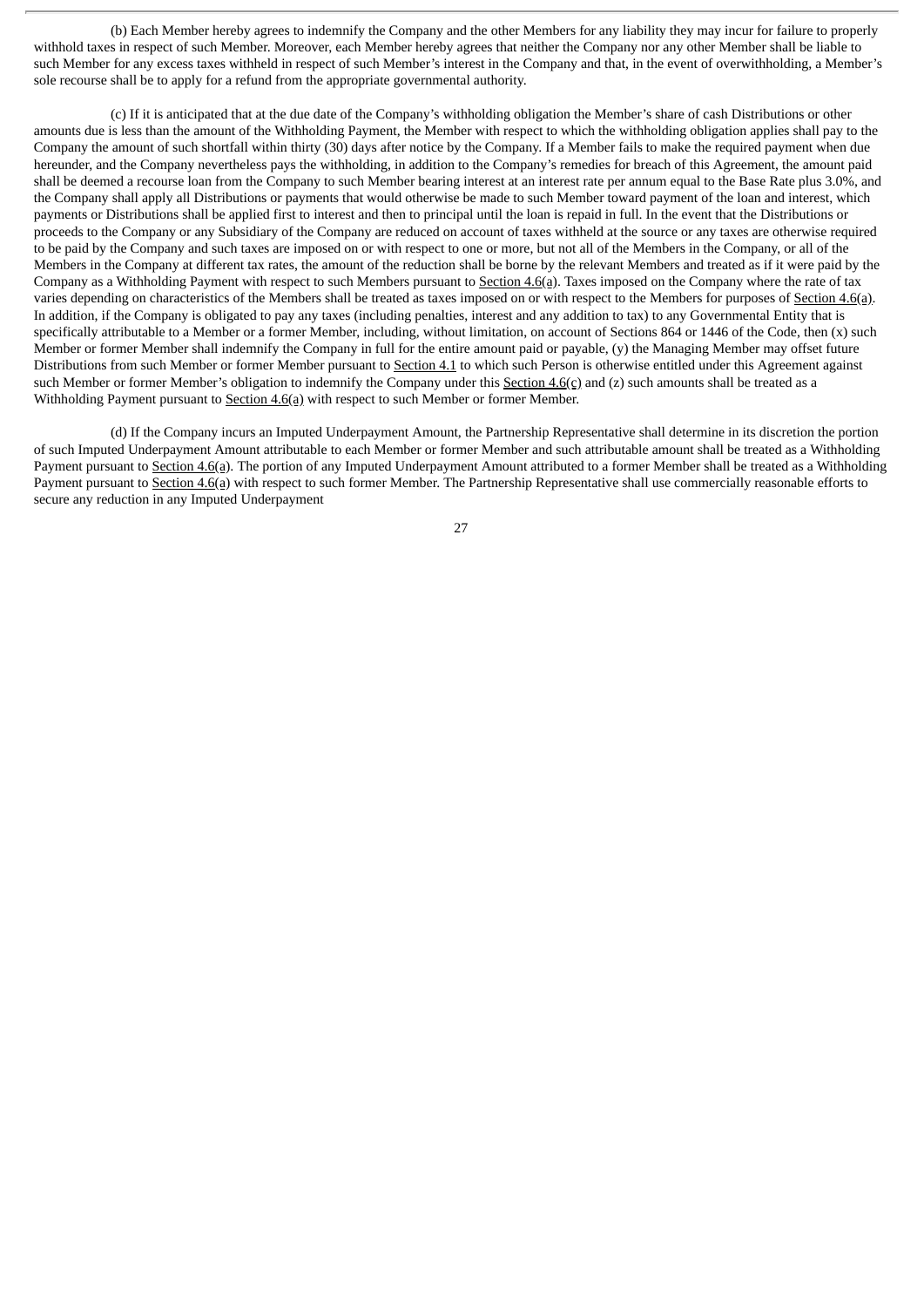Amount that is available by reason of the status of any Member (or its beneficial owners), including by means of any procedures provided pursuant to Code Section 6225(c)(3), and to allocate the benefit of any such reduction to such Member. Each Member agrees to indemnify and hold harmless the Company, Managing Member and the Partnership Representative from and against any and all liability with respect to any Imputed Underpayment Amounts required on behalf of, or with respect to, such Member or any former Member whose former interest in the Company is held by such Member. For purposes hereof, "**Imputed Underpayment Amount**" shall mean any "imputed underpayment" within the meaning of Section 6225 of the Code (or any corresponding or similar provision of state, local or foreign law) paid (or payable) by the Company as a result of an adjustment with respect to any Company item, including any interest or penalties with respect to any such adjustment. Imputed Underpayment Amounts shall also include any imputed underpayment amounts within the meaning of Code Section 6225 (or any corresponding or similar provision of state, local or foreign law) which are paid (or payable) by any entity treated as a partnership for U.S. federal income tax purposes in which the Company holds (or has held) a direct or indirect interest (other than through entities treated as corporations for U.S. federal income tax purposes) to the extent that the Company bears the economic burden of such amounts, whether by law or agreement.

(e) A Member's obligations under this Section 4.6 shall survive the dissolution and winding up of the Company and any transfer, assignment or liquidation of such Member's interest in the Company.

4.7 Allocations Upon Final Liquidation. With respect to the fiscal year in which the final liquidation of the Company occurs in accordance with Section 13.2 of the Agreement, and notwithstanding any other provision of Sections 4.2, 4.3 or 4.4 hereof, items of Company income, gain, loss and deduction shall be specially allocated to the Members in such amounts and priorities as are necessary so that the positive Capital Accounts of the Members shall, as closely as possible, equal the amounts that will be distributed to the Members pursuant to Section 13.2.

### **ARTICLE V**

### **MANAGEMENT**

5.1 Designation and Authority of Managing Member. The Managing Member shall be designated by the holders of Class B Voting Units. Except for situations in which the approval of one or more of the Members is specifically required by the express terms of this Agreement, and subject to the provisions of this Article V, (i) all management powers over the business and affairs of the Company shall be exclusively vested in the Managing Member, (ii) the Managing Member shall conduct, direct and exercise full control over all activities of the Company, and (iii) the Managing Member shall have the sole power to bind or take any action on behalf of the Company, or to exercise any rights and powers (including, without limitation, the rights and powers to take certain actions, give or withhold certain consents or approvals, or make certain determinations, opinions, judgments or other decisions) granted to the Company under this Agreement or any other agreement, instrument or other document to which the Company is a party. Without limiting the generality of the foregoing, but subject to any situations in which the approval of the Members is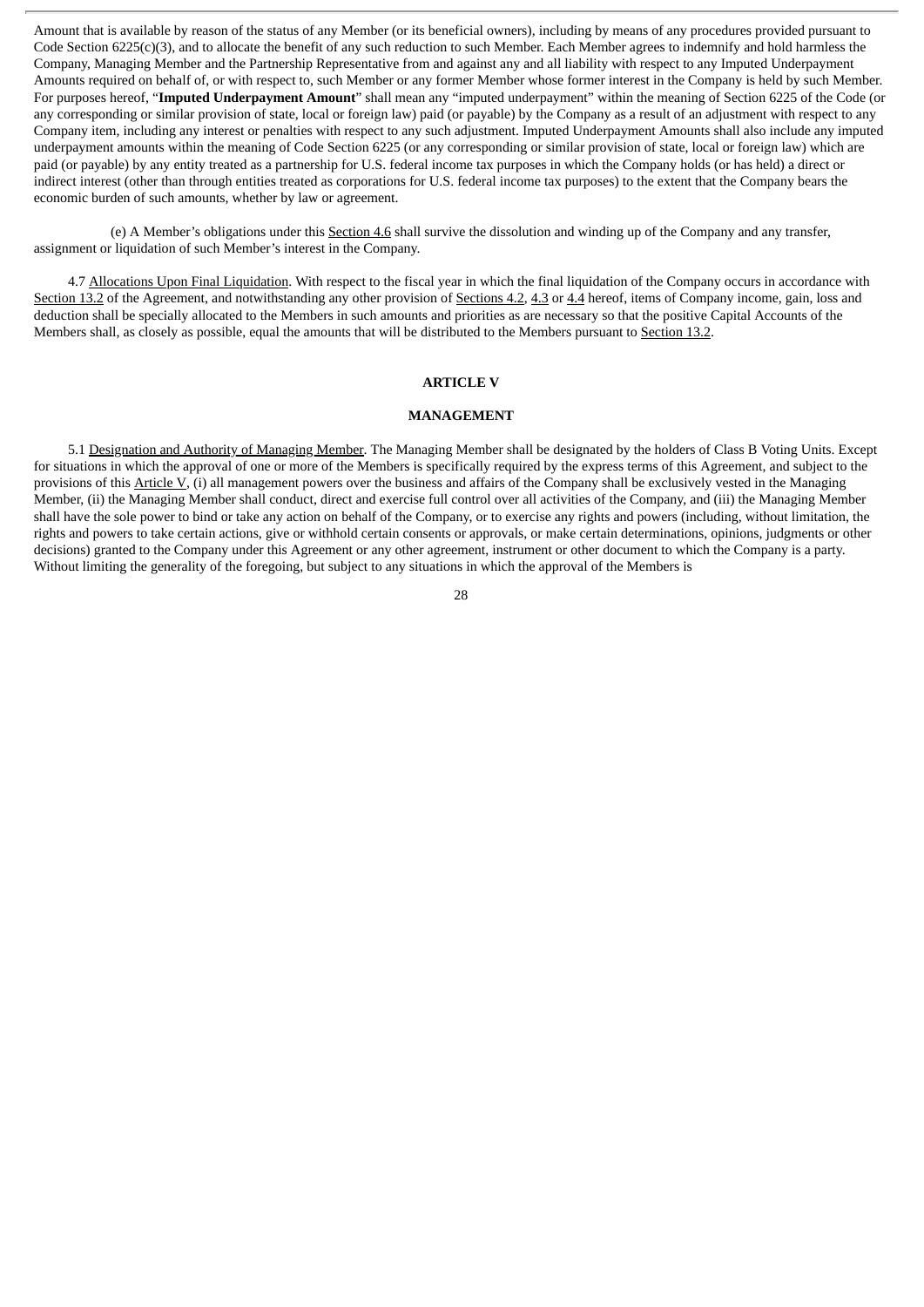specifically required by this Agreement, (x) the Managing Member shall have discretion in determining whether to issue Equity Securities, the number of Equity Securities to be issued at any particular time, the purchase price for any Equity Securities issued, and all other terms and conditions governing the issuance of Equity Securities and (y) the Managing Member may enter into, approve, and consummate any Liquidity Event or other extraordinary or business combination or divestiture transaction, and execute and deliver on behalf of the Company or the Members any agreement, document and instrument in connection therewith (including amendments, if any, to this Agreement or adoptions of new constituent documents) without the approval or consent of any Member. The Managing Member shall operate the Company and its Subsidiaries in accordance in all material respects with an annual budget, business plan and financial forecasts for the Company and its Subsidiaries for each fiscal year. The Managing Member shall be the "manager" of the Company for the purposes of the California Act. The Managing Member is hereby authorized to execute, deliver and file the articles of organization of the Company and all other certificates (and any amendments and/or restatements hereof) required or permitted by the California Act to be filed in the Office of the Secretary of State of the State of California. The Managing Member and Members hereby approve and ratify the filing of the following document with the Secretary of State of the State of California: Amendment to the Articles of Organization of the Company by an authorized person, as may be designated by the Managing Member from time to time. The Managing Member is hereby authorized to execute, deliver and file any other certificates (and any amendments and/or restatements thereof) necessary for the Company to qualify to do business in a jurisdiction in which the Company may wish to conduct business. Notwithstanding any other provision of this Agreement to the contrary, without the consent of any Member or other Person being required, the Company is hereby authorized to execute, deliver and perform, and the Managing Member or any officer on behalf of the Company, is hereby authorized to execute and deliver (a) the Exchange Agreements, (b) the Tax Receivable Agreement; (c) any other document, certificate or contract relating to or contemplated by the Recapitalization; and (d) any amendment and any agreement, document or other instrument contemplated thereby or related thereto. The Managing Member or any officer is hereby authorized to enter into the documents described in the preceding sentence on behalf of the Company, but such authorization shall not be deemed a restriction on the power of the Managing Member or any officer to enter into other documents on behalf of the Company.

5.2 Actions of the Managing Member. Unless otherwise provided in this Agreement, any decision, action, approval or consent required or permitted to be taken by the Managing Member may be taken by the Managing Member through any Person or Persons to whom authority and duties have been delegated pursuant to Section 5.4(a). The Managing Member shall not cease to be a Managing Member of the Company as a result of the delegation of any duties hereunder. No officer or agent of the Company, in its capacity as such, shall be considered a Managing Member of the Company by agreement, as a result of the performance of its duties hereunder or otherwise.

## 5.3 Compensation; Expenses.

(a) The Managing Member shall not be entitled to any compensation for services rendered to the Company in its capacity as Managing Member.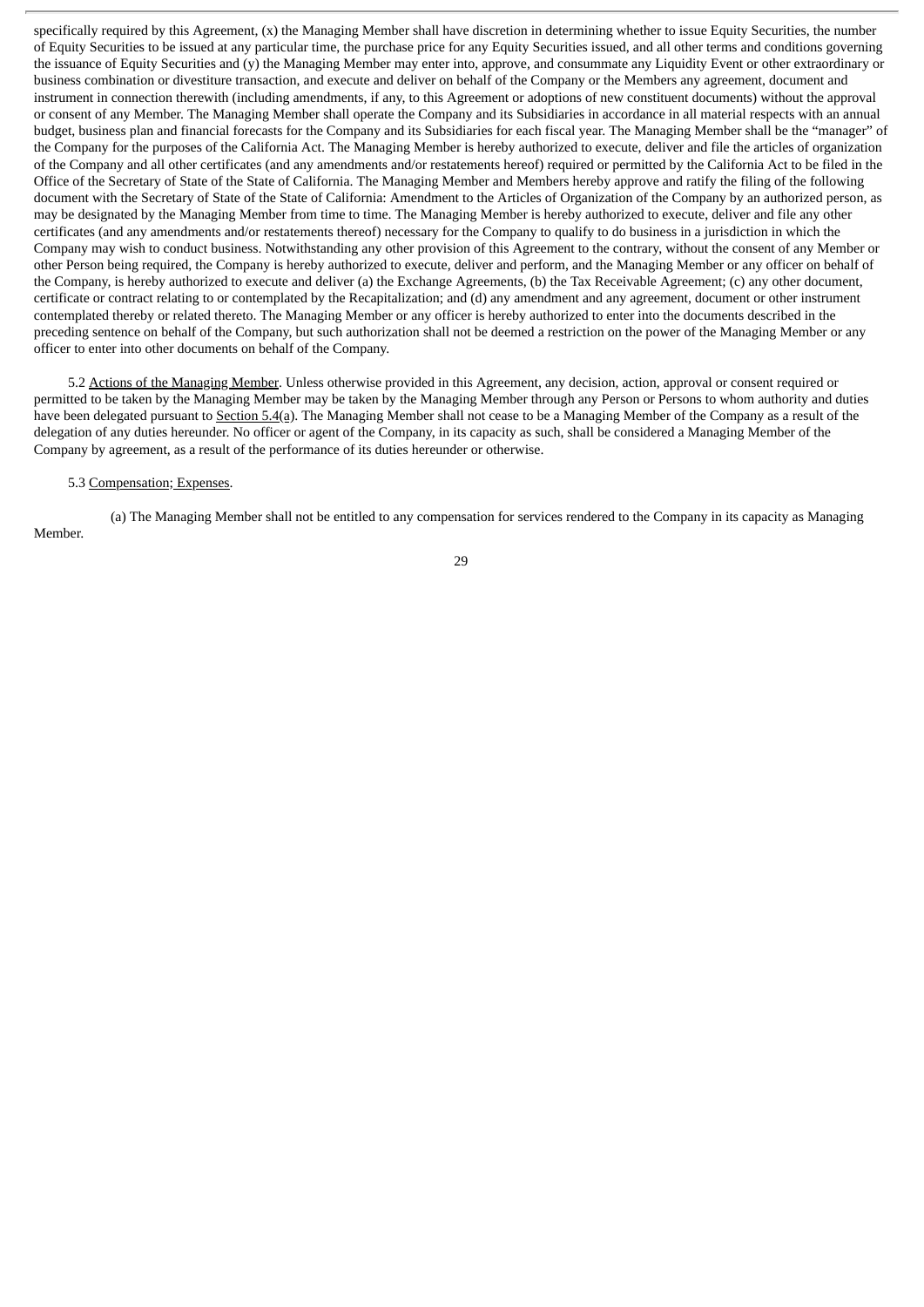(b) The Company shall pay, or cause to be paid, all costs, fees, operating expenses and other expenses of the Company (including the costs, fees and expenses of attorneys, accountants or other professionals) incurred in pursuing and conducting, or otherwise related to, the activities of the Company. The Company shall also, in the sole discretion of the Managing Member, bear and/or reimburse PubCo or the Managing Member for (i) any costs, fees or expenses incurred by the Managing Member in connection with serving as the Managing Member, (ii) operating, administrative and other similar costs incurred by the Managing Member, to the extent the proceeds are used or will be used by the Managing Member to pay expenses described in this clause (ii), and payments pursuant to any legal, tax, accounting and other professional fees and expenses (but, for the avoidance of doubt, excluding any tax liabilities of the Managing Member), (iii) any judgments, settlements, penalties, fines or other costs and expenses in respect of any claims against, or any litigation or proceedings involving, the Managing Member, (iv) fees and expenses (other than any underwriters' discounts and commissions that are economically recovered by the Managing Member as a result of acquiring Company Units at a discount) related to any securities offering, investment or acquisition transaction (whether or not successful) authorized by PubCo, as the managing member of the Managing Member, (v) other fees and expenses in connection with the maintenance of the existence of the Managing Member, and (vi) all other expenses allocable to the Company or otherwise incurred by PubCo or the Managing Member in connection with operating the Company's business (including expenses allocated to PubCo or the Managing Member by their Affiliates and expenses incurred by PubCo in its capacity as the Managing Member). To the extent that the Managing Member determines in its sole discretion that such expenses are related to the business and affairs of PubCo or the Managing Member that are conducted through the Company and/or its Subsidiaries (including expenses that relate to the business and affairs of the Company and/or its Subsidiaries and that also relate to other activities of PubCo or the Managing Member), the Managing Member may cause the Company to pay or bear all expenses of PubCo or the Managing Member, including, without limitation, compensation and meeting costs of any board of directors or similar body of PubCo or the Managing Member, any salary, bonus, incentive compensation and other amounts paid to any Person including Affiliates of PubCo or the Managing Member to perform services for the Company, litigation costs and damages arising from litigation, accounting and legal costs and franchise taxes, except to the extent such franchise taxes are based on or measured with respect to net income or profits; *provided* that the Company shall not pay or bear any income tax obligations of PubCo or the Managing Member or any obligations of PubCo or the Managing Member under the Tax Receivable Agreement. To the extent practicable, expenses incurred by PubCo or the Managing Member on behalf of or for the benefit of the Company shall be billed directly to and paid by the Company and, if and to the extent any reimbursements to PubCo or the Managing Member or any of their Affiliates by the Company pursuant to this Section 5.3(b) constitute gross income to such Person (as opposed to the repayment of advances made by such Person on behalf of the Company), such amounts shall be treated as "guaranteed payments" within the meaning of Section 707(c) of the Code and shall not be treated as distributions for purposes of computing the Members' Capital Account. Reimbursements pursuant to this Section 5.3(b) shall be in addition to any reimbursement to PubCo or the Managing Member as a result of indemnification pursuant to Section 6.4.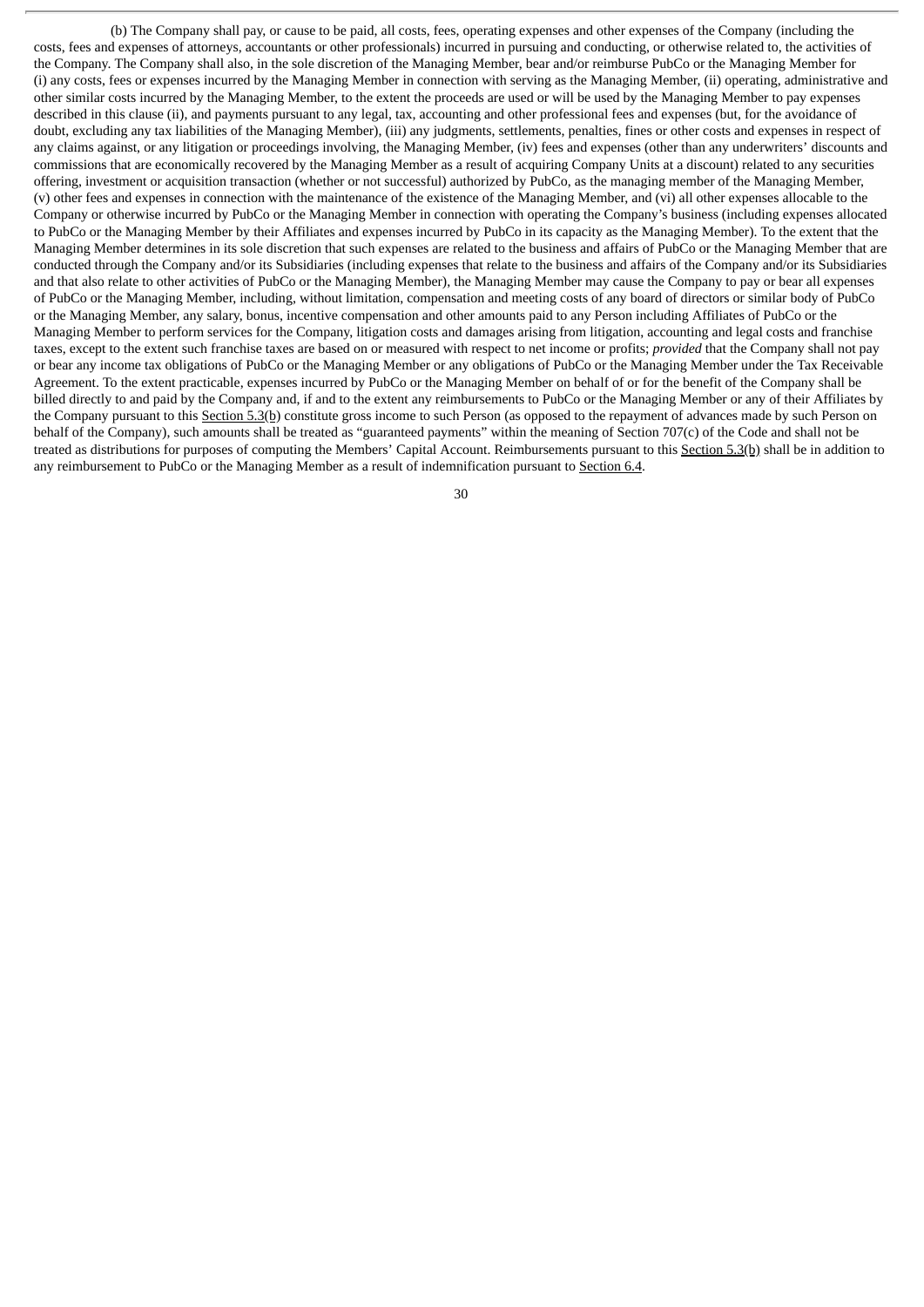## 5.4 Delegation of Authority.

(a) The Managing Member may, from time to time, delegate to one or more Persons, including any officer or director of the Company or PubCo (or to PubCo's Compensation Committee or its designees), or to any other Person, such authority and duties as the Managing Member may deem advisable; *provided* that any such Person shall exercise such authority subject to the same duties and obligations to which the Managing Member would have otherwise been subject pursuant to the terms of this Agreement.

(b) The Managing Member may assign titles (including, without limitation, executive chairman, non-executive chairman, chief executive officer, president, vice president, secretary, assistant secretary, treasurer or assistant treasurer) and delegate certain authority and duties to such Persons. Any number of titles may be held by the same officer of the Company or other individual. The salaries or other compensation, if any, of the officers and agents of the Company shall be fixed from time to time by the Managing Member. Any delegation pursuant to this Section 5.4 may be revoked at any time by the Managing Member.

## 5.5 Limitation of Liability.

(a) Except as otherwise provided herein, in an agreement entered into by such Person and the Company or by applicable law, none of (i) the Managing Member, (ii) any manager, officer, director, principal, member, employee, agent or Affiliate of the Managing Member or (iii) affiliated entities of the Managing Member's principal executives or directors shall be liable to the Company or to any Member for any act or omission performed or omitted by the Managing Member in its capacity as the Managing Member pursuant to authority granted to such Person by this Agreement; *provided* that, except as otherwise provided herein, such limitation of liability shall not apply to the extent the act or omission was attributable to such Person's gross negligence, willful misconduct or knowing violation of law, for any present or future breaches of any representations, warranties or covenants by such Person or its Affiliates contained herein with respect to any rights of the Company under any other agreements between the Managing Member and the Company. The Managing Member may exercise any of the powers granted to it by this Agreement and perform any of the duties imposed upon it hereunder either directly or by or through its agents, and none of the Managing Member or any manager, officer, director, principal, member, employee, agent or Affiliate of the Managing Member shall be responsible for any misconduct or negligence on the part of any such agent appointed by the Managing Member (so long as such agent was selected in good faith and with reasonable care). The Managing Member shall be entitled to rely upon the advice of legal counsel, independent public accountants and other experts, including financial advisors, and any act of or failure to act by the Managing Member in good faith reliance on such advice shall in no event subject the Managing Member to liability to the Company or any Member.

(b) Except as provided in this Agreement or in the California Act, the debts, obligations and liabilities of the Company, whether arising in contract, tort or otherwise, shall be solely the debts, obligations and liabilities of the Company and no Managing Member shall be obligated personally for any such debts, obligations or liabilities solely by reason of acting as the Managing Member of the Company. The Managing Member shall not be personally liable for the Company's obligations, liabilities and Losses. Notwithstanding anything contained herein to the contrary, the failure of the Company to observe any formalities or requirements relating to the exercise of its powers or management of its business and affairs under this Agreement or the California Act shall not be grounds for imposing personal liability on the Managing Member for liabilities of the Company.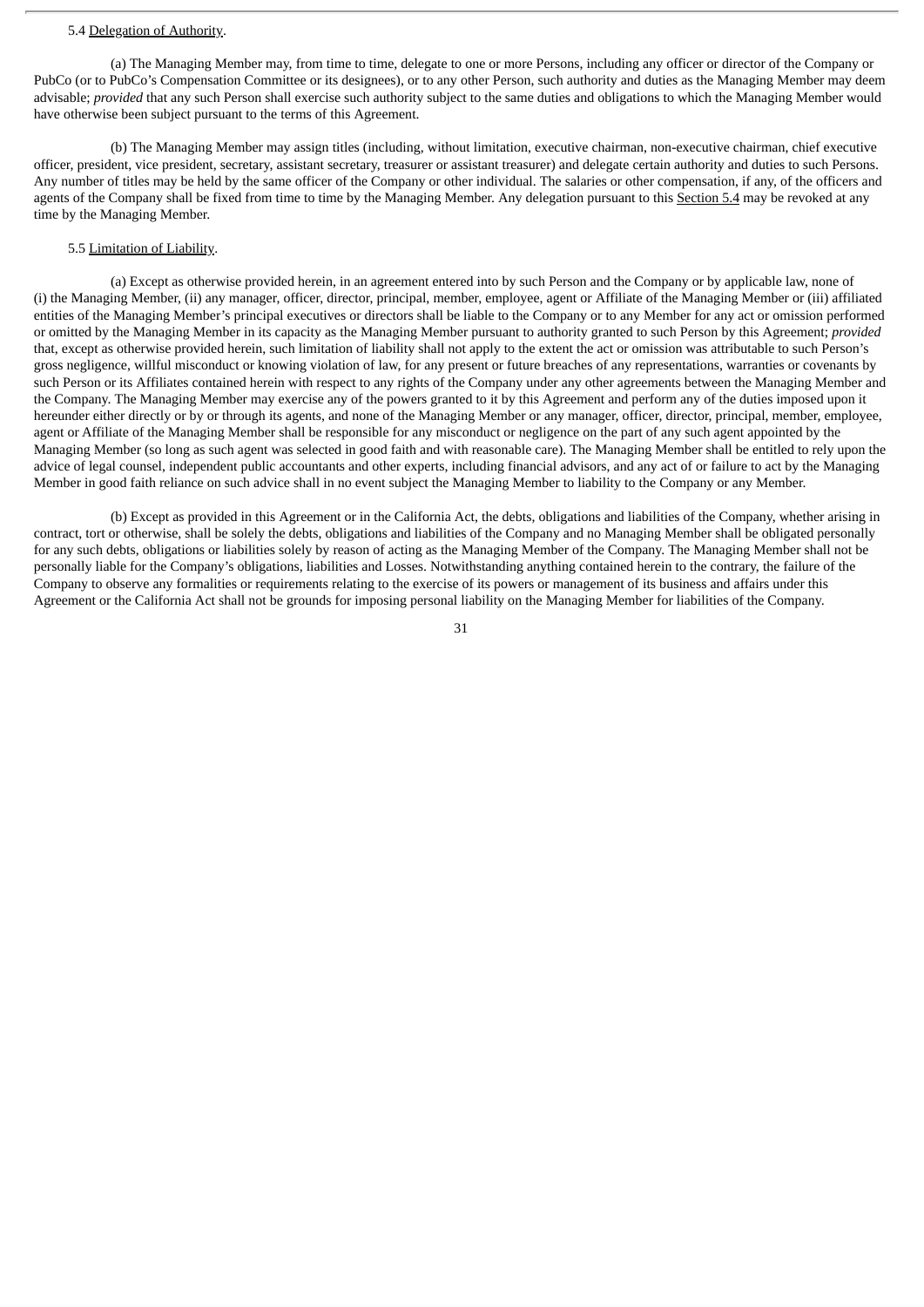## **ARTICLE VI**

# **RIGHTS AND OBLIGATIONS OF MEMBERS**

# 6.1 Limitation of Liability.

(a) Except as provided in this Agreement or in the California Act, the debts, obligations and liabilities of the Company, whether arising in contract, tort or otherwise, shall be solely the debts, obligations and liabilities of the Company and no Member shall be obligated personally for any such debts, obligations or liabilities solely by reason of being a member of the Company. Except as otherwise provided in this Agreement or the California Act, a Member's liability (in its capacity as such) for Company obligations, liabilities and Losses shall be limited to the Company's assets; *provided* that a Member shall be required to return to the Company any Distribution made to it after the execution of this Agreement in clear and manifest accounting or similar error. The immediately preceding sentence shall constitute a compromise to which all Members have consented within the meaning of the California Act.

(b) This Agreement is not intended to, and does not, create or impose any duty (including any fiduciary duty) on any of the Members (including without limitation, the Managing Member) hereto or on their respective Affiliates. Further, notwithstanding any other provision of this Agreement or any duty otherwise existing at law or in equity, the parties hereto agree that no Member or Managing Member shall, to the fullest extent permitted by law, have duties (including fiduciary duties) to any other Member or to the Company, and in doing so, recognize, acknowledge and agree that their duties and obligations to one another and to the Company are only as expressly set forth in this Agreement; *provided*, *however*, that each Member and the Managing Member shall have the duty to act in accordance with the implied contractual covenant of good faith and fair dealing.

(c) To the extent that, at law or in equity, any Member (including without limitation, the Managing Member) has duties (including fiduciary duties) and liabilities relating thereto to the Company, to another Member or to another Person who is a party to or is otherwise bound by this Agreement, the Members (including without limitation, the Managing Member) acting under this Agreement will not be liable to the Company, to any such other Member or to any such other Person who is a party to or is otherwise bound by this Agreement, for their good faith reliance on the provisions of this Agreement. The provisions of this Agreement, to the extent that they restrict or eliminate the duties and liabilities relating thereto of any Member (including without limitation, the Managing Member) otherwise existing at law or in equity, are agreed by the Members to replace to that extent such other duties and liabilities of the Members relating thereto (including without limitation, the Managing Member).

6.2 Lack of Authority. No Member (other than the Managing Member) in its capacity as such (other than in its capacity as a Person delegated authority pursuant to Section 5.4) has the authority or power to act for or on behalf of the Company, to do any act that would be binding on the Company or to make any expenditures on behalf of the Company. The Members hereby consent to the exercise by the Managing Member of the powers conferred on it by law and this Agreement.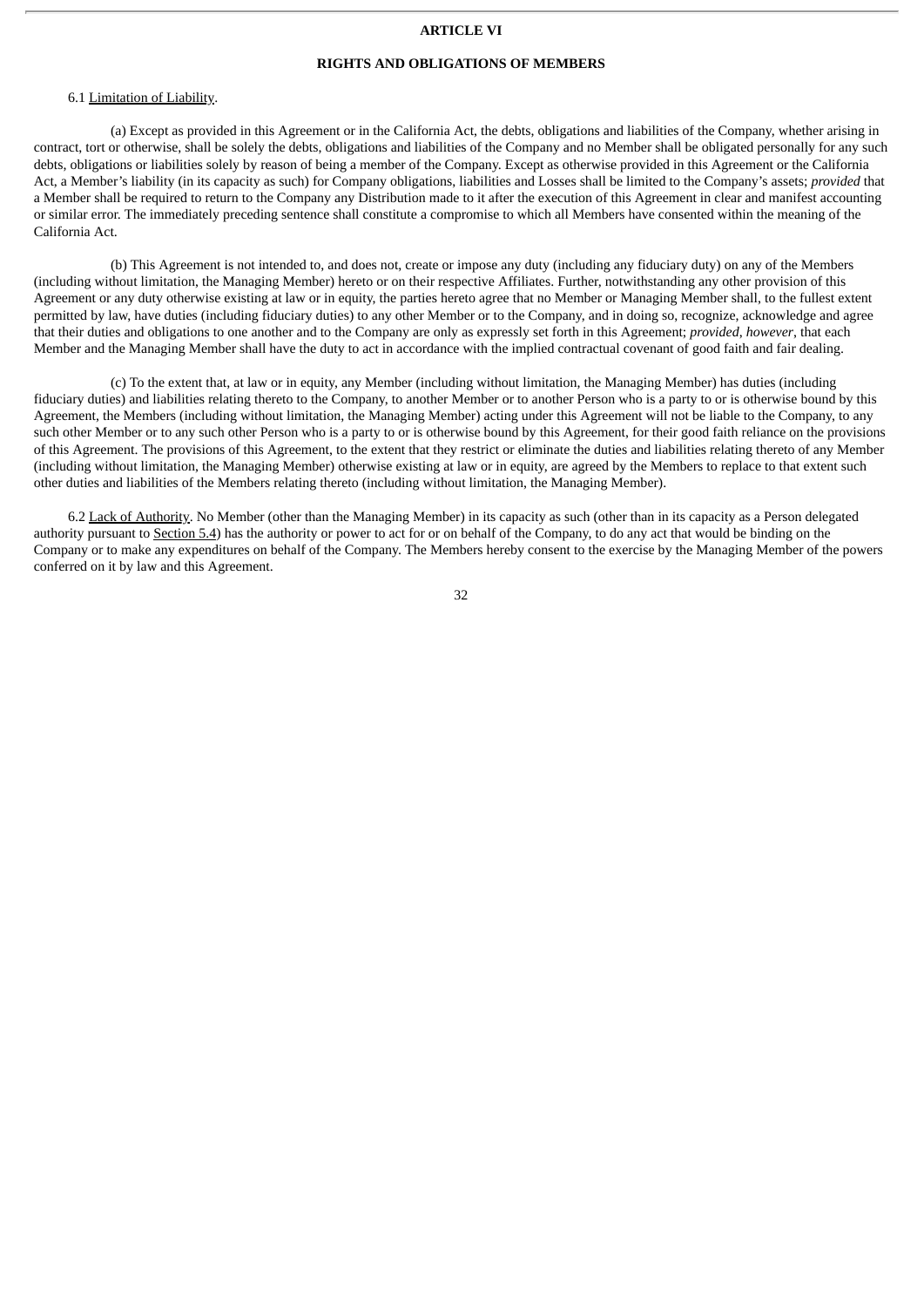6.3 No Right of Partition. No Member shall have the right to seek or obtain partition by court decree or operation of law of any Company property, or the right to own or use particular or individual assets of the Company.

## 6.4 Indemnification.

(a) Subject to Section 4.6, the Company hereby agrees to indemnify and hold harmless any Person (each an "**Indemnified Person**") to the fullest extent permitted under the California Act (after waiving all California Act restrictions on indemnification other than those which cannot be eliminated), as the same now exists or may hereafter be amended, substituted or replaced (but, in the case of any such amendment, substitution or replacement only to the extent that such amendment, substitution or replacement permits the Company to provide broader indemnification rights than the Company is providing immediately prior to such amendment, substitution or replacement), against all expenses, liabilities and losses (including attorneys' fees, judgments, fines, excise taxes or penalties, as reasonably required) reasonably incurred or suffered by such Person (or one or more of such Person's Affiliates) by reason of the fact that such Person is or was a Member (or Affiliate of a Member) or is or was serving as the Managing Member, any additional or substitute Managing Member, a Manager or a committee member pursuant to the Prior Agreement, officer, employee or other agent of the Company or is or was serving at the request of the Company as a manager, officer, director, principal, member, employee or agent of another corporation, partnership, joint venture, limited liability company, trust or other enterprise (including any manager, officer, director, principal, member, employee or agent of the Managing Member or any additional or substitute Managing Member); *provided* that (unless the Managing Member otherwise consents) no Indemnified Person shall be indemnified for any expenses, liabilities and losses suffered that are attributable to such Indemnified Person's or its Affiliates' gross negligence, willful misconduct or knowing violation of law. Expenses, including reasonable attorneys' fees, incurred by any such Indemnified Person in defending a proceeding related to any such indemnifiable matter shall be paid by the Company in advance of the final disposition of such proceeding, including any appeal therefrom, upon receipt of an undertaking by or on behalf of such Indemnified Person to repay such amounts if it shall ultimately be determined that such Indemnified Person is not entitled to be indemnified by the Company.

(b) The right to indemnification and the advancement of expenses conferred in this Section 6.4 shall not be exclusive of any other right which any Person may have or hereafter acquire under any statute, agreement, by-law, determination of the Managing Member or otherwise.

(c) The Company will maintain directors' and officers' liability insurance, at its expense, for the benefit of the Managing Member, the officers of the Company and any other Persons to whom the Managing Member has delegated its authority pursuant to Section 5.4.

(d) Notwithstanding anything contained herein to the contrary (including in this Section 6.4), any indemnity by the Company relating to the matters covered in this Section 6.4 shall be provided out of and to the extent of Company assets only and no Member (unless such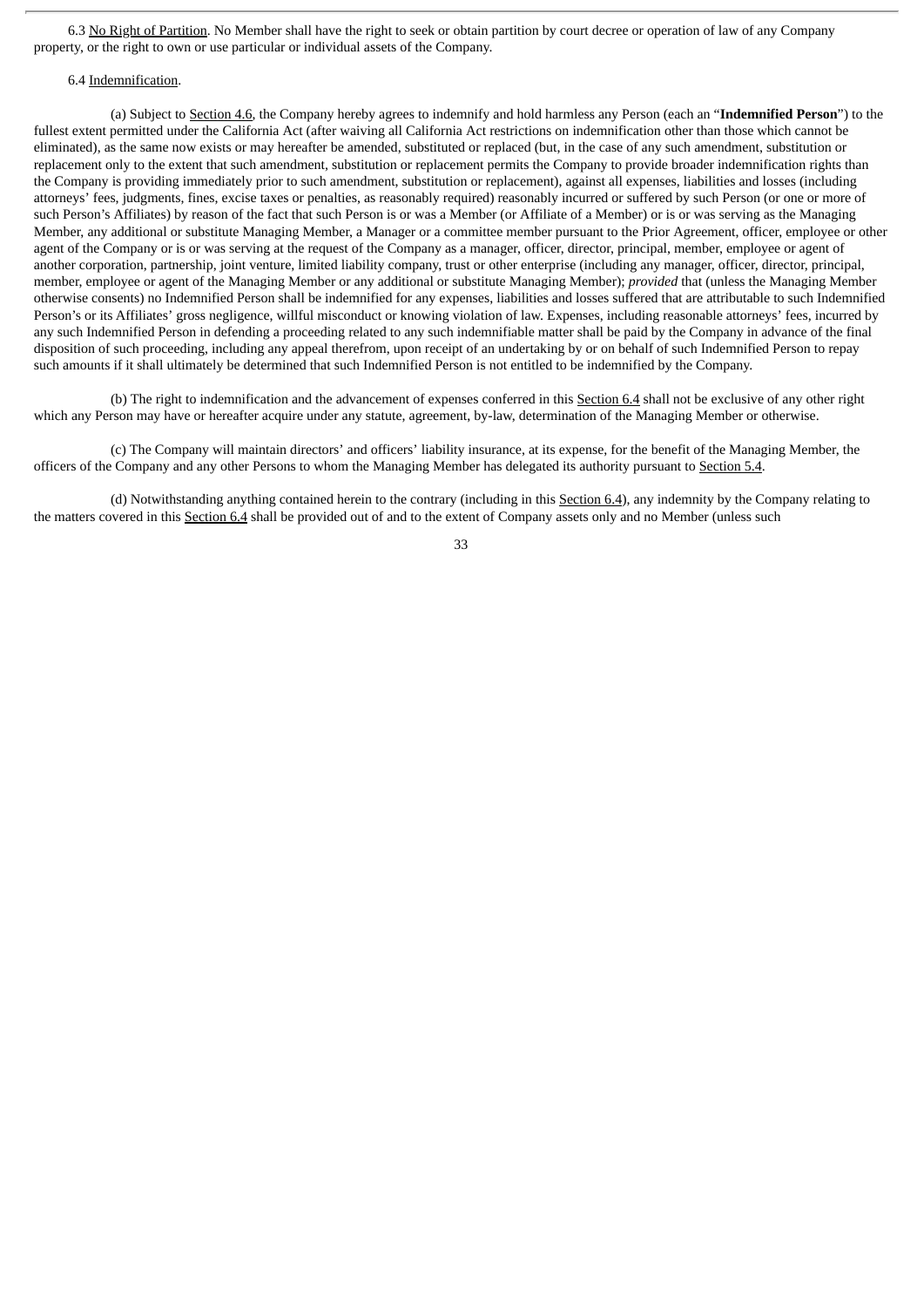Member otherwise agrees in writing or is found in a final decision by a court of competent jurisdiction to have personal liability on account thereof) shall have personal liability on account thereof or shall be required to make additional capital contributions or otherwise provide funding to help satisfy such indemnity of the Company.

(e) The Company hereby acknowledges that certain of its Members (the "**Fund Indemnitees**") may have rights to indemnification, advancement of expenses and/or insurance in connection with their involvement with the Company provided by other Persons (collectively, the "**Fund Indemnitors**"). The Company hereby agrees (i) that it is the indemnitor of first resort (*i.e.*, its obligations to the Fund Indemnitee are primary and any obligation of the Fund Indemnitors to advance expenses or to provide indemnification for the same expenses or liabilities incurred by the Fund Indemnitees are secondary), and (ii) that it irrevocably waives, relinquishes and releases the Fund Indemnitors from any and all claims against the Fund Indemnitors for contribution, subrogation or any other recovery of any kind in respect thereof to the fullest extent permitted by law. The Company further agrees that no advancement or payment by the Fund Indemnitors on behalf of the Fund Indemnitees with respect to any claim for which the Fund Indemnitees have sought indemnification from the Company shall affect the foregoing and the Fund Indemnitors shall have a right of contribution and/or be subrogated to the extent of such advancement or payment to all of the rights of recovery of the Fund Indemnitees against the Company.

(f) If this Section 6.4 or any portion hereof shall be invalidated on any ground by any court of competent jurisdiction, then the Company shall nevertheless indemnify and hold harmless each Indemnified Person pursuant to this Section 6.4 to the fullest extent permitted by any applicable portion of this Section 6.4 that shall not have been invalidated and to the fullest extent permitted by applicable law.

### **ARTICLE VII**

#### **BOOKS, RECORDS, ACCOUNTING AND REPORTS**

7.1 Records and Accounting. The Company shall keep, or cause to be kept, appropriate books and records with respect to the Company's business, including all books and records necessary to provide any information, lists and copies of documents required to be provided pursuant to Section 7.3 or pursuant to applicable laws. All matters concerning (i) the determination of the relative amount of allocations and distributions among the Members pursuant to Article III and Article IV and (ii) accounting procedures and determinations, and other determinations not specifically and expressly provided for by the terms of this Agreement, shall be determined by the Managing Member, whose determination shall be final and conclusive as to all of the Members absent manifest clerical error.

7.2 Fiscal Year. The Fiscal Year of the Company shall be such annual accounting period as is established by the Managing Member from time to time.

7.3 Reports. The Company shall use commercially reasonable efforts to deliver or cause to be delivered, as soon as practicable following the completion of each Taxable Year, but in all events no later than ninety (90) days (except that in the case of Schedule K-1, no later than ninety (90) days for an estimate of the information to be included in Schedule K-1 and no later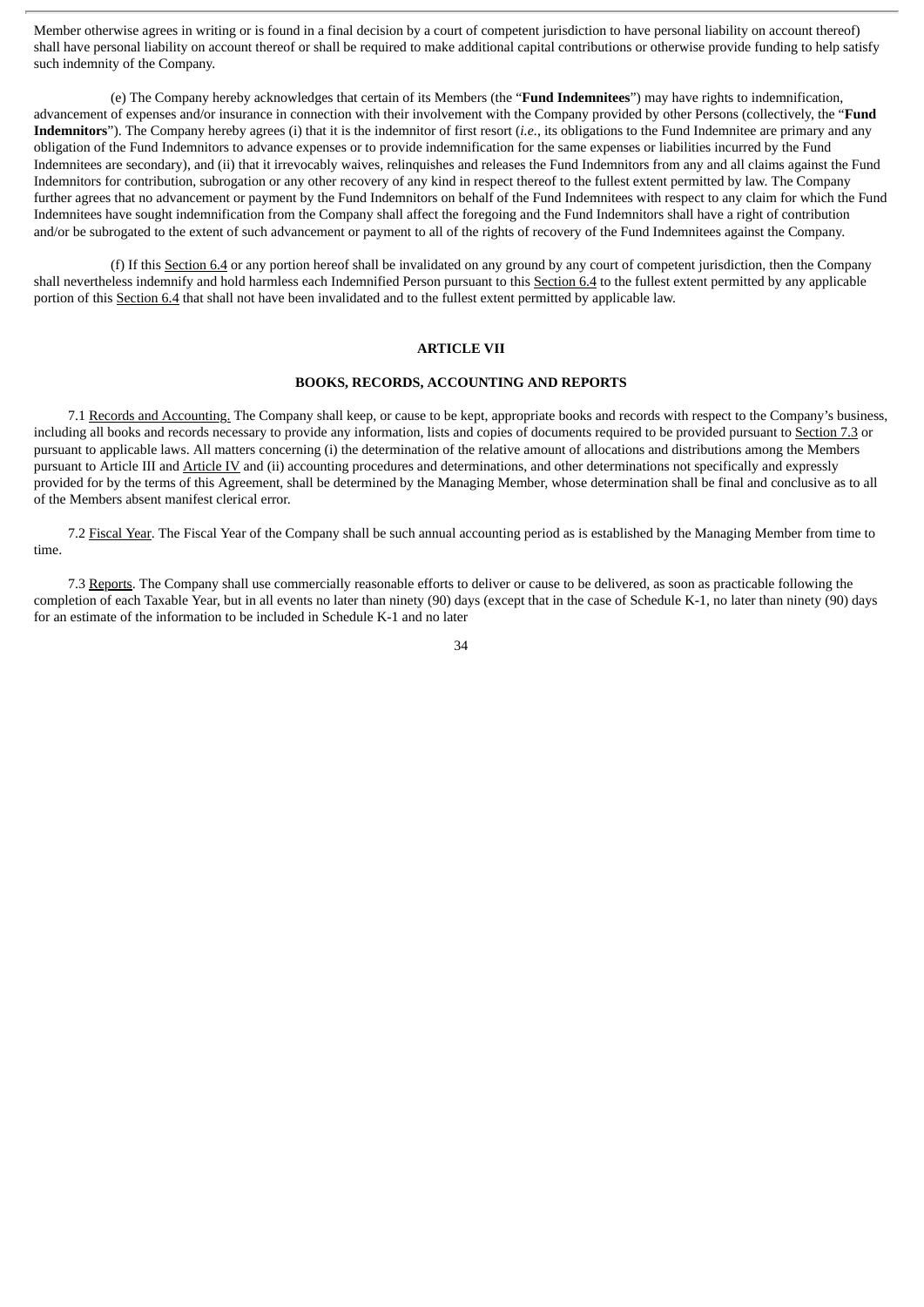than one hundred and twenty (120) days for Schedule K-1) after the end of each Taxable Year, to each Person who was a holder of Units at any time during such Taxable Year all information from the Company necessary for the preparation of such Person's United States federal and state income tax returns. Except as set forth in the immediately preceding sentence or any separate written agreement between the Company and any Member, pursuant to Section 17704.10 of the California Act, no Member shall have the right to any other information from the Company, except as may be required by any non-waivable provision of law.

7.4 Transmission of Communications. Each Person that owns or controls Units on behalf of, or for the benefit of, another Person or Persons shall be responsible for conveying any report, notice or other communication received from the Company to such other Person or Persons.

#### 7.5 Confidentiality.

(a) The Managing Member may keep confidential from the Members, for such period of time as the Managing Member determines in its sole discretion, (i) any information that the Managing Member reasonably believes to be in the nature of trade secrets or (ii) other information the disclosure of which the Managing Member believes is not in the best interests of the Company, could damage the Company or its business or that the Company is required by law or by agreement with any third party to keep confidential, including without limitation, information as to the Units held by any other Member. With respect to any schedules, annexes or exhibits to this Agreement, to the fullest extent permitted by law, each Member (other than the Managing Member) shall only be entitled to receive and review any such schedules, annexes and exhibits relating to such Member and shall not be entitled to receive or review any schedules, annexes or exhibits relating to any other Member (other than the Managing Member).

(b) Each Member agrees, for so long as such Member owns any Units and for a period of two (2) years following the date upon which such Member ceases to own any Units, to keep confidential, any non-public information provided to such Member by the Company; *provided*, *however*, that nothing herein will limit the disclosure of any information (i) to the extent required by law, statute, rule, regulation, judicial process, subpoena or court order or required by any governmental agency or other regulatory authority; (ii) that is in the public domain or becomes generally available to the public, in each case, other than as a result of the disclosure by the parties in violation of this Agreement; or (iii) to a Member's Permitted Transferees, advisors, representatives and Affiliates; *provided* that such advisors, representatives and Affiliates shall have been advised of this agreement and shall have expressly agreed to be bound by the confidentiality provisions hereof, or shall otherwise be bound by comparable obligations of confidentiality, and the applicable Member shall be responsible for any breach of or failure to comply with this agreement by any of its Affiliates and such Member agrees, at its sole expense, to take reasonable measures (including but not limited to court proceedings) to restrain its advisors, representatives and Affiliates from prohibited or unauthorized disclosure or use of any confidential information.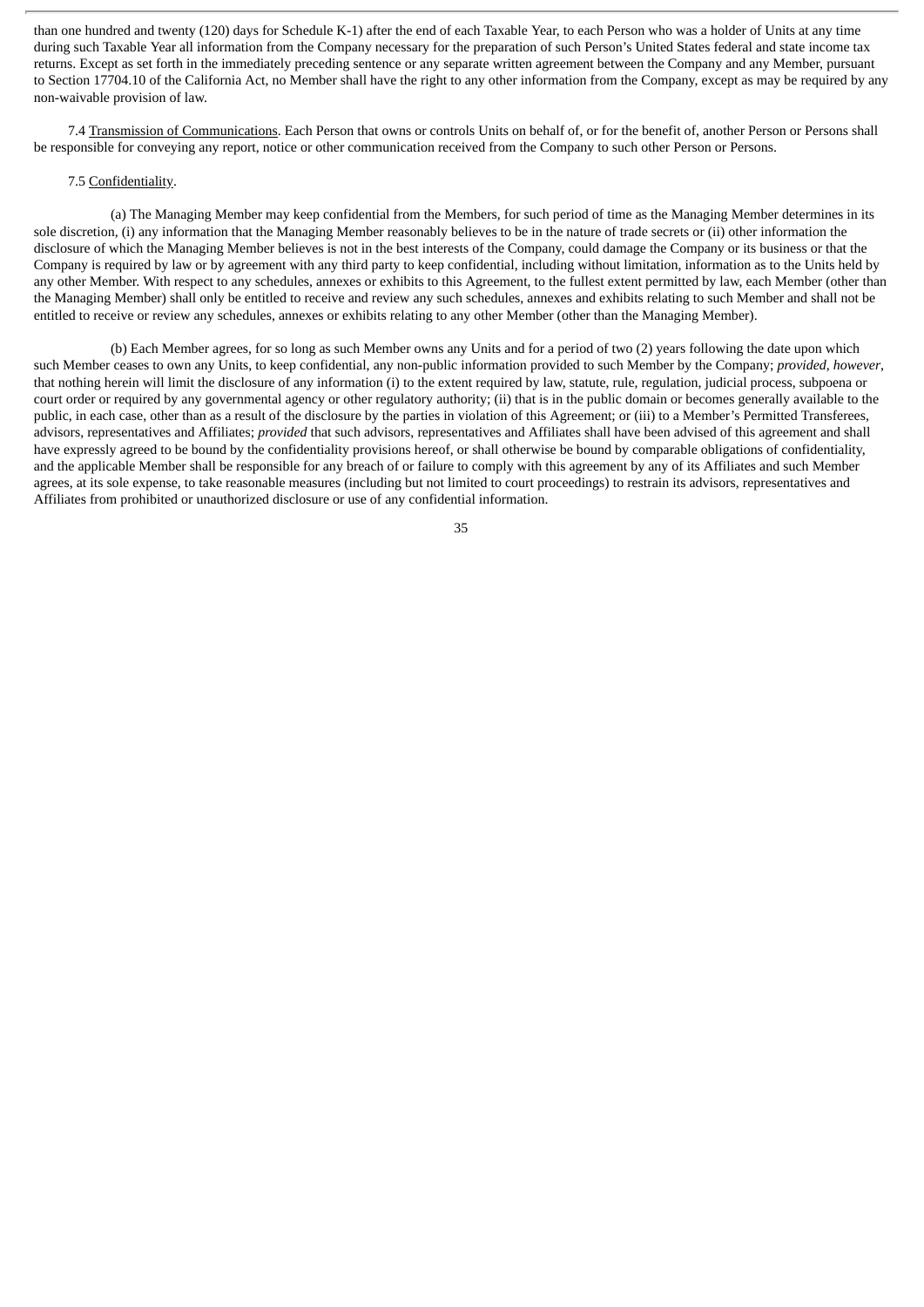## **ARTICLE VIII**

## **TAX MATTERS**

8.1 Preparation of Tax Returns. The Company shall arrange for the preparation and timely filing of all tax returns required to be filed by the Company. The Managing Member shall determine the accounting methods and conventions under the tax laws of the United States, the several states and other relevant jurisdictions as to the treatment of items of income, gain, deduction, loss and credit or any other method or procedure related to the preparation of such tax returns. Each Member will, upon request, supply to the Company all reasonably accessible, pertinent information in its possession relating to the operations of the Company necessary to enable the Company's tax returns to be prepared and filed. Each Member agrees in respect of any year in which such Member had an investment in the Company that, unless otherwise agreed by the Managing Member or as required by law, such Member shall not: (i) treat, on its individual tax returns, any item of income, gain, loss, deduction or credit relating to such investment in a manner inconsistent with the treatment of such item by the Company, as reflected on the Schedule K-1 or other information statement furnished by the Company to such Member; or (ii) file any claim for refund relating to any such item based on, or which would result in, any such inconsistent treatment.

8.2 Tax Elections. The Taxable Year of the Company shall be the calendar year unless otherwise required by the Code or applicable tax laws. The Managing Member shall cause the Company to have in effect (and to cause each direct or indirect subsidiary that is treated as a partnership for U.S. federal income tax purposes to have in effect) an election pursuant to Section 754 of the Code, to adjust the tax basis of Company properties, for the taxable year that includes the date of the initial public offering of shares of Class A Common Stock and for each taxable year in which an Exchange occurs. The Managing Member shall determine whether to make or revoke any other available election or decision relating to tax matters, including controversy in Section 8.3 pursuant to the Code. Each Member will upon request supply any information necessary to give proper effect to any such election.

#### 8.3 Tax Controversies.

(a) With respect to tax periods ending after December 31, 2017, the Managing Member (or its permitted designee) is hereby designated the "partnership representative" of the Company for purposes of, and in accordance with, Section 6223 of the Code (and any analogous provision of state or local tax law) (the "**Partnership Representative**"). With respect to tax periods ending on or prior to December 31, 2017, the Managing Member (or its permitted designee) shall act as the "tax matters partner" within the meaning of Section 6231(a)(7) of the Code (and any analogous provision of state or local tax law) as in effect during such tax period (the "**Tax Matters Member**"). For each tax period in which the Partnership Representative is an entity, the Company shall appoint an individual identified by the Partnership Representative for such tax period to act on its behalf (the "**Designated Individual**").

(b) The Partnership Representative, the Tax Matters Member, or the Designated Individual, as applicable, is authorized and required to represent the Company (at the Company's expense) in connection with all tax audits, litigations, contests, examinations, controversies and other similar proceedings of the Company's affairs by tax authorities, including resulting administrative and judicial proceedings, and to expend Company funds for professional services reasonably incurred in connection therewith. Each holder of Units agrees to cooperate with the Company and to do or refrain from doing any or all things reasonably requested by the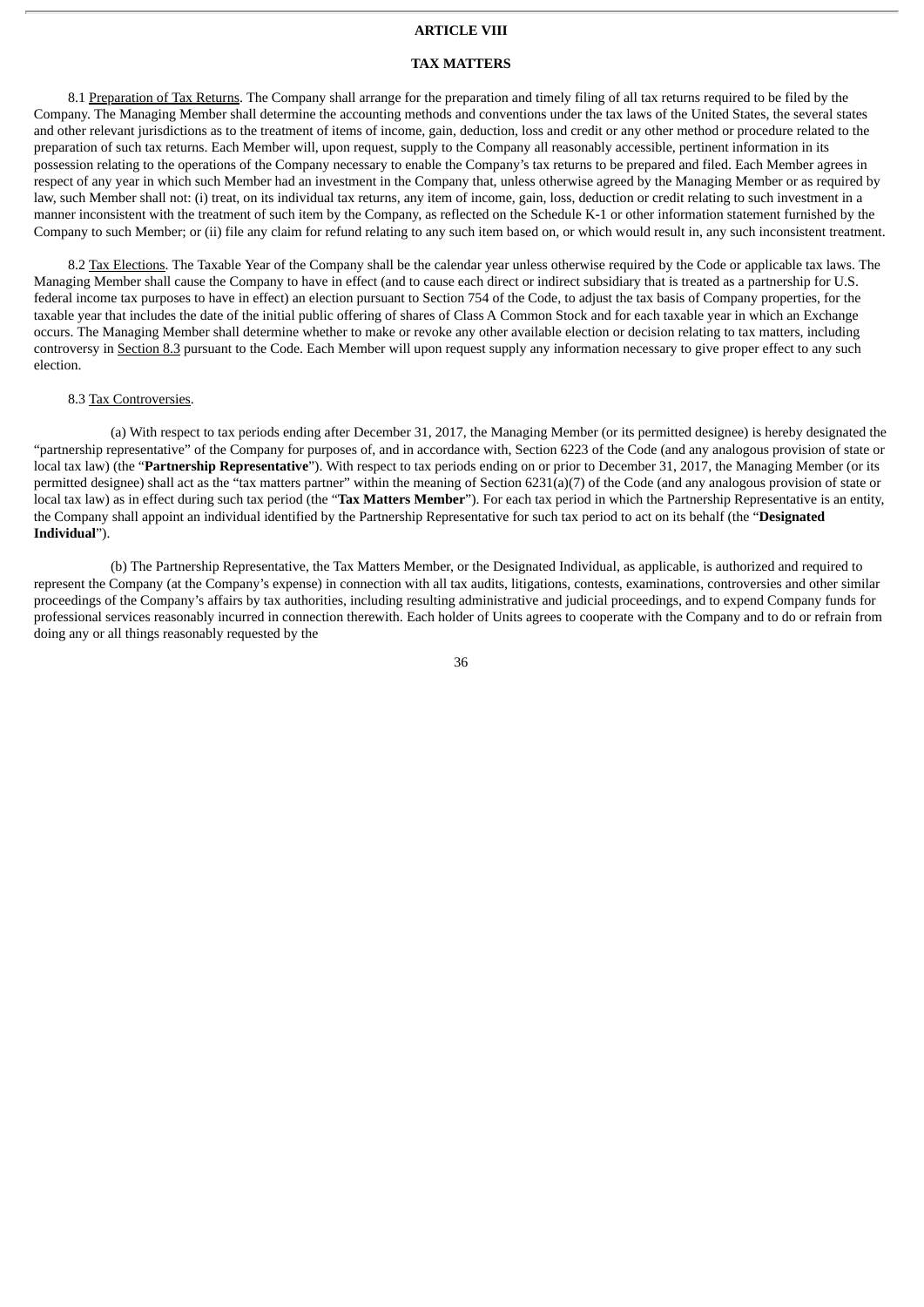Company with respect to the conduct of such proceedings. Nothing herein shall be construed to restrict the Partnership Representative, the Tax Matters Member, or the Designated Individual from engaging lawyers, accountants, tax advisers, or other professional advisers or experts to assist the Partnership Representative, the Tax Matters Member or the Designated Individual in discharging its duties hereunder. None of the Partnership Representative, the Tax Matters Member or Designated Individual shall be liable to the Company, any Member or any Affiliate thereof for any costs or losses to any Persons, any diminution in value or any liability whatsoever arising as a result of the performance of its duties pursuant to this Section 8.3 absent (i) willful breach of any provision of this Section 8.3 or (ii) bad faith, fraud, gross negligence or willful misconduct on the part of the Partnership Representative, the Tax Matters Member or Designated Individual, as applicable.

(c) The Partnership Representative, Tax Matters Member, or Designated Individual, as applicable, shall keep the Managing Member fully informed of the progress of any examinations, audits or other proceedings, it being agreed that no holder of Units (other than the Managing Member (or its permitted designee), in its capacity as Partnership Representative, Tax Matters Member or Designated Individual) shall have any right to participate in any such examinations, audits or other proceedings. Each Member hereby agrees to (i) take such actions as may be required to effect the designation of the Managing Member (or its designee) as the Partnership Representative, Tax Matters Member, or Designated Individual, (ii) to cooperate to provide any information or take such other actions as may be reasonably requested by the Partnership Representative in order to determine whether any Imputed Underpayment Amount may be modified pursuant to Section 6225(c) of the Code, and (iii) in the event the Company makes an election under Section 6226 of the Code (and any analogous provision of state or local tax law), to take such actions as may be necessary or desirable to allow the Company to comply with the requirements of such election so that any "partnership adjustments" (as defined in Section 6241(2) of the Code) are taken into account by the Members and former Members rather than the Company. Notwithstanding the foregoing, the Partnership Representative, the Tax Matters Member, and the Designated Individual shall be subject to the control of the Managing Member pursuant to Section 8.2 and shall not settle or otherwise compromise any issue in any such examination, audit or other proceeding without first obtaining approval of the Managing Member.

#### **ARTICLE IX**

# **RESTRICTIONS ON TRANSFER OF UNITS**

#### 9.1 Transfers of Units.

(a) Except as otherwise agreed to in writing between the Managing Member and the applicable Member and reflected in the books and records of the Company or as otherwise provided in this  $Article IX$ , no holder of Units may sell, transfer, assign, pledge, encumber, distribute, contribute or otherwise dispose of (whether directly or indirectly (including, for the avoidance of doubt, by Transfer or issuance of any Capital Stock of any Member that is not a natural person), whether with or without consideration and whether voluntarily or involuntarily or by operation of law) any interest (legal or beneficial) in any Units (a "**Transfer**"), except Exchanges pursuant to and in accordance with Article XII or Transfers pursuant to and in accordance with Sections 9.1(b).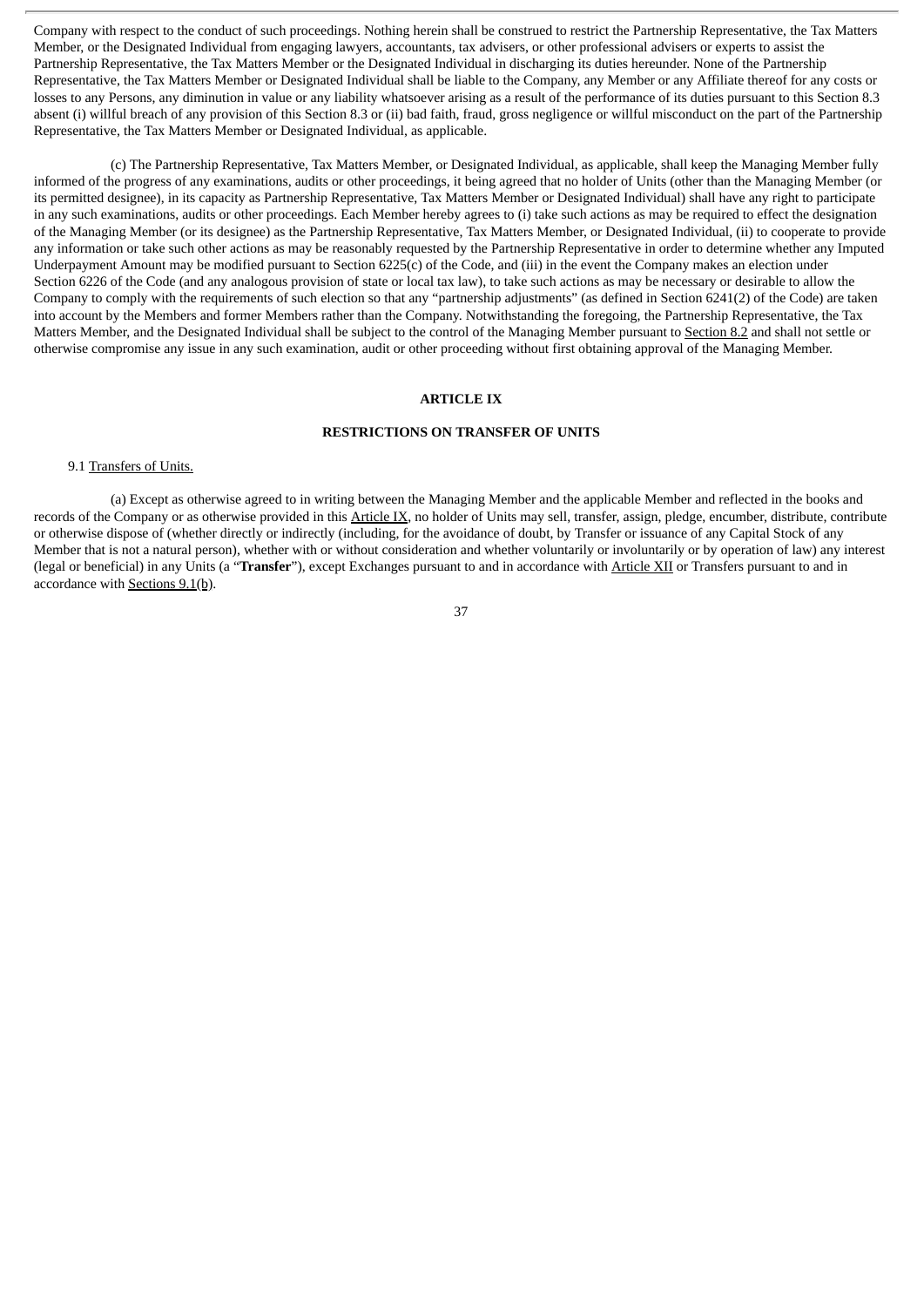(b) The restrictions contained in Section 9.1(a) shall not apply, subject to Section 9.5, to any Transfer of Units (i) by any Member to its Affiliates, (ii) by any Member to a trust (whether revocable or irrevocable) solely for the benefit of such Person and such Person's Family Group (or a re-Transfer of such Units by such trust back to such Member upon the revocation of any such trust) or pursuant to the applicable laws of descent or distribution among such Person's Family Group, (iii) by any Member to such Person's Family Group or (iv) from a Continuing Member to another Continuing Member or (v) pursuant to the Exchange Agreements (each of clauses (i), (ii), (iii), (iv) and (v), an "**Exempt Transfer**"); *provided* that the restrictions contained in this Agreement will continue to apply to the Units after any Transfer pursuant to clause (i) or (ii) above and each transferee of Units shall agree in writing, prior to and as a condition precedent to the effectiveness of such Transfer, to be bound by the provisions of this Agreement, without modification or condition, subject only to the consummation of such Transfer. Upon the Transfer of Units pursuant to clause (i) or (ii) of the first sentence of this Section 9.1(b), the transferor will deliver written notice to the Company, which notice will disclose in reasonable detail the identity of such transferee(s) and shall include original counterparts of this Agreement in a form acceptable to the Company. Notwithstanding the foregoing, no party hereto shall avoid the provisions of this Agreement by making one or more Transfers to one or more transferees permitted under clause (i) of the first sentence of this Section 9.1(b) and then disposing of all or any portion of such party's interest in such transferee if such disposition would result in such transferee ceasing to be a Permitted Transferee.

(c) Notwithstanding anything in this Agreement to the contrary, as a condition to any Transfer:

(i) if the transferor of Units who proposes to transfer such Units (or if such transferor is a disregarded entity for U.S. federal income tax purposes, the first direct or indirect beneficial owner of such transferor that is not a disregarded entity (the "**Transferor's Owner**")) is a "United States person" as defined in Section 7701(a)(30) of the Code, then such transferor (or Transferor's Owner, if applicable) shall complete and provide to both of the transferee and the Company, a valid Non-Foreign Person Certificate, including the transferor's (or Transferor's Owner's, if applicable) United States taxpayer identification number, or

(ii) if the transferor of Units who proposes to transfer such Units (or if such transferor is a disregarded entity for U.S. federal income tax purposes, the Transferor's Owner) is not a "United States person" as defined in Section 7701(a)(30) of the Code, then such transferor and transferee shall jointly provide to the Company written proof reasonably satisfactory to the Managing Member that any applicable withholding tax that may be imposed on such transfer (including pursuant to Sections 864 and 1446 of the Code) and any related tax returns or forms that are required to be filed, have been, or will be, timely paid and filed, as applicable.

(d) Except as otherwise expressly provided herein, it shall be a condition precedent to any Transfer of any Class A Common Unit held by a Member other than PubCo that, concurrently with such Transfer such transferring Member shall also Transfer to the transferee the shares of Paired Voting Stock corresponding to such Transferred Class A Common Units.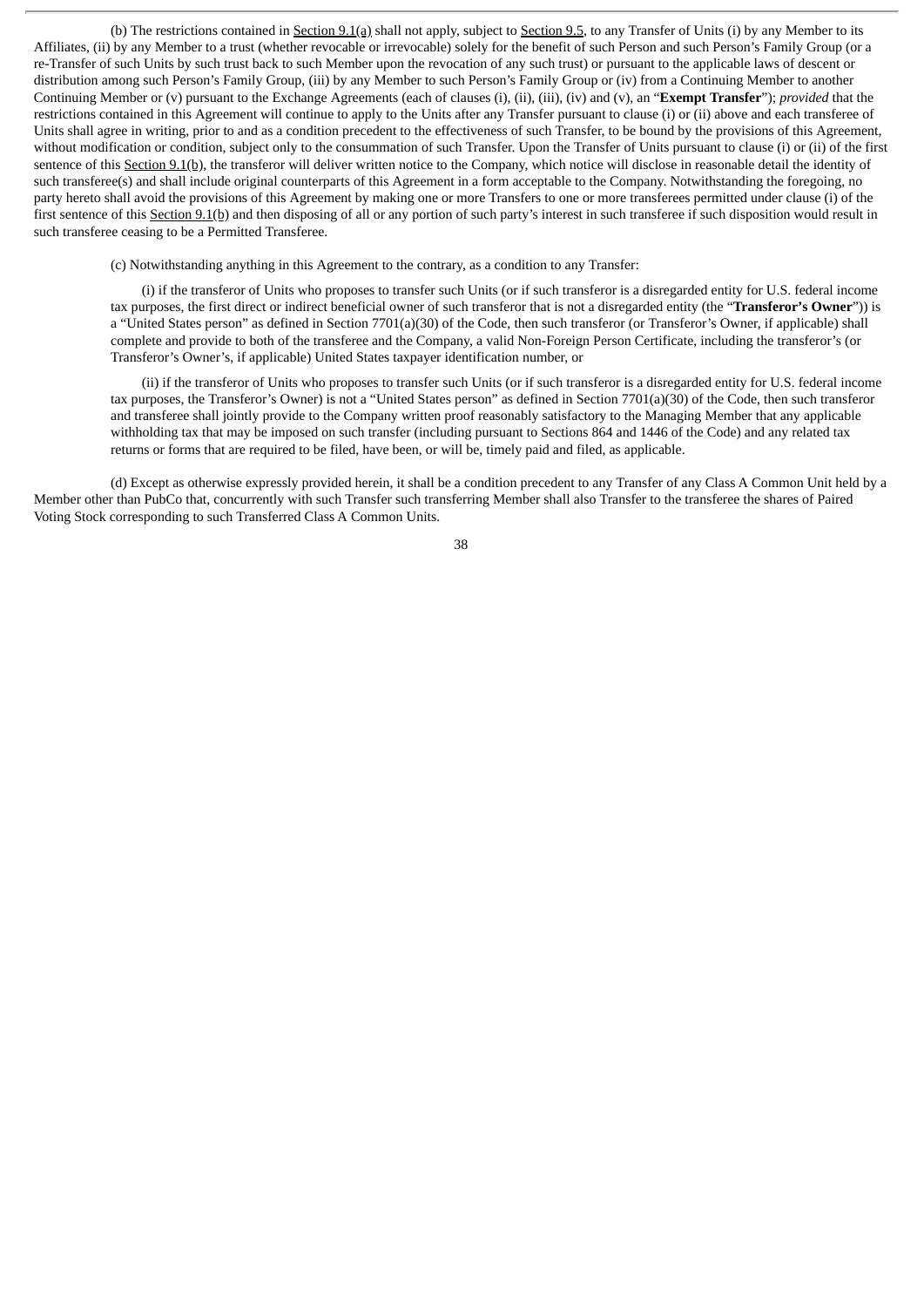#### 9.2 Restricted Units Legend.

(a) The Units have not been registered under the Securities Act and, therefore, in addition to the other restrictions on Transfer contained in this Agreement, cannot be sold unless subsequently registered under the Securities Act or an exemption from such registration is then available. To the extent such Units have been certificated, each certificate evidencing Units and each certificate issued in exchange for or upon the Transfer of any Units (if such securities remain Units as defined herein after such Transfer) shall be stamped or otherwise imprinted with a legend in substantially the following form:

"THE SECURITIES REPRESENTED HEREBY HAVE NOT BEEN REGISTERED UNDER THE SECURITIES ACT OF 1933, AS AMENDED (THE "ACT"), OR ANY STATE SECURITIES OR BLUE SKY LAWS AND MAY NOT BE OFFERED, SOLD, TRANSFERRED, HYPOTHECATED OR OTHERWISE ASSIGNED EXCEPT (1) PURSUANT TO A REGISTRATION STATEMENT WITH RESPECT TO SUCH SECURITIES WHICH IS EFFECTIVE UNDER THE ACT OR (2) PURSUANT TO AN AVAILABLE EXEMPTION FROM REGISTRATION UNDER THE ACT RELATING TO THE DISPOSITION OF SECURITIES AND (3) IN ACCORDANCE WITH APPLICABLE STATE SECURITIES AND BLUE SKY LAWS.

THE SECURITIES REPRESENTED BY THIS CERTIFICATE ARE ALSO SUBJECT TO ADDITIONAL RESTRICTIONS ON TRANSFER SPECIFIED IN THE AMENDED AND RESTATED LIMITED LIABILITY COMPANY AGREEMENT OF THE ISSUER OF SUCH SECURITIES, AS SUCH AGREEMENT MAY BE AMENDED, MODIFIED OR RESTATED FROM TIME TO TIME, AND THE ISSUER RESERVES THE RIGHT TO REFUSE THE TRANSFER OF SUCH SECURITIES UNTIL SUCH TRANSFER RESTRICTIONS HAVE BEEN FULFILLED. A COPY OF SUCH AMENDED AND RESTATED LIMITED LIABILITY COMPANY AGREEMENT SHALL BE FURNISHED BY THE ISSUER TO THE HOLDER HEREOF UPON WRITTEN REQUEST AND WITHOUT CHARGE."

The Company will imprint such legend on certificates (if any) evidencing Units. The legend set forth above will be removed from the certificates (if any) evidencing any units which cease to be Units in accordance with the definition thereof.

(b) In connection with the Transfer of any Units, the holder thereof shall deliver written notice to the Company describing in reasonable detail the Transfer or proposed Transfer, which shall, if so requested by the Managing Member, be accompanied by (i) an opinion of counsel which (to the Company's reasonable satisfaction) is knowledgeable in securities law matters to the effect that such Transfer of Units may be effected without registration of such Units under the Securities Act or (ii) such other evidence reasonably satisfactory to the Managing Member to the effect that such Transfer of Units may be effected without registration of such Units under the Securities Act. In addition, if the holder of the Units delivers to the Company an opinion of such counsel that no subsequent Transfer of such Units shall require registration under the Securities Act, the Company shall promptly upon such contemplated Transfer deliver new certificates for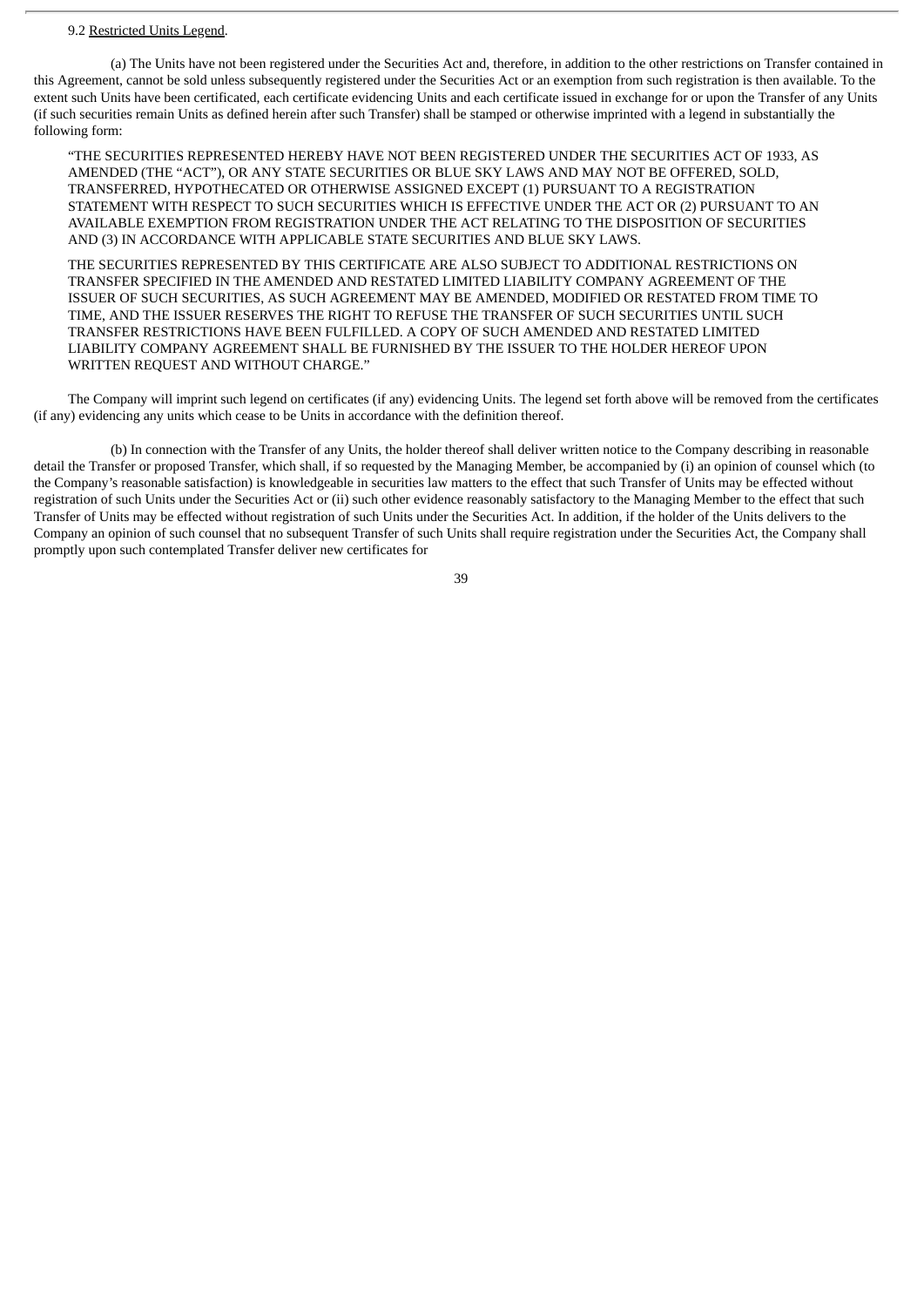such securities (if then certificated) which do not bear the Securities Act legend set forth in Section 9.2(a). If the Company is not required to deliver new certificates for such Units not bearing such legend, the holder thereof shall not effect any Transfer of the same until the prospective transferee has confirmed to the Company in writing its agreement to be bound by the conditions contained in this Agreement.

(c) Upon the request of any Member, the Company will promptly supply to such Member or its prospective transferees all information regarding the Company required to be delivered in connection with a Transfer pursuant to Rule 144 of the Securities and Exchange Commission.

(d) If any Units become eligible for sale pursuant to Rule 144 of the Securities and Exchange Commission or no longer constitute "restricted securities" (as defined under Rule 144(a) of the Securities and Exchange Commission), the Company shall, upon the request of the holder of such Units, remove the Securities Act legend set forth in Section 9.2(a) above from the certificates (if any) for such securities.

### 9.3 Assignee's Rights.

(a) Subject to Section 9.5(b), a Transfer of Units in a manner in accordance with this Agreement shall be effective as of the date of assignment and compliance with the conditions to such Transfer and such Transfer shall be shown on the books and records of the Company. Income, loss and other Company items shall be allocated between the transferor and the Assignee according to Code Section 706 as determined by the Managing Member. Distributions made before the effective date of such Transfer shall be paid to the transferor, and Distributions made after such date shall be paid to the Assignee.

(b) Unless and until an Assignee becomes a Member pursuant to Article X, the Assignee shall not be entitled to any of the rights granted to a Member hereunder or under applicable law, other than the rights granted specifically to Assignees pursuant to this Agreement; *provided* that without relieving the transferring Member from any such limitations or obligations as more fully described in Section 9.4, such Assignee shall be bound by any limitations and obligations of a Member contained herein that a Member would be bound on account of such Units (including the obligation to make Capital Contributions on account of such Units).

9.4 Assignor's Rights and Obligations. Any Member who shall Transfer any Units in a manner in accordance with this Agreement shall cease to be a Member with respect to such Units or such other interest and shall no longer have any rights, powers or privileges, or, except as set forth in this Section 9.4, duties, liabilities or obligations, of a Member with respect to such Units or such other interest (it being understood, however, that the applicable provisions of Sections 5.5 and 6.4 shall continue to inure to such Person's benefit), except that unless and until the Assignee is admitted as a substituted Member in accordance with the provisions of Article X (the "**Admission Date**"), (i) such assigning Member shall retain all of the duties, liabilities and obligations of a Member with respect to such Units or other interest, including, without limitation, the obligation (together with its Assignee pursuant to Section 9.3(b)) to make and return Capital Contributions on account of such Units or other interest pursuant to the terms of this Agreement and (ii) the Managing Member may reinstate all or any portion of the rights and privileges of such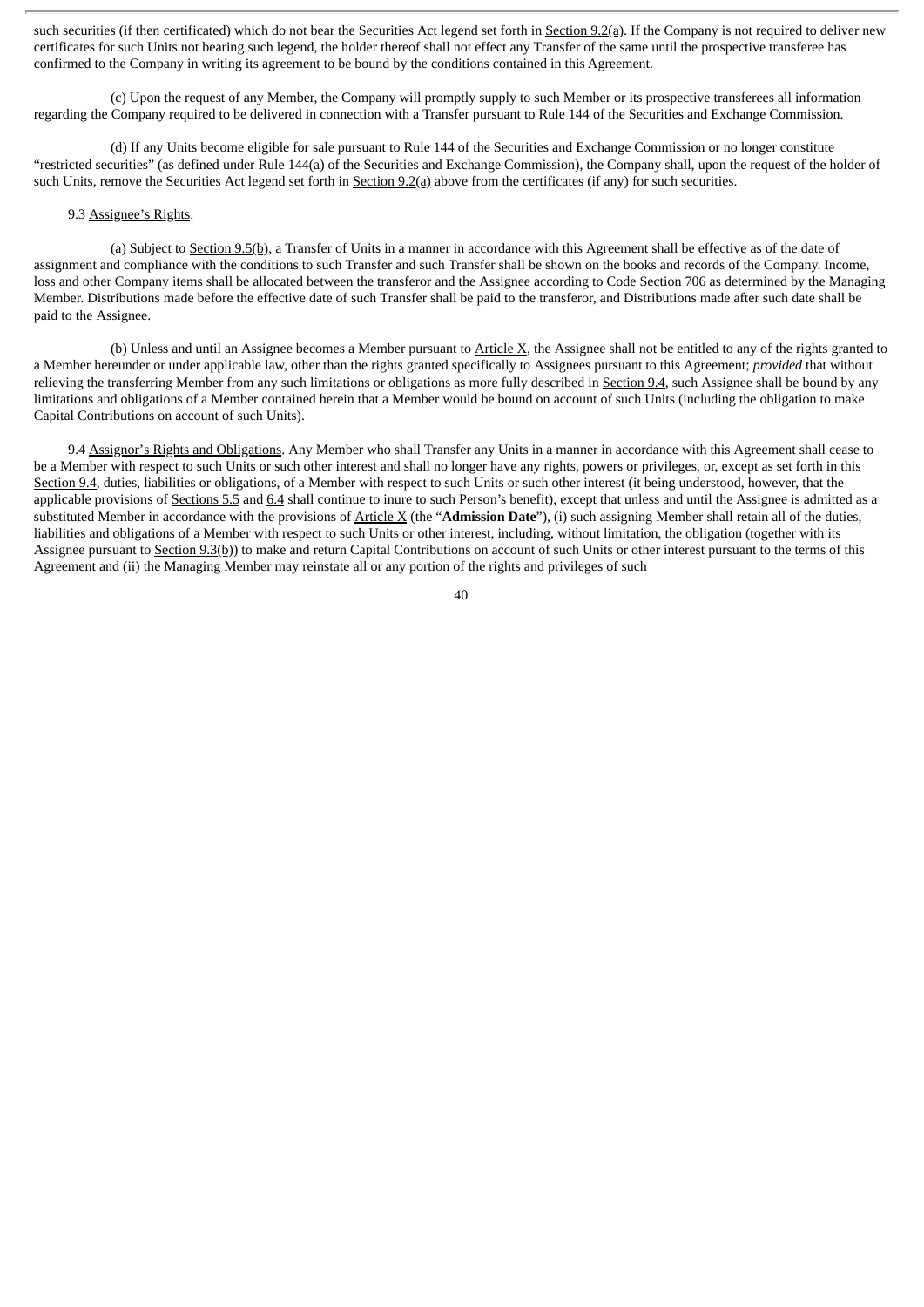Member with respect to such Units or other interest for any period of time prior to the Admission Date. Nothing contained herein shall relieve any Member who Transfers any Units or other interest in the Company from any liability of such Member to the Company with respect to such Units that may exist on the Admission Date or that is otherwise specified in the California Act and incorporated into this Agreement or for any liability to the Company or any other Person for any materially false statement made by such Member (in its capacity as such) or for any present or future breaches of any representations, warranties or covenants by such Member (in its capacity as such) contained herein or in the other agreements with the Company.

#### 9.5 Further Restrictions.

(a) Notwithstanding any contrary provision in this Agreement, the Managing Member may impose such vesting requirements, forfeiture provisions, Transfer restrictions, minimum retained ownership requirements or other similar provisions with respect to any Units that are outstanding as of the date of this Agreement or are created thereafter, only with the written consent of the holder of such Units. Such requirements, provisions and restrictions need not be uniform and may be waived or released by the Managing Member in its sole discretion with respect to all or a portion of the Units owned by any one or more Members at any time and from time to time, and shall not, to the fullest extent permitted by law, constitute the breach of any duty hereunder or otherwise existing at law, in equity or otherwise.

(b) Notwithstanding any contrary provision in this Agreement, in no event may any Transfer of Units be made by any Member or Assignee if the Managing Member determines in good faith that:

(i) such Transfer is made to any Person who lacks the legal right, power or capacity to own such Units;

(ii) such Transfer would require the registration of such transferred Units or of any class of Units pursuant to any applicable U.S. federal or state securities laws (including, without limitation, the Securities Act or the Exchange Act) or other non-U.S. securities laws (including Canadian provincial or territorial securities laws) or would constitute a non-exempt distribution pursuant to applicable provincial or state securities laws;

(iii) such Transfer would cause (i) all or any portion of the assets of the Company to (A) constitute "plan assets" (under ERISA, the Code or any applicable Similar Law) of any existing or contemplated Member, or (B) be subject to the provisions of ERISA, Section 4975 of the Code or any applicable Similar Law, or (ii) the Managing Member to become a fiduciary with respect to any existing or contemplated Member, pursuant to ERISA, any applicable Similar Law, or otherwise;

(iv) to the extent requested by the Managing Member, the Company does not receive such legal and/or tax opinions and written instruments (including, without limitation, copies of any instruments of Transfer and such Assignee's consent to be bound by this Agreement as an Assignee) that are in a form satisfactory to the Managing Member, as determined by the Managing Member in good faith; or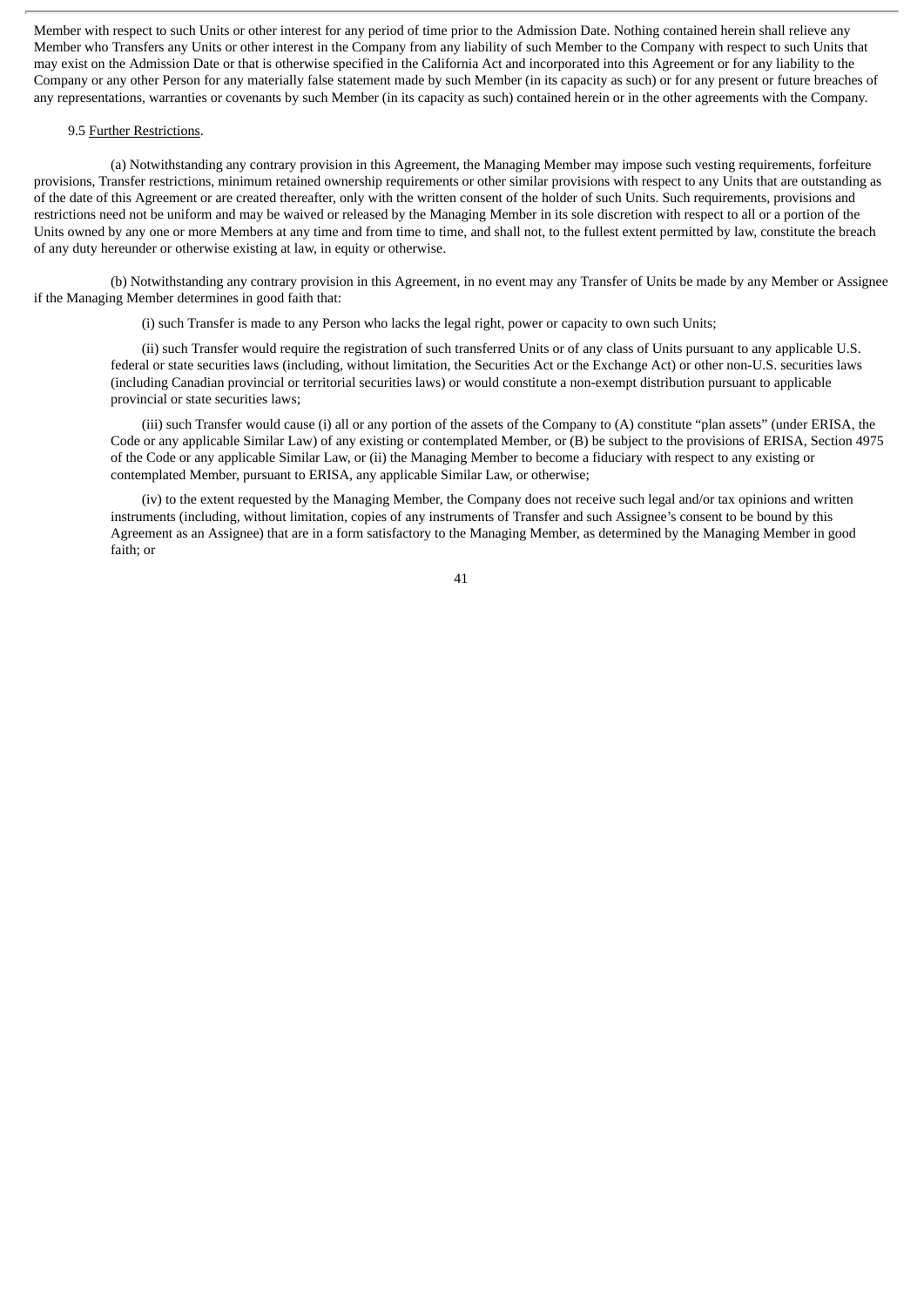(v) such Transfer would pose a material risk that the Company would be treated as a "publicly traded partnership" within the meaning of Section 7704 of the Code and the Treasury Regulations promulgated thereunder.

(c) In addition, notwithstanding any contrary provision in this Agreement, to the extent the Managing Member shall reasonably determine that interests in the Company do not meet the requirements of Treasury Regulation Section 1.7704-1(h) (determined taking into account the rules of Treasury Regulations Section 1.7704-1(h)(3), *provided* that, for such purpose, unless otherwise required by applicable Law, the Company and the Managing Member shall assume that each Member as of immediately after the Pre-IPO Exchanges is treated as a single partner within the meaning of Regulations Section 1.7704-1(h) (and none of the Member's beneficial owners is treated as a separate partner)), the Managing Member may impose such restrictions on the Transfer of Units or other interests in the Company as the Managing Member may reasonably determine to be necessary or advisable so that the Company is not treated as a "publicly traded partnership" within the meaning of Section 7704 of the Code and the Treasury Regulations promulgated thereunder.

9.6 Counterparts; Joinder. Prior to Transferring any Units (other than Exchanges pursuant to the Exchange Agreements, Article XII or any other Transfer to the Company) and as a condition precedent to the effectiveness of such Transfer, the transferring holder of Units will cause the prospective transferee(s) of such Units to execute and deliver to the Company counterparts of this Agreement and any other agreements relating to such Units, or executed joinders to such agreements, in each case, in a form acceptable to the Company. Notwithstanding anything herein to the contrary, to the fullest extent permitted by law, any Person who acquires in any manner whatsoever any Units, irrespective of whether such Person has accepted and adopted in writing the terms and conditions of this Agreement, shall be deemed by the acceptance of the benefits of the acquisition thereof to have agreed to be subject to and bound by all of the terms and conditions of this Agreement to which any predecessor in such Units was subject or by which such predecessor was bound.

9.7 Ineffective Transfer. Any Transfer or attempted Transfer of any Units in violation of any provision of this Agreement shall, to the fullest extent permitted by law, be void, and the Company will not record such Transfer on its books or treat any purported transferee of such Units as the owner of such securities for any purpose.

#### **ARTICLE X**

#### **ADMISSION OF MEMBERS**

10.1 Substituted Members. Subject to the provisions of Article IX hereof, in connection with the permitted Transfer (including an Exempt Transfer) of any Units of a Member, the transferee shall become a Substituted Member on the effective date of such Transfer, which effective date shall not be earlier than the date of compliance with the conditions to such Transfer, and such admission shall be shown on the books and records of the Company.

10.2 Additional Members. Subject to the provisions of Article IX hereof, a Person may be admitted to the Company as an Additional Member only upon furnishing to the Company (a)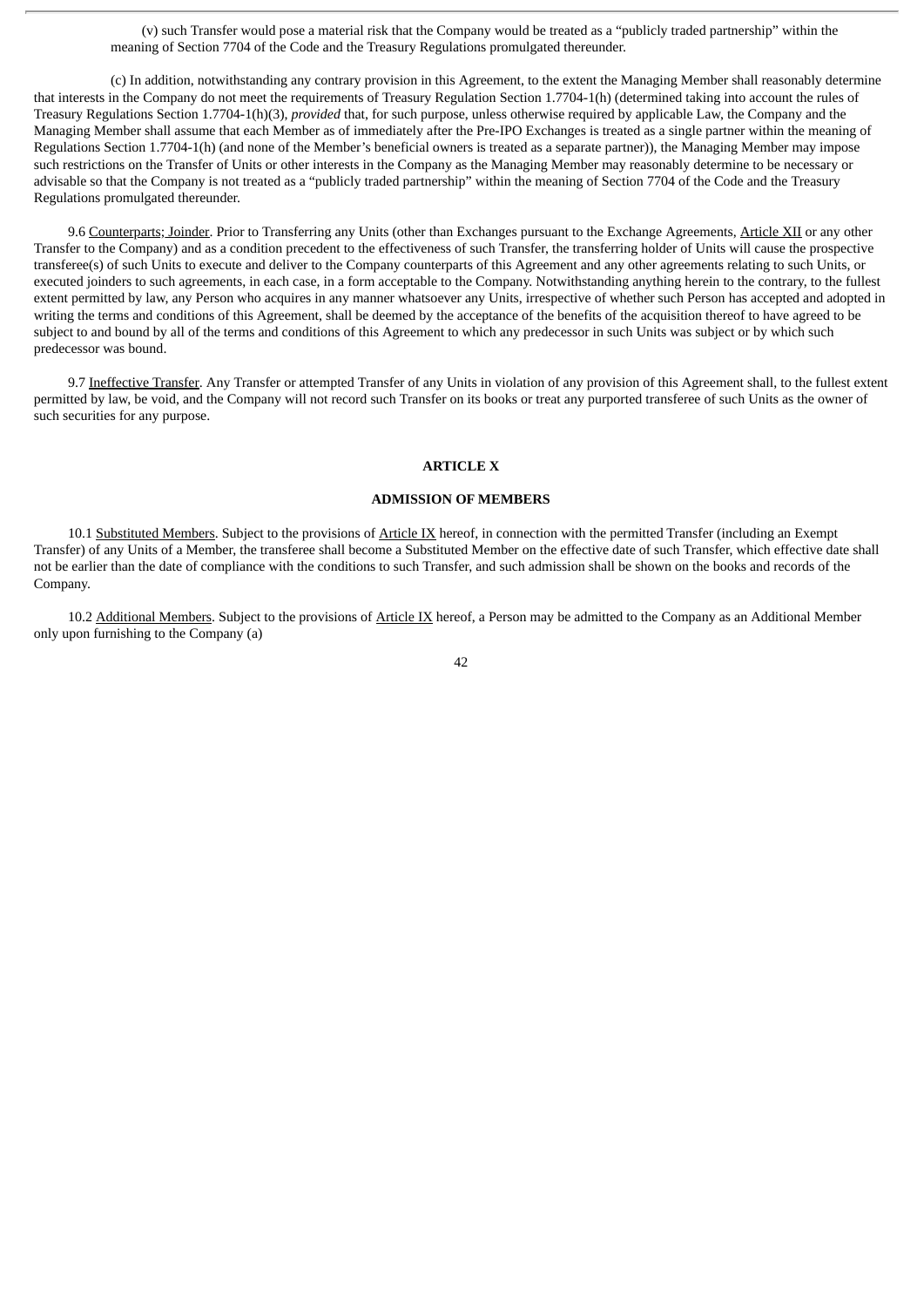counterparts of this Agreement or an executed joinder to this Agreement in a form acceptable to the Managing Member and (b) such other documents or instruments as may be necessary or appropriate to effect such Person's admission as a Member (including entering into such documents as the Managing Member may deem appropriate); *provided, however*, that PubCo, upon acquiring Units pursuant to the Exchange Agreements, shall, automatically without any further action on the part of the Company or PubCo, be admitted to the Company as an Additional Member. Such admission shall become effective on the date on which the Managing Member determines that such conditions have been satisfied and when any such admission is shown on the books and records of the Company.

10.3 Additional Managing Member. No Person may be admitted to the Company as an additional Managing Member or substitute Managing Member without the prior approval of the holders of Class B Voting Units. A Managing Member will not be entitled to resign as a Managing Member of the Company unless another Managing Member shall have been designated pursuant to Section 5.1 (and not have previously been removed or resigned). Any additional Managing Member or substitute Managing Member admitted as a Managing Member of the Company pursuant to this Section 10.3 is hereby authorized to, and shall, continue the Company without dissolution.

## **ARTICLE XI**

#### **WITHDRAWALAND RESIGNATION OF MEMBERS**

No Member shall have the power or right to withdraw or otherwise resign as a Member from the Company prior to the dissolution and winding up of the Company pursuant to Article XIII without the prior written consent of the Managing Member, except as otherwise expressly permitted by this Agreement. Any Member, however, that attempts to withdraw or otherwise resign as a Member from the Company without the prior written consent of the Managing Member upon or following the dissolution and winding up of the Company pursuant to Article XIII but prior to such Member receiving the full amount of distributions from the Company to which such Member is entitled pursuant to Article XIII shall be liable to the Company for all damages (including all lost profits and special, indirect and consequential damages) directly or indirectly caused by the withdrawal or resignation of such Member, and such Member shall be entitled to receive the Fair Market Value of such Member's equity interest in the Company as of the date of its resignation (or, if less, the amount that such Member would have received on account of such equity interest had such Member not resigned or otherwise withdrew from the Company), as conclusively determined by the Managing Member, on the sixth month anniversary date (or such earlier date determined by the Managing Member) following the completion of the distribution of Company assets as provided in Article XIII to all other Members. Upon a Transfer of all of a Member's Units in a Transfer permitted by this Agreement, subject to the provisions of Section 9.4, such Member shall cease to be a Member.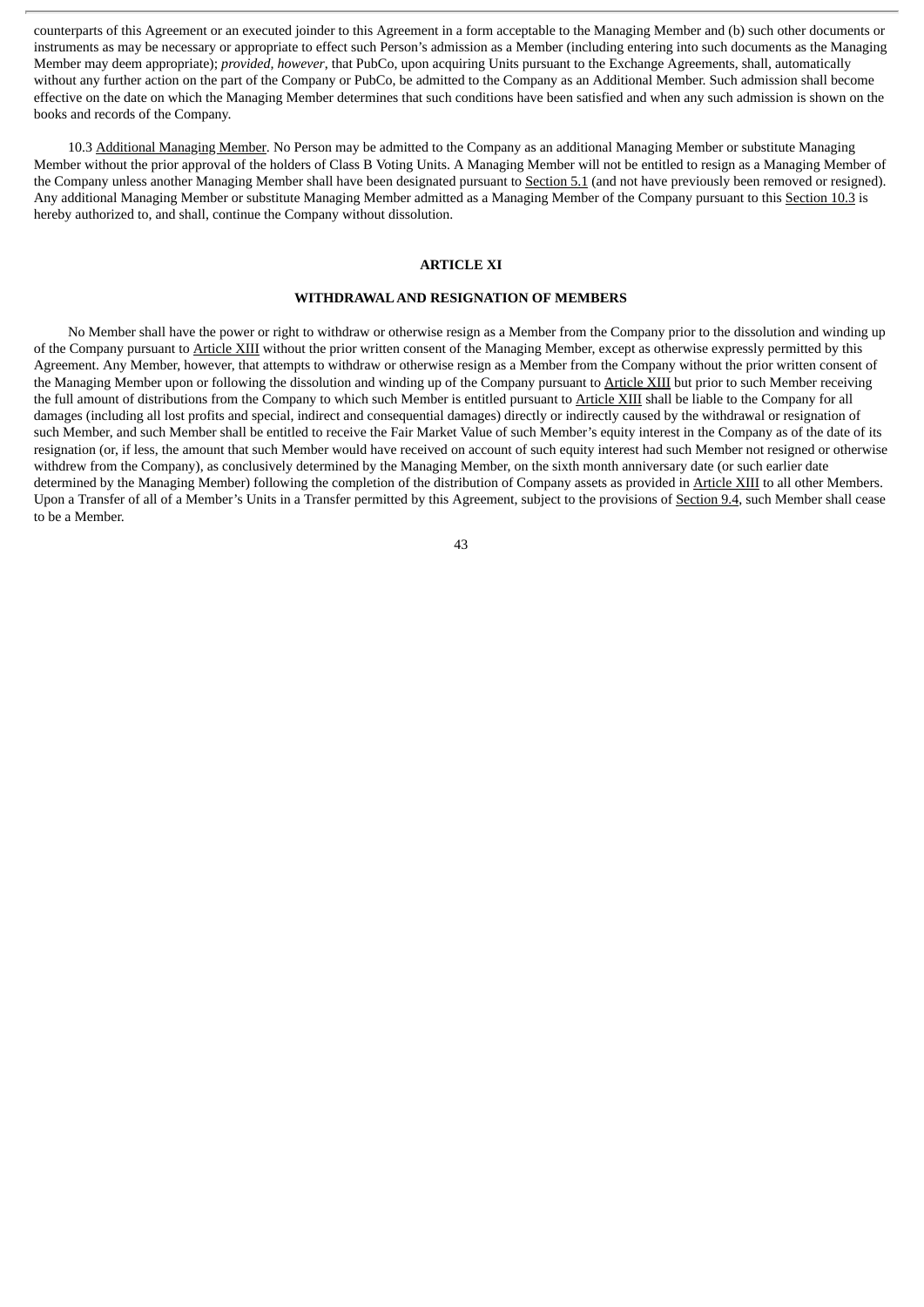# **ARTICLE XII**

# **REDEMPTION AND EXCHANGE RIGHTS**

## 12.1 Exchange Procedures.

(a) Upon the terms and subject to the conditions set forth in this Article XII and the other provisions of this Agreement, after the expiration of the period commencing on the Effective Time and ending on the date that is six (6) months following the Effective Time (the "**Lock-Up Period**"), each Member (other than PubCo) shall be entitled, not more than once per month, to cause the Company to effect an Exchange at least equal to or exceeding the Minimum Exchange Amount, by delivering an Exchange Notice to the Company with a copy to PubCo. Each Exchange Notice shall be in the form set forth on Exhibit A and shall include all information required to be included therein. In the event that an Exchange is being exercised in order to participate in a Piggyback Registration, the Exchange Notice Date shall be prior to the expiration of the time period in which a holder of securities is required to notify PubCo that it wishes to participate in such Piggyback Registration in accordance with the Registration Rights Agreement.

(b) Solely in connection with an Exchange that coincides with a substantially concurrent public offering or private sale of Class A Common Stock, within five (5) Business Days of the giving of an Exchange Notice, the Managing Member may elect to cause the Company to settle all or a portion of the Exchange in cash in an amount equal to the Cash Exchange Payment (in lieu of shares of Class A Common Stock), exercisable by giving written notice of such election to the Exchanging Member within such five (5) Business Day period (such notice, the "**Cash Exchange Notice**"). The Cash Exchange Notice shall set forth the portion of the Exchanged Units which shall be redeemed for cash in lieu of Class A Common Stock. To the extent such Exchange relates to the exercise of the Exchanging Member's registration rights under the Registration Rights Agreement, PubCo and the Company shall cooperate in good faith with such Exchanging Member to exercise such Exchange in a manner which preserves such Exchanging Member's rights thereunder. At any time following the giving of a Cash Exchange Notice and prior to the Exchange Date, the Managing Member may elect (exercisable by giving written notice of such election to the Exchanging Member) to revoke the Cash Exchange Notice with respect to all or any portion of the Exchanged Units and to cause the Company to redeem such Exchanged Units on the Exchange Date for the Stock Exchange Payment. For the avoidance of doubt, the Company shall have no obligation to make a Cash Exchange Payment that exceeds the cash contributed to the Company by PubCo from PubCo's offering or sales of Class A Common Stock referenced in this Section 12.1(b).

(c) In the event the Managing Member does not timely give a Cash Exchange Notice (or revokes a Cash Exchange Notice in accordance with the foregoing Section 12.1(b)), the Exchanging Member may, if and only if any Exchange Condition exists, elect to  $(x)$  retract its Exchange Notice or (y) delay the consummation of an Exchange, in each case, exercisable by giving written notice of such election to the Managing Member within two (2) Business Days of the occurrence of an Exchange Condition and in any event no later than one (1) Business Day prior to the Exchange Date (such notice under clause (y), an "**Exchange Delay Notice**"); *provided* that any such notice must specify the particular Exchange Condition giving rise to such election. The giving of any notice pursuant to clause (x) shall terminate all of the Exchanging Member's, the Managing Member's and the Company's rights and obligations under this Article XII arising from such retracted Exchange Notice.

12.2 Exchange Payment. The Exchange shall be consummated on the Exchange Date. Unless PubCo has exercised its PubCo Call Right pursuant to Section 12.6, on the Exchange Date (to be effective immediately prior to the close of business on the Exchange Date) (i) PubCo shall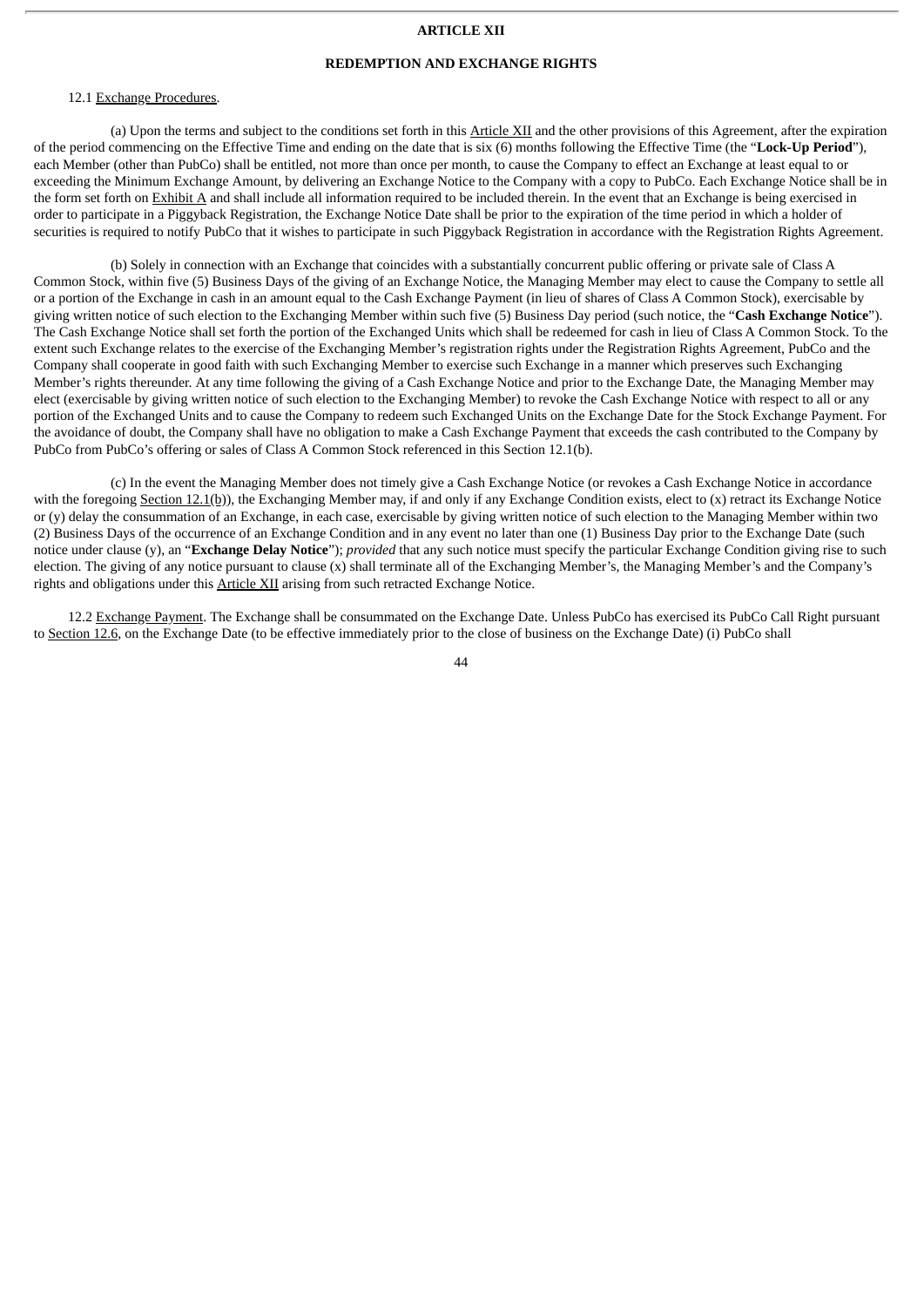contribute to the Company for delivery to the Exchanging Member (x) the Stock Exchange Payment with respect to any Exchanged Units not subject to a Cash Exchange Notice and (y) the Cash Exchange Payment with respect to any Exchanged Units subject to a Cash Exchange Notice, (ii) the Exchanging Member shall transfer and surrender the Exchanged Units to the Company, free and clear of all liens and encumbrances, (iii) the Company shall issue to PubCo a number of Class A Common Units equal to the number of Class A Common Units surrendered pursuant to clause (ii), (iv) solely to the extent necessary in connection with an Exchange, PubCo shall undertake all actions, including an issuance, reclassification, distribution, division or recapitalization, with respect to the Class A Common Stock to maintain a one-to-one ratio between the number of Class A Common Units owned by PubCo, directly or indirectly, and the number of outstanding shares of Class A Common Stock and Class C Common Stock, taking into account the issuance in clause (iii), any Stock Exchange Payment, and any other action taken in connection with this Article XII, (v) the Company shall (x) cancel the redeemed Class A Common Units which were Exchanged Units held by the Exchanging Member and (y) transfer to the Exchanging Member the Cash Exchange Payment and/or the Stock Exchange Payment, as applicable, and (vi) PubCo shall cancel the surrendered shares of Paired Voting Stock. On or prior to the Exchange Date, and as a condition to the Exchange, the Exchanging Member shall make any applicable Certificate Delivery. Upon the Exchange of all of a Member's Units, such Member shall cease to be a Member of the Company.

12.3 Splits, Distributions and Reclassifications. If there is any reclassification, reorganization, recapitalization or other similar transaction in which the shares of Class A Common Stock are converted or changed into another security, securities or other property, this Article XII shall continue to be applicable, mutatis mutandis, with respect to such security or other property. This Section 12.3 is intended to preserve the intended economic effect of Section 3.1 and this Article XII and to put each Member in the same economic position, to the greatest extent possible, with respect to Exchanges as if such reclassification, reorganization, recapitalization or other similar transaction had not occurred and shall be interpreted in a manner consistent with such intent.

12.4 PubCo Covenants. PubCo shall at all times keep available, solely for the purpose of issuance upon an Exchange, out of its authorized but unissued shares of Class A Common Stock, such number of shares of Class A Common Stock that shall be issuable upon the Exchange of all outstanding Class A Common Units (other than those Class A Common Units held by PubCo); provided that nothing contained in this Agreement shall be construed to preclude the Company or PubCo from satisfying their obligations with respect to an Exchange by delivery of a Cash Exchange Payment or shares of Class A Common Stock that are held in treasury of PubCo. PubCo covenants that all shares of Class A Common Stock that shall be issued upon an Exchange shall, upon issuance thereof, be validly issued, fully paid and non-assessable, free and clear of all liens and encumbrances. In addition, for so long as the shares of Class A Common Stock are listed on a stock exchange or automated or electronic quotation system, PubCo shall cause all shares of Class A Common Stock issued upon an Exchange to be listed on such stock exchange or automated or electronic quotation system at the time of such issuance. For purposes of this Section 12.4, references to the "Class A Common Stock" shall be deemed to include any Equity Securities issued or issuable as a result of any reclassification, combination, subdivision or similar transaction of the Class A Common Stock that any Member would be entitled to receive pursuant to Section 12.3.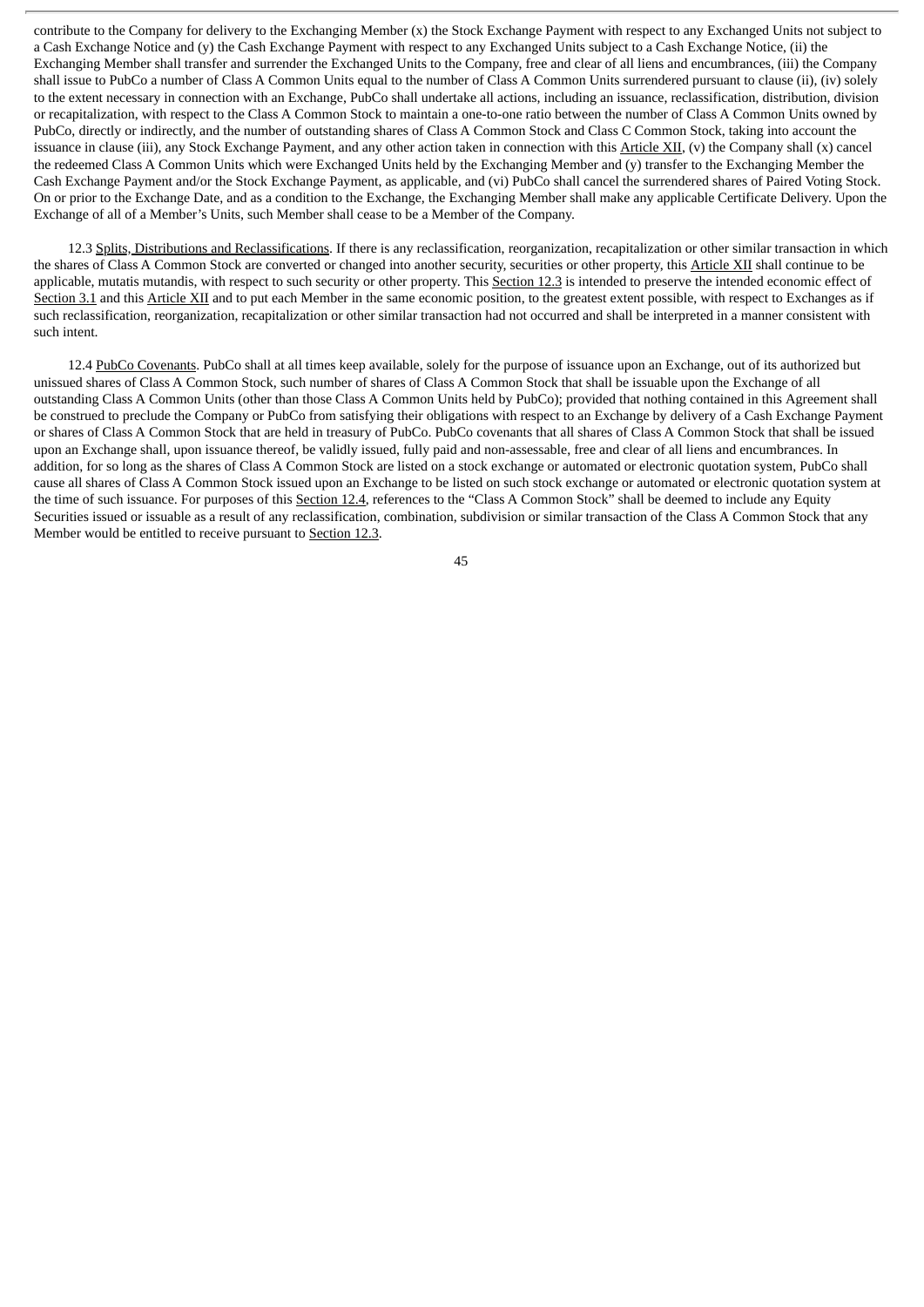12.5 Exchange Taxes. PubCo, the Company and each Exchanging Member shall bear their own expenses in connection with the consummation of any Exchange, whether or not any such Exchange is ultimately consummated, except that the Company shall bear any transfer taxes, stamp taxes or duties, or other similar taxes in connection with, or arising by reason of, any Exchange; *provided*, however, that if any shares of Class A Common Stock are to be delivered in a name other than that of the Exchanging Member (subject to the restrictions in Article IX), then the Person or Persons in whose name the shares are to be issued shall pay to the Company or PubCo, as applicable, the amount of any additional tax that may be payable in respect of any Transfer involved in such issuance in excess of the amount otherwise due if such shares were issued in the name of the Exchanging Member or shall establish to the reasonable satisfaction of the Company or PubCo, as applicable, that such additional tax has been paid or is not payable.

12.6 PubCo Call Rights. Notwithstanding anything to the contrary contained in this Section 12.6, with respect to any Exchange Notice, an Exchanging Member shall be deemed to have offered to sell its Exchanged Units as described in any Exchange Notice directly to PubCo (rather than causing the Company to redeem such Exchanged Units), and PubCo may, by delivery of a written notice to the Exchanging Member no later than five (5) Business Days following the giving of an Exchange Notice, in accordance with, and subject to the terms of, this Section 12.6 (such notice, a "**PubCo Call Notice**"), elect to purchase directly and acquire such Exchanged Units on the Exchange Date by paying to the Exchanging Member (or such other Person specified in the Exchange Notice) the Stock Exchange Payment and/or the Cash Exchange Payment, whereupon PubCo shall acquire the Exchanged Units on the Exchange Date and be treated for all purposes of this Agreement as the owner of such Class A Common Units. Except as otherwise provided in this Section 12.6, an exercise of the PubCo Call Right shall be consummated pursuant to the same timeframe and in the same manner as the relevant Exchange would have been consummated if PubCo had not given a PubCo Call Notice, in each case as relevant, including that Section 12.1(b) shall apply *mutatis mutandis* and that clauses (iv) and (vi) of Section 12.2 shall apply (notwithstanding that the other clauses thereof do not apply).

12.7 Distribution Rights. No Exchange shall impair the right of the Exchanging Member to receive any Distributions payable on the Class A Common Units redeemed pursuant to such Exchange in respect of a record date that occurs prior to the Exchange Date for such Exchange. No Exchanging Member, or a Person designated by an Exchanging Member to receive shares of Class A Common Stock, shall be entitled to receive, with respect to such record date, Distributions or dividends both on Class A Common Units redeemed by the Company from such Exchanging Member and on shares of Class A Common Stock received by such Exchanging Member, or other Person so designated, if applicable, in such Exchange.

## 12.8 Exchange Restrictions

(a) Notwithstanding any contrary provision in this Agreement, to the extent the Managing Member shall reasonably determine that interests in the Company do not meet the requirements of Treasury Regulation Section 1.7704-1(h) (determined taking into account the rules of Treasury Regulations Section 1.7704-1(h)(3), *provided* that, for such purpose, unless otherwise required by applicable Law, the Company and the Managing Member shall assume that each Member as of immediately following the Pre-IPO Exchanges is treated as a single partner within the meaning of Regulations Section 1.7704-1(h) (and none of the Member's beneficial owners is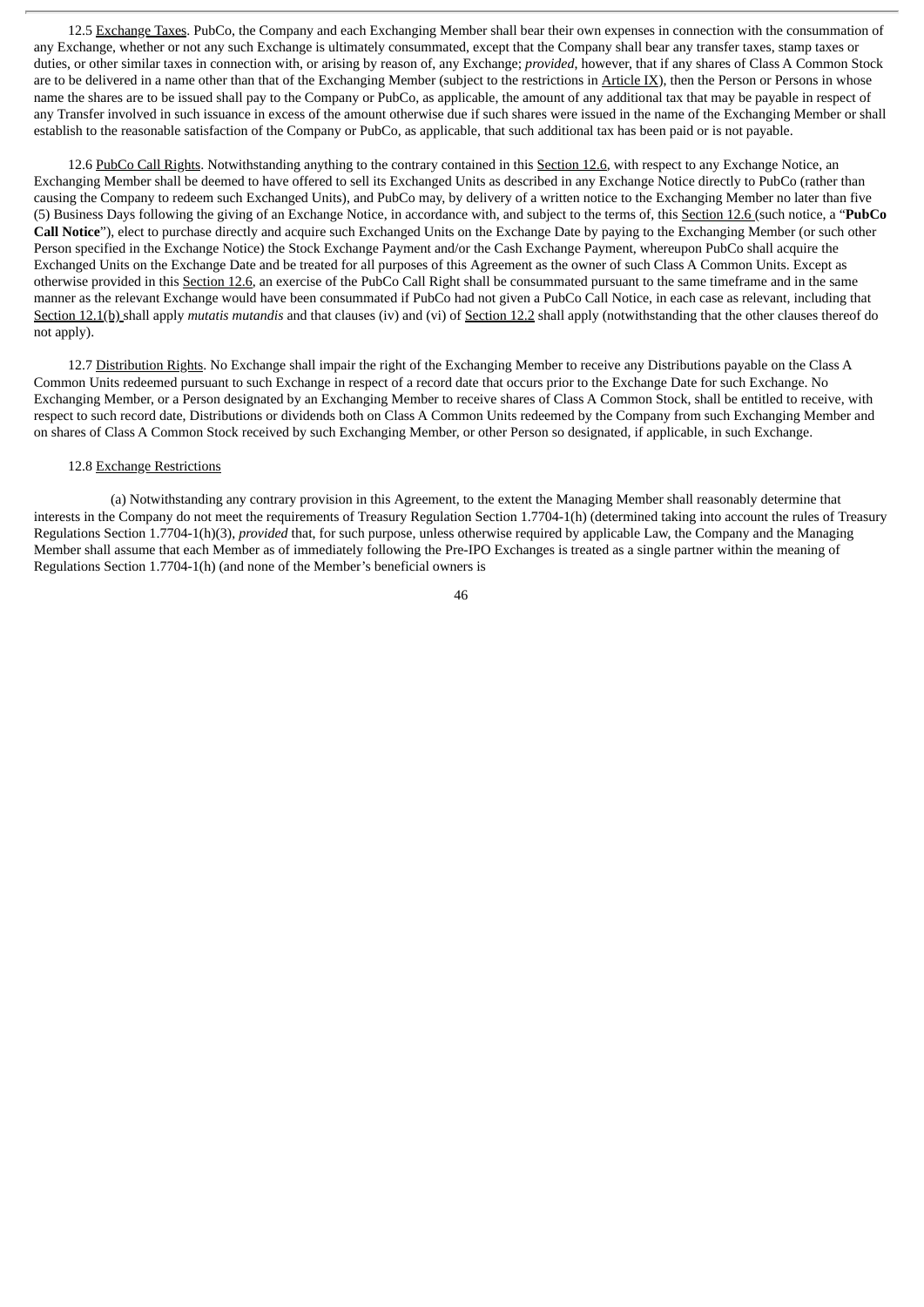treated as a separate partner)), the Managing Member may impose such restrictions on Exchanges (including limiting Exchanges or creating priority procedures for Exchanges) as the Managing Member may reasonably determine to be necessary or advisable so that the Company is not treated as a "publicly traded partnership" within the meaning of Section 7704 of the Code and the Treasury Regulations promulgated thereunder. If the Managing Member determines in good faith that any such limitations or restrictions are necessary, then before imposing any such restrictions, the Managing Member shall first consult in good faith with the Continuing Member Representative in order to attempt to ameliorate the cause of such restrictions. Notwithstanding anything to the contrary herein, no Exchange shall be permitted (and, if attempted, shall, to the fullest extent permitted by law, be void ab initio) if, in the good faith determination of the Managing Member, such Exchange would pose a material risk that the Company would be treated as a "publicly traded partnership" under Section 7704 of the Code.

(b) For the avoidance of doubt, and notwithstanding anything to the contrary herein, a Member shall not be entitled to effect an Exchange to the extent PubCo or the Company reasonably determines that such Exchange (i) would be prohibited by law or regulation (including, without limitation, the unavailability of any requisite registration statement filed under the Securities Act or any exemption from the registration requirements thereunder) or (ii) would not be permitted under any other agreements with PubCo or its subsidiaries by which such Member is bound (including, without limitation, this Agreement) or any written policies of PubCo related to unlawful or inappropriate trading applicable to its directors, officers or other personnel. Upon such determination, PubCo shall notify the Member requesting the Exchange of such determination, which notice shall include an explanation in reasonable detail as to the reason that the Exchange has not been effected.

## 12.9 Tax Matters

(a) In connection with any Exchange, the Exchanging Member shall, to the extent it is legally entitled to do so, deliver to PubCo or the Company, as applicable, a certificate, dated as of the Exchange Date and sworn under penalties of perjury, in a form reasonably acceptable to PubCo or the Company, as applicable, certifying as to such Exchanging Member's taxpayer identification number and that such Exchanging Member is a not a foreign person for purposes of Section 1445 and Section 1446(f) of the Code, which certificate may be an Internal Revenue Service Form W-9 if then sufficient for such purposes under applicable Law (such certificate a "**Non-Foreign Person Certificate**"). If an Exchanging Member is unable to provide a Non-Foreign Person Certificate in connection with an Exchange, then, at the Managing Member's option, (i) such Exchanging Member shall provide a certificate substantially in the form described in Treasury Regulations Section 1.1446(f)-2(c)(2)(ii)(B) or (ii) the Company shall deliver a certificate substantially in the form described in Regulations Section 1.1446(f)-2(c)(2)(ii)(C), in each case setting forth the liabilities of the Company allocated to the Exchanged Units under Section 752 of the Code, and PubCo or the Company, as applicable, shall be permitted to withhold on the amount realized by such Exchanging Partner in respect of such Exchange as provided in Section 1446(f) of the Code and Treasury Regulations thereunder and consistent with the certificate provided pursuant to clause (i) or (ii) of this sentence, as applicable.

(b) For U.S. federal and applicable state and local income tax purposes, each of the Exchanging Member, the Company and PubCo agree to treat, to the maximum extent permitted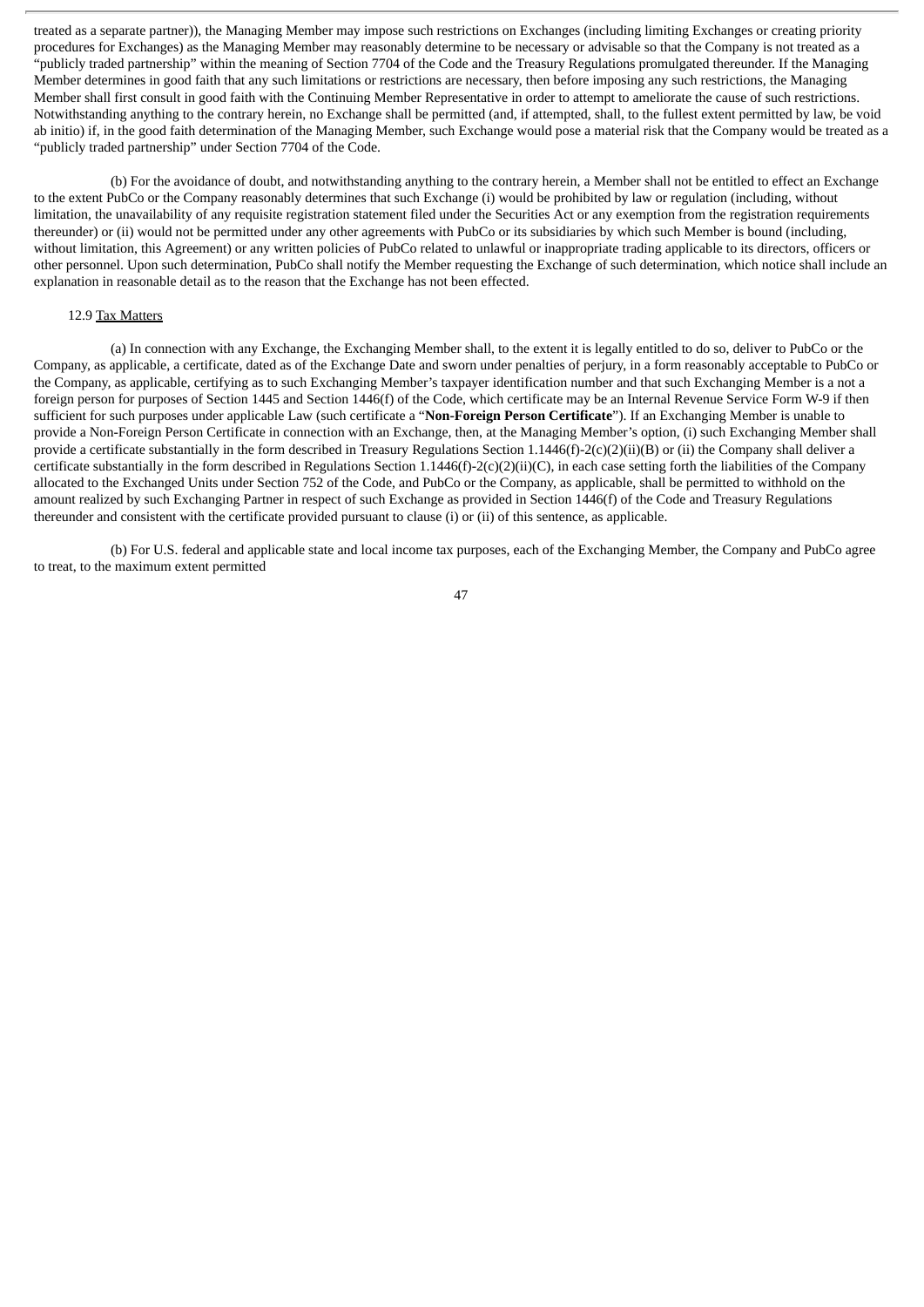by applicable law, each Exchange as a taxable sale by the Exchanging Member of the Exchanging Member's Class A Common Units (together with an equal number of shares of Paired Voting Stock, which shares shall not be allocated any economic value) to PubCo in exchange for (A) the payment by PubCo of the Stock Exchange Payment, the Cash Exchange Payment, or other applicable consideration to the Exchanging Member, and (B) corresponding payments under the Tax Receivable Agreement. Within thirty (30) days following the Exchange Date, PubCo shall deliver a Section 743 notification to the Company in accordance with Treasury Regulations Section 1.743-1(k)(2).

12.10 Withholding. Notwithstanding any other provision in this Agreement, with respect to any Exchange pursuant to Article XII, PubCo, the Company and their agents and affiliates shall have the right to deduct and withhold taxes (in cash or in kind, including Class A Common Stock with a fair market value determined in the sole discretion of the Managing Member equal to the amount of such taxes) from any payments to be made pursuant to such Exchange, if, in their opinion, such withholding is required by law. The Managing Member may, in its sole discretion, allow an Exchanging Member to pay such taxes owed on the Exchange in cash in lieu of the Company or PubCo, as applicable, withholding or deducting such taxes. To the extent that any of the aforementioned amounts are so withheld, such withheld amounts shall be treated for all purposes of this Agreement as having been delivered and paid to the recipient of the payments in respect of which such deduction and withholding was made. To the extent that any payment pursuant to this Agreement is not reduced by such deductions or withholdings, such recipient shall indemnify the applicable withholding agent for any amounts imposed by any taxing authority together with any costs and expenses related thereto.

12.11 Representations and Warranties. In connection with any Exchange or exercise of a PubCo Call Right, (i) upon the acceptance of the Class A Common Stock or an amount of cash equal to the Cash Exchange Payment, the Exchanging Member shall represent and warrant that the Exchanging Member is the owner of the number of Class A Common Units that the Exchanging Member is electing to Exchange and that such Class A Common Units are not subject to any liens or restrictions on transfer (other than restrictions imposed by this Agreement, the certificate of incorporation, bylaws and any other governing documents of PubCo and applicable Law), and (ii) if the Managing Member elects a Stock Exchange Payment, the Managing Member shall represent that (A) the shares of Class A Common Stock issued to the Exchanging Member in settlement of the Stock Exchange Payment are duly authorized, validly issued, fully paid and non-assessable and were issued in compliance in all material respects with applicable securities laws, and (B) the issuance of such shares of Class A Common Stock issued to the Exchanging Member in settlement of the Stock Exchange Payment does not conflict with or result in any breach of the organizational documents of PubCo.

#### **ARTICLE XIII**

#### **DISSOLUTION AND WINDING UP**

13.1 Dissolution. The Company shall not be dissolved by the admission of Additional Members or Substituted Members or the attempted withdrawal or resignation of a Member. The Company shall dissolve, and its affairs shall be wound up, upon:

(a) the entry of a decree of judicial dissolution of the Company under Section 17707.03 of the California Act;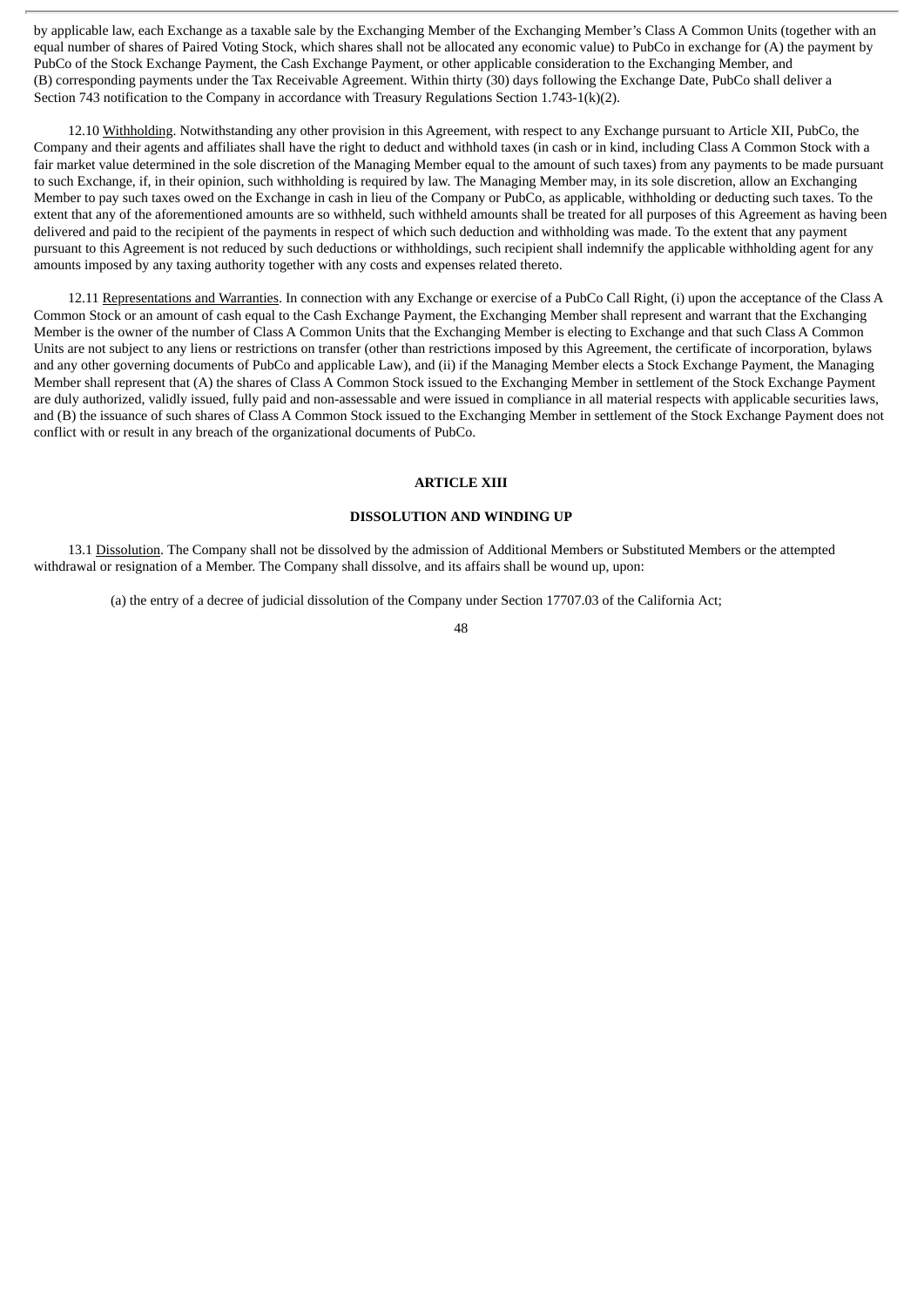(b) any event which makes it unlawful for the business of the Company to be carried on by the Members;

(c) at any time there are no Members, unless the Company is continued in accordance with the California Act; or

(d) the determination of the Managing Member in its sole discretion; *provided* that in the event of a dissolution pursuant to this clause (d), the relative economic rights of each class of Units immediately prior to such dissolution shall be preserved to the greatest extent practicable with respect to distributions made to Members pursuant to Section 13.2 in connection with the winding up of the Company, taking into consideration tax and other legal constraints that may adversely affect one or more parties hereto and subject to compliance with applicable laws and regulations, unless, and to the extent that, with respect to any class of Units, holders of not less than 90% of the Units of such class consent in writing to a treatment other than as described above; *provided*, that if the dissolution of the Company pursuant to and in accordance with clauses (b) or (d) in this Section 13.1 would have a material adverse effect on any Member, the dissolution of the Company shall require the prior written consent of such Member, which consent shall not be unreasonably withheld.

Except as otherwise set forth in this Article XIII, the Company is intended to have perpetual existence. An Event of Withdrawal shall not, in and of itself, cause a dissolution of the Company and the Company shall continue in existence subject to the terms and conditions of this Agreement.

13.2 Winding Up and Termination. On dissolution of the Company, the Managing Member shall act as liquidating trustee or may appoint one or more Persons as liquidating trustee. The liquidating trustee shall proceed diligently to wind up the affairs of the Company and make final distributions as provided herein and in the California Act. The costs of winding up shall be borne as a Company expense. Until the final Distribution, the liquidating trustee shall continue to operate the Company properties with all of the power and authority of the Managing Member. The steps to be accomplished by the liquidating trustee are as follows:

(a) as promptly as possible after dissolution and again after completion of the winding up, the liquidating trustee shall cause a proper accounting to be made by a recognized firm of certified public accountants of the Company's assets, liabilities and operations through the last day of the calendar month in which the dissolution occurs or the completion of the winding up is completed, as applicable;

(b) the liquidating trustee shall pay, satisfy or discharge from Company funds all of the debts, liabilities and obligations of the Company (including, without limitation, all expenses incurred of winding up) or otherwise make adequate provision for payment and discharge thereof (including, without limitation, the establishment of a cash fund for contingent, conditional or unmatured liabilities in such amount and for such term as the liquidating trustee may reasonably determine); and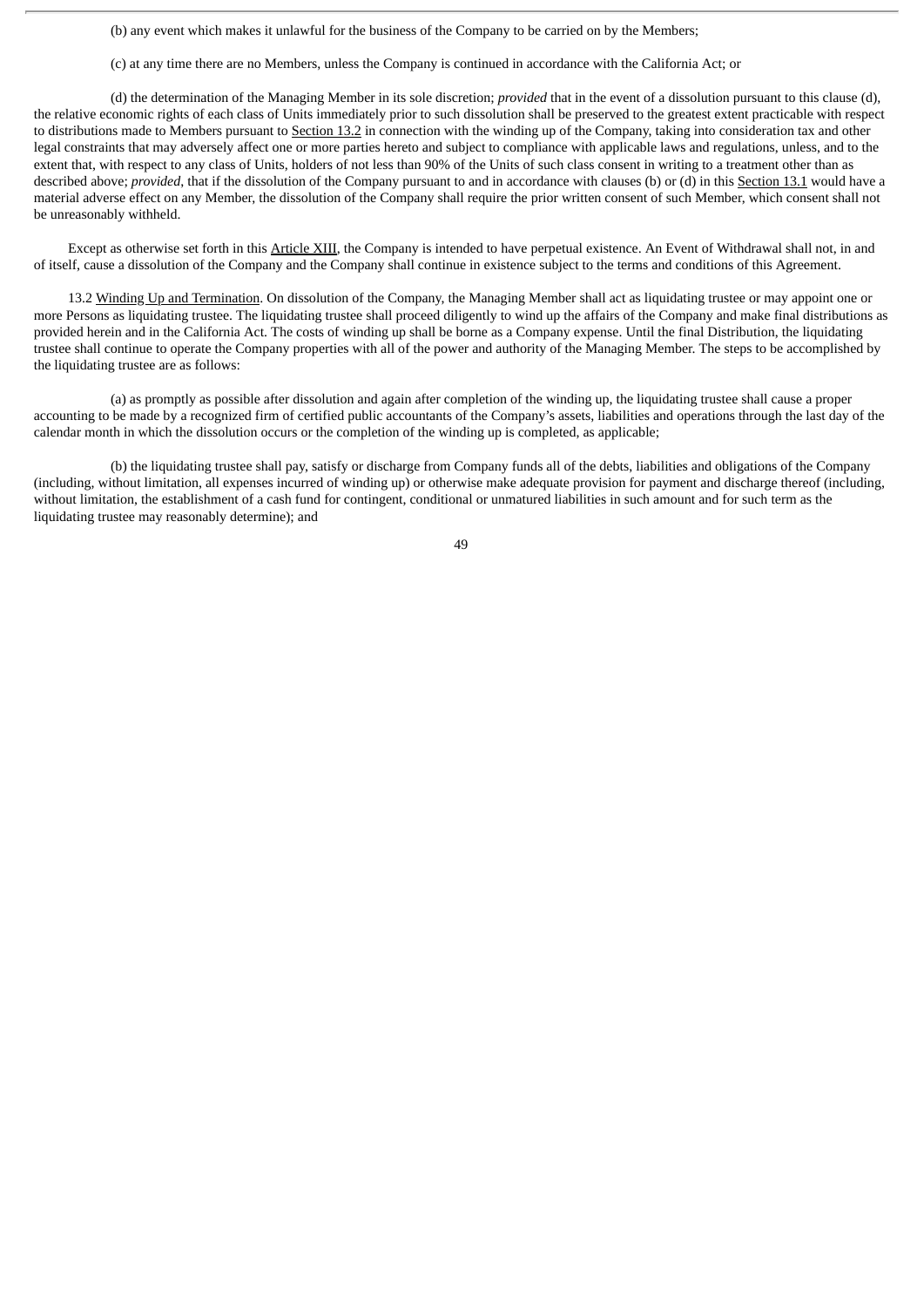(c) all remaining assets of the Company shall be distributed to the Members in accordance with Section 4.1(b) by the end of the Taxable Year of the Company during which the winding up of the Company occurs (or, if later, by ninety (90) days after the date of the winding up).

The Distribution of cash and/or property to Members in accordance with the provisions of this Section 13.2 and Section 13.3 constitutes a complete return to the Members of their Capital Contributions and a complete Distribution to the Members of their interest in the Company and all the Company's property and constitutes a compromise to which all Members have consented within the meaning of the California Act. To the extent that a Member returns funds to the Company, it has no claim against any other Member for those funds.

13.3 Deferment; Distribution in Kind. Notwithstanding the provisions of Section 13.2, but subject to the order of priorities set forth therein, if upon dissolution of the Company the liquidating trustee determines that an immediate sale of part or all of the Company's assets would be impractical or would cause undue loss (or would otherwise not be beneficial) to the Members, the liquidating trustee may, in its sole discretion, defer for a reasonable time the winding up of any assets except those necessary to satisfy Company liabilities (other than loans to the Company by Members) and reserves. Subject to the order of priorities set forth in Section 13.2, the liquidating trustee may, in its sole discretion, distribute to the Members, in lieu of cash, either (i) all or any portion of such remaining Company assets in-kind in accordance with the provisions of Section 13.2(c), (ii) as tenants in common and in accordance with the provisions of Section 13.2(c), undivided interests in all or any portion of such Company assets or (iii) a combination of the foregoing. Any such Distributions in kind shall be subject to (x) such conditions relating to the disposition and management of such assets as the liquidating trustee deems reasonable and equitable and (y) the terms and conditions of any agreements governing such assets (or the operation thereof or the holders thereof) at such time. Any Company assets distributed in kind will first be written up or down to their Fair Market Value, thus creating Profit or Loss (if any), which shall be allocated in accordance with Section 4.2. The liquidating trustee shall determine the Fair Market Value of any property distributed in accordance with the valuation procedures set forth in Article XIV.

13.4 Cancellation of Certificate. On completion of the winding up of the Company's affairs and distribution of Company assets as provided herein, the Company is terminated (and the Company shall not be terminated prior to such time), and the Managing Member (or such other Person or Persons as the California Act may require or permit) shall file a certificate of cancellation with the Secretary of State of California, cancel any other filings made pursuant to this Agreement that are or should be canceled and take such other actions as may be necessary to terminate the Company. The Company shall be deemed to continue in existence for all purposes of this Agreement until it is terminated pursuant to this Section 13.4.

13.5 Reasonable Time for Winding Up. A reasonable time shall be allowed for the orderly winding up of the business and affairs of the Company and the liquidation of its assets pursuant to Sections 13.2 and 13.3 in order to minimize any losses otherwise attendant upon such winding up.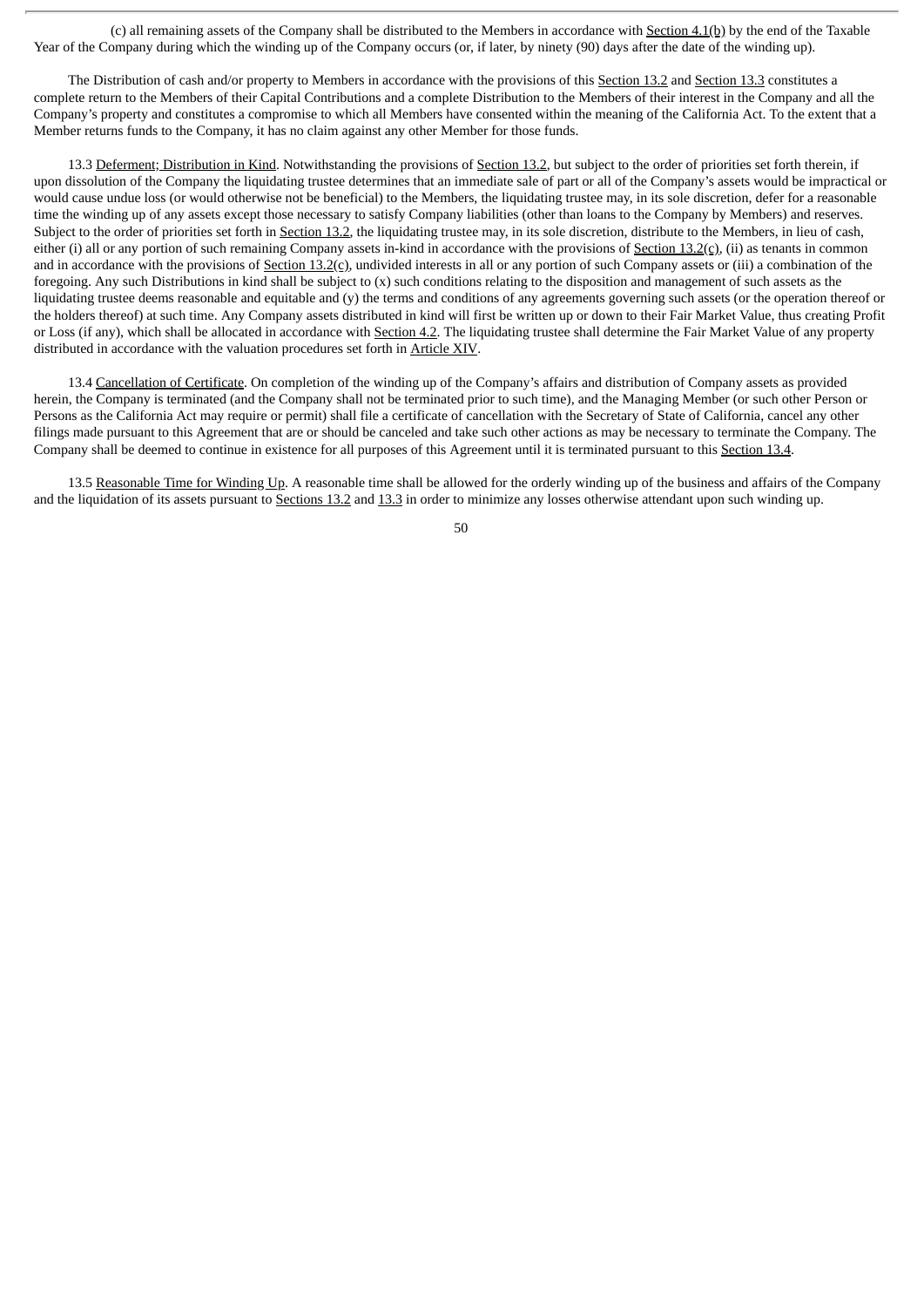13.6 Return of Capital. The liquidating trustee shall not be personally liable for the return of Capital Contributions or any portion thereof to the Members (it being understood that any such return shall be made solely from Company assets).

# **ARTICLE XIV**

#### **VALUATION**

14.1 Value. "**Fair Market Value**" of any asset, property or equity interest means the amount which a seller of such asset, property or equity interest would receive in a sale of such asset, property or equity interest in an arms-length transaction with an unaffiliated third party consummated on a date determined by the Managing Member (which may be the date on which the event occurred which necessitated the determination of the Fair Market Value) (and after giving effect to any transfer taxes payable in connection with such sale). Notwithstanding the foregoing, in making the determination of Fair Market Value as described in Section 14.2, the Managing Member, the Continuing Member Representative and any investment banking firm (as described below) shall not give effect or take into account any "minority discount" or "liquidity discount" (or any similar discount arising out of the fact that the Units are restricted or is not registered with the Securities and Exchange Commission, publicly traded or listed on a securities exchange), but shall value the Company and its Subsidiaries and their respective businesses in their entirety on an enterprise basis using any variety of industry recognized valuation techniques commonly used to value businesses.

14.2 Determination and Dispute. Fair Market Value shall be determined by the Managing Member (or, if pursuant to Section 13.3, the liquidating trustee) in its good faith judgment in such manner as it deems reasonable and using all factors, information and data deemed to be pertinent. Notwithstanding the foregoing, at the request of the Continuing Member Representative, the Managing Member will retain an investment banking firm of recognized national standing reasonably acceptable to the Continuing Member Representative to determine the Fair Market Value of such Units, assets or consideration.

#### **ARTICLE XV**

#### **GENERAL PROVISIONS**

#### 15.1 Power of Attorney.

(a) Each holder of Units hereby constitutes and appoints the Managing Member and the liquidating trustee, with full power of substitution, as his, her or its true and lawful agent and attorney-in-fact, with full power and authority in his, her or its name, place and stead, to:

(i) execute, swear to, acknowledge, deliver, file and record in the appropriate public offices (A) this Agreement, all certificates and other instruments and all amendments thereof which the Managing Member deems appropriate or necessary to form, qualify, or continue the qualification of, the Company as a limited liability company in the State of California and in all other jurisdictions in which the Company may conduct business or own property; (B) all instruments which the Managing Member deems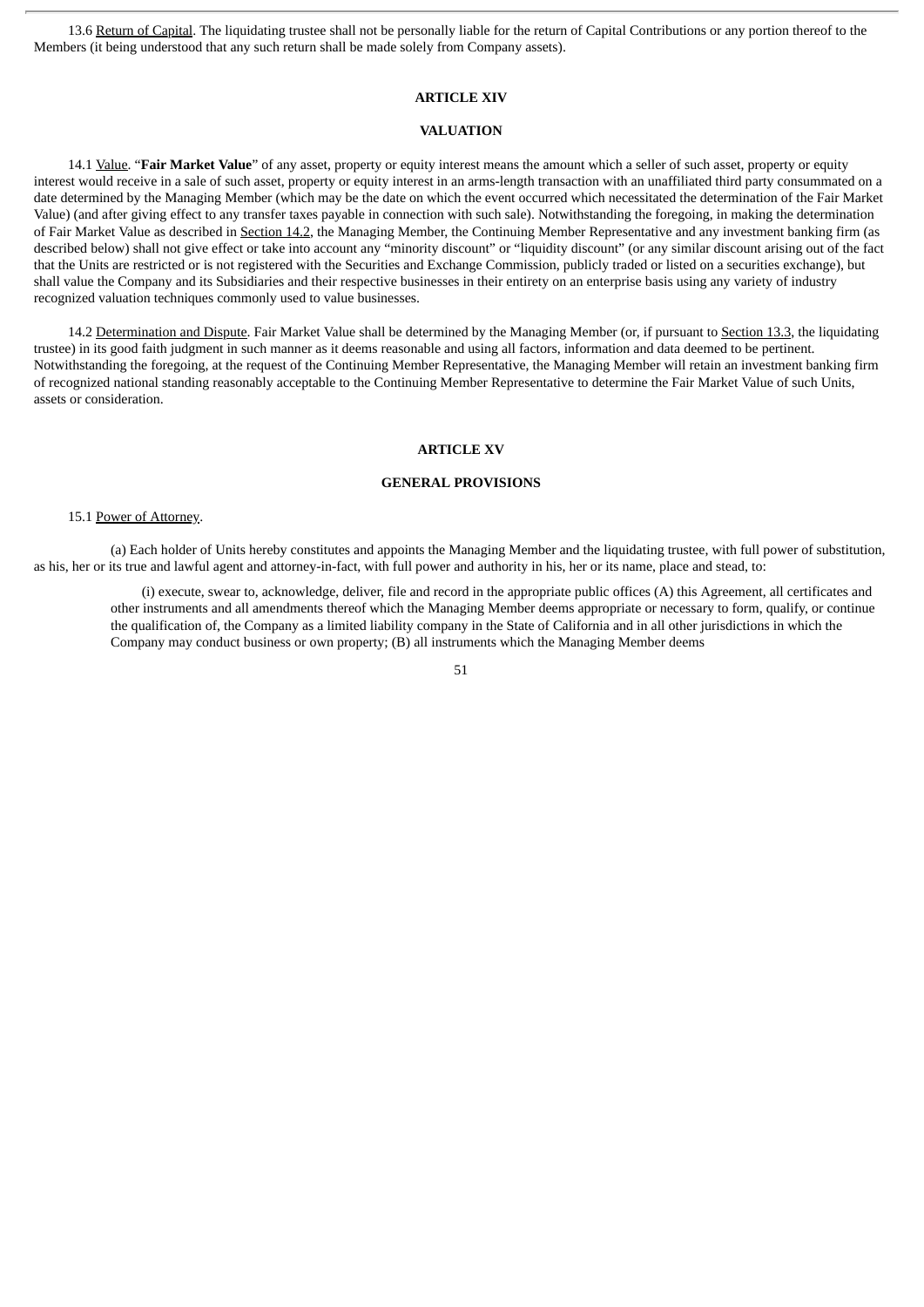appropriate or necessary to reflect any amendment, change, modification or restatement of this Agreement in accordance with its terms; (C) all conveyances and other instruments or documents which the Managing Member deems appropriate or necessary to reflect the dissolution and winding up of the Company pursuant to the terms of this Agreement, including a certificate of cancellation; and (D) all instruments relating to the admission, withdrawal or substitution of any Member pursuant to Article X or Article XI; and

(ii) sign, execute, swear to and acknowledge all ballots, consents, approvals, waivers, certificates and other instruments appropriate or necessary, in the reasonable judgment of the Managing Member, to evidence, confirm or ratify any vote, consent, approval, agreement or other action which is made or given by such holder of Units hereunder or is consistent with the terms of this Agreement and/or appropriate or necessary (and not inconsistent with the terms of this Agreement), in the reasonable judgment of the Managing Member, to effectuate the terms of this Agreement.

(b) For the avoidance of doubt, the foregoing power of attorney does not include the power or authority to vote any Units held by any Member on any matter on which the Members have a right to vote, either at a meeting or by any written consent, as contemplated under this Agreement.

(c) The foregoing power of attorney is irrevocable and coupled with an interest, and shall survive the death, disability, incapacity, dissolution, bankruptcy, insolvency or termination of any holder of Units and the Transfer of all or any portion of his, her or its Units and shall extend to such holder's heirs, successors, assigns and personal representatives.

## 15.2 Amendments.

(a) The Managing Member (pursuant to its power of attorney from the holders of Units as provided in Section 15.1 or otherwise), without the consent of any holder of Units, may amend any provision of this Agreement, and execute, swear to, acknowledge, deliver, file and record whatever documents may be required in connection therewith, to reflect:

(i) a change in the name of the Company or the location of the principal place of business of the Company;

(ii) admission, substitution, removal or withdrawal or resignation of Members or Assignees in accordance with this Agreement;

(iii) a change that does not adversely affect any holder of Units in any material respect in its capacity as an owner of Units and is necessary or desirable to satisfy any requirements, conditions or guidelines contained in any opinion, directive, order, ruling or regulation of any United States federal or state agency or judicial authority or contained in any United States federal or state statute; or

(iv) amendments contemplated by Section  $3.1$ (c).

(b) Except as provided in Section 2.2 and Section 15.2(a), this Agreement may not be amended or modified except with the consent of the Managing Member and, so long as the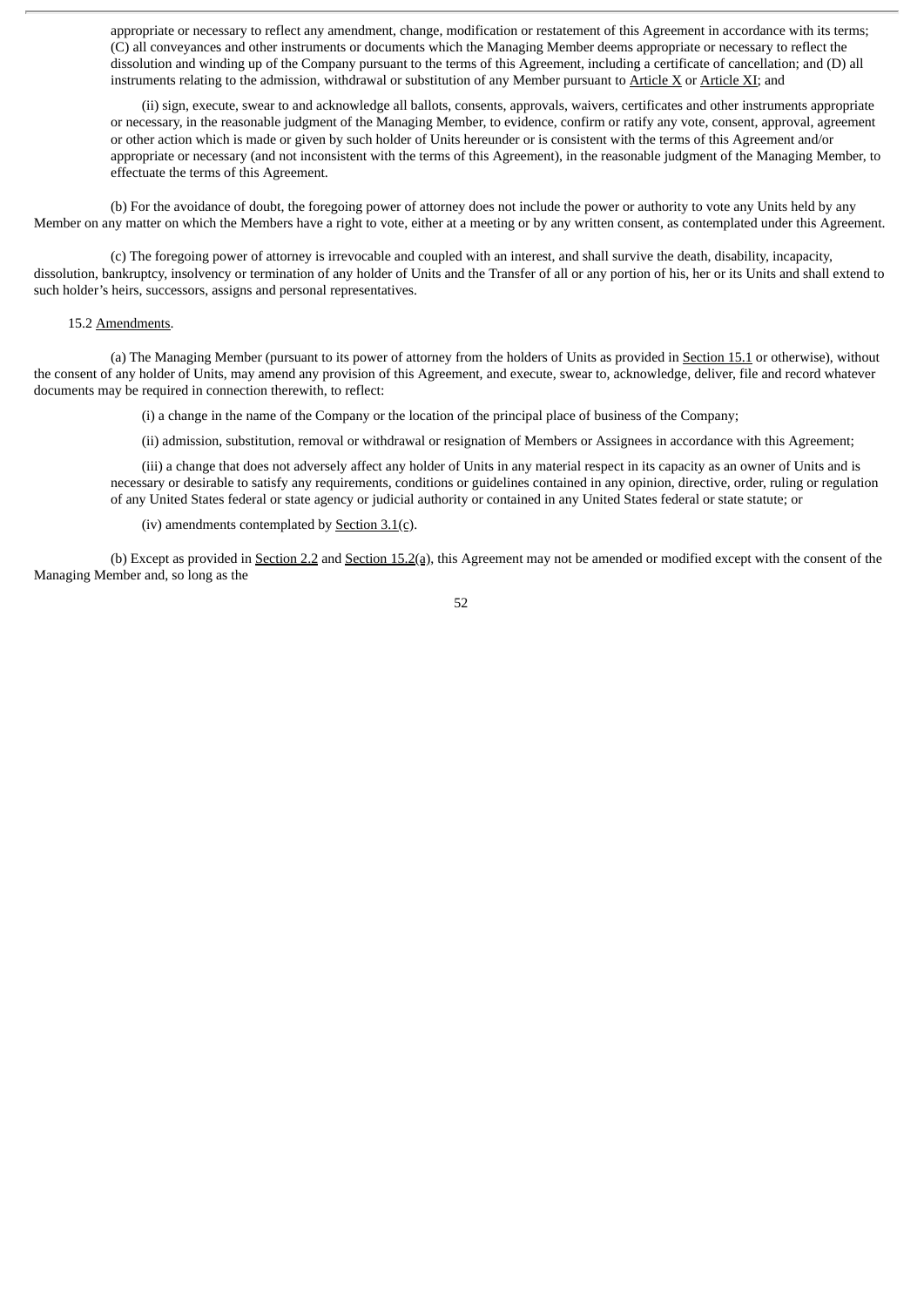Founder Ownership Percentage is at least 15%, the approval of the Continuing Member Representative. Notwithstanding the preceding sentence, (i) no consent or approval shall be required for the Company to admit a Permitted Transferee as a Member following an Exempt Transfer completed in compliance with this Agreement, and (ii) if the Founder Ownership Percentage is less than 15%, the Continuing Member Representative must also consent to or approve any amendments or modifications to Article IV, Section 6.1, Section 9.1, Article XII, Section 13.2, this Section 15.2 or related definitions or any other amendments or modifications that affect the rights granted to Continuing Members in such sections in any material respect, including, without limitation, changes to the number of shares of Class A Common Stock issued upon an Exchange, either through an amendment to the definition of "Exchange Rate" or otherwise, or that otherwise increases the obligations or decreases the benefits to the Continuing Members. Notwithstanding the foregoing, any amendment which would materially and adversely affect the rights or duties of a Member on a discriminatory and non-pro rata basis shall require the consent of such Member, other than those actions set forth in Section 15.2(a) above. In addition, the amendment of any specific approval, consent, voting right, or transfer rights of a specified Member shall require the approval of such Member, *provided* that such Member holds the number of Units, as applicable, required to exercise such rights. Any amendment or modification effected in accordance with this Section 15.2(b) shall be effective, in accordance with its terms, with respect to the rights and obligations of and binding upon all Members. For the avoidance of doubt, without any action or requirement of consent by any Member, the Company shall update the books and records of the Company to remove a Member's name therefrom once such Member no longer holds any Equity Securities, following which such Person shall cease to be a "Member" or have any rights or obligations under this Agreement.

15.3 Title to Company Assets. The Company assets shall be deemed to be owned by the Company as an entity, and no holder of Units, individually or collectively, shall have any ownership interest in such Company assets or any portion thereof. The Managing Member hereby declares and warrants that any Company assets for which legal title is held in its name or the name of any nominee shall be held in trust by the Managing Member or such nominee for the use and benefit of the Company in accordance with the provisions of this Agreement. All Company assets shall be recorded as the property of the Company on its books and records, irrespective of the name in which legal title to such Company assets is held.

15.4 Addresses and Notices. Any notice provided for in this Agreement will be in writing and will be either personally delivered, or received by certified mail, return receipt requested, sent by reputable overnight courier service (charges prepaid) or electronic mail to the Company at the address set forth below and to any other recipient and to any holder of Units at such address as indicated by the Company's records, or at such address or to the attention of such other person as the recipient party has specified by prior written notice to the sending party. Notices will be deemed to have been given hereunder when delivered personally or sent by electronic mail (provided confirmation of transmission is received), three days after deposit in the U.S. mail and one day after deposit with a reputable overnight courier service. The Company's address is:

To the Company:

Rani Therapeutics, LLC 2051 Ringwood Avenue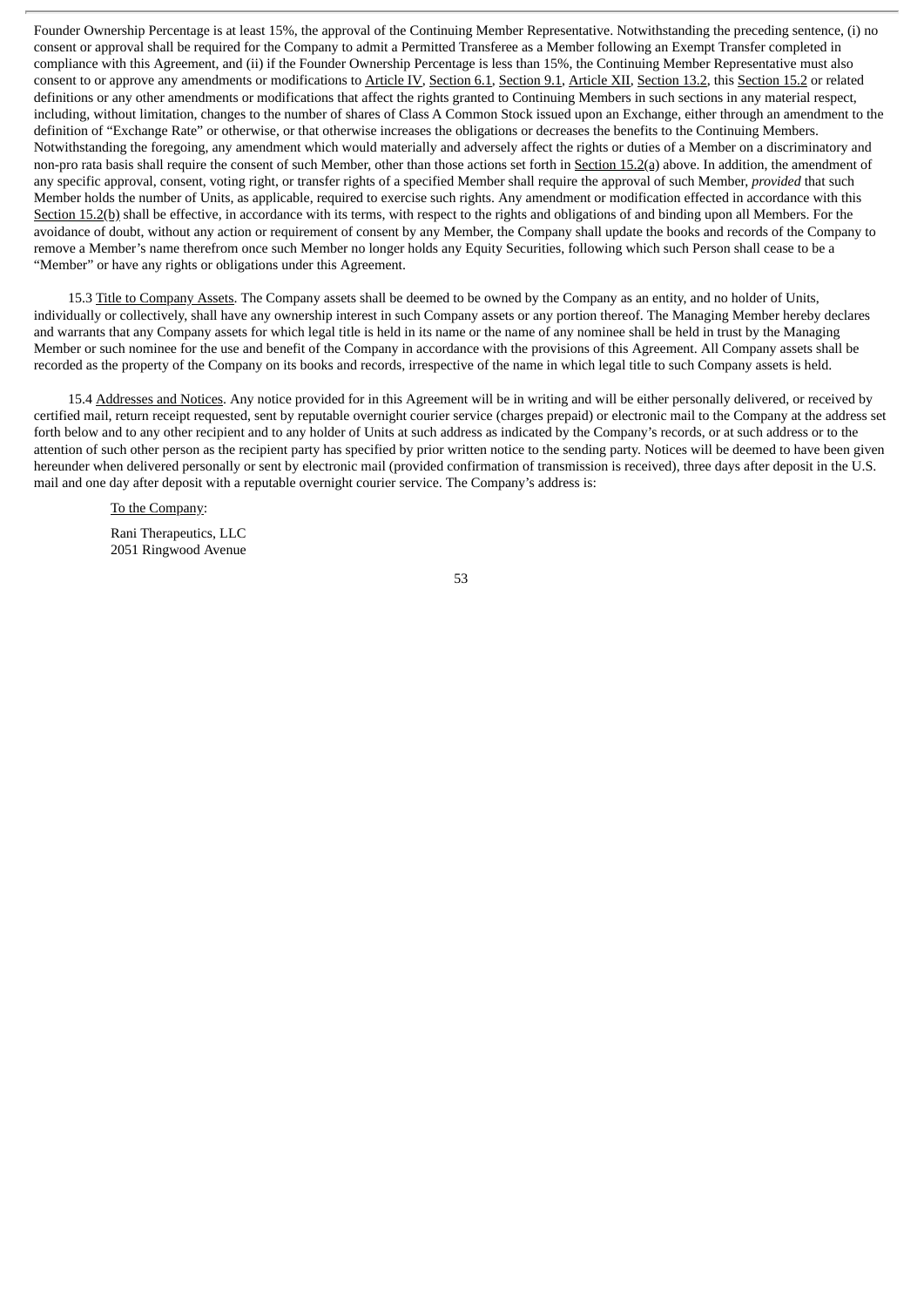San Jose, CA 95131 Email Address: svai@ranitherapeutics.com Attention: Chief Financial Officer

To the Managing Member:

Rani Therapeutics Holdings, Inc. 2051 Ringwood Avenue San Jose, CA 95131 Email Address: svai@ranitherapeutics.com Attention: Chief Financial Officer

in each case, with a copy (which shall not constitute written notice) to:

Cooley LLP 3175 Hanover Street Palo Alto, CA 94304-1130 Email Address: jseidenfeld@cooley.com Attention: Josh Seidenfeld

15.5 Binding Effect. This Agreement shall be binding upon and inure to the benefit of the parties hereto and their heirs, executors, administrators, successors, legal representatives and permitted assigns.

15.6 Creditors. None of the provisions of this Agreement shall be for the benefit of or enforceable by any creditors of the Company or any of its Affiliates, and no creditor who makes a loan to the Company or any of its Affiliates may have or acquire (except pursuant to the terms of a separate agreement executed by the Company in favor of such creditor) at any time as a result of making the loan any direct or indirect interest in Company Profits, Losses, Distributions, capital or property other than as a secured creditor.

15.7 Waiver. No failure by any party to insist upon the strict performance of any covenant, duty, agreement or condition of this Agreement or to exercise any right or remedy consequent upon a breach thereof shall constitute a waiver of any such breach or any other covenant, duty, agreement or condition.

15.8 Counterparts. This Agreement may be executed in separate counterparts, each of which will be an original and all of which together shall constitute one and the same agreement binding on all the parties hereto. Counterparts may be delivered via facsimile, electronic mail (including pdf or any electronic signature complying with the U.S. federal ESIGN Act of 2000, the Uniform Electronic Transactions Act or other applicable law) or other transmission method and any counterpart so delivered shall be deemed to have been duly and validly delivered and be valid and effective for all purposes.

15.9 Applicable Law; Waiver of Jury Trial. This Agreement shall be governed by, and construed in accordance with, the laws of the State of California, without giving effect to any choice of law or conflict of law rules or provisions (whether of the State of California or any other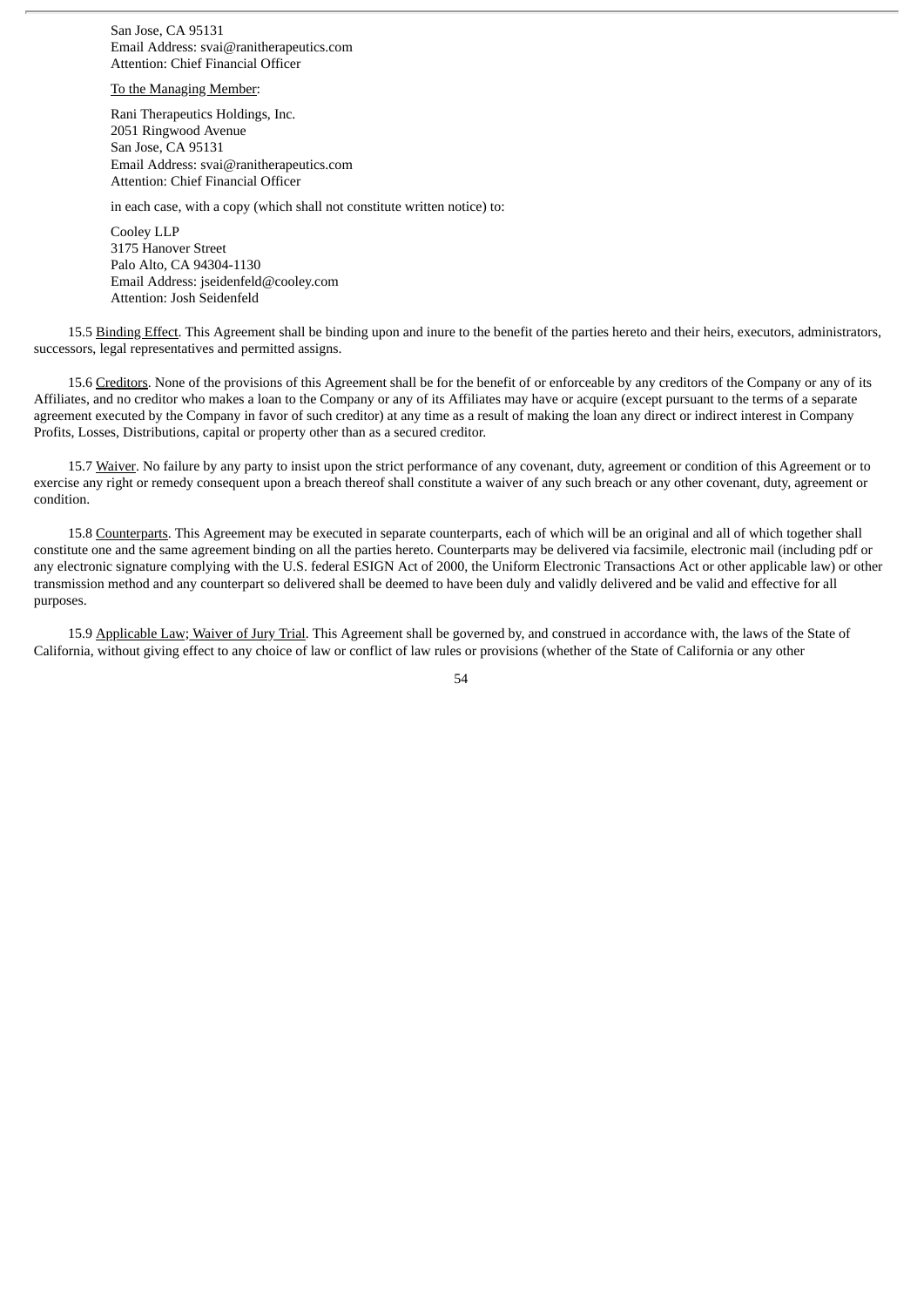jurisdiction) that would cause the application of the laws of any jurisdiction other than the State of California. Any dispute relating hereto shall be heard in the state or federal courts of California, and the parties agree to exclusive jurisdiction and venue therein and waive, to the fullest extent permitted by law, any objection based on venue or *forum non conveniens* with respect to any action instituted therein. The parties hereto hereby consent to service being made through the notice procedures set forth in Section 15.4 and irrevocably submit to the jurisdiction of the aforesaid courts. THE PARTIES HERETO HEREBY IRREVOCABLY WAIVE, TO THE FULLEST EXTENT PERMITTED BY LAW, ANY AND ALL RIGHT TO TRIAL BY JURY IN ANY LEGAL PROCEEDING ARISING OUT OF OR RELATED TO THIS AGREEMENT OR THE TRANSACTIONS CONTEMPLATED HEREBY.

15.10 Severability. Whenever possible, each provision of this Agreement will be interpreted in such manner as to be effective and valid under applicable law, but if any provision of this Agreement is held to be invalid, illegal or unenforceable in any respect under any applicable law or rule in any jurisdiction, such invalidity, illegality or unenforceability will not affect any other provision or the effectiveness or validity of any provision in any other jurisdiction, and this Agreement will be reformed, construed and enforced in such jurisdiction as if such invalid, illegal or unenforceable provision had never been contained herein.

15.11 Further Action. The parties shall use commercially reasonable efforts to execute and deliver all documents, provide all information and take or refrain from taking such actions as may be necessary or appropriate to achieve the purposes of this Agreement.

15.12 Delivery by Facsimile. This Agreement and any signed agreement or instrument entered into in connection with this Agreement or contemplated hereby, and any amendments hereto or thereto, to the extent signed and delivered by means of a facsimile machine or electronic transmission (i.e., in portable document format), shall be treated in all manner and respects as an original agreement or instrument and shall be considered to have the same binding legal effect as if it were the original signed version thereof delivered in person. At the request of any party hereto or to any such agreement or instrument, each other party hereto or thereto shall re-execute original forms thereof and deliver them to all other parties. No party hereto or to any such agreement or instrument shall raise the use of a facsimile machine or electronic transmission to deliver a signature or the fact that any signature or agreement or instrument was transmitted or communicated through the use of a facsimile machine or electronic transmission as a defense to the formation of a contract and each such party forever waives any such defense. The words "execution," "signed," "signature," "delivery," and words of like import in or relating to this Agreement or any document to be signed in connection with this Agreement shall be deemed to include electronic signatures, deliveries or the keeping of records in electronic form, each of which shall be of the same legal effect, validity or enforceability as a manually executed signature, physical delivery thereof or the use of a paper-based recordkeeping system, as the case may be, and the parties hereto consent to conduct the transactions contemplated hereunder by electronic means.

15.13 Offset. Whenever the Company is to pay any sum to any holder of Units or any Affiliate or related person thereof, any undisputed amounts that such holder of Units or such Affiliate or related person owes to the Company (such lack of dispute to be evidenced by written confirmation of such by such holder of Units or related person thereof) may be deducted from that sum before payment.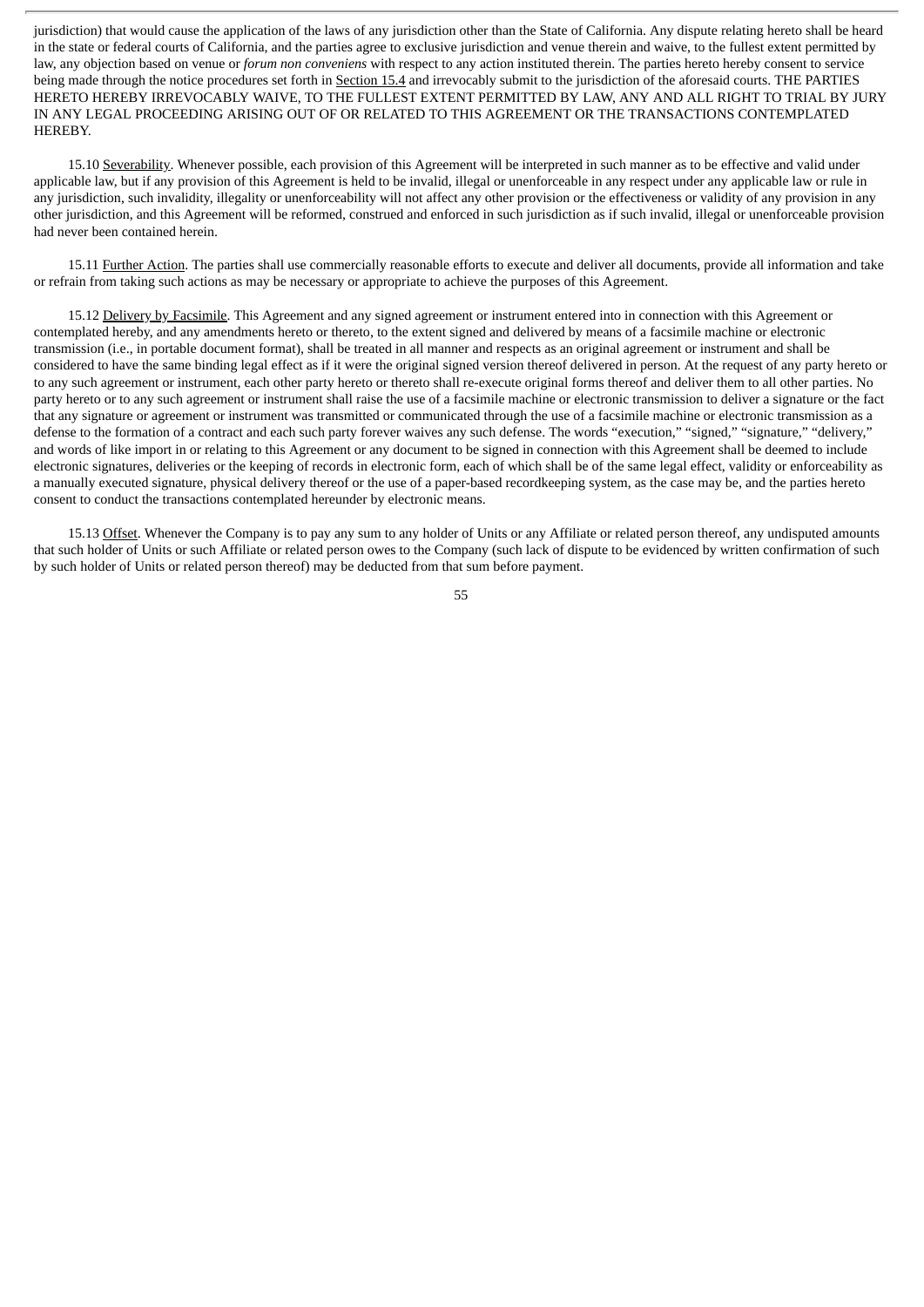15.14 Entire Agreement. This Agreement, those documents expressly referred to herein (including the Exchange Agreements and the Tax Receivable Agreement) and other documents of even date herewith embody the complete agreement and understanding among the parties and supersede and preempt any prior understandings, agreements or representations by or among the parties, written or oral (including the Prior Agreement), which may have related to the subject matter hereof in any way.

15.15 Remedies. Each holder of Units shall have all rights and remedies set forth in this Agreement and all rights and remedies which such Person has been granted at any time under any other agreement or contract and all of the rights which such Person has under any law. Any Person having any rights under any provision of this Agreement or any other agreements contemplated hereby shall be entitled to seek to enforce such rights specifically (without posting a bond or other security), to recover damages by reason of any breach of any provision of this Agreement and to exercise all other rights granted by law.

15.16 Descriptive Headings; Interpretation. The descriptive headings of this Agreement are inserted for convenience only and do not constitute a substantive part of this Agreement. Whenever required by the context, any pronoun used in this Agreement shall include the corresponding masculine, feminine or neuter forms, and the singular form of nouns, pronouns and verbs shall include the plural and vice versa. The use of the word "including" in this Agreement shall be by way of example rather than by limitation. Reference to any agreement, document or instrument means such agreement, document or instrument as amended or otherwise modified from time to time in accordance with the terms thereof, and if applicable hereof. Wherever required by the context, references to a Fiscal Year shall refer to a portion thereof. The use of the words "or," "either" and "any" shall not be exclusive. The parties hereto have participated jointly in the negotiation and drafting of this Agreement. In the event an ambiguity or question of intent or interpretation arises, to the fullest extent permitted by law, this Agreement shall be construed as if drafted jointly by the parties hereto, and no presumption or burden of proof shall arise favoring or disfavoring any party by virtue of the authorship of any of the provisions of this Agreement. Wherever a conflict exists between this Agreement and any other agreement, this Agreement shall control but solely to the extent of such conflict.

15.17 Spousal Consent. Each Member who is married severally represents that true and complete copies of this Agreement and all documents to be executed by such Member hereunder have been furnished to his or her spouse; represents and warrants to the Company and to the other Members that such spouse has read this Agreement and all related documents applicable to such Member, is familiar with each of their terms, and has agreed to be bound to the obligations of such Member hereunder and thereunder.

\* \* \* \* \*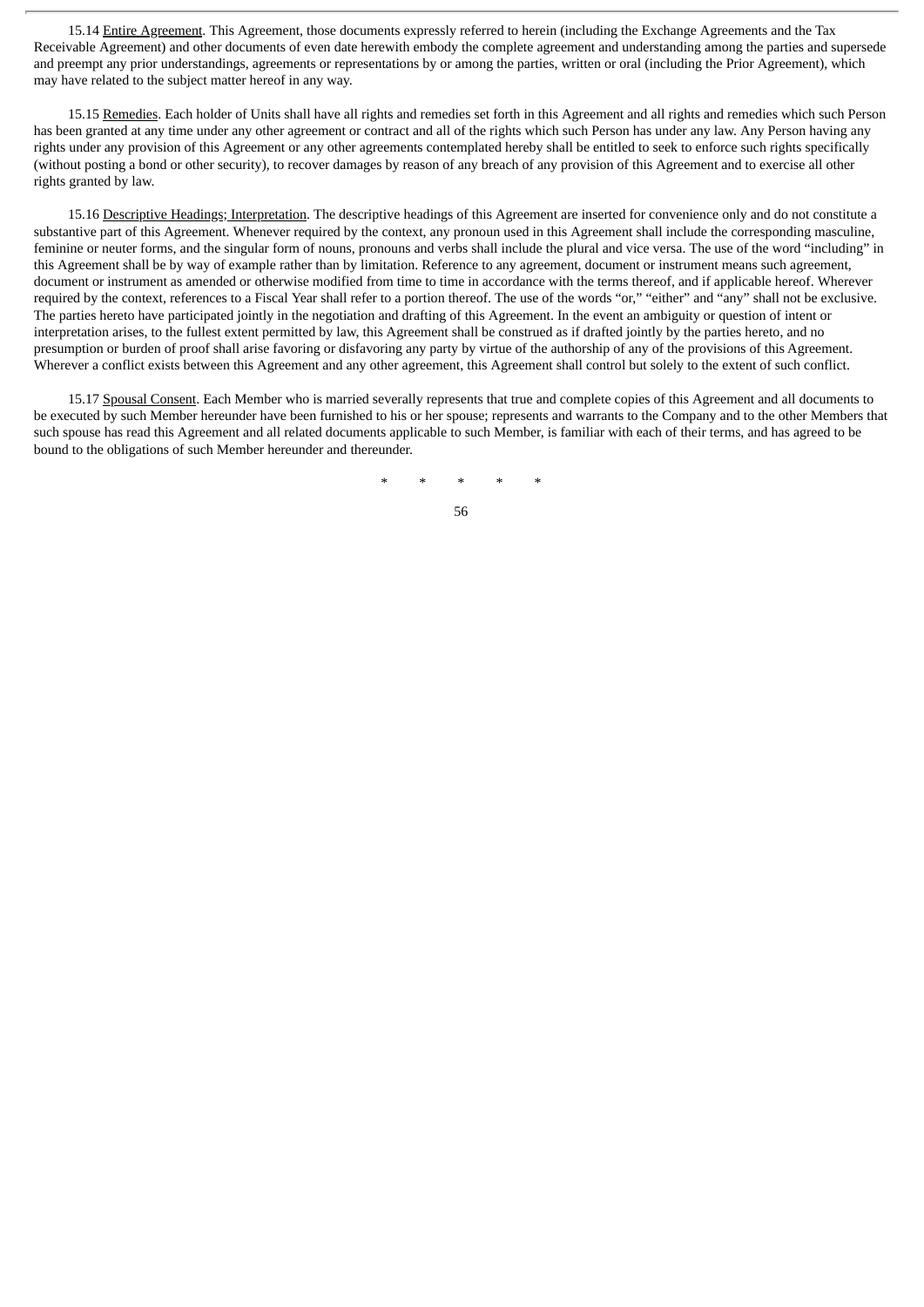**IN WITNESS WHEREOF,** the undersigned have executed this Fifth Amended and Restated Limited Liability Company Agreement as of the date first written above.

# **RANI THERAPEUTICS, LLC**

By:

Name: Title:

# **RANI THERAPEUTICS HOLDINGS, INC.,**

including with respect to the Class B Voting Units anticipated to be acquired pursuant to the Exchange Agreements

By:

Name: Title: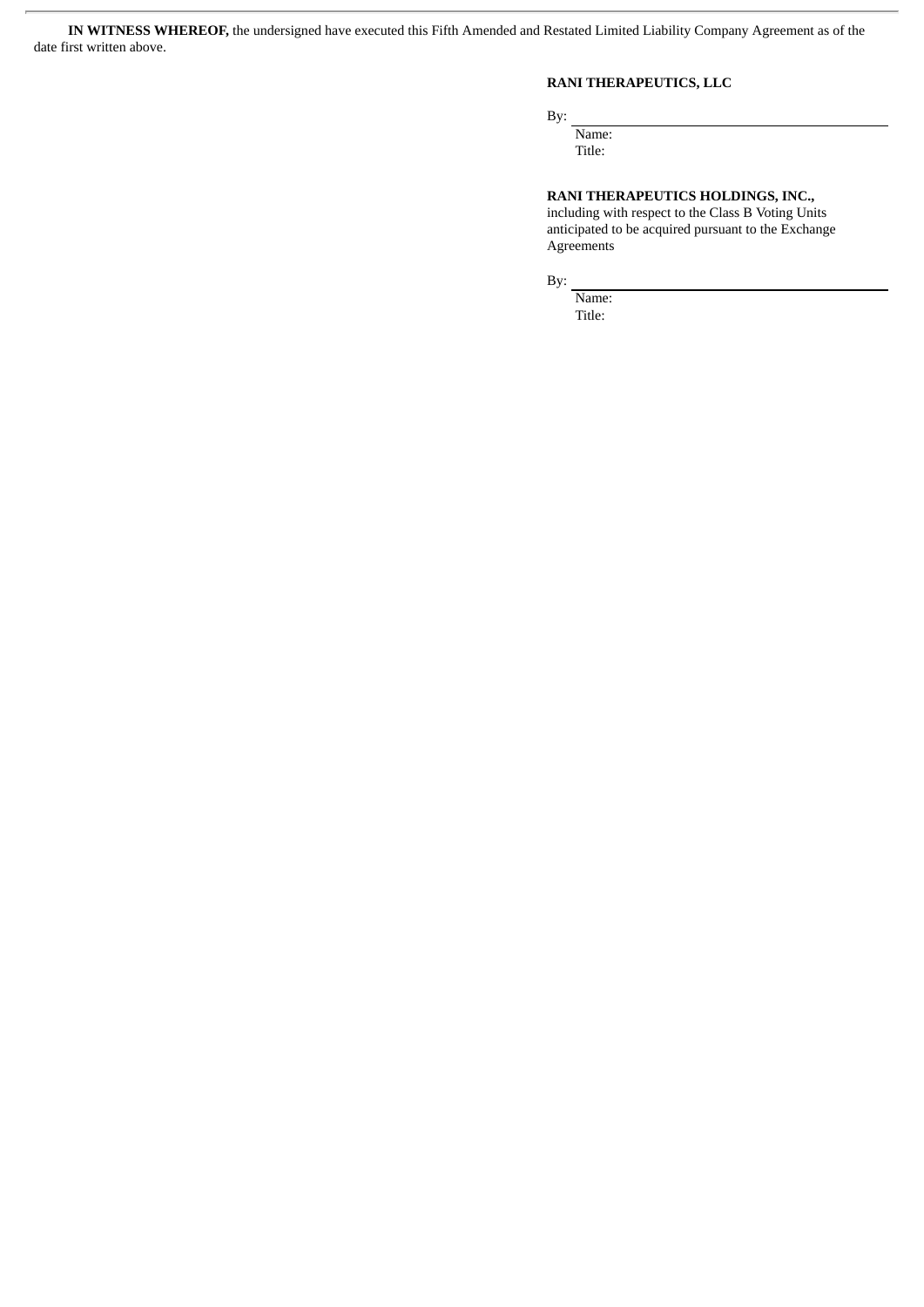**IN WITNESS WHEREOF,** the undersigned have executed this Fifth Amended and Restated Limited Liability Company Agreement as of the date first written above.

| <b>MEMBERS</b> |  |
|----------------|--|
| [Member 1]     |  |

By: Name: Title: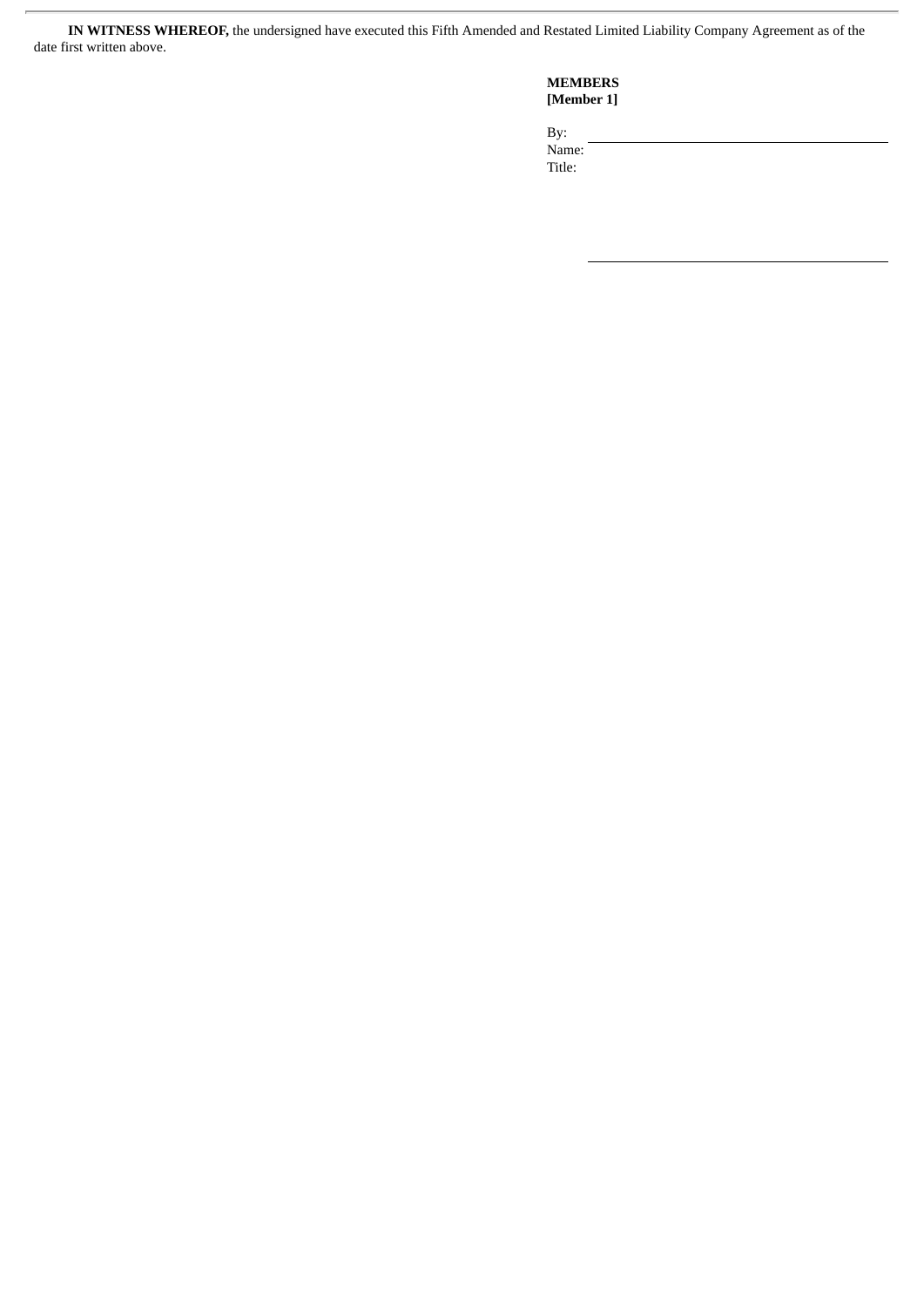**IN WITNESS WHEREOF,** the undersigned have executed this Fifth Amended and Restated Limited Liability Company Agreement as of the date first written above.

| <b>MEMBERS</b> |
|----------------|
| [Member 2]     |

By: Name: Title: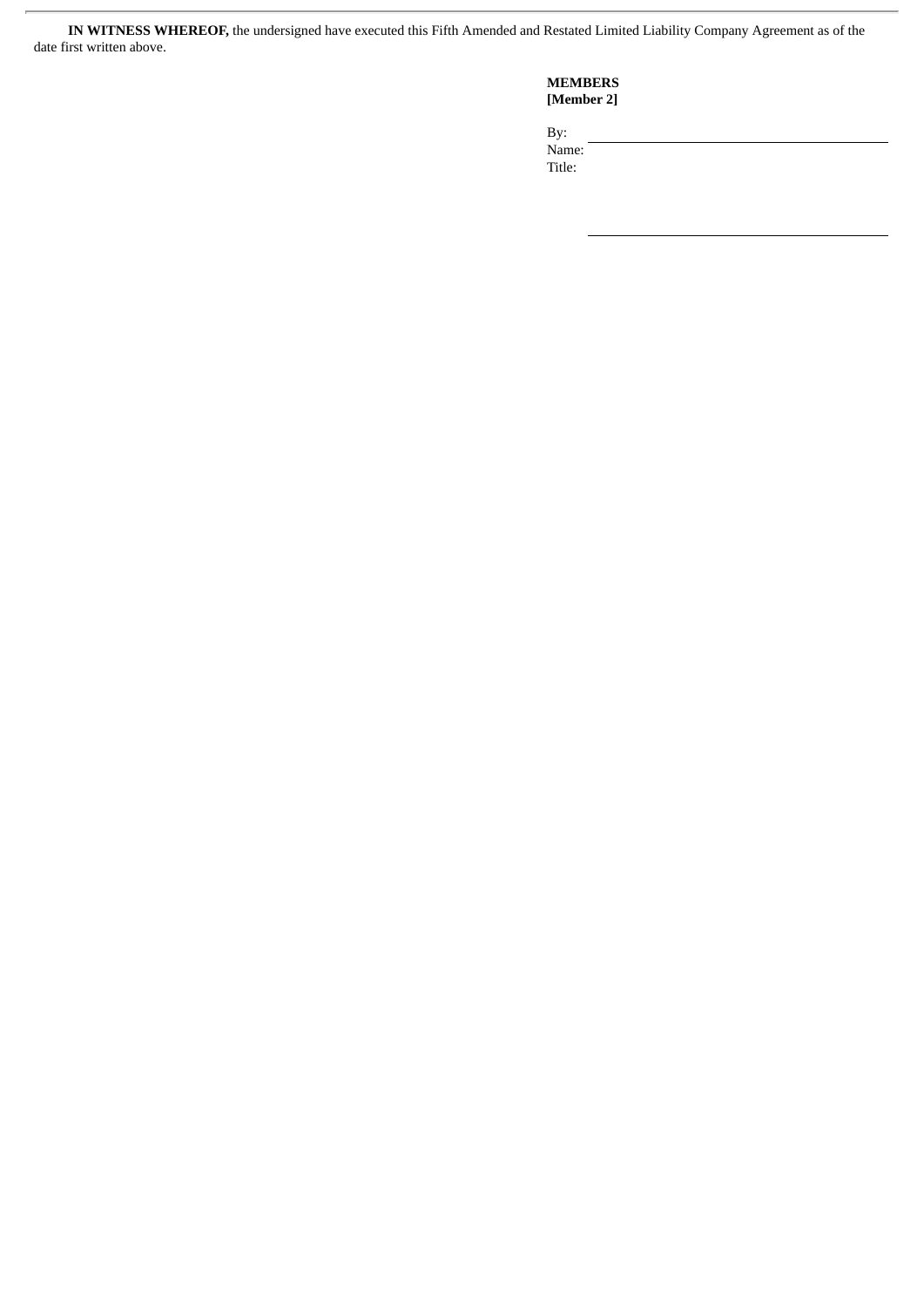### **EXHIBIT A**

## [FORM OF] ELECTION OF EXCHANGE

Rani Therapeutics Holdings, Inc. 2051 Ringwood Avenue San Jose, CA 95131

Email Address: [svai@ranitherapeutics.com] Attention: [Chief Financial Officer]

Rani Therapeutics, LLC 2051 Ringwood Avenue San Jose, CA 95131

Email Address: [svai@ranitherapeutics.com] Attention: [Chief Financial Officer]

Reference is hereby made to the Fifth Amended and Restated Limited Liability Company Agreement of Rani Therapeutics, LLC, a California limited liability company (the "**Company**"), dated as of [•], 2021 (as amended from time to time, the "**LLC Agreement**"), among Rani Therapeutics Holdings, Inc., a Delaware corporation ("**PubCo**"), the Company, and the Members from time to time party thereto (each, a "**Holder**"). Capitalized terms used but not defined herein shall have the meanings given to them in the LLC Agreement.

Effective as of the Exchange Date as determined in accordance with the LLC Agreement, the undersigned Member hereby transfers and surrenders to the Company the number of Class A Common Units set forth below and an equal number of shares of Paired Voting Stock held by such Member in exchange for the issuance to the undersigned Member of that number of shares of Class A Common Stock equal to the number of Class A Common Units so exchanged (to be issued in its name as set forth below), or, at the sole election of the Managing Member, a Cash Exchange Payment to the account set forth below, in each case in accordance with the LLC Agreement. The undersigned hereby acknowledges that the Exchange of Class A Common Units shall include the cancellation of an equal number of outstanding shares of Paired Voting Stock held by the undersigned that have been surrendered in such Exchange.

Legal Name of Undersigned Member:

Address:

Number of Class A Common Units to be Exchanged:

Cash Exchange Payment instructions: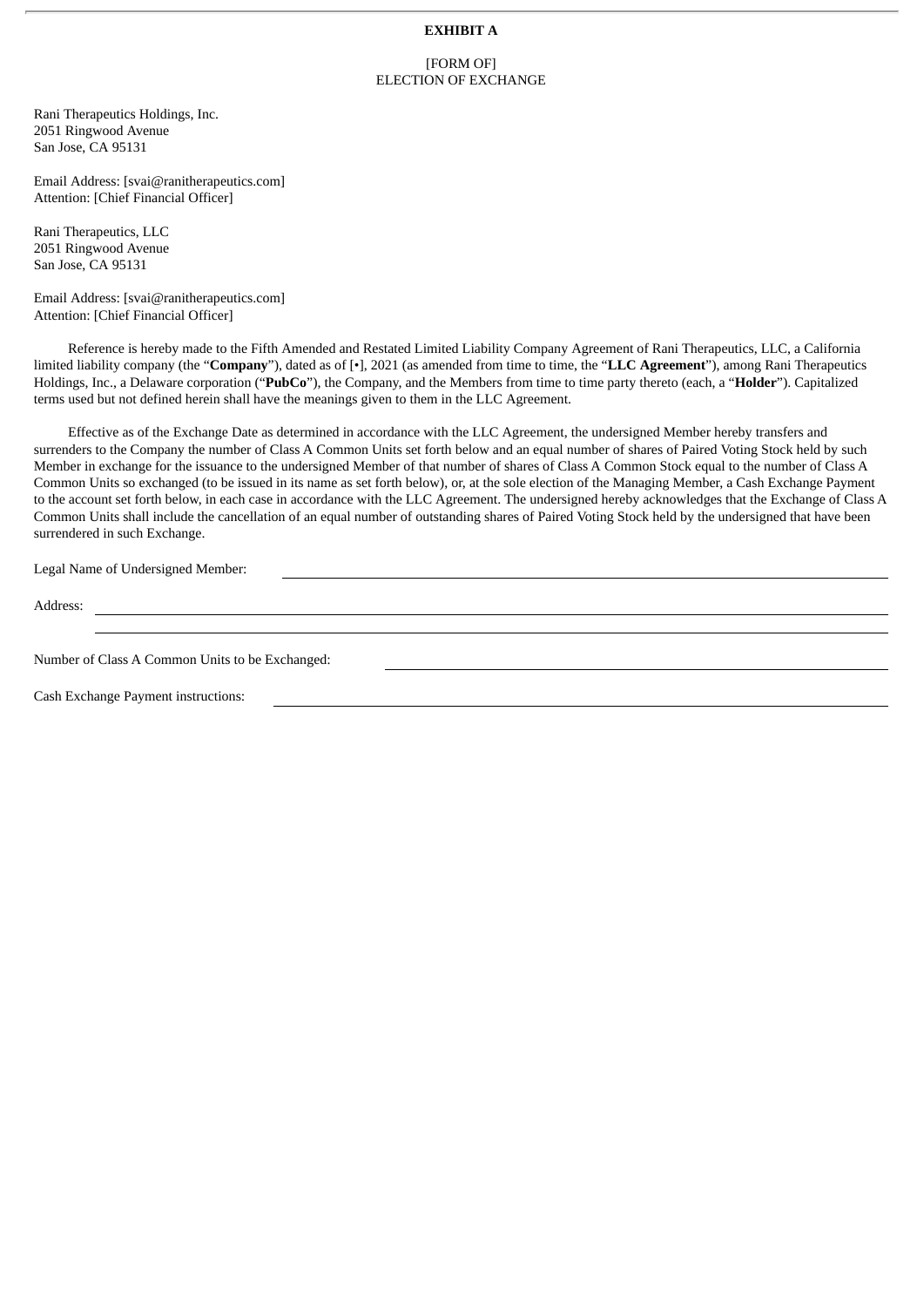If the undersigned Member desires the shares of Class A Common Stock be settled through the facilities of The Depositary Trust Company ("**DTC**"), please indicate the account of the DTC participant below.

In the event PubCo elects to certificate the shares of Class A Common Stock issued to the Member, please indicate the following:

Legal Name for Certificate Delivery:

Address for Certificate Delivery:

The undersigned hereby represents and warrants that (i) the undersigned has full legal capacity to execute and deliver this Election of Exchange and to perform the undersigned's obligations hereunder; (ii) this Election of Exchange has been duly executed and delivered by the undersigned and is the legal, valid and binding obligation of the undersigned enforceable against it in accordance with the terms thereof or hereof, as the case may be, subject to applicable bankruptcy, insolvency and similar laws affecting creditors' rights generally and the availability of equitable remedies; (iii) no consent, approval, authorization, order, registration or qualification of any third party or with any court or governmental agency or body having jurisdiction over the undersigned, the Class A Common Units, the Paired Voting Stock or shares of Class A Common Stock subject to this Election of Exchange is required to be obtained by the undersigned for the transfer of such Class A Common Units, Paired Voting Stock or shares of Class A Common Stock to the Company (or PubCo, as applicable); (iv) the undersigned has complied with any qualifications or filings required under applicable securities laws; (v) the undersigned is the owner of the number of Class A Common Units and Paired Voting Stock the undersigned is electing to Exchange pursuant to this Exchange Notice, and that such Class A Common Units and Paired Voting Stock are not subject to any liens or restrictions on transfer (other than restrictions imposed by the Agreement, the charter and governing documents of PubCo and applicable Law); (vi) the undersigned is an accredited investor as such term is defined in Rule 501 of Regulation D under the Securities Act of 1933, as amended; (vii) the undersigned is either not currently in possession of material non-public information concerning PubCo or its securities or will not be in possession of such material non-public information at the time the shares of Class A common stock are sold in any public sale and (viii) the undersigned has consulted with the undersigned's personal tax advisor regarding the tax consequences to the undersigned of this Election of Exchange and acknowledges that neither PubCo nor the Company is making any representations or warranties regarding the tax treatment of this Election of Exchange.

The undersigned hereby irrevocably constitutes and appoints any officer of PubCo, as applicable, as the attorney of the undersigned, with full power of substitution and resubstitution in the premises, solely to do any and all things and to take any and all actions necessary to effect the Exchange elected hereby.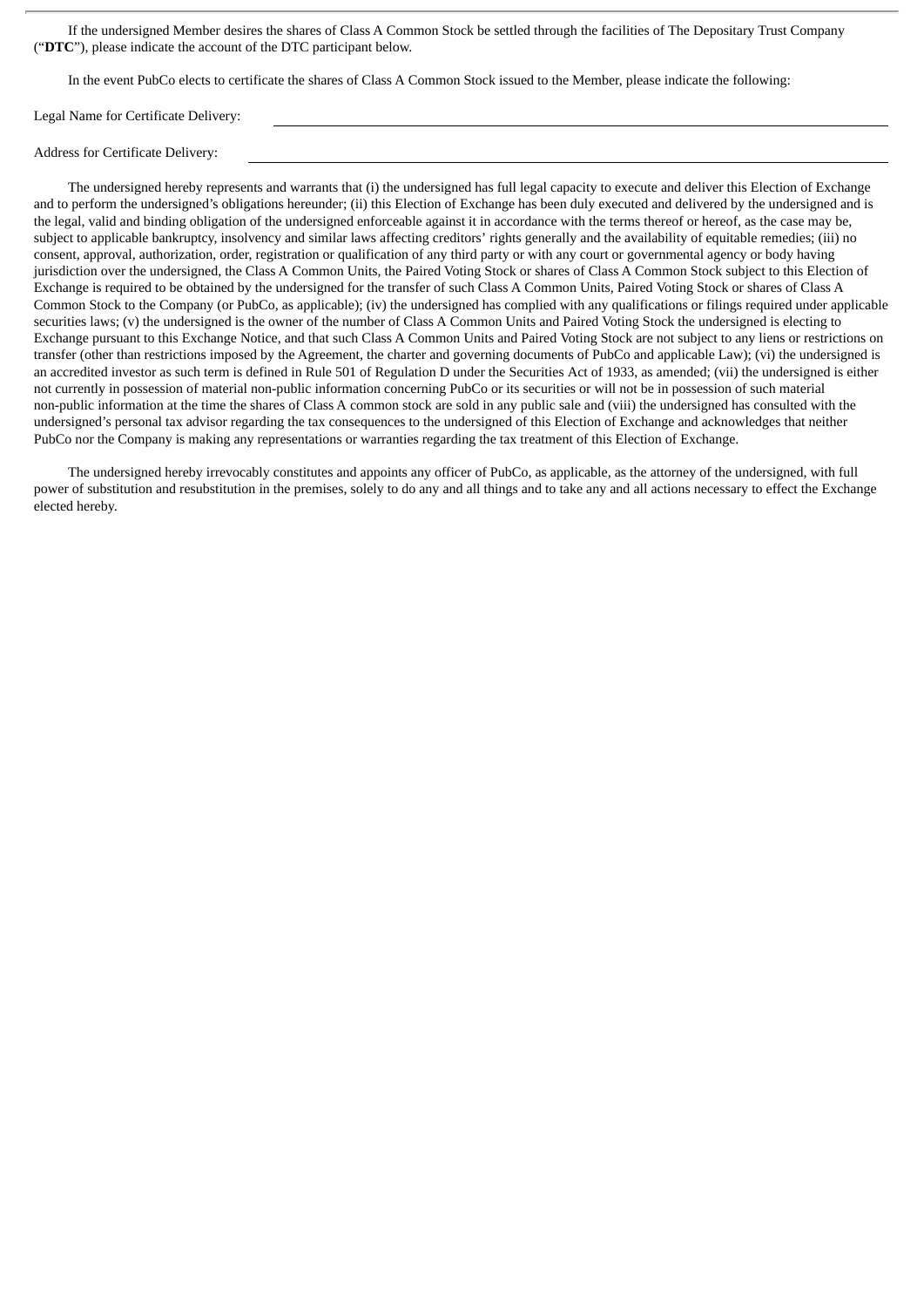**IN WITNESS WHEREOF**, the undersigned, by authority duly given, has caused this Election of Exchange to be executed and delivered by the undersigned or by its duly authorized attorney.

Name:

Dated: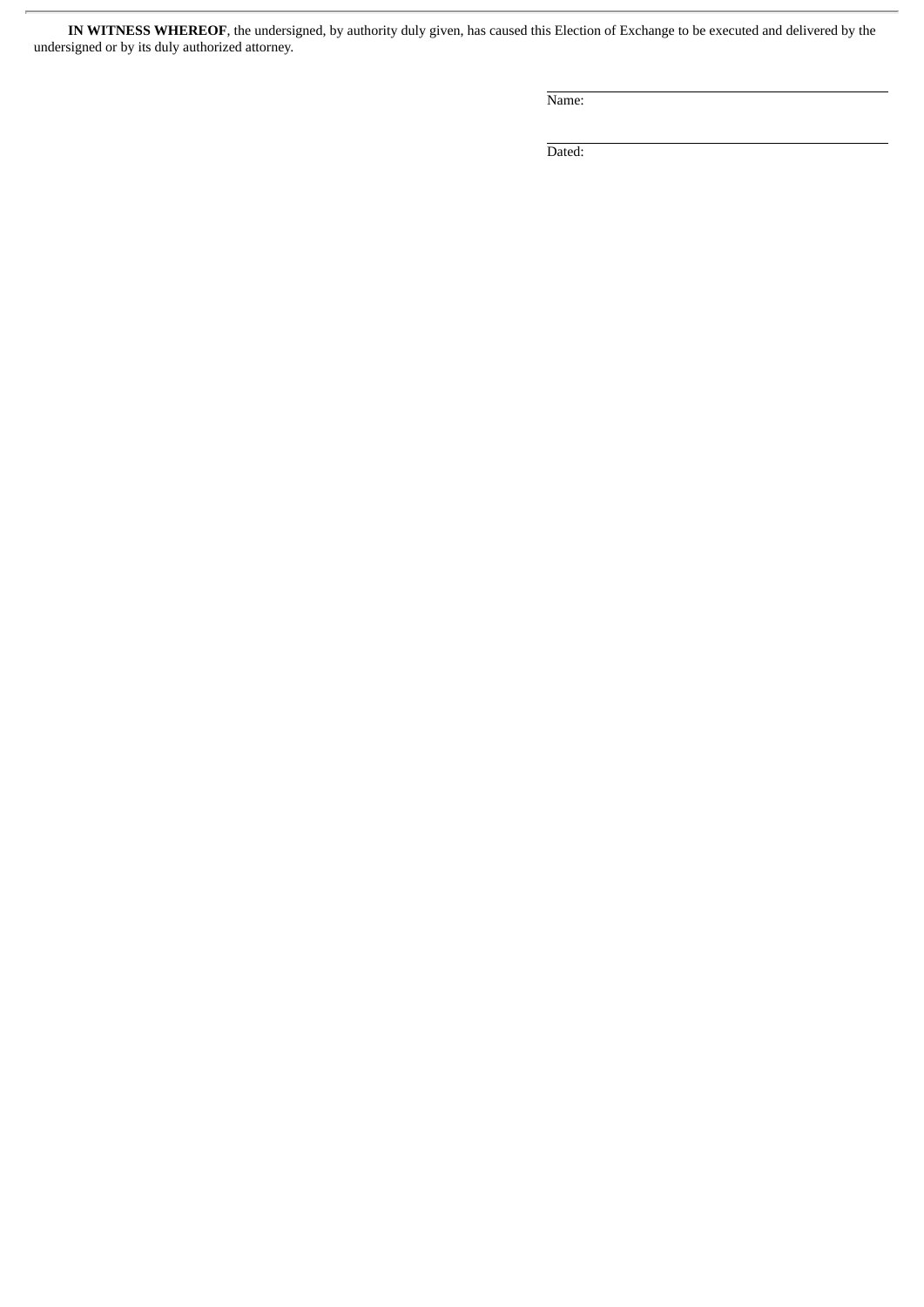#### **RANI THERAPEUTICS HOLDINGS, INC.**

#### **NON-EMPLOYEE DIRECTOR COMPENSATION POLICY**

Each member of the Board of Directors (the "*Board*") who is not also serving as an employee of or consultant to Rani Therapeutics Holdings, Inc. (the "*Company*") or any of its subsidiaries (each such member, an "*Eligible Director*") will receive the compensation described in this Non-Employee Director Compensation Policy for his or her Board service upon and following the date of the underwriting agreement between the Company and the underwriters managing the initial public offering of the Company's Class A common stock (the "*Common Stock*"), pursuant to which the Common Stock is priced in such initial public offering (the "*Effective Date*"). An Eligible Director may decline all or any portion of his or her compensation by giving notice to the Company prior to the date cash may be paid or equity awards are to be granted, as the case may be. This policy is effective as of the Effective Date and may be amended at any time in the sole discretion of the Board or the Compensation Committee of the Board.

# **Annual Cash Compensation**

The annual cash compensation amount set forth below is payable to Eligible Directors in equal quarterly installments, payable in arrears on the last day of each fiscal quarter in which the service occurred. If an Eligible Director joins the Board or a committee of the Board at a time other than effective as of the first day of a fiscal quarter, each annual retainer set forth below will be pro-rated based on days served in the applicable fiscal quarter, with the pro-rated amount paid on the last day of the first fiscal quarter in which the Eligible Director provides the service and regular full quarterly payments thereafter. All annual cash fees are vested upon payment.

## 1. Annual Board Service Retainer:

- a. All Eligible Directors: \$45,000
- b. Executive Chair and/or Independent Lead of the Board Service Retainer (in addition to Eligible Director Service Retainer): \$35,000

# 2. Annual Committee Chair Service Retainer:

- a. Chair of the Audit Committee: \$20,000
- b. Chair of the Compensation Committee: \$15,000
- c. Chair of the Nominating and Corporate Governance Committee: \$10,000

# 3. Annual Committee Member Service Retainer (not applicable to Committee Chairs):

- a. Member of the Audit Committee: \$7,500
- b. Member of the Compensation Committee: \$5,000
- c. Member of the Nominating and Corporate Governance Committee: \$4,000

## **Expenses**

The Company will reimburse Eligible Directors for ordinary, necessary and reasonable out-of-pocket travel expenses to cover in-person attendance at and participation in Board and committee meetings; provided, that the Eligible Director timely submit to the Company appropriate documentation substantiating such expenses in accordance with the Company's travel and expense policy, as in effect from time to time.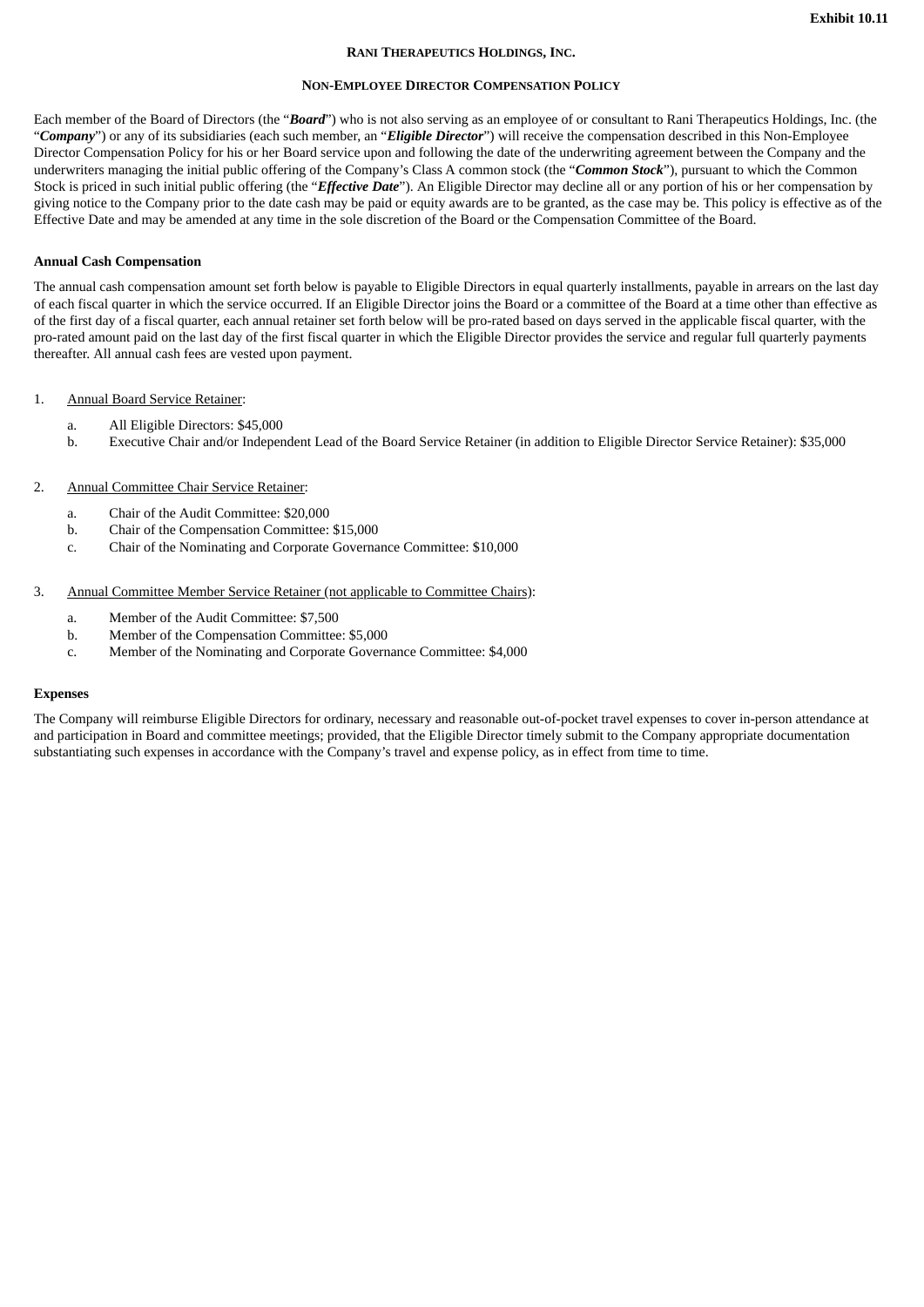#### **Equity Compensation**

The equity compensation set forth below will be granted under the Company's 2021 Equity Incentive Plan (the "*Plan*"), subject to the approval of the Plan by the Company's stockholders. All stock options granted under this policy will be nonstatutory stock options, with an exercise price per share equal to 100% of the Fair Market Value (as defined in the Plan) of the underlying Common Stock on the date of grant, and a term of ten years from the date of grant (subject to earlier termination in connection with a termination of service as provided in the Plan).

1. Initial Grants: For each Eligible Director who is first elected or appointed to the Board following the Effective Date, on the date of such Eligible Director's initial election or appointment to the Board (or, if such date is not a market trading day, the first market trading day thereafter), the Eligible Director will be automatically, and without further action by the Board or the Compensation Committee of the Board, granted a stock option to purchase shares of Common Stock with an aggregate Black-Scholes grant date value of \$600,000 (the "*Initial Grant*"). The shares subject to each Initial Grant will vest over a three-year period, with one-third of the shares subject to the Initial Grant vesting on the first anniversary of the grant date and 1/36<sup>th</sup> of the shares subject to the Initial Grant vesting in equal monthly installments thereafter, such that the option is fully vested on the third anniversary of the date of grant, subject to the Eligible Director's Continuous Service (as defined in the Plan) through each such vesting date, and will vest in full upon a Change in Control (as defined in the Plan), subject to the Eligible Director's Continuous Service (as defined in the Plan) through such date.

2. Annual Grants: On the date of each annual stockholder meeting of the Company held after the Effective Date, each Eligible Director who continues to serve as a non-employee member of the Board following such stockholder meeting (excluding any Eligible Director who is first appointed or elected by the Board at such meeting) will be automatically, and without further action by the Board or the Compensation Committee of the Board, granted a stock option to purchase shares of Common Stock with an aggregate Black-Scholes grant date fair value of \$300,000 (the "*Annual Grant*"). The shares subject to the Annual Grant will vest in full on the first anniversary of the date of grant, subject to the Eligible Director's Continuous Service (as defined in the Plan) through each such vesting date; provided, that the Annual Grant will in any case be fully vested on the date of Company's next annual stockholder meeting, subject to the Eligible Director's Continuous Service (as defined in the Plan) through such vesting date; provided, further, that the Annual Grant will vest in full upon a Change in Control (as defined in the Plan), subject to the Eligible Director's Continuous Service (as defined in the Plan) through such date. With respect to an Eligible Director who, following the Effective Date, was first elected or appointed to the Board on a date other than the date of the Company's annual stockholder meeting, upon the Company's first annual stockholder meeting following such Eligible Director's first joining the Board, such Eligible Director's first Annual Grant will be pro-rated to reflect the time between such Eligible Director's election or appointment date and the date of such first annual stockholder meeting.